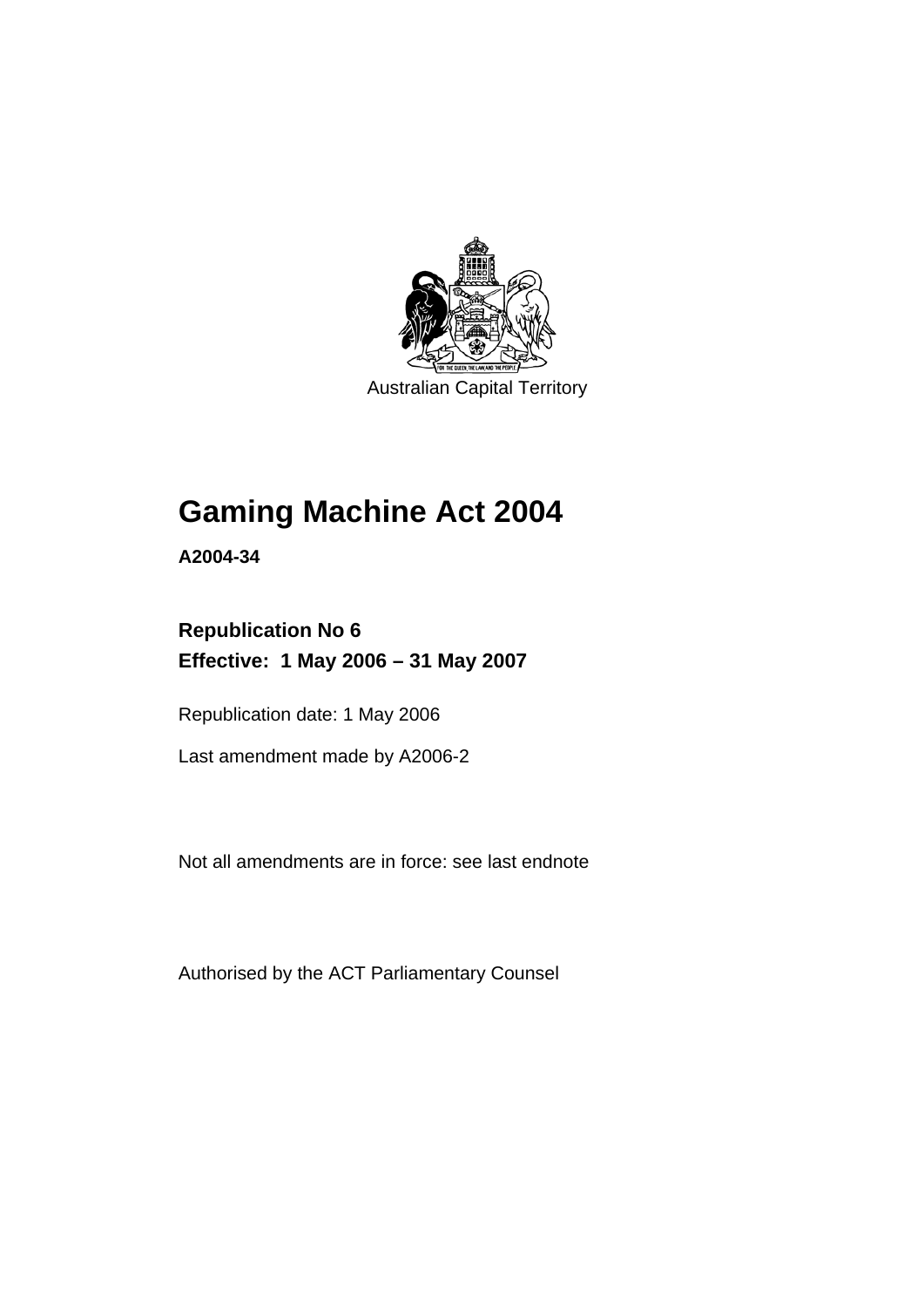### **About this republication**

#### **The republished law**

This is a republication of the *Gaming Machine Act 2004* (including any amendment made under the *Legislation Act 2001*, part 11.3 (Editorial changes)) as in force on 1 May 2006*.* It also includes any amendment, repeal or expiry affecting the republished law to 1 May 2006.

The legislation history and amendment history of the republished law are set out in endnotes 3 and 4.

#### **Kinds of republications**

The Parliamentary Counsel's Office prepares 2 kinds of republications of ACT laws (see the ACT legislation register at www.legislation.act.gov.au):

- authorised republications to which the *Legislation Act 2001* applies
- unauthorised republications.

The status of this republication appears on the bottom of each page.

#### **Editorial changes**

The *Legislation Act 2001*, part 11.3 authorises the Parliamentary Counsel to make editorial amendments and other changes of a formal nature when preparing a law for republication. Editorial changes do not change the effect of the law, but have effect as if they had been made by an Act commencing on the republication date (see *Legislation Act 2001*, s 115 and s 117). The changes are made if the Parliamentary Counsel considers they are desirable to bring the law into line, or more closely into line, with current legislative drafting practice.

This republication does not include amendments made under part 11.3 (see endnote 1).

#### **Uncommenced provisions and amendments**

If a provision of the republished law has not commenced or is affected by an uncommenced amendment, the symbol  $\mathbf{U}$  appears immediately before the provision heading. The text of the uncommenced provision or amendment appears only in the last endnote.

#### **Modifications**

If a provision of the republished law is affected by a current modification, the symbol  $\mathbf{M}$ appears immediately before the provision heading. The text of the modifying provision appears in the endnotes. For the legal status of modifications, see *Legislation Act 2001*, section 95.

#### **Penalties**

The value of a penalty unit for an offence against this republished law at the republication date is—

- (a) if the person charged is an individual—\$100; or
- (b) if the person charged is a corporation—\$500.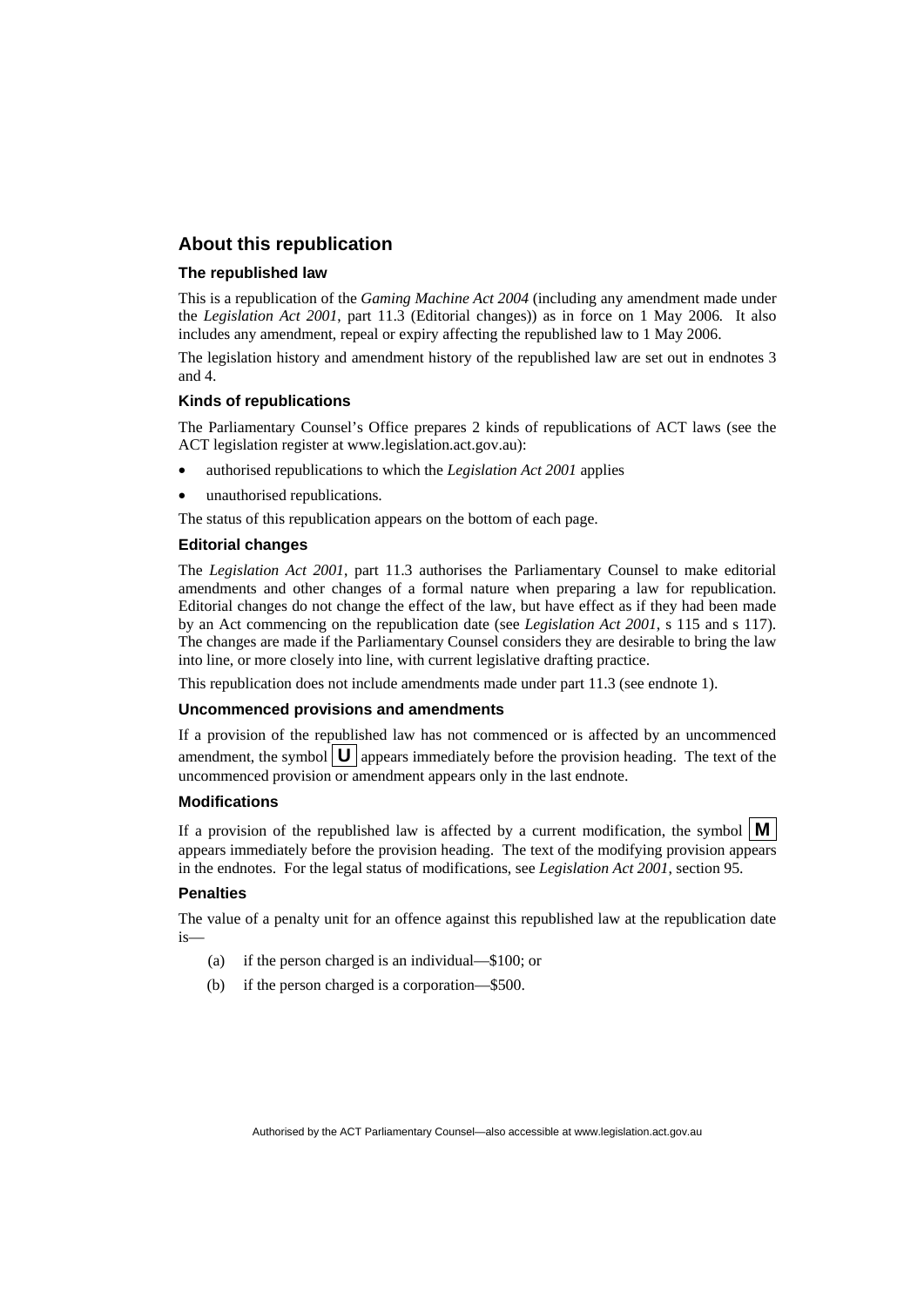

# **Gaming Machine Act 2004**

# **Contents**

|                     |                                                       | Page |
|---------------------|-------------------------------------------------------|------|
| Part 1              | <b>Preliminary</b>                                    |      |
| 1                   | Name of Act                                           | 2    |
| 3                   | Dictionary                                            | 2    |
| 4                   | <b>Notes</b>                                          | 2    |
| 5                   | Offences against Act—application of Criminal Code etc | 3    |
| Part 2              | <b>Licences</b>                                       |      |
| <b>Division 2.1</b> | Definitions and important concepts                    |      |
| 6                   | Definitions for pt 2                                  | 4    |
| 7                   | Meaning of <i>influential person</i> for Act          | 4    |
| 8                   | What licence authorises                               | 5    |
| 9                   | Kinds of applications under pt 2                      | 5    |
| 10                  | Applications to be dealt with in order of receipt     | 6    |
|                     |                                                       |      |
|                     |                                                       |      |

| - R6     | Gaming Machine Act 2004      | contents 1 |
|----------|------------------------------|------------|
| 01/05/06 | Effective: 01/05/06-31/05/07 |            |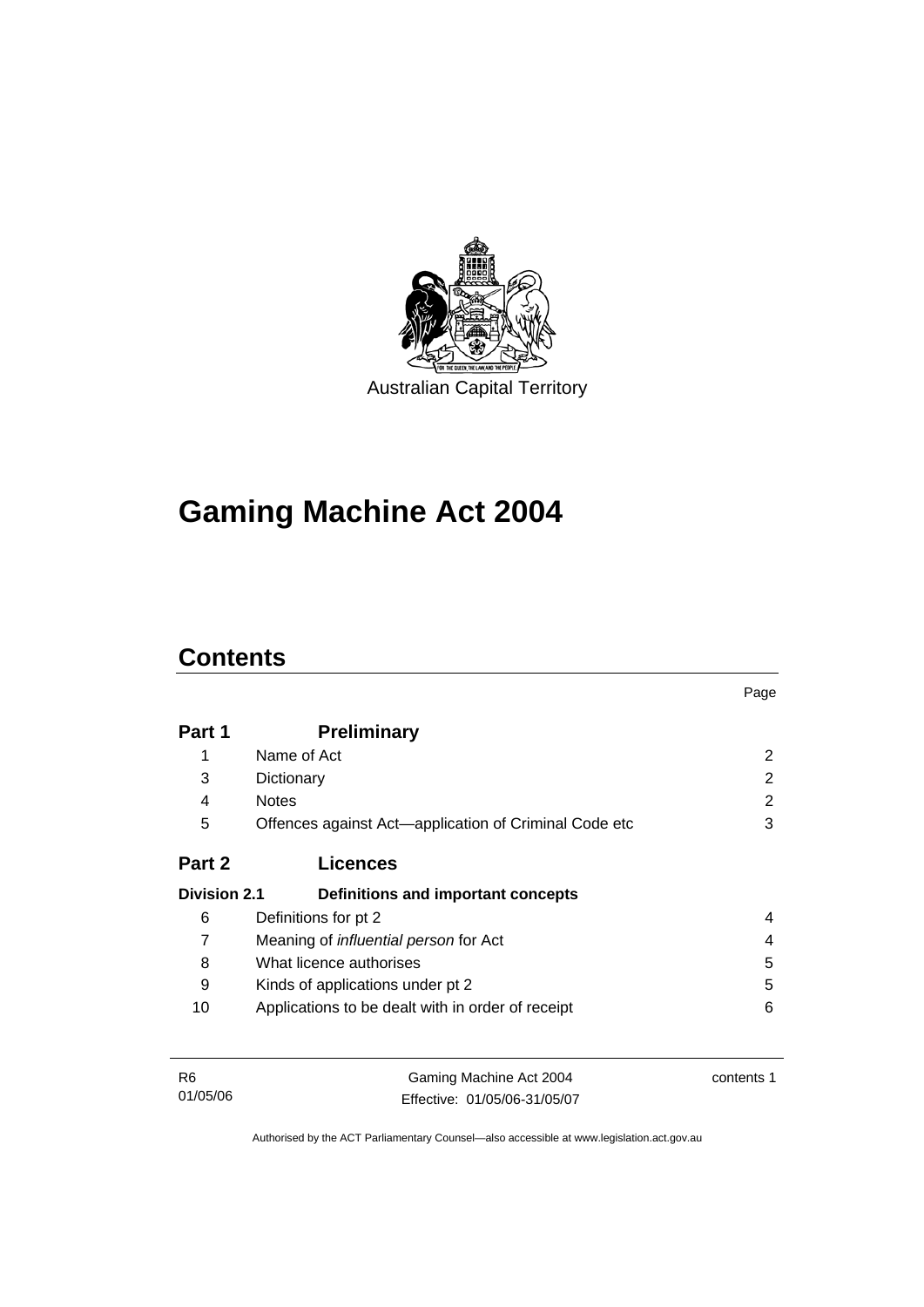#### **Contents**

|                                                                     |                                                               | Page |
|---------------------------------------------------------------------|---------------------------------------------------------------|------|
| <b>Division 2.2</b>                                                 | <b>Issue of licences</b>                                      |      |
| 11                                                                  | Initial licence application                                   | 6    |
| 12                                                                  | Issue of licences                                             | 9    |
| 13                                                                  | Additional mandatory requirements for issue of licence        | 11   |
| 14                                                                  | Grounds for refusing initial licence application by club      | 12   |
| 15                                                                  | Form of licence                                               | 13   |
| 16                                                                  | Restrictions on what commission may authorise—non-clubs       | 14   |
| 17                                                                  | No available gaming machines                                  | 14   |
| <b>Division 2.3</b>                                                 | Social impact assessments                                     |      |
| 18                                                                  | Social impact assessment                                      | 15   |
| 19                                                                  | Publication of social impact assessments by applicant         | 16   |
| <b>Division 2.4</b>                                                 | <b>Eligible people</b>                                        |      |
| 20                                                                  | Eligibility of individuals                                    | 17   |
| 21                                                                  | Eligibility of clubs and other corporations                   | 19   |
| Division 2.5                                                        | Licence amendments                                            |      |
| 22                                                                  | Licence amendment applications                                | 20   |
| 23                                                                  | Contents of licence amendment applications                    | 21   |
| 24                                                                  | Substantive licence amendments                                | 21   |
| 25                                                                  | Technical licence amendments                                  | 23   |
| 26                                                                  | Temporary licence amendment                                   | 24   |
| 27                                                                  | Request for return of licence                                 | 25   |
| 28                                                                  | Commencement of amendments                                    | 25   |
| 29                                                                  | Revocation of uncommenced licence amendments                  | 26   |
| <b>Division 2.6</b>                                                 | Transfer and surrender of licences                            |      |
| 30                                                                  | Definitions for div 2.6                                       | 27   |
| 31                                                                  | Application for transfer of licence                           | 27   |
| 32                                                                  | <b>Transfer of licence</b>                                    | 27   |
| 33                                                                  | Current licensees obligations on proposed transfer of licence | 29   |
| 34                                                                  | Surrender of licences                                         | 29   |
| <b>Restriction on gaming machine numbers</b><br><b>Division 2.7</b> |                                                               |      |
| 35                                                                  | Maximum number of gaming machines allowed                     | 30   |
| 36                                                                  | Minister must take into account commission's recommendation   | 31   |
|                                                                     |                                                               |      |
|                                                                     |                                                               |      |

contents 2 Gaming Machine Act 2004 Effective: 01/05/06-31/05/07

R6 01/05/06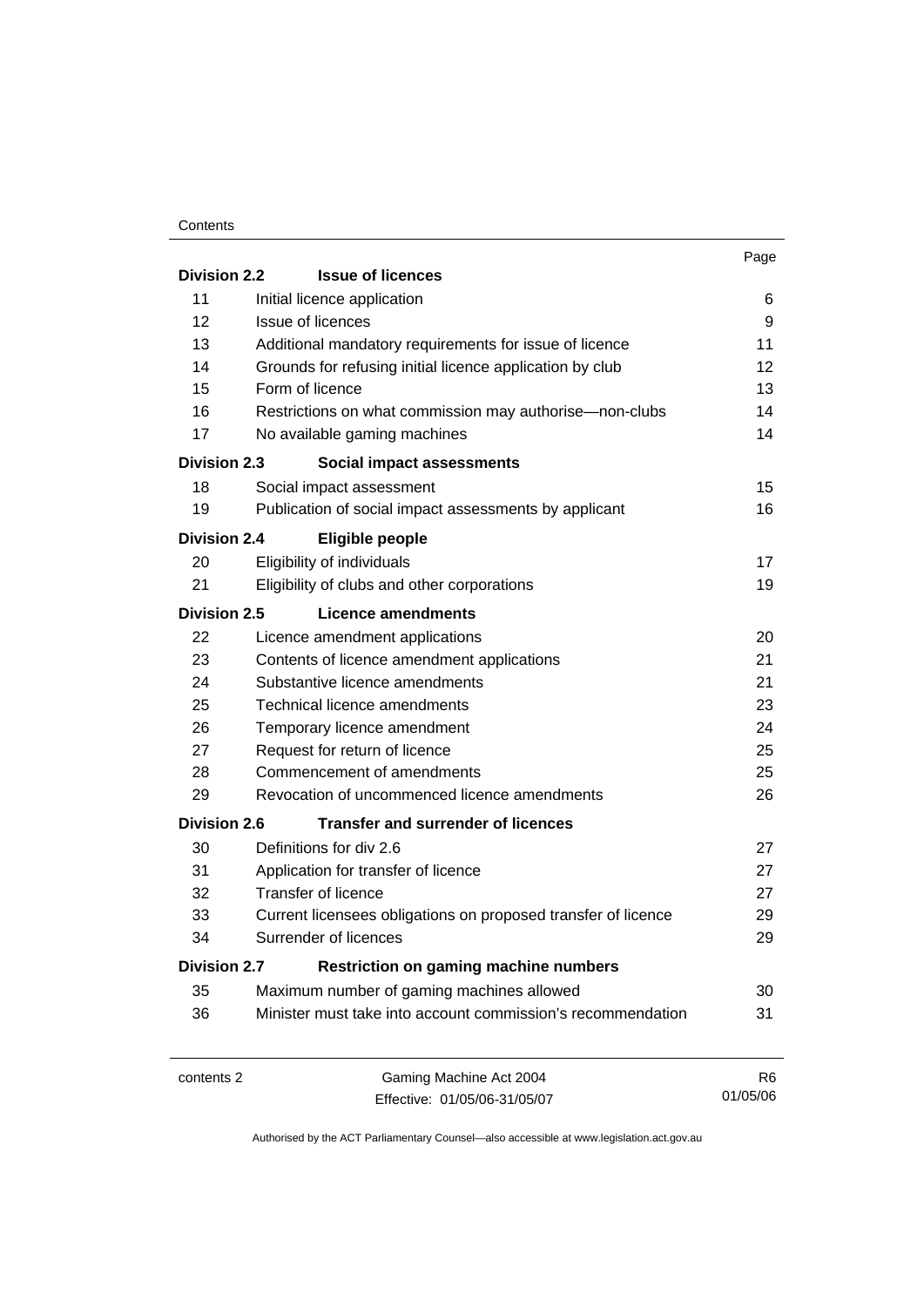|                     |                                                                                                        | Contents   |
|---------------------|--------------------------------------------------------------------------------------------------------|------------|
|                     |                                                                                                        | Page       |
| <b>Division 2.8</b> | <b>Gaming machine licences</b>                                                                         |            |
| 37                  | Register of licences                                                                                   | 31         |
| 38                  | Giving copy of licence                                                                                 | 32         |
| Part 3              | <b>Conditions on licences</b>                                                                          |            |
| Division 3.1        | <b>Compliance with licence conditions</b>                                                              |            |
| 39                  | Failure to comply with conditions of licence                                                           | 33         |
| Division 3.2        | <b>General licence conditions</b>                                                                      |            |
| 39A                 | Compliance with requirements for issue of licence                                                      | 33         |
| 40                  | Compliance with directions                                                                             | 34         |
| 41                  | Display of licence at licensed premises                                                                | 34         |
| 42                  | Licence schedule to be kept at premises                                                                | 34         |
| 43                  | Rules and control procedures for operation of gaming machines and                                      |            |
| 44                  | peripheral equipment<br>Installation in accordance with Act                                            | 34         |
| 45                  | Installation certificate                                                                               | 35         |
| 46                  |                                                                                                        | 35<br>35   |
| 47                  | Operation after installation                                                                           | 35         |
| 48                  | Operation subject to correct percentage payout<br>Percentage payout of gaming machines to be displayed | 36         |
| 49                  | Maximum stake amount                                                                                   | 36         |
| 50                  | Licensee to comply with relevant codes of practice                                                     | 36         |
| 51                  | Licensee to use gaming machines                                                                        | 36         |
| 52                  | Accounts relating to gaming machines                                                                   | 37         |
|                     |                                                                                                        |            |
| <b>Division 3.3</b> | <b>Club licence conditions</b>                                                                         |            |
| 53                  | Conditions about inequitable benefits                                                                  | 37         |
| 54                  | Annual report of clubs                                                                                 | 38         |
| 55                  | Other conditions of club licences                                                                      | 39         |
| Part 4              | <b>Disciplinary action</b>                                                                             |            |
| 56                  | Definitions for pt 4                                                                                   | 41         |
| 57                  | Grounds for disciplinary action                                                                        | 41         |
| 58                  | Disciplinary action                                                                                    | 43         |
| 59                  | Criteria for disciplinary action                                                                       | 43         |
| 60                  | When disciplinary notice may be given                                                                  | 44         |
| R <sub>6</sub>      | Gaming Machine Act 2004                                                                                | contents 3 |
| 01/05/06            | Effective: 01/05/06-31/05/07                                                                           |            |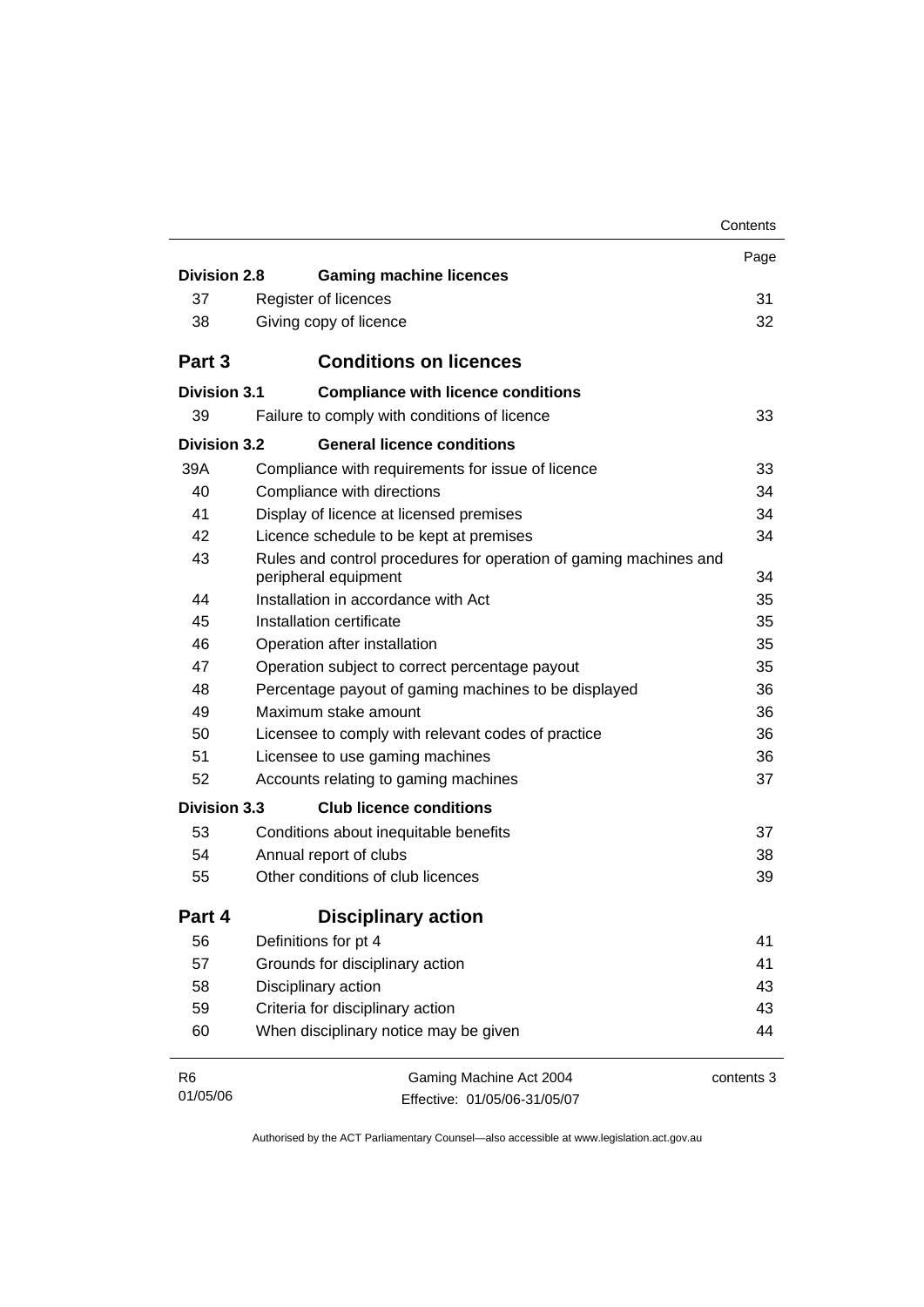| 61                  | Disciplinary notices                                                               | Page<br>44 |
|---------------------|------------------------------------------------------------------------------------|------------|
| 62                  | Commission may take disciplinary action against licensee                           | 44         |
| 63                  | Suspension of licences because of suspension of general and on<br>licences         | 45         |
| 64                  | Cancellation of licences because of cancellation etc of general and on<br>licences | 45         |
| 65                  | Return of licence on cancellation                                                  | 45         |
| Part 5              | <b>Centralised monitoring system</b>                                               |            |
| 66                  | Meaning of centralised monitoring system                                           | 47         |
| 67                  | <b>Regulations about CMS</b>                                                       | 47         |
| Part 6              | Approval of gaming machines, peripherals,<br>suppliers, technicians and attendants |            |
| <b>Division 6.1</b> | Approval of gaming machines and peripheral equipment                               |            |
| 68                  | Meaning of peripheral equipment                                                    | 48         |
| 69                  | Approval of gaming machines and peripheral equipment                               | 48         |
| 70                  | Cancellation or suspension of gaming machine and peripheral<br>equipment approval  | 49         |
| 71                  | Machine access register                                                            | 50         |
| Division 6.2        | <b>Approved suppliers</b>                                                          |            |
| 72                  | Application and approval as supplier                                               | 51         |
| 73                  | Giving copy of certificate about approved supplier                                 | 52         |
| <b>Division 6.3</b> | <b>Approved technicians</b>                                                        |            |
| 74                  | Application for approval as technician                                             | 52         |
| 75                  | Approval of technicians                                                            | 53         |
| 76                  | Short-term approval of technicians                                                 | 54         |
| 77                  | Ending short-term approvals                                                        | 54         |
| 78                  | Transfer etc of technician's approval                                              | 55         |
| 79                  | Cancellation etc of technician's approval                                          | 55         |
| 80                  | Certificates and identity cards for approved technicians                           | 57         |
| 81                  | Giving copy of certificate about approved technician or identity card              | 57         |
| 82                  | Notice by supplier if technician no longer employed                                | 57         |

contents 4 Gaming Machine Act 2004 Effective: 01/05/06-31/05/07

R6 01/05/06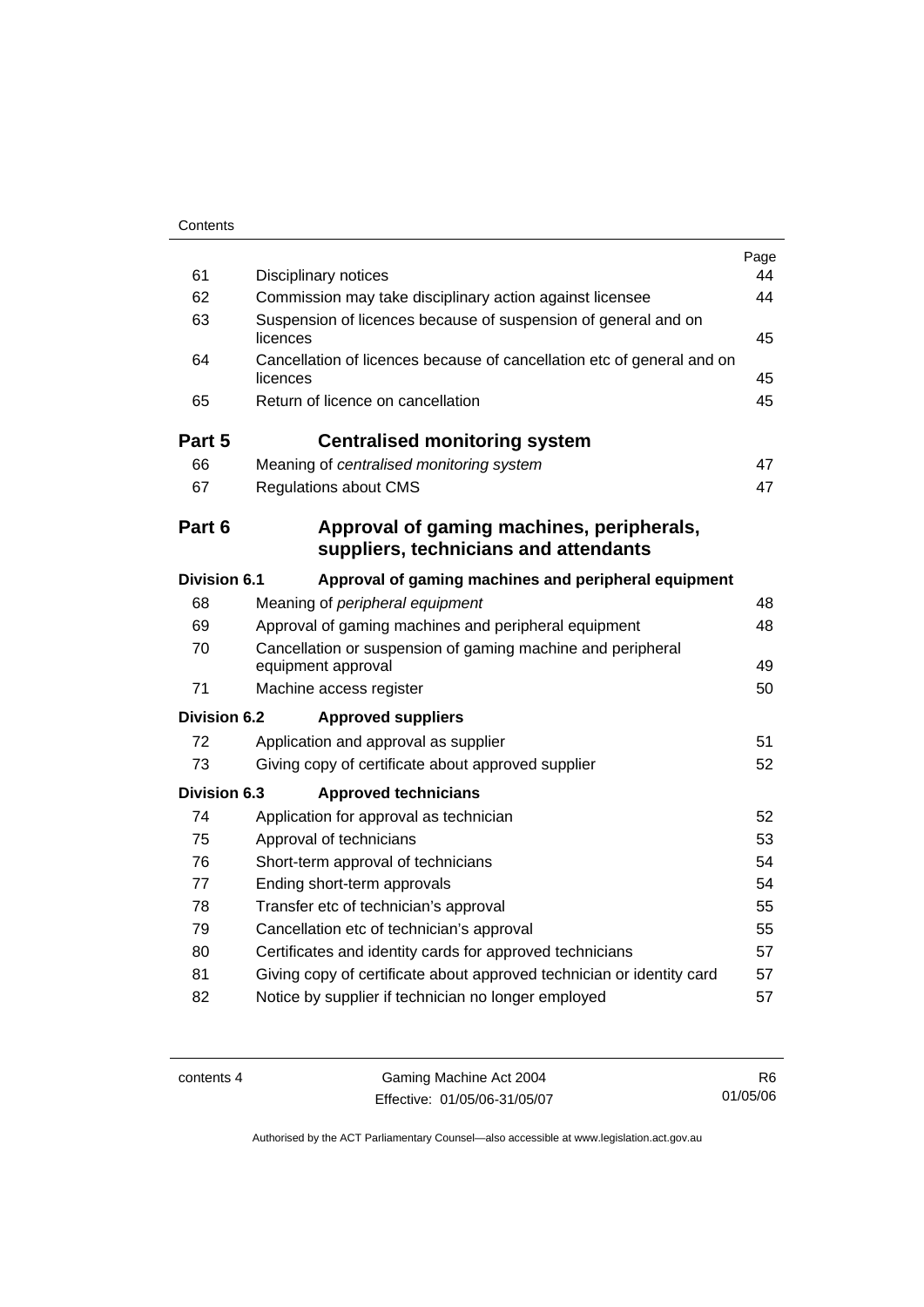|              |                                                                                | Contents |
|--------------|--------------------------------------------------------------------------------|----------|
|              |                                                                                | Page     |
| 83           | Return of approval certificates and identity cards for approved<br>technicians | 58       |
| 84           | Renewal of technician's approval                                               | 59       |
| Division 6.4 | <b>Approved attendants</b>                                                     |          |
| 85           | Application for approval as attendant                                          | 59       |
| 86           | Approval of attendants                                                         | 60       |
| 87           | Short-term approval of attendants                                              | 60       |
| 88           | Ending short-term approvals                                                    | 61       |
| 89           | Transfer etc of attendant's approval                                           | 61       |
| 90           | Suspension of attendant's approval for short-term unemployment                 | 62       |
| 91           | Cancellation etc of attendant's approval                                       | 62       |
| 92           | Certificates for approved attendants                                           | 63       |
| 93           | Giving copy of certificate about approved attendant                            | 64       |
| 94           | Notice by licensee if attendant no longer employed                             | 64       |
| 95           | Return of approval certificates for approved attendants                        | 64       |
| 96           | Renewal of attendant's approval                                                | 65       |
| Division 6.5 | <b>Gaming machine dealings</b>                                                 |          |
| 97           | Control procedures                                                             | 66       |
| 98           | Acquisition of gaming machines-general                                         | 66       |
| 99           | Application for approval of acquisition of gaming machines                     | 67       |
| 100          | Decision on application for approval to acquire gaming machines                | 67       |
| 101          | Application and approval of financial arrangements                             | 68       |
| 102          | Decision on application for approval of financial arrangements                 | 69       |
| 103          | Possession and operation of gaming machines                                    | 69       |
| 104          | Playing unlicensed gaming machines                                             | 70       |
| 105          | Operation of gaming machines other than in accordance with licences            | 70       |
| Division 6.6 | <b>Repossession of gaming machines</b>                                         |          |
| 106          | Offences by people repossessing gaming machines                                | 71       |
| 107          | Application for repossession approval                                          | 72       |
| 108          | Approval of repossession of gaming machines                                    | 72       |
| 109          | Conditions on approval to repossess gaming machine                             | 73       |
| 110          | Contravention of repossession approval conditions                              | 73       |

| - R6     | Gaming Machine Act 2004      | contents 5 |
|----------|------------------------------|------------|
| 01/05/06 | Effective: 01/05/06-31/05/07 |            |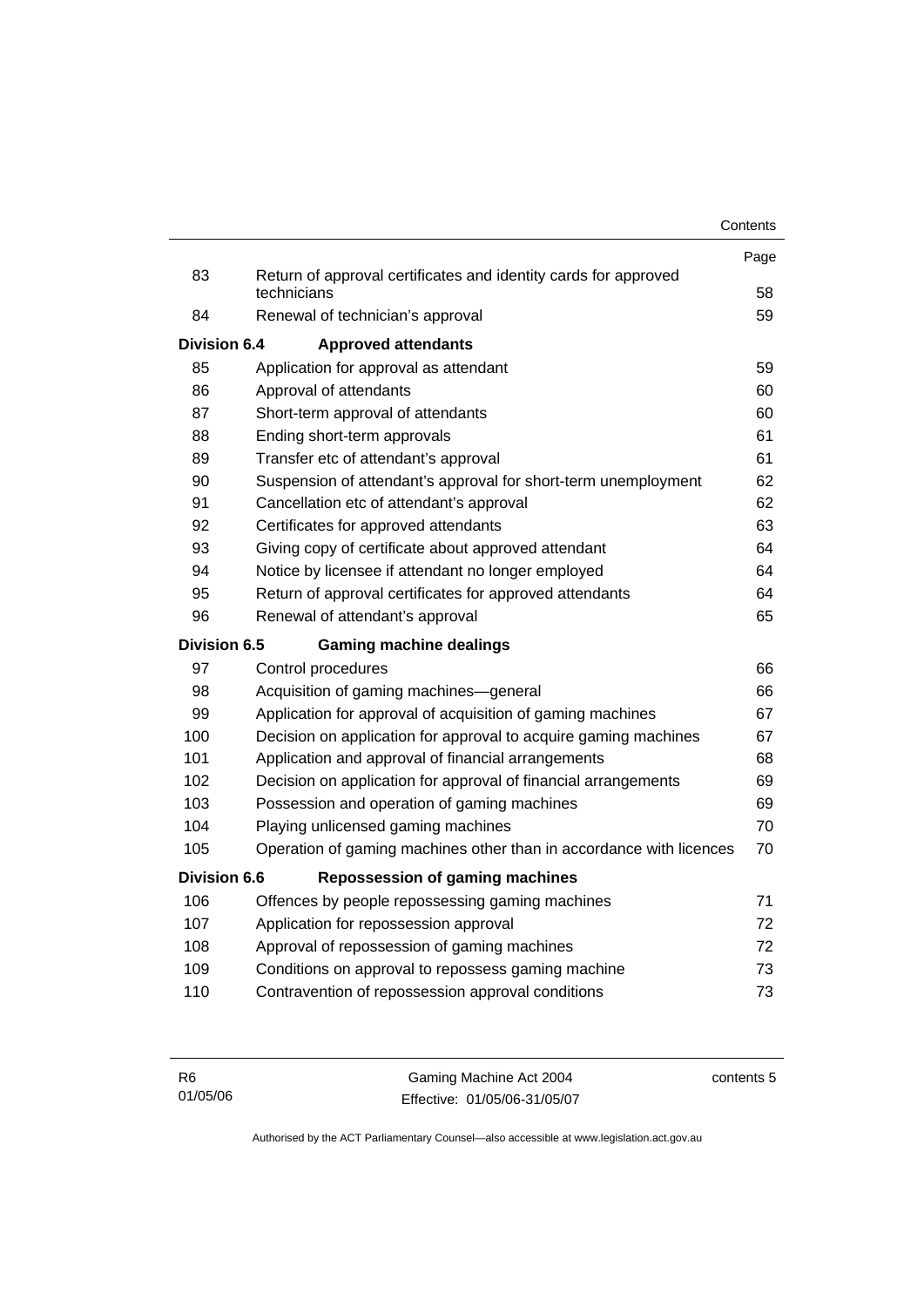#### **Contents**

|                     |                                                                  | Page |
|---------------------|------------------------------------------------------------------|------|
| Division 6.7        | <b>Disposal of gaming machines</b>                               |      |
| 111                 | Unapproved disposal of gaming machines                           | 74   |
| 112                 | Application for approval for disposal of gaming machines         | 74   |
| 113                 | Approval of disposal of gaming machines                          | 74   |
| <b>Division 6.8</b> | Seizure of gaming machines                                       |      |
| 114                 | Seizure of unlawful gaming machines                              | 75   |
| 115                 | Receipt for gaming machines seized                               | 75   |
| 116                 | Application for order disallowing seizure                        | 76   |
| 117                 | Order for return of seized gaming machine                        | 76   |
| 118                 | Adjournment pending hearing of other proceedings                 | 77   |
| 119                 | Forfeiture of seized gaming machines                             | 77   |
| <b>Division 6.9</b> | Installation and operation of gaming machines                    |      |
| 120                 | Installation to be in accordance with approval of commission     | 78   |
| 121                 | Offence to install gaming machines                               | 78   |
| 122                 | Certificate about meter readings                                 | 78   |
| 123                 | Sealing computer cabinet                                         | 79   |
| 124                 | Commission may require information                               | 79   |
| 125                 | Operation to be subject to correct percentage payout             | 79   |
| 126                 | Position for percentage payout of gaming machines display        | 80   |
| 127                 | Maximum stake amount                                             | 80   |
| Part 7              | <b>Regulation of gaming machines generally</b>                   |      |
| 128                 | Machine access generally                                         | 81   |
| 129                 | Interference with gaming machines                                | 82   |
| 130                 | Opening computer cabinets                                        | 83   |
| 131                 | Rendering gaming machines inoperable on licence ceasing to be in |      |
|                     | force                                                            | 83   |
| 132                 | Removal of gaming machines from premises                         | 84   |
| Part 8              | Linked-jackpot arrangements                                      |      |
| 133                 | Operation of linked-jackpot arrangements                         | 85   |
| 134                 | Single-user authorisation for linked-jackpot arrangements        | 85   |
| 135                 | Issue of multi-user permits                                      | 86   |
| 136                 | Conditions on multi-user permits                                 | 88   |
|                     |                                                                  |      |

contents 6 Gaming Machine Act 2004 Effective: 01/05/06-31/05/07

R6 01/05/06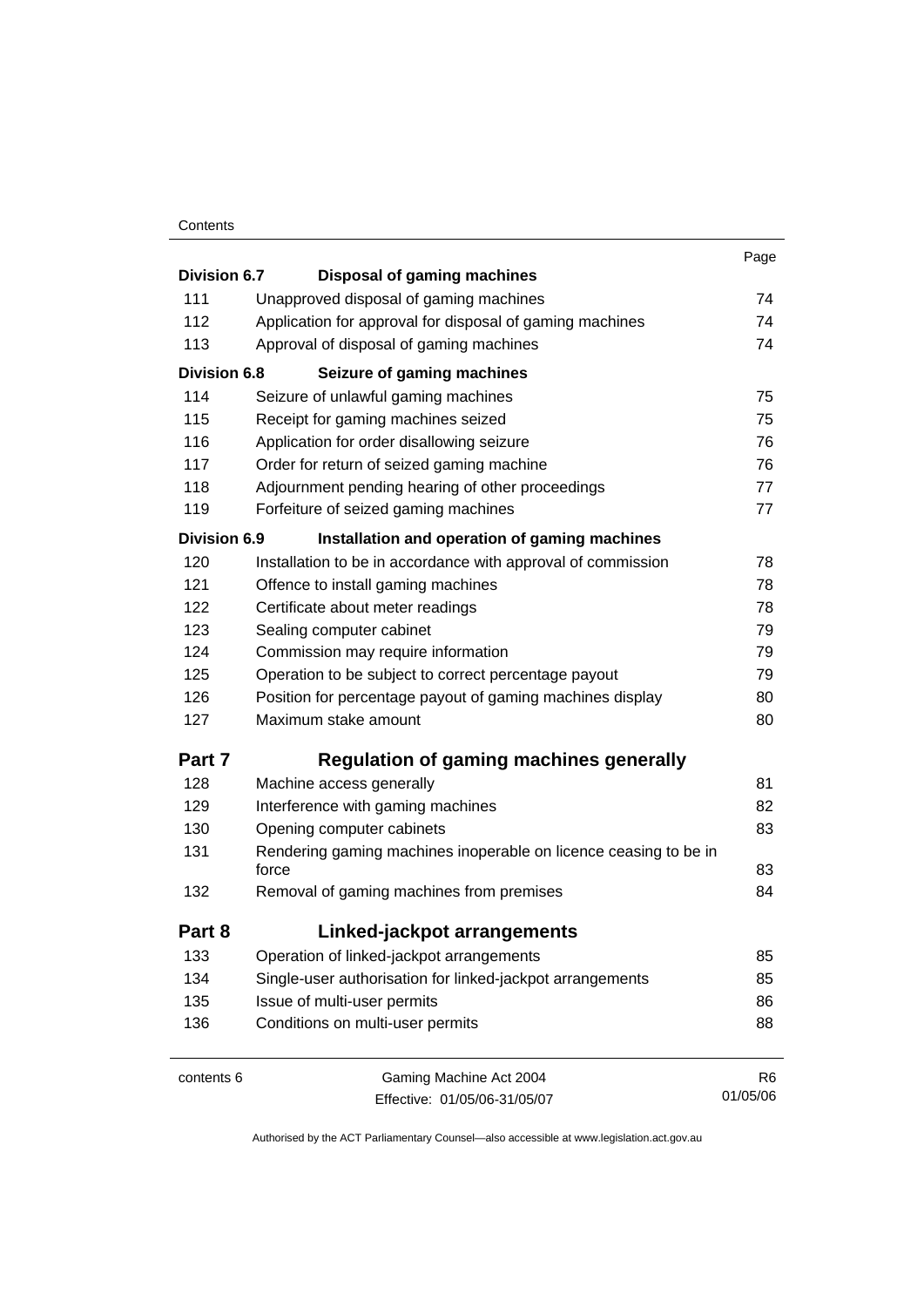| 137                  | Term of multi-user permits                                           | Page<br>89 |
|----------------------|----------------------------------------------------------------------|------------|
| 138                  | Amendment of multi-user permits in interest of users                 | 89         |
| 139                  | Amendment of multi-user permit on request                            | 89         |
| 140                  | Amendment of financial and operational aspects of multi-user permits | 91         |
| 141                  | Transfer of multi-user permits                                       | 91         |
| 142                  | Surrender of multi-user permits                                      | 91         |
| 143                  | Unclaimed jackpots                                                   | 92         |
| 144                  | Undisbursed jackpots                                                 | 92         |
| Part 9               | <b>Club administration</b>                                           |            |
| 145                  | Eligible objects                                                     | 94         |
| 146                  | Eligible clubs                                                       | 94         |
| 147                  | Associated organisations                                             | 95         |
| 148                  | Keeping records relating to club elections                           | 96         |
| 149                  | Power to require information about status of eligible clubs          | 96         |
| 150                  | Disclosure of gifts by executive officer                             | 97         |
| Part 10              | <b>Gaming areas</b>                                                  |            |
| 151                  | Warning notices                                                      | 98         |
| 152                  | <b>External signs</b>                                                | 99         |
| 153                  | Cash facilities                                                      | 100        |
| 154                  | Lending or extending credit                                          | 100        |
| 155                  | Children must not enter gaming area                                  | 101        |
| 156                  | Children must not play gaming machines                               | 101        |
| 157                  | Using false identification                                           | 102        |
| Part 11              | <b>Finance</b>                                                       |            |
| <b>Division 11.1</b> | General                                                              |            |
|                      | $ABO$ $A:AB:AB:AB:AB:AB:AB$                                          | 100        |

| 158 | Audit of records                                 | 103  |
|-----|--------------------------------------------------|------|
| 159 | Gaming machine tax                               | 103. |
| 161 | Payment of gaming machine tax                    | 104  |
| 162 | Gaming machine tax returns                       | 105  |
| 163 | Payment of gaming machine tax following transfer | 105  |
|     |                                                  |      |

| - R6     | Gaming Machine Act 2004      | contents 7 |
|----------|------------------------------|------------|
| 01/05/06 | Effective: 01/05/06-31/05/07 |            |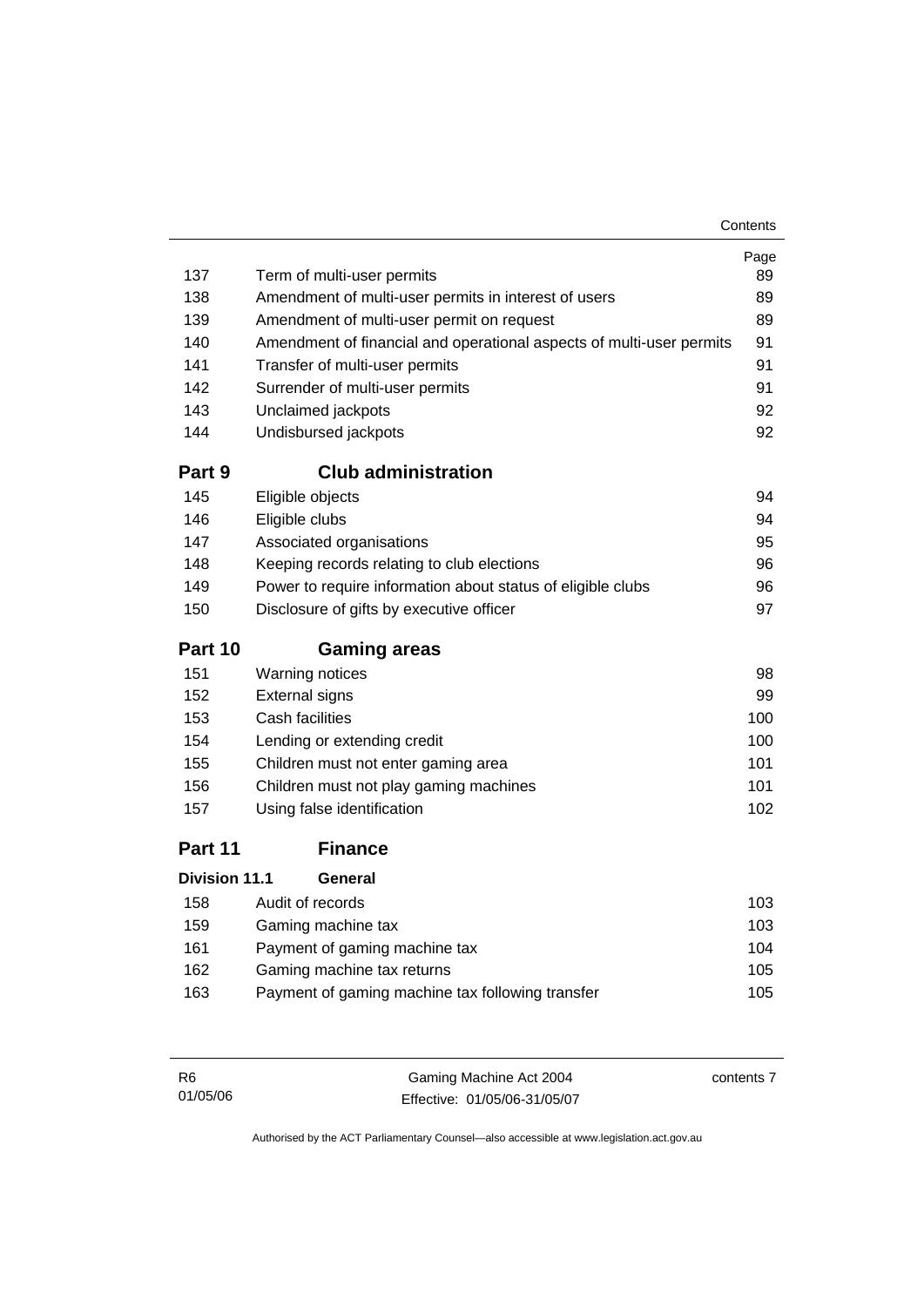#### **Contents**

|                   |                                           | Page |
|-------------------|-------------------------------------------|------|
| Part 12           | <b>Community contributions</b>            |      |
| 164               | Approval of community contributions       | 106  |
| 165               | Records of contributions                  | 108  |
| 166               | Report about records and finances         | 108  |
| 167               | Commission must report to Minister        | 109  |
| 168               | Minister must present commission's report | 109  |
| 169               | Required community contributions          | 109  |
| 170               | Corporations with several licences        | 110  |
| 171               | Women's sport community contributions     | 110  |
| 172               | Community contribution shortfall tax      | 111  |
| Part 13           | <b>Miscellaneous</b>                      |      |
| 173               | Review of decisions                       | 112  |
| 174               | Acts and omissions of representatives     | 112  |
| 175               | Canberra Airport                          | 113  |
| 176               | Evidentiary certificates                  | 114  |
| 177               | Determination of fees                     | 114  |
| 178               | Regulation-making power                   | 114  |
| <b>Schedule 1</b> | <b>Reviewable decisions</b>               | 115  |
| <b>Dictionary</b> |                                           | 118  |
| <b>Endnotes</b>   |                                           |      |
| 1                 | About the endnotes                        | 127  |
| $\overline{2}$    | Abbreviation key                          | 127  |
| 3                 | Legislation history                       | 128  |
| Δ                 | Amendment history                         |      |

| Amendment history      | 128 |
|------------------------|-----|
| Earlier republications | 130 |
| Uncommenced amendments | 131 |

contents 8 Gaming Machine Act 2004 Effective: 01/05/06-31/05/07

R6 01/05/06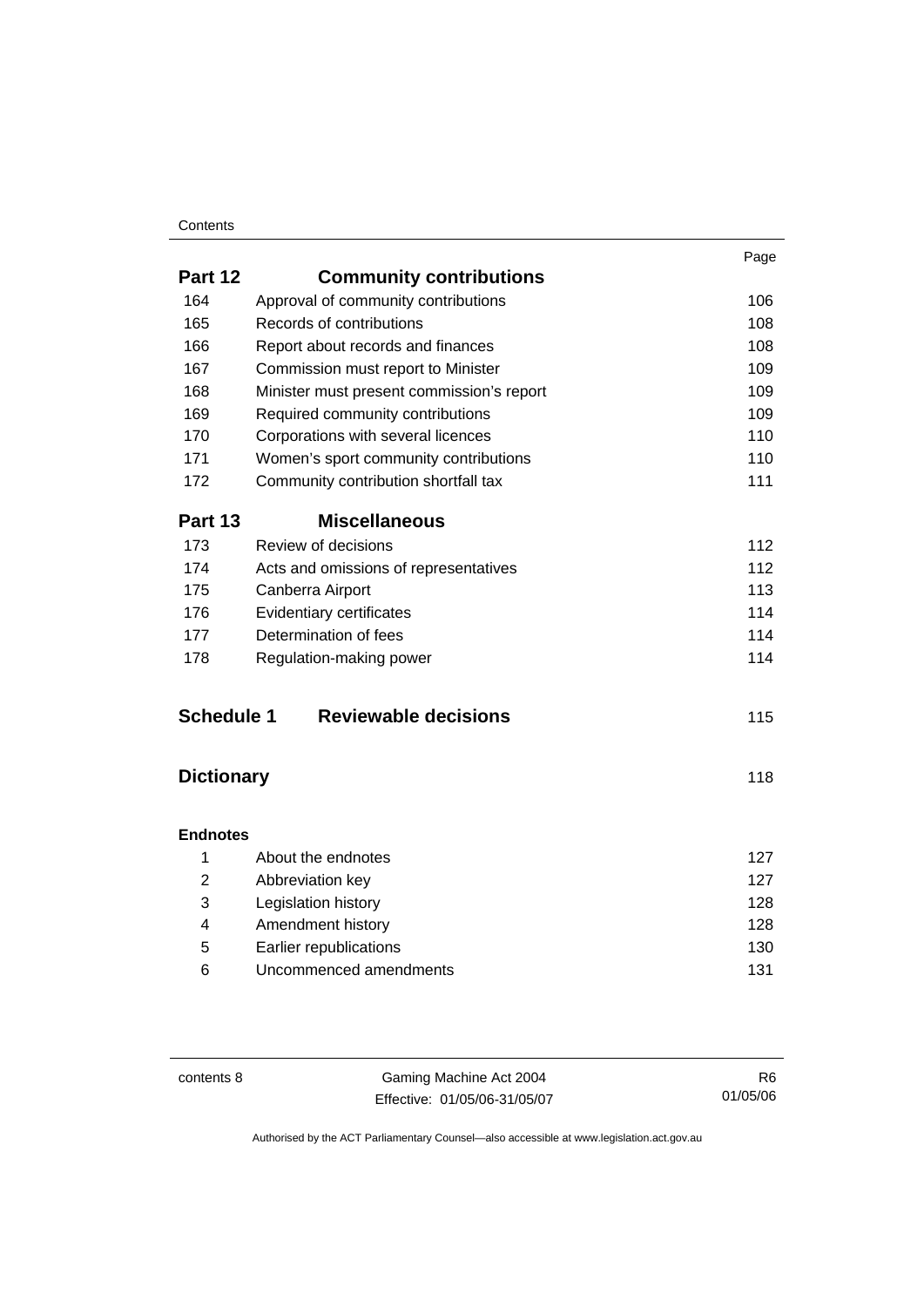

# **Gaming Machine Act 2004**

An Act in relation to gaming machines, and for other purposes

R6 01/05/06

l

Gaming Machine Act 2004 Effective: 01/05/06-31/05/07 page 1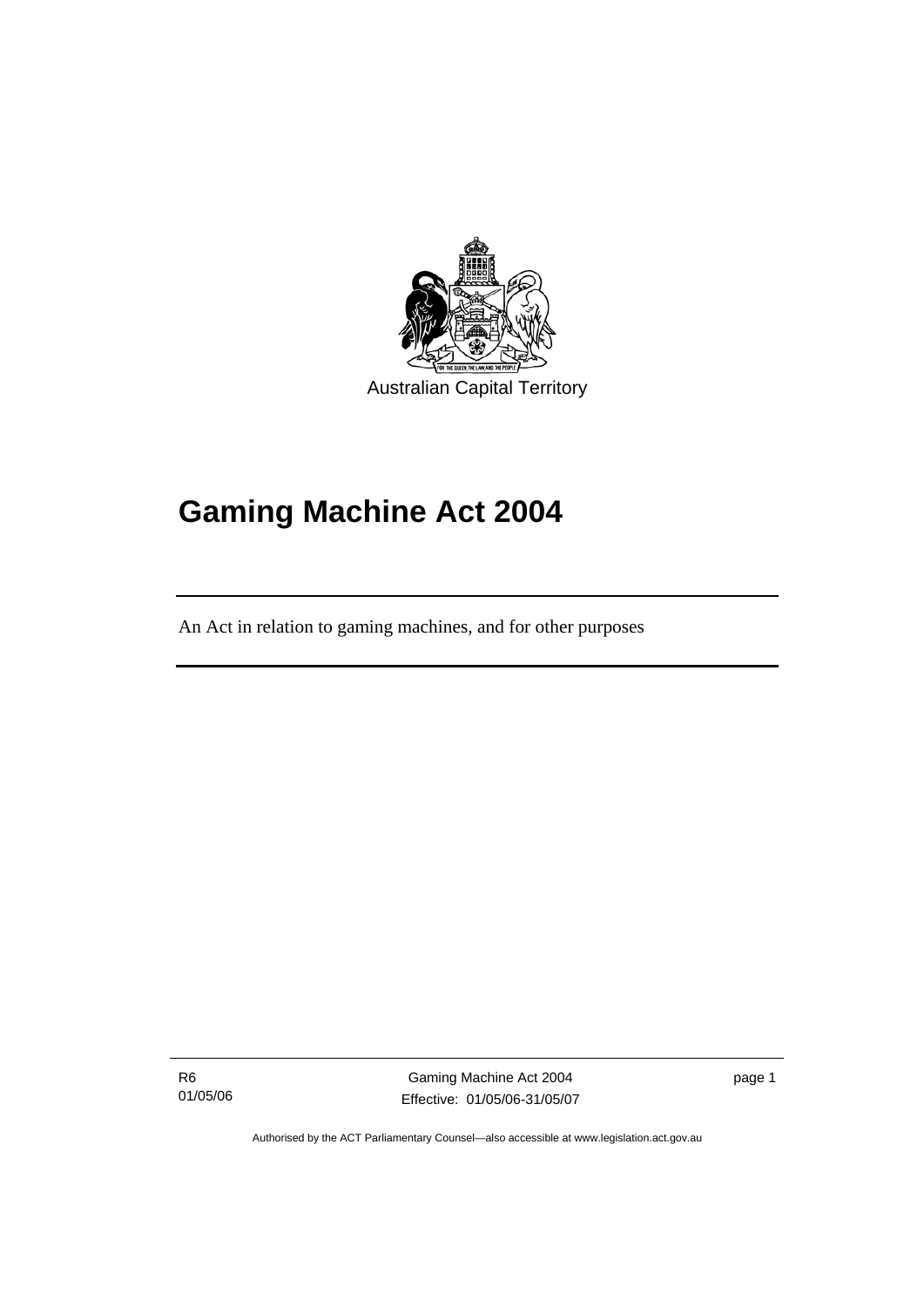#### Part 1 **Preliminary**

Section 1

# **Part 1** Preliminary

#### **1 Name of Act**

This Act is the *Gaming Machine Act 2004*.

## **3 Dictionary**

The dictionary at the end of this Act is part of this Act.

*Note 1* The dictionary at the end of this Act defines certain terms used in this Act, and includes references (*signpost definitions*) to other terms defined elsewhere.

> For example, the signpost definition '*associated entity*—see the *Electoral Act 1992*, section 198.' means that the term 'associated entity' is defined in that section and the definition applies to this Act.

*Note* 2 A definition in the dictionary (including a signpost definition) applies to the entire Act unless the definition, or another provision of the Act, provides otherwise or the contrary intention otherwise appears (see Legislation Act,  $s$  155 and  $s$  156 (1)).

#### **4 Notes**

A note included in this Act is explanatory and is not part of this Act.

*Note* See the Legislation Act, s 127 (1), (4) and (5) for the legal status of notes.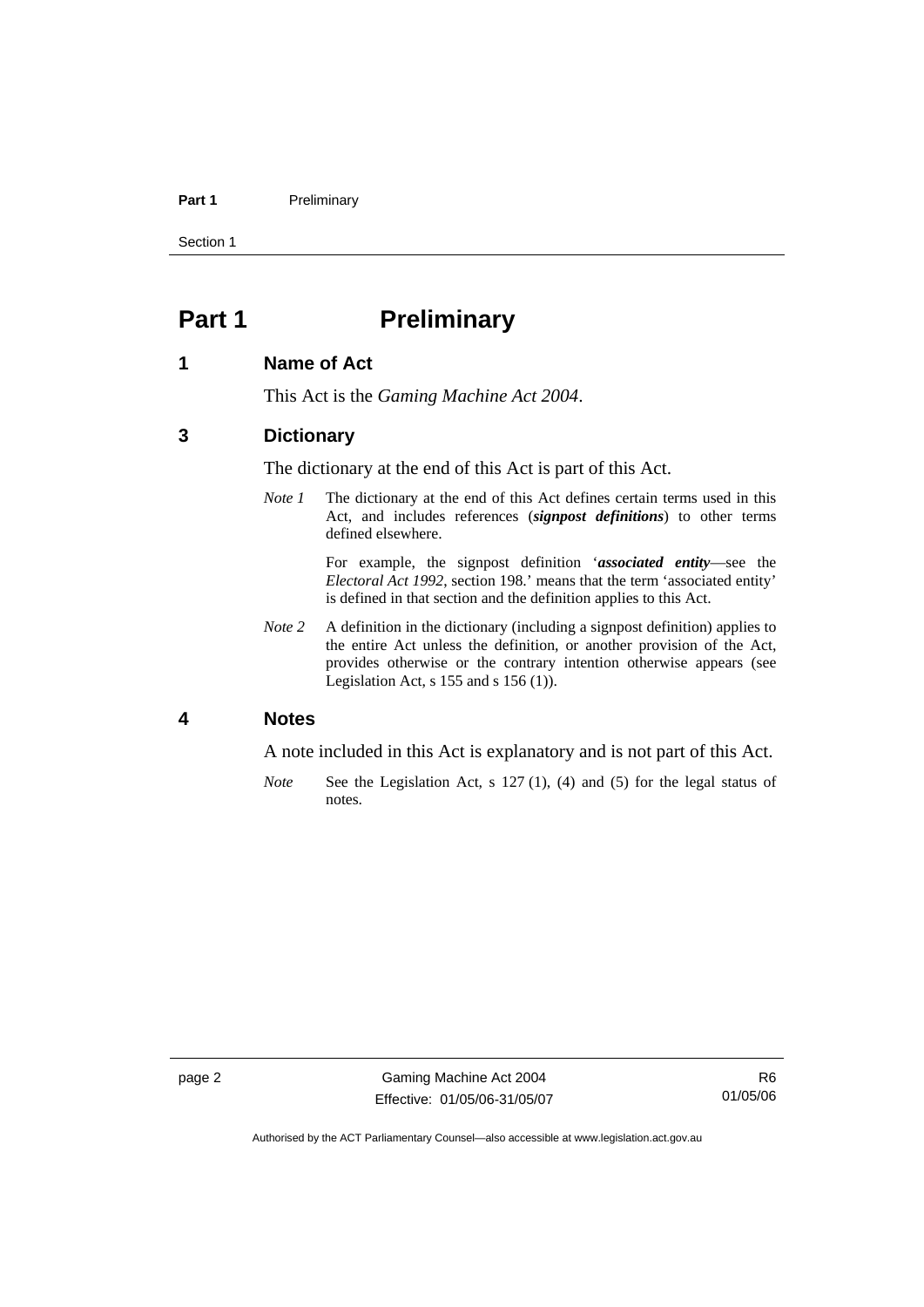## **5 Offences against Act—application of Criminal Code etc**

Other legislation applies in relation to offences against this Act.

*Note 1 Criminal Code*

The Criminal Code, ch 2 applies to all offences against this Act (see Code, pt 2.1).

The chapter sets out the general principles of criminal responsibility (including burdens of proof and general defences), and defines terms used for offences to which the Code applies (eg *conduct*, *intention*, *recklessness* and *strict liability*).

*Note 2 Penalty units* 

The Legislation Act, s 133 deals with the meaning of offence penalties that are expressed in penalty units.

R6 01/05/06

Gaming Machine Act 2004 Effective: 01/05/06-31/05/07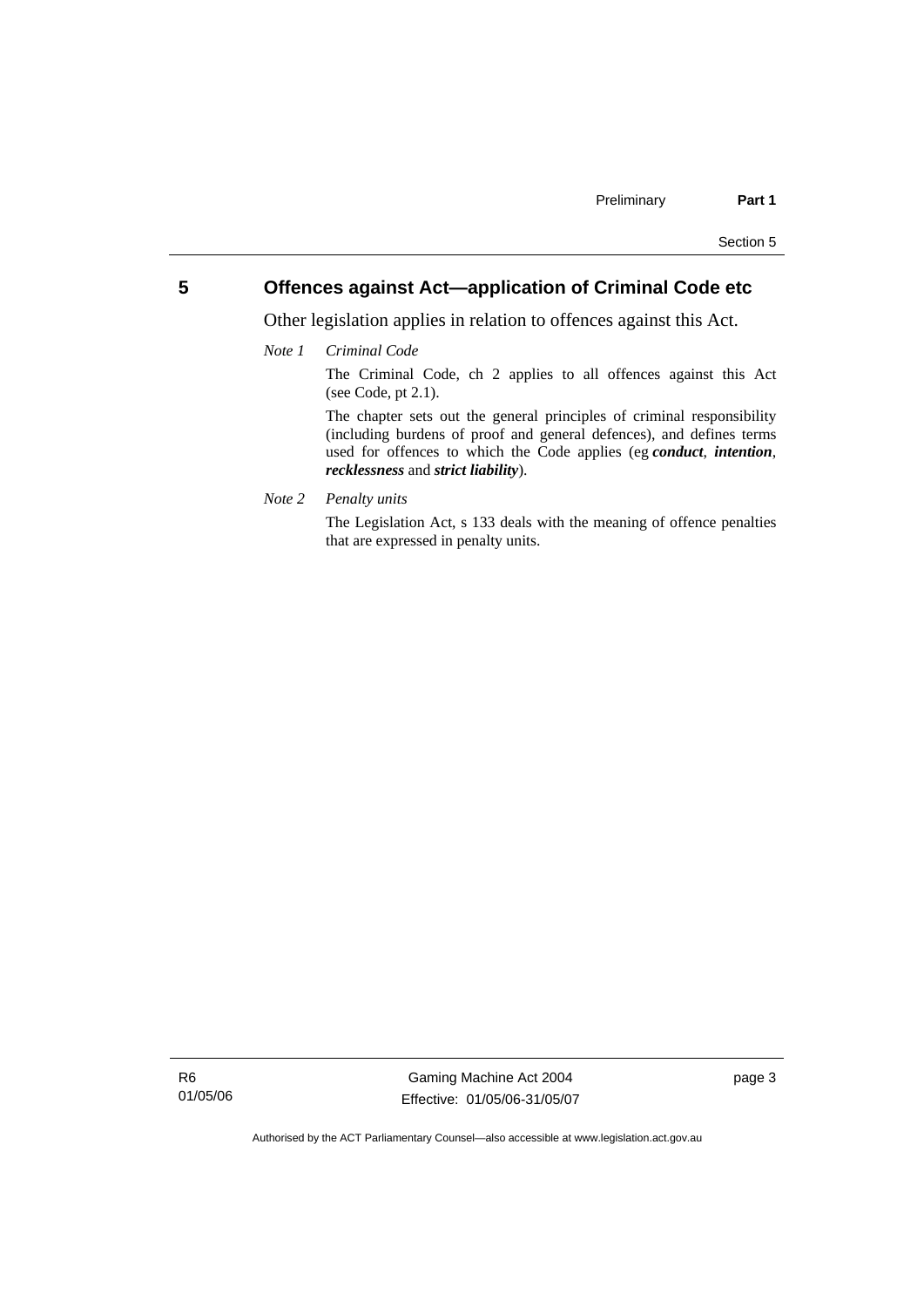# **Part 2 Licences**

# **Division 2.1 Definitions and important concepts**

# **6 Definitions for pt 2**

In this part:

*initial licence application*—see section 9.

*licence amendment application*–see section 9.

# **7 Meaning of** *influential person* **for Act**

(1) In this Act:

*influential person*, for a corporation—

- (a) means any of the following:
	- (i) an executive officer of the corporation;
	- (ii) a related corporation;
	- (iii) an executive officer of a related corporation;
	- (iv) an influential owner; and
- (b) includes a person who, though not mentioned in paragraph (a), can exercise as much influence over the actions of the corporation as someone mentioned in that paragraph.

*Note Corporation* includes a club (see dict).

(2) In this section:

*influential owner*, of a corporation, means a person who, whether directly or through intermediary corporate ownership or nominees—

 (a) can control 5% of the votes at an annual general meeting of the corporation; or

R6 01/05/06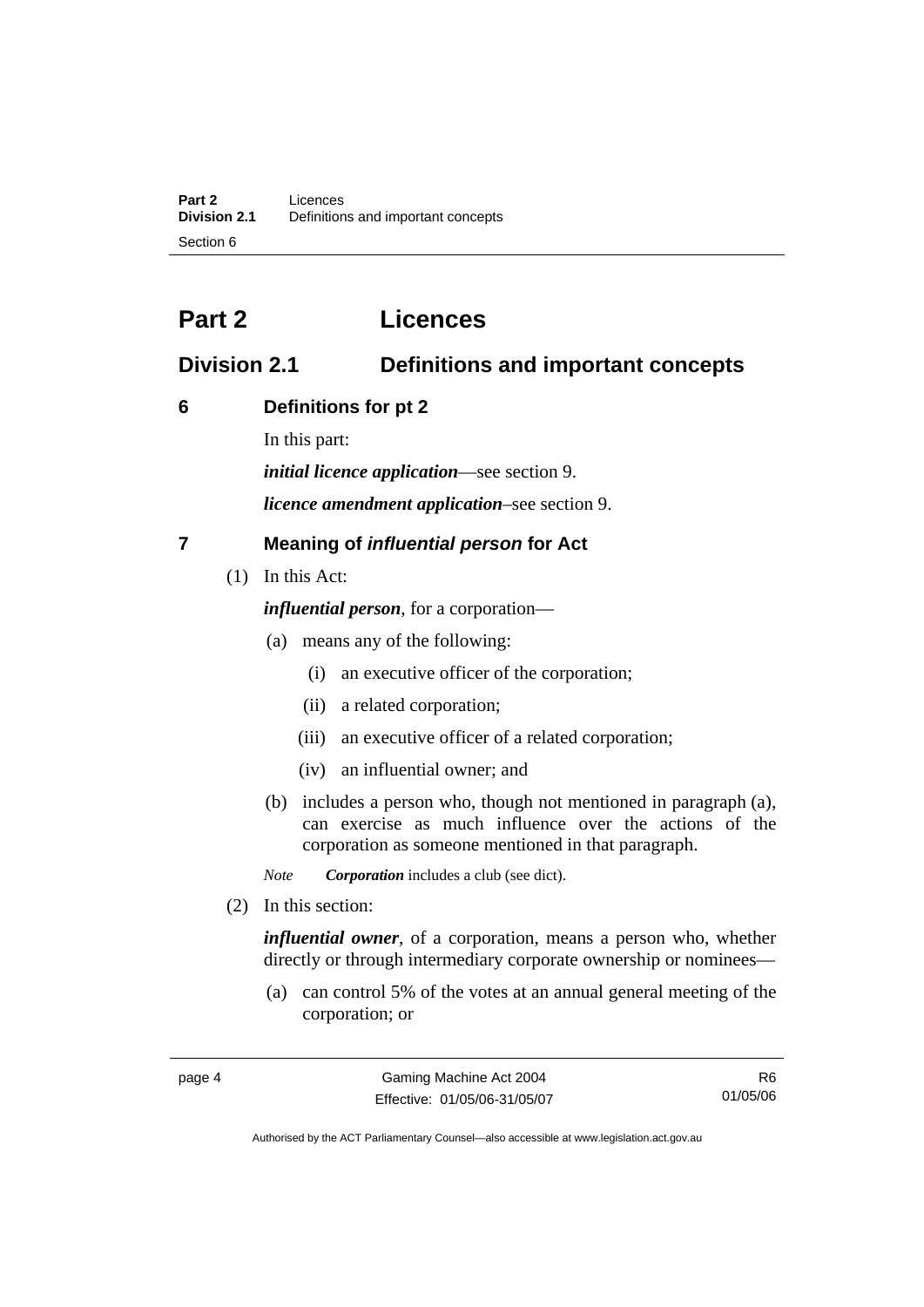(b) can control the appointment of a director of the corporation.

*related corporation* means a related body corporate under the Corporations Act.

#### **8 What licence authorises**

- (1) A licence authorises the licensee—
	- (a) to acquire and dispose of gaming machines; and
	- (b) to install gaming machines on the licensed premises under the licence; and
	- (c) to operate the gaming machines stated in the licence on the licensed premises.
	- *Note* This Act, and the licence, may limit or place conditions on the authority under this section.
- (2) However, a licence does not authorise the licensee to operate gaming machines on more than 1 licensed premises under the licence.
- (3) The regulations may prescribe times when licensees must not operate a gaming machine.
- (4) A licence may authorise the use of only class B and class C gaming machines.

### **9 Kinds of applications under pt 2**

A person may apply to the commission for a licence (an *initial licence application*) or amendment of a licence (a *licence amendment application*).

- *Note 1* If a form is approved under the Control Act, s 53D for an application, the form must be used.
- *Note* 2 A fee may be determined under s 177 for this provision.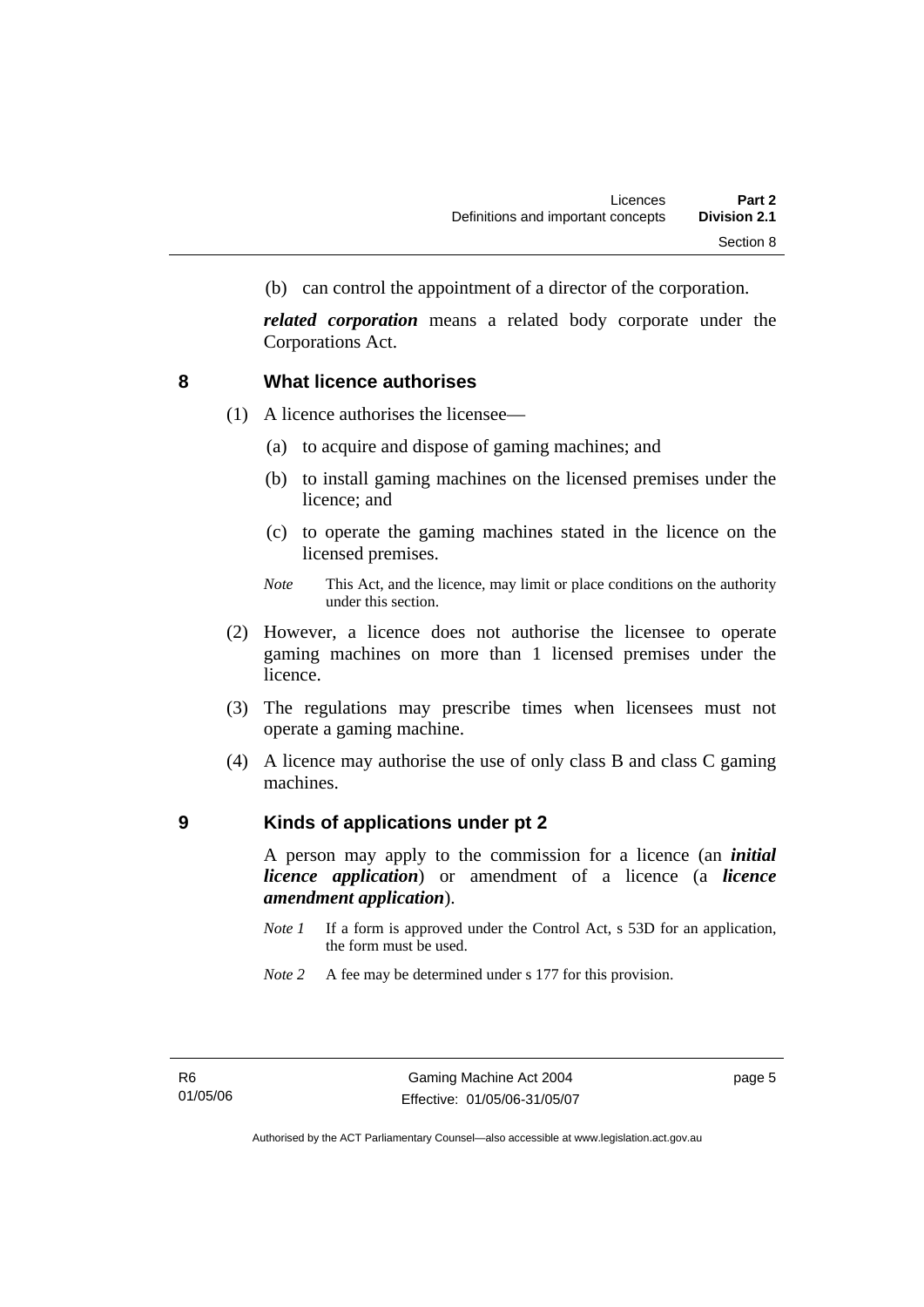# **10 Applications to be dealt with in order of receipt**

- (1) This section applies to the following applications made in accordance with this Act:
	- (a) initial licence applications;
	- (b) licence amendment applications if the application is to increase the number of gaming machines authorised to be operated under the licence.
- (2) However, this section does not apply to the application if—
	- (a) the applicant has been authorised to operate 1 or more gaming machines because of the application; or
	- (b) the application has been refused.
- (3) Applications to which this section applies must be dealt with in the order in which they are received by the commission.
- (4) However, if an application does not contain sufficient information to allow the commission to decide the application, subsection (3) applies to the application as if it were received by the commission when sufficient information is given to the commission to allow the commission to decide it.

# **Division 2.2 Issue of licences**

### **11** Initial licence application

- (1) An initial licence application must—
	- (a) be in writing signed by the applicant; and
	- (b) state the applicant's name and address; and
	- (c) if the applicant is a corporation—state the name and address of each director of the corporation; and
	- (d) state the address, and block and section number, of the premises proposed to be licensed; and

| page 6 | Gaming Machine Act 2004      | R6.      |
|--------|------------------------------|----------|
|        | Effective: 01/05/06-31/05/07 | 01/05/06 |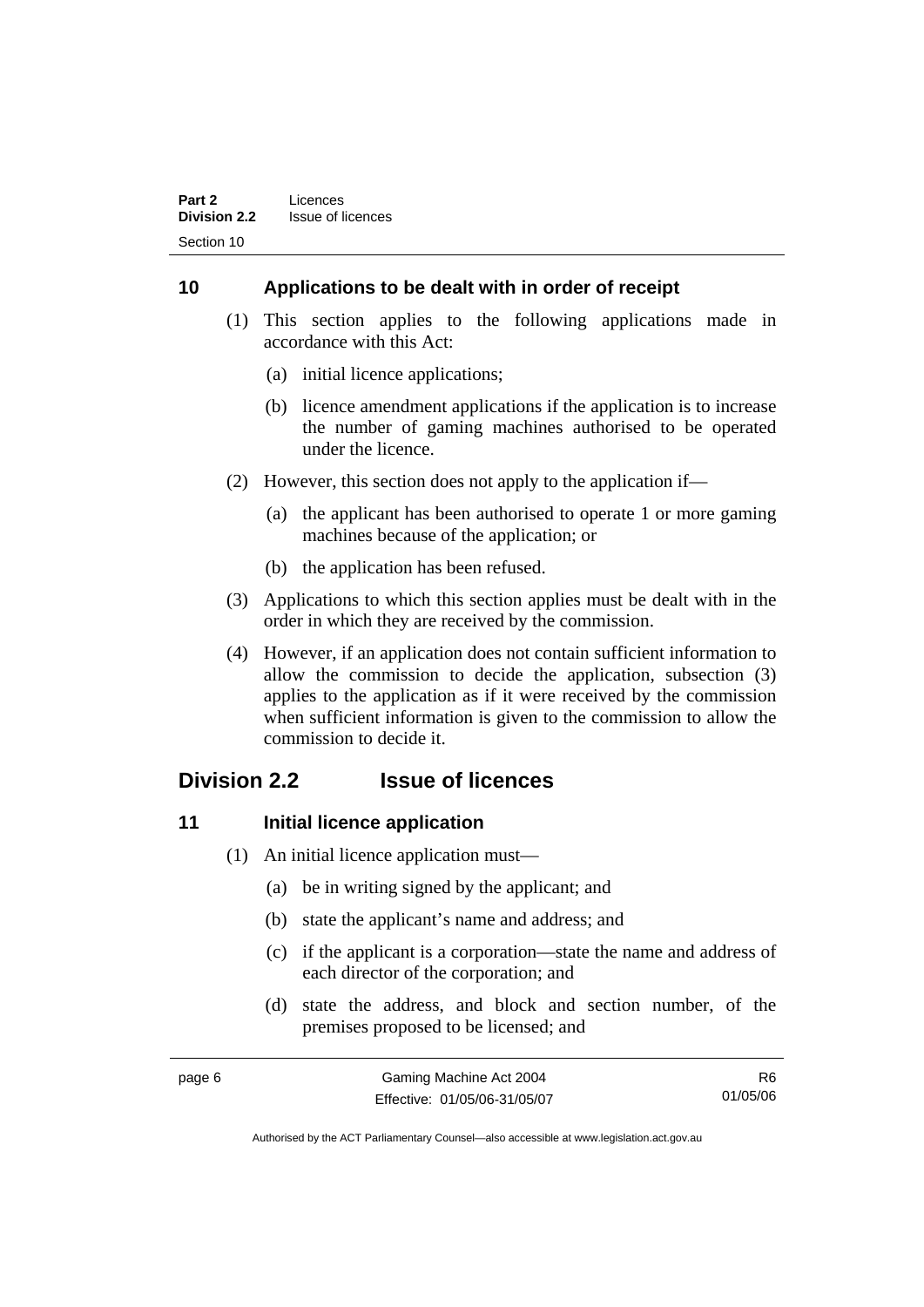- (e) state the class, number, kind, coin denomination and percentage payout of gaming machines for which the licence is sought; and
- (f) for a corporation—name each influential person for the corporation and the person's relationship with the corporation; and
- (g) be accompanied by each of the required documents for the application.
- (2) The following are *required documents* for every initial licence application:
	- (a) a social impact assessment for the application;
	- (b) a scale plan of the premises, or part of the premises, proposed to be licensed, showing where the gaming machines are to be installed (the *proposed gaming area*);
	- (c) a copy of the rules the applicant has adopted to control the operation of gaming machines on the premises proposed to be licensed;

#### **Examples of what rules may cover**

- 1 how long a machine may be reserved for
- 2 prohibiting abuse of machines
- 3 payment of prizes by attendants
- 4 delay of payment if machine has malfunctioned or been interfered with
- *Note* An example is part of the Act, is not exhaustive and may extend, but does not limit, the meaning of the provision in which it appears (see Legislation Act, s 126 and s 132).
- (d) a copy of the control procedures the applicant has adopted to control the operation of gaming machines on the premises proposed to be licensed;
	- *Note* Control procedures are covered in s 97.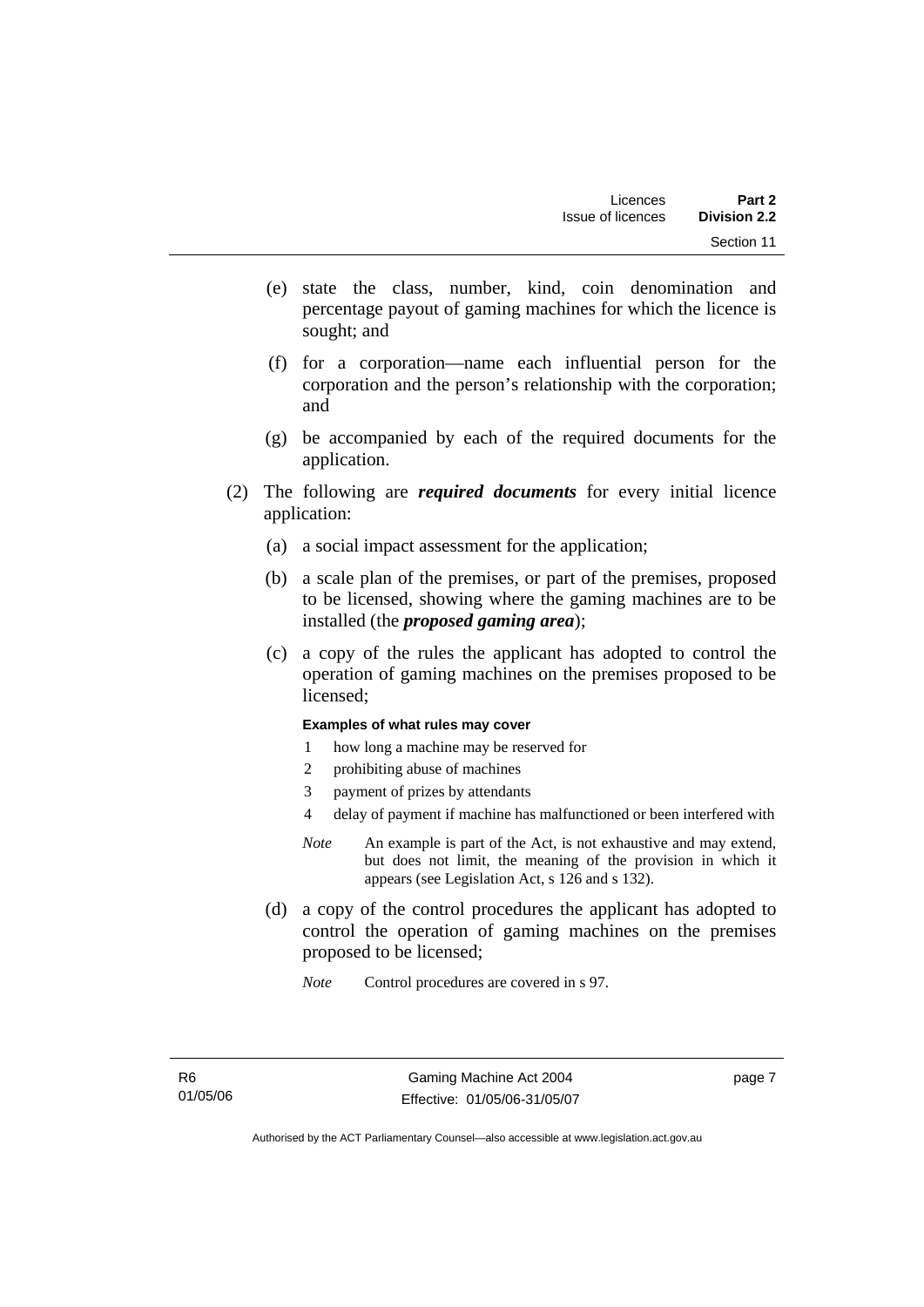- (e) any other documents required for the application under the regulations.
- (3) The following are also *required documents* for an initial licence application by a club:
	- (a) a copy of the club's constitution;
	- (b) an alphabetical list of names and addresses of all current members of the club, certified correct by the club secretary;
	- (c) a statement, signed by the club secretary, stating the grounds on which the club claims to be an eligible club;
	- (d) evidence that a majority of the voting members of the club who voted in a ballot conducted under the regulations voted for the club having gaming machines.
- (4) The regulations may require—
	- (a) a required document, or any information in a required document, to be verified in a particular way; or
	- (b) an application to include particular information; or
	- (c) an application, or any information in an application, to be verified in a particular way.
- (5) The commission need not consider an initial licence application if—
	- (a) the application does not include any information required under this section; or
	- (b) the application, or any information in the application, is not verified as required under this section; or
	- (c) the application is not accompanied by a document required under this section to accompany the application; or
	- (d) a document accompanying the application does not include any information required under this section; or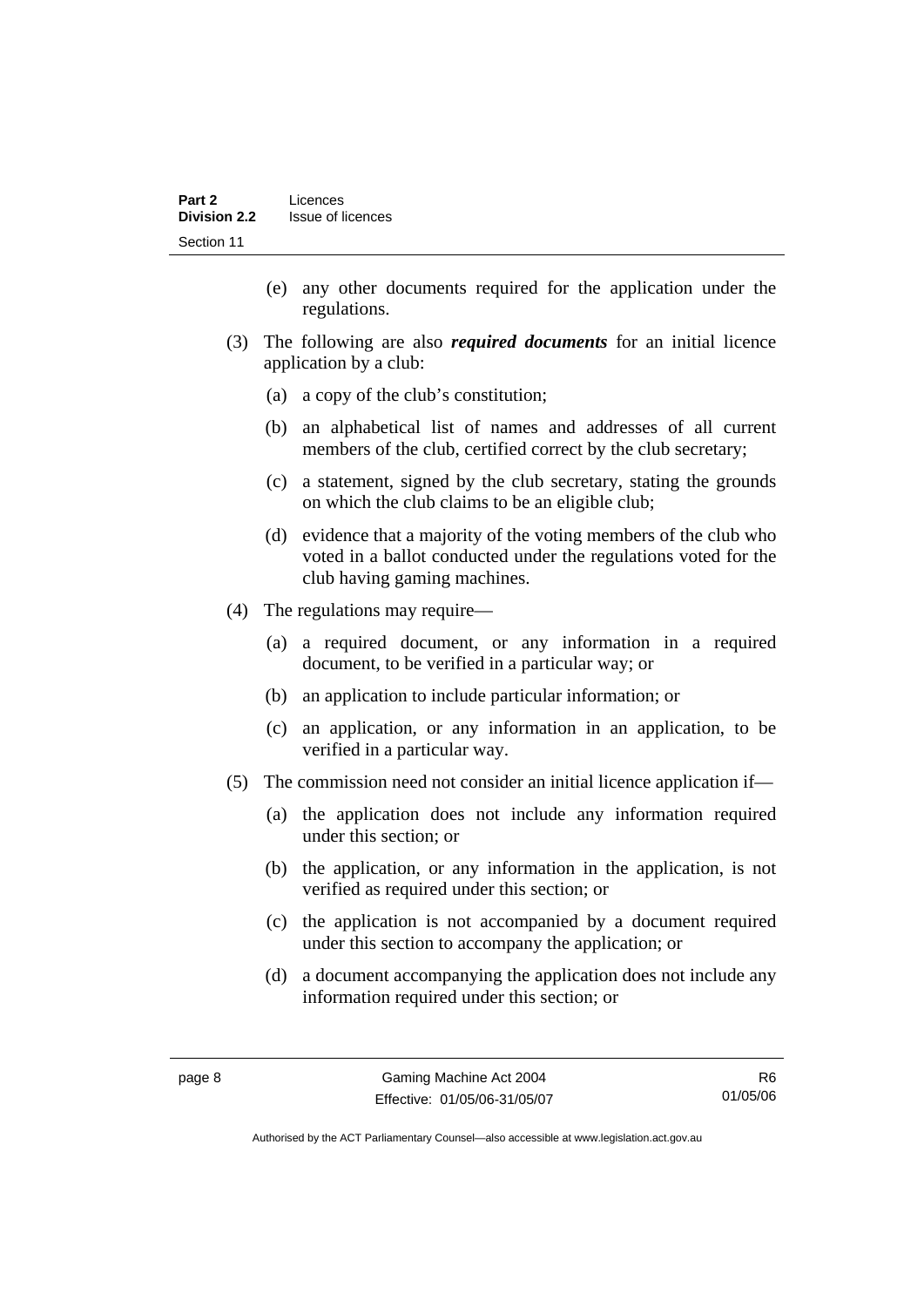- (e) a document accompanying the application, or any information in a document accompanying the application, is not verified as required under this section; or
- (f) any form required to be used for the application, or any document accompanying the application is not used; or
- (g) any requirement of a form required to be used for the application, or any document accompanying the application, is not complied with.

# **12 Issue of licences**

- (1) This section applies to an initial licence application under section 11.
- (2) The commission must issue a licence to the applicant if—
	- (a) the applicant is an eligible person;
	- *Note* Eligibility for individuals—see s 20. Eligibility for corporations—see s 21.
	- (b) for an application by a club—a majority of the voting members of the club who voted in a ballot conducted under the regulations voted for the club having gaming machines; and
	- (c) the commission is satisfied about each additional mandatory requirement under section 13 in relation to the application; and
	- (d) authorising the use of the number of gaming machines to be authorised by the licence would not contravene section 35 (Maximum number of gaming machines allowed).
- (3) However, the commission may refuse to issue a licence to a club if a ground for refusing the licence exists under section 14.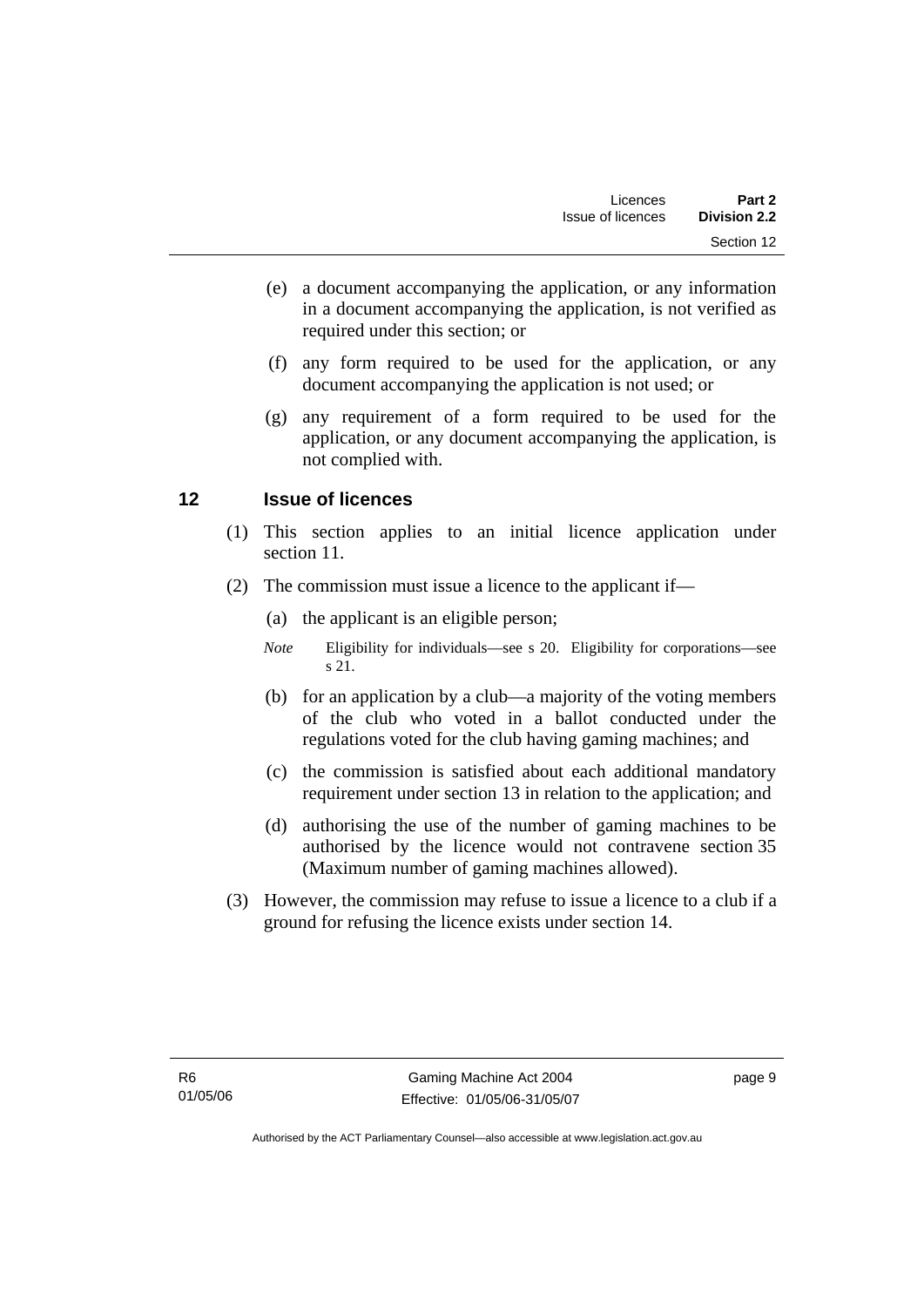(4) A licence may be conditional.

#### **Example**

a condition that a gaming area be separated from other parts of the premises

- *Note* An example is part of the Act, is not exhaustive and may extend, but does not limit, the meaning of the provision in which it appears (see Legislation Act, s 126 and s 132).
- (5) In deciding the number and kind of gaming machines to be allowed under a licence, the commission must consider the following:
	- (a) the size and layout of the premises the application relates to;
	- (b) the size and layout of the proposed gaming area;
	- (c) for an application by a club—
		- (i) the number of club members worked out under the regulations; and
		- (ii) the ratio of club members to the number and kinds of gaming machines held by the licensee; and
		- (iii) the extent to which the club has contributed to, or is likely to contribute to, the community, supported and benefited the community;
	- (d) the social impact assessment for the application for the licence and any submission made on the assessment within the 6-week comment period under section 19;
	- (e) what the commission may allow under section 16.
- (6) The commission may consider any other relevant matter.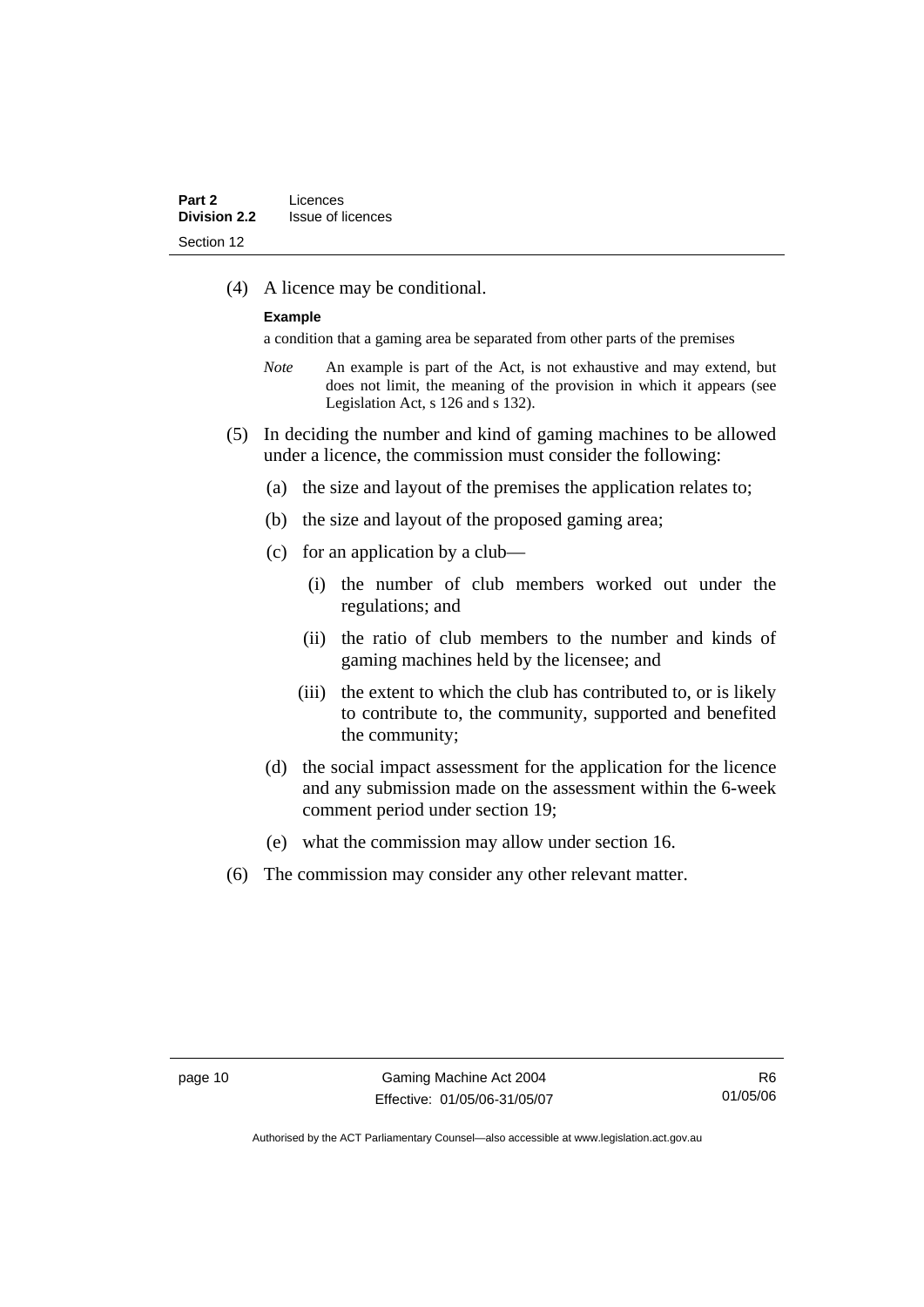#### **13 Additional mandatory requirements for issue of licence**

- (1) The following requirements are mandatory requirements under section 12 (2) (c) for an initial licence application:
	- (a) for a corporation (including a club)—the rules and control procedures of the corporation to control the operation of gaming machines are adequate to control that operation;
	- (b) the size and layout of the proposed gaming area are suitable for the installation of gaming machines;
	- (c) the applicant is likely to comply with this Act;

#### **Example**

If the applicant previously held a licence, the commission may consider how well the applicant complied with its conditions in assessing whether the applicant is likely to comply with this Act.

- *Note* An example is part of the Act, is not exhaustive and may extend, but does not limit, the meaning of the provision in which it appears (see Legislation Act, s 126 and s 132).
- (d) if an on licence applies to the premises to which the application relates—the premises are used by people mainly for drinking alcohol;
- (e) taking into consideration the social impact assessment for the application and any submission made on the assessment within the 6-week comment period under section 19, the issue of the licence is appropriate.

#### **Example for par (e)**

the issue of a licence for the premises to which a general licence or on licence applies may not be appropriate if it would adversely affect the nature or character of the premises and the general use and enjoyment of the premises

 (2) In deciding whether a proposed gaming area is suitable for the installation of gaming machines, the commission must consider the safety and comfort of, and harm minimisation strategies for, patrons.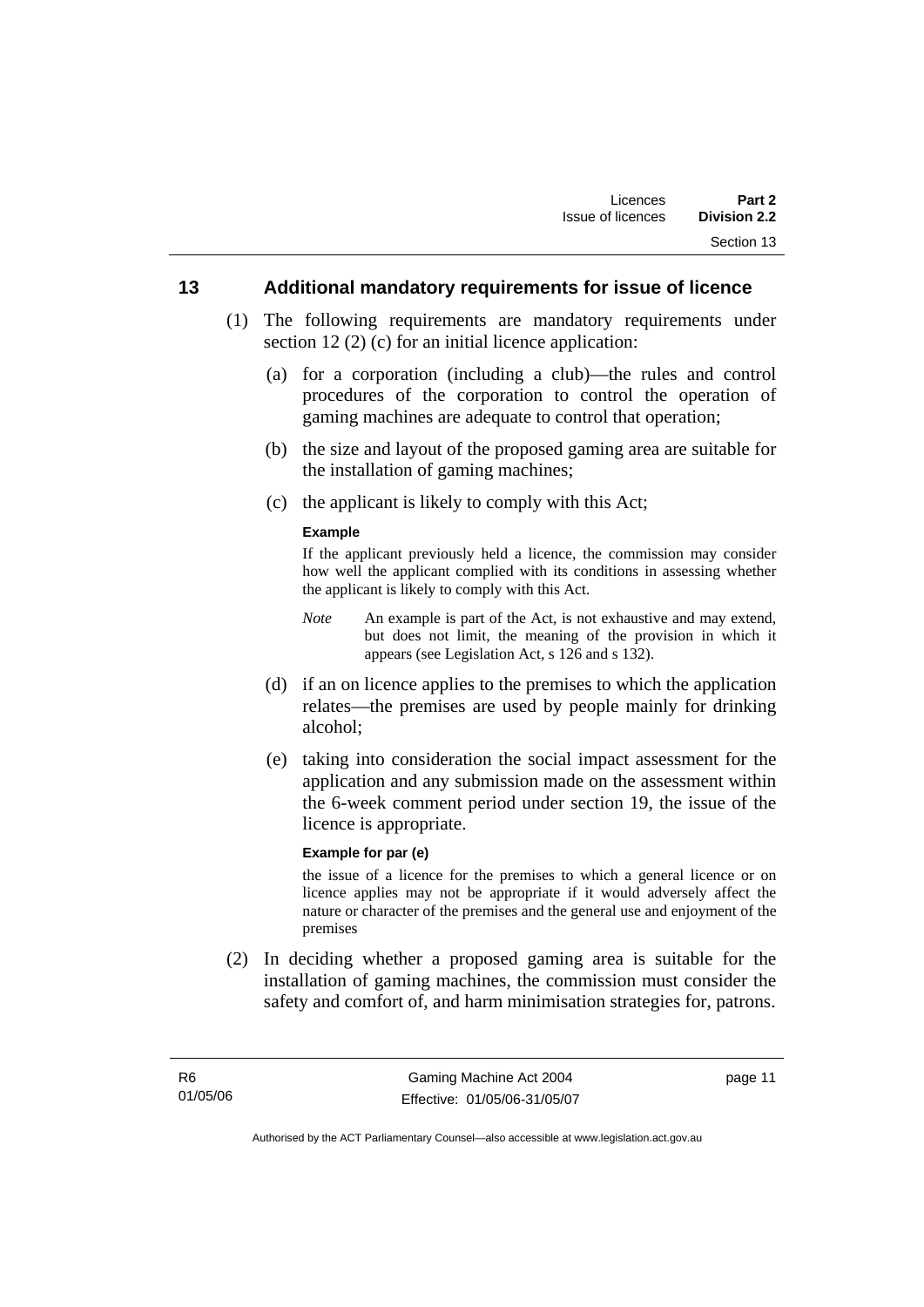# **14 Grounds for refusing initial licence application by club**

- (1) The commission may refuse to issue a gaming machine licence to an applicant that is a club if satisfied that—
	- (a) payments for the rental or lease of the club's premises are unreasonable or are related to the level of gaming machine performance; or
	- (b) someone, other than the lessor or leasing agent, will receive a payment or benefit during or at the end of a lease, agreement or arrangement entered into by the club for its premises; or
	- (c) the election of a member of the club's management committee or board has been decided, controlled or influenced in a significant way, or to a significant degree, by—
		- (i) people who are not voting members of the club; or
		- (ii) only some voting members of the club; or
	- (d) the voting members of the club, taken as a group, do not have complete control over the election of all members of the club's management committee or board; or
	- (e) each voting member of the club does not have an equal right to elect people, and to nominate or otherwise choose people for election, to the club's management committee or board; or
	- (f) if the club does not own its premises—an executive officer or employee of the club is also the club's lessor, or an associate of the club's lessor; or
	- (g) an executive officer or employee of the club is a creditor, or an associate of a creditor, of the club; or
	- (h) the club's management committee or board does not, for any reason, have complete control over the club's business or operations, or a significant aspect of the club's business or operations; or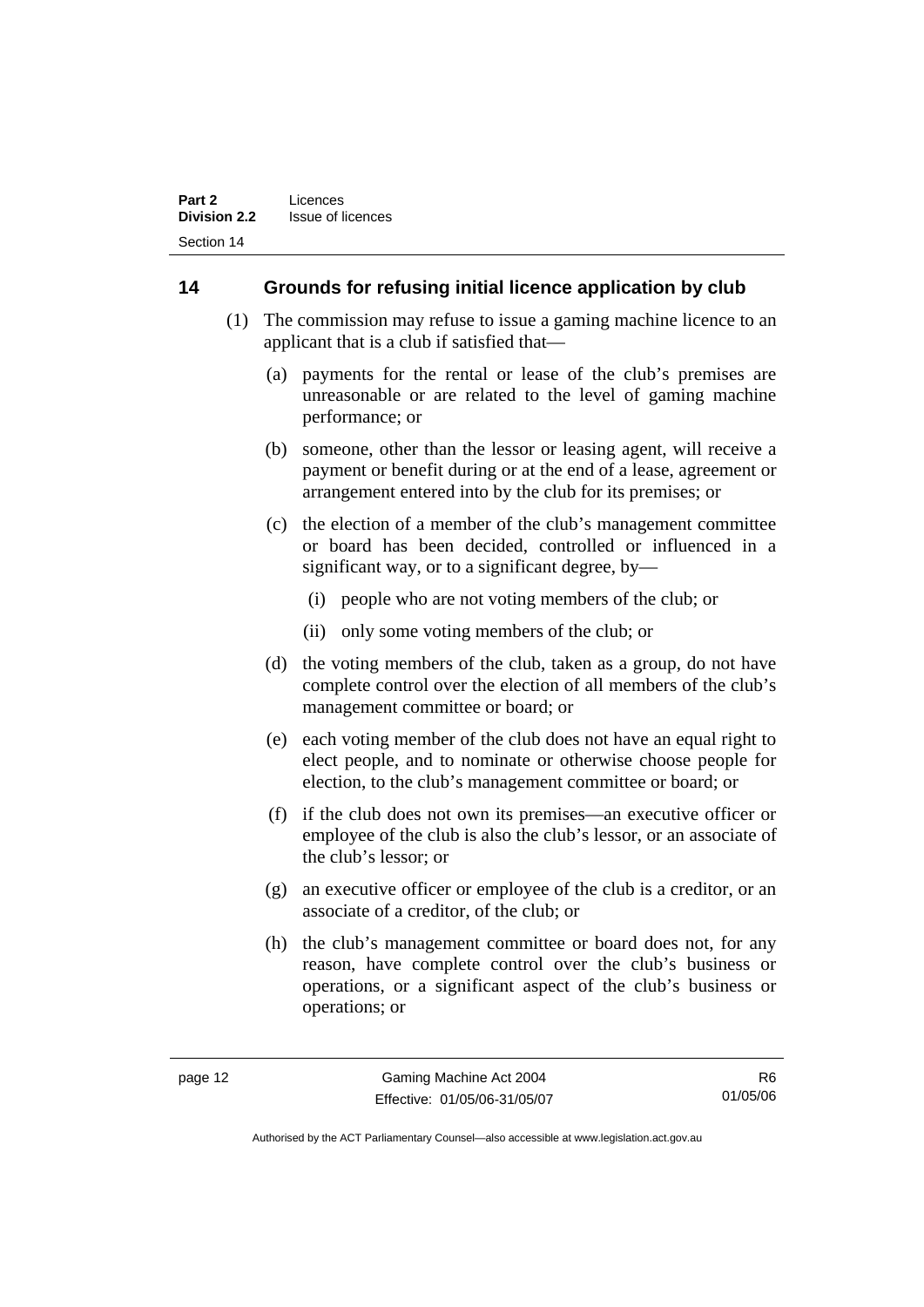- (i) the club is being, or may be, used as a device for individual gain or commercial gain by someone other than the club.
- (2) However, the commission must not refuse to issue a gaming machine licence under subsection  $(1)$   $(c)$ ,  $(d)$  or  $(e)$  only because—
	- (a) the commission is satisfied that the election of a member of the club's management committee or board has been decided, controlled or influenced in a significant way, or to a significant degree, by an associated organisation; or
	- (b) the voting members of the club, taken as a group, do not have complete control over the election of all members of the club's management committee or board because an associated organisation has some control; or
	- (c) each voting member of the club does not have an equal right to elect people, and to nominate or otherwise choose people for election, to the club's management committee or board because an associated organisation has a right to elect, nominate or otherwise choose people for election.

# **15 Form of licence**

- (1) A licence must—
	- (a) state the number and class of gaming machines that the licensee is allowed to operate; and

#### **Example**

3 class B gaming machines

- *Note* An example is part of the Act, is not exhaustive and may extend, but does not limit, the meaning of the provision in which it appears (see Legislation Act, s 126 and s 132).
- (b) state the premises, and each part of the premises (the *gaming areas*), where the licensee is allowed to operate the gaming machines; and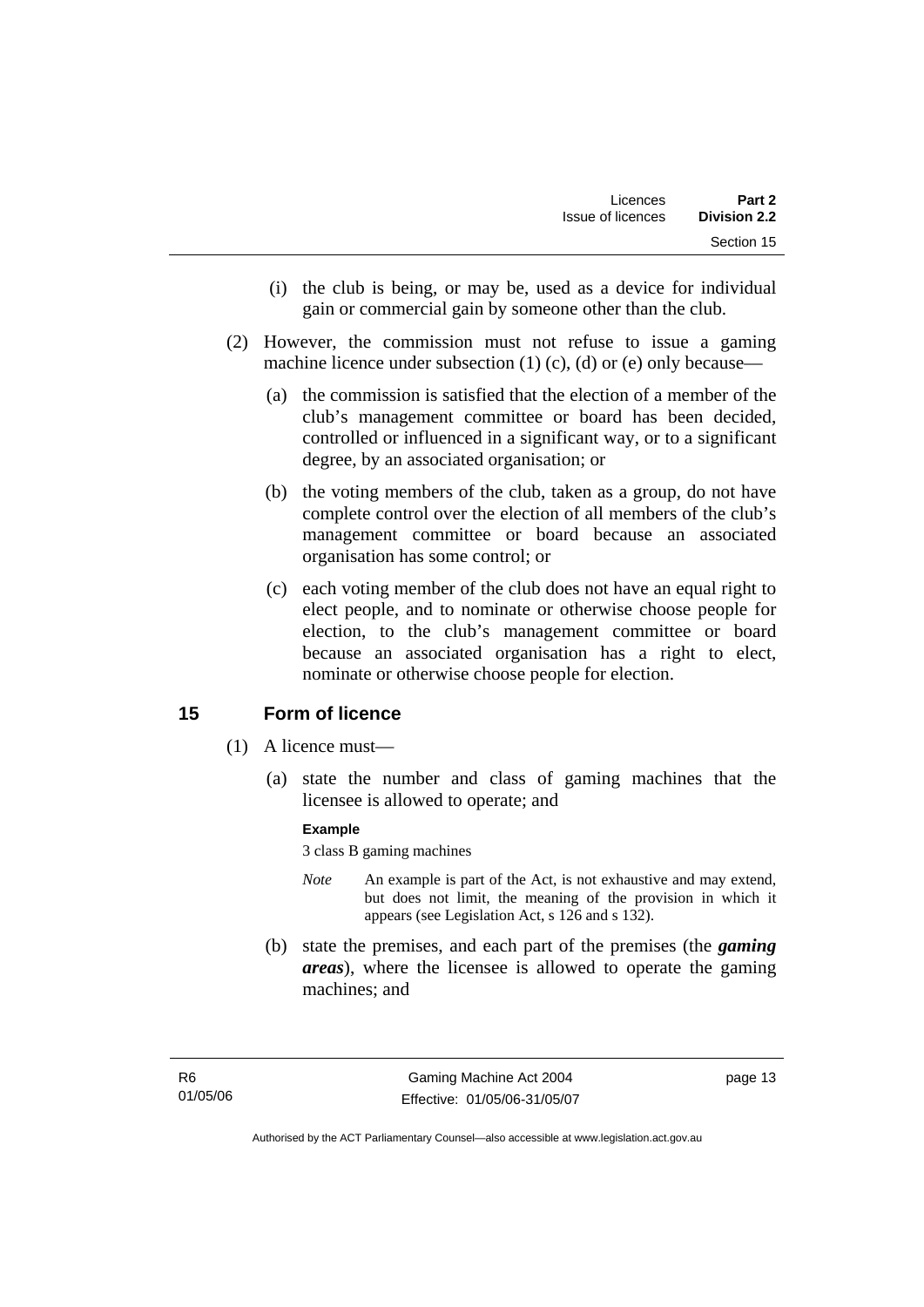- (c) include a schedule that contains the serial number of each gaming machine authorised to be operated under the licence.
- (2) The regulations may prescribe other requirements in relation to the form of a licence.

# **16 Restrictions on what commission may authorise—nonclubs**

- (1) This section applies if the commission must issue a licence under section 12 on an initial licence application.
- (2) The commission may issue a licence that authorises the use of no more than 10 class B gaming machines, and no class C gaming machines, if—
	- (a) a general licence applies to the premises to which the application relates; and
	- (b) the premises have at least 12 rooms that are used for residential accommodation for lodgers or guests.
- (3) The commission may issue a licence that authorises the use of no more than 2 class B gaming machines, and no class C gaming machines, if—
	- (a) a general licence applies to the premises to which the application relates; but
	- (b) the premises have fewer than 12 rooms (including no rooms) that are used for residential accommodation for lodgers or guests.
- (4) The commission may issue a licence that authorises the use of 2 class B gaming machines, and no class C gaming machines, if an on licence applies to the premises to which the application relates.

### **17 No available gaming machines**

(1) This section applies to an applicant for an initial licence if—

R6 01/05/06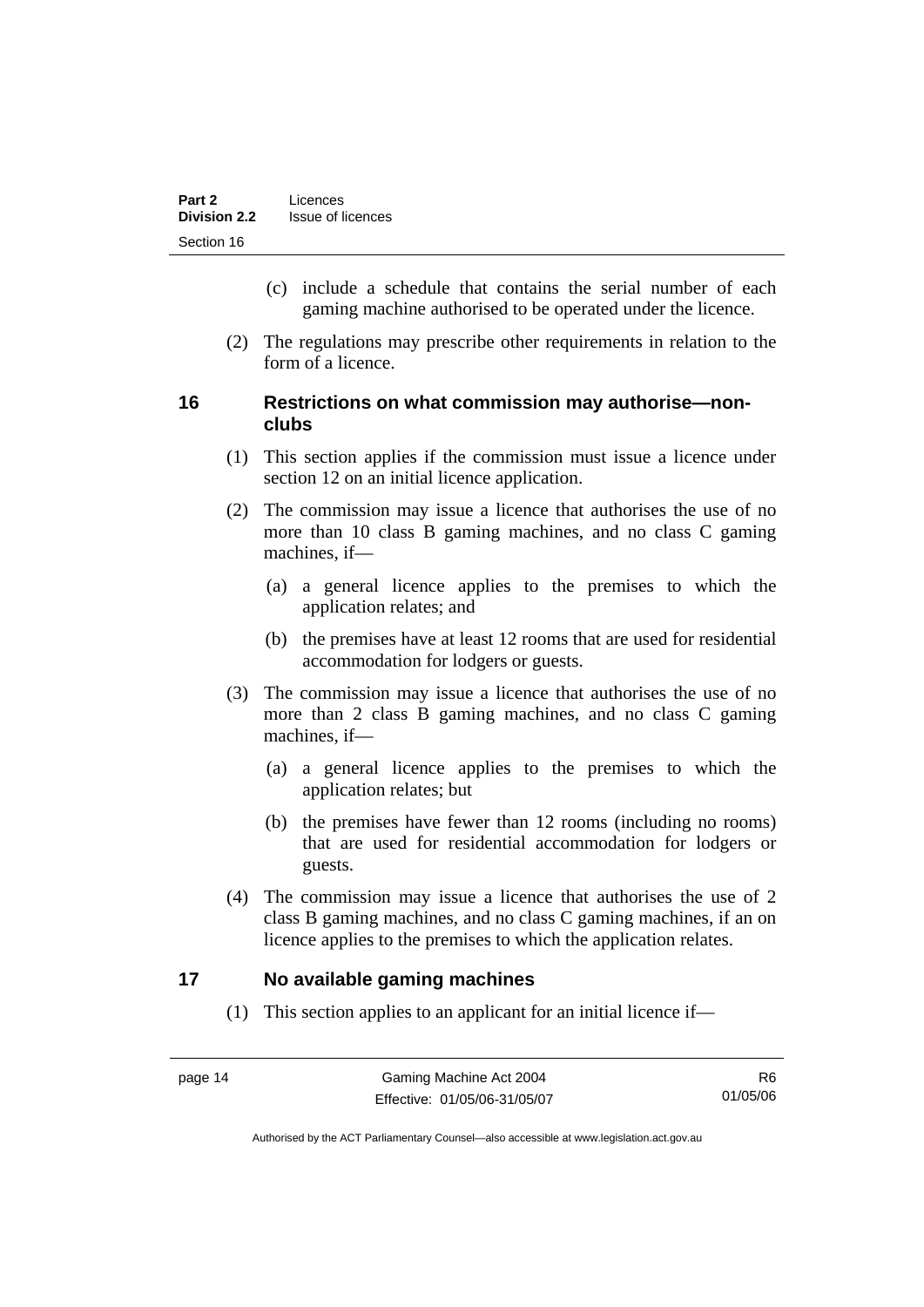- (a) the maximum number of gaming machines allowed on all licensed premises in the ACT has been reached; and
- (b) the commission would otherwise have issued a licence to the applicant.
- *Note* The maximum number of gaming machines on all licensed premises in the ACT is set under s 35.
- (2) The commission must—
	- (a) tell the applicant that the maximum number of gaming machines allowed on all licensed premises in the ACT has been reached; and
	- (b) give the applicant a certificate (a *certificate of suitability*) stating that the commission would otherwise have issued a licence to the applicant for the number of gaming machines stated in the certificate.

# **Division 2.3 Social impact assessments**

#### **18 Social impact assessment**

- (1) A social impact assessment for an initial licence application or licence amendment application is a written assessment of the likely economic and social impact of the operation of gaming machines under the proposed licence or the licence as proposed to be amended.
	- *Note* A social impact assessment is required for an initial licence application (see s 11 (2) (a)) and certain licence amendment applications (see s 22 (2)).
- (2) The regulations may make provision in relation to social impact assessments, including, for example—
	- (a) the requirements that must be satisfied by a social impact assessment; and
	- (b) the matters to be addressed by a social impact assessment; and

page 15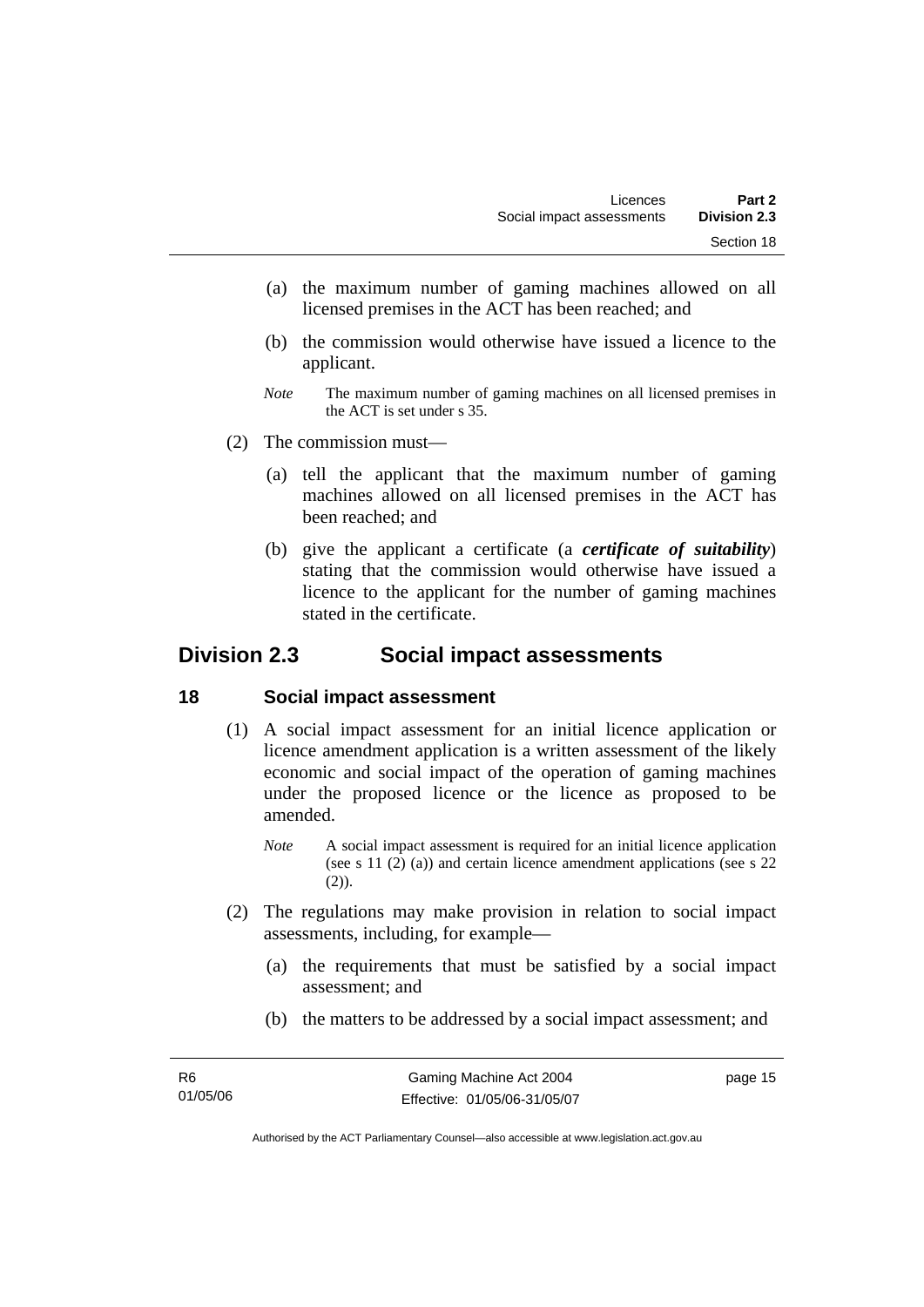- (c) the information to be given in a social impact assessment.
- *Note* An example is part of the Act, is not exhaustive and may extend, but does not limit, the meaning of the provision in which it appears (see Legislation Act, s 126 and s 132).

#### **19 Publication of social impact assessments by applicant**

- (1) This section applies if an applicant for a licence or amendment of a licence is required to provide a social impact assessment.
- (2) The applicant must publish an advertisement about the application in a newspaper published and circulating in the ACT.
	- *Note* If a form is approved under the Control Act, s 53D for an advertisement, the form must be used.
- (3) The advertisement must state that—
	- (a) the social impact assessment for the application will be available for inspection by members of the public at the commission's office during ordinary business hours for 6 weeks after a day stated in the advertisement (the *6-week comment period*); and
	- (b) any written submissions about the social impact assessment may be made to the commission within the 6-week comment period.
- (4) Before the beginning of the 6-week comment period, the applicant must give the commission—
	- (a) the social impact assessment for the application; and
	- (b) a copy of the advertisement for the application mentioned in subsection (2).
- (5) On or before the day the advertisement is published, the applicant must place a sign (the *information sign*) containing information about the application in a prominent position outside each public entrance to the premises to which the application relates, and ensure that the sign stays at the entrance for the 6-week comment period.

R6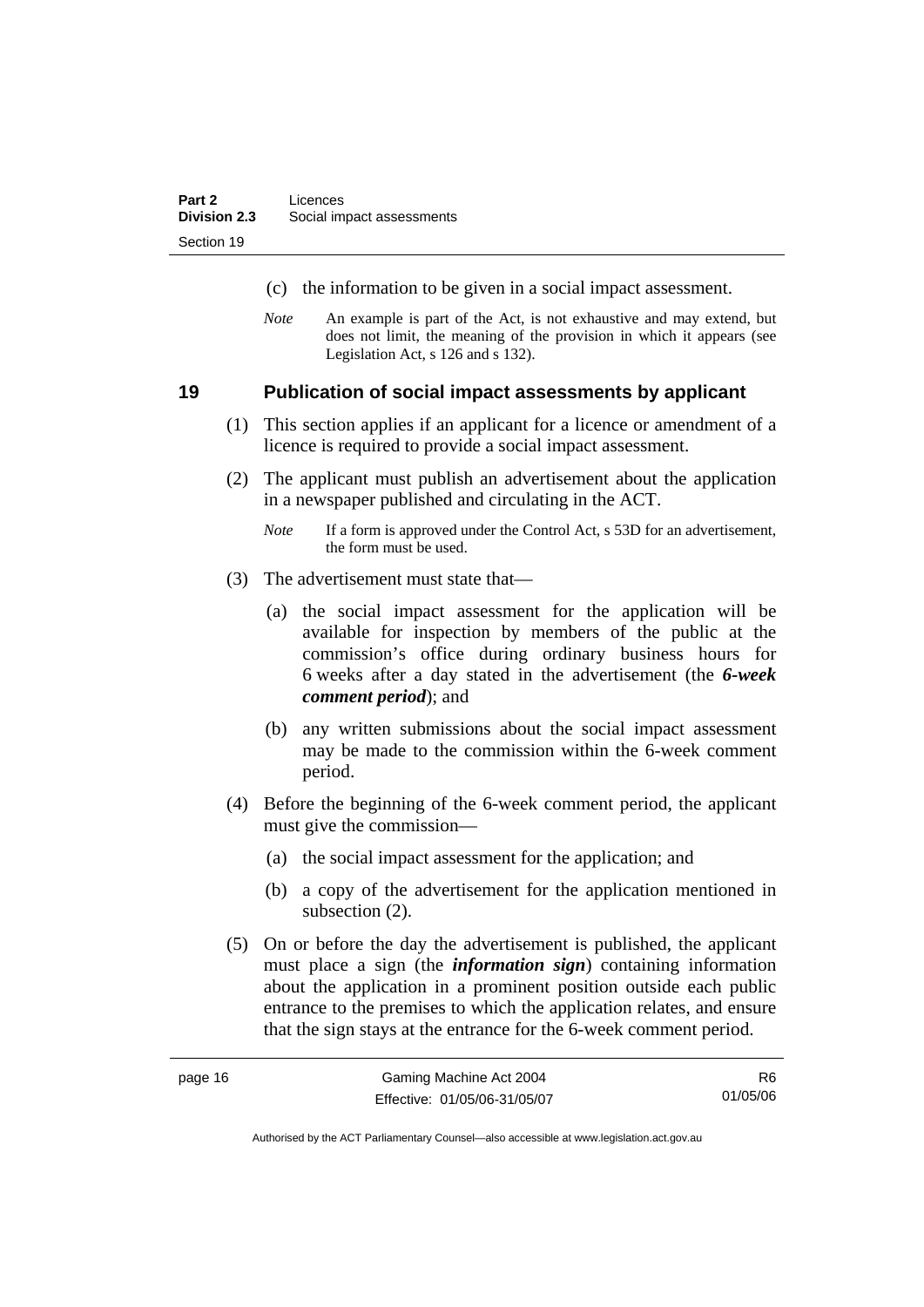- (6) The information sign for an application must include the following:
	- (a) a description of the application;
	- (b) a statement of when and where the social impact assessment for the application will be available;
	- (c) an invitation to make written submissions to the commission about the social impact assessment within the 6-week comment period;
	- (d) when the 6-week comment period ends;
	- (e) details of where to get more information about the application.
- (7) The commission must make the social impact assessment available for inspection by members of the public at the commission's office during ordinary business hours during the 6-week comment period.
- (8) The commission must not decide the application until the 6-week comment period has ended.

# **Division 2.4 Eligible people**

### **20 Eligibility of individuals**

- (1) For this Act, an individual, other than an applicant for a licence, is an *eligible person* if there is not a disqualifying ground in relation to the individual.
- (2) For this Act, an individual who is an applicant for a licence is an *eligible person* for the application if—
	- (a) the individual—
		- (i) is an adult; and
		- (ii) holds a general licence or on licence, and has held a licence of that particular kind for a continuous period of at least 1 year before the day the individual applies for a gaming machine licence; and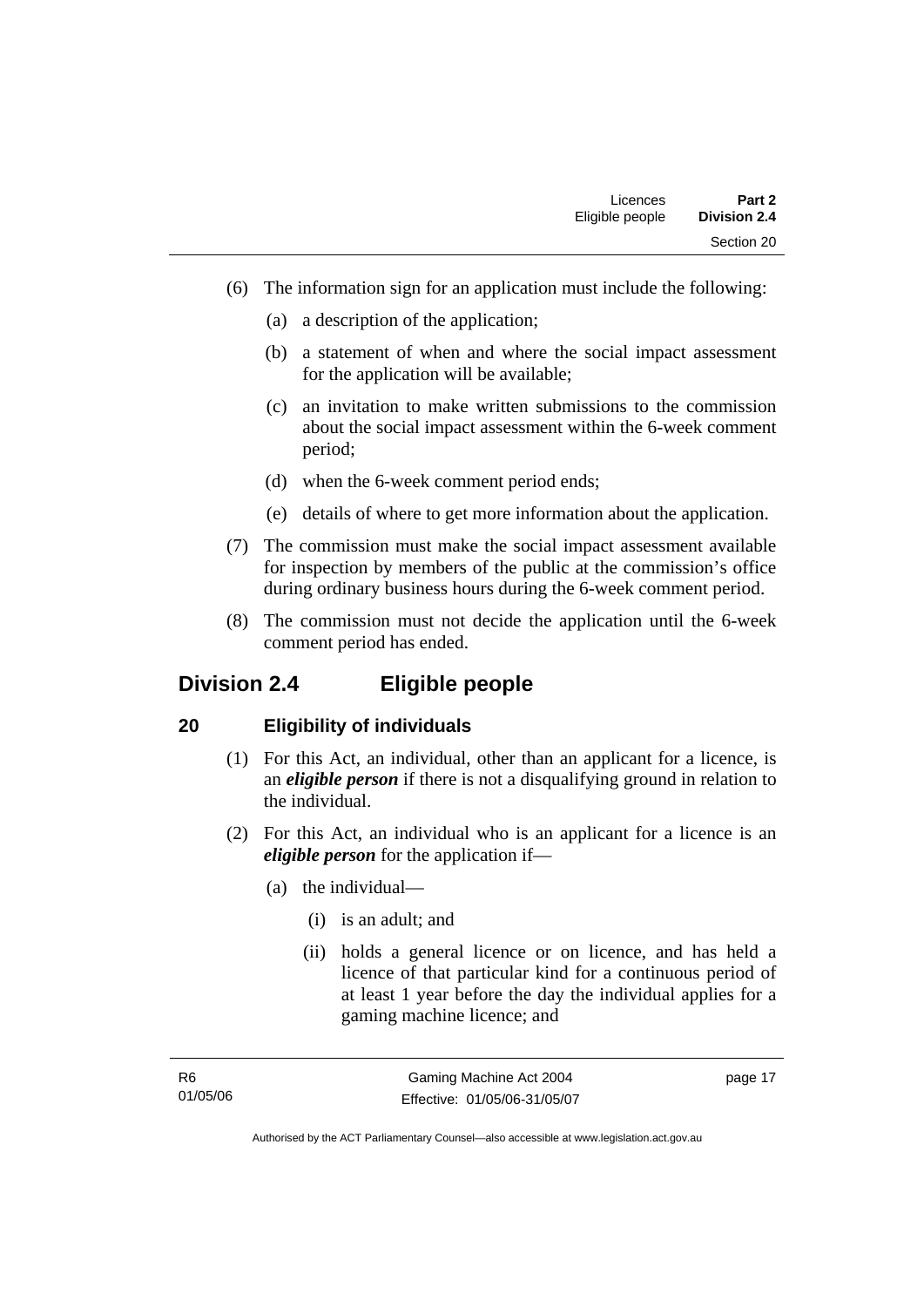- (b) there is not a disqualifying ground in relation to the individual.
- (3) Each of the following is a *disqualifying ground* in relation to an individual:
	- (a) the individual has been convicted, or found guilty, within the previous 5 years, whether in the ACT or elsewhere, of an offence—
		- (i) involving fraud or dishonesty; or
		- (ii) punishable by imprisonment for at least 1 year; or
		- (iii) against a law about gaming;
	- (b) the individual is an undischarged bankrupt or, at any time in the last 5 years—
		- (i) was an undischarged bankrupt; or
		- (ii) applied to take the benefit of a law for the relief of bankrupt or insolvent debtors; or
		- (iii) compounded with creditors or made an assignment of remuneration for their benefit;
	- (c) at any time in the last 5 years the individual was involved in the management of a corporation when—
		- (i) the corporation became the subject of a winding-up order; or
		- (ii) a controller or administrator was appointed.
- (4) Despite subsection (3), the commission may decide that the individual is an *eligible person* even though there is a disqualifying ground in relation to the individual.
- (5) However, the commission must not make a decision under subsection (4) unless satisfied that—

R6 01/05/06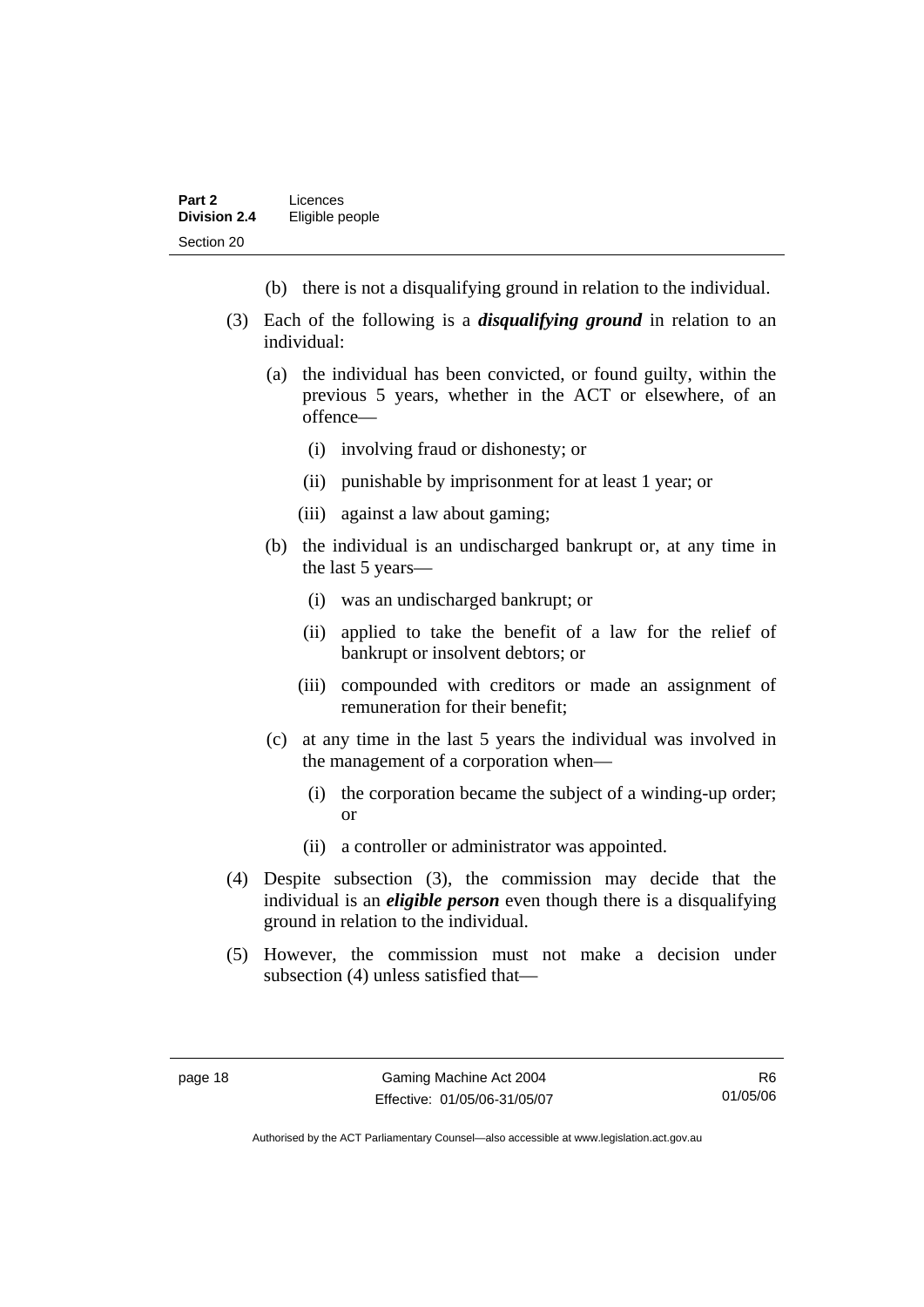- (a) if the individual is an applicant for a licence—the operation of gaming machines by the individual would not adversely affect the public; and
- (b) it is otherwise in the public interest that the individual be treated as an eligible person.

# **21 Eligibility of clubs and other corporations**

- (1) A corporation is an *eligible person* if—
	- (a) each executive officer and influential person of the corporation is an eligible person; and
	- (b) for a club—it is an eligible club; or
	- (c) for a corporation that is not a club—the corporation holds a general licence or on licence, and has held a licence of that particular kind for a continuous period of at least 1 year before the day it applies for a gaming machine licence; and
	- (d) the corporation is not the subject of a winding-up order, and has not been the subject of a winding-up order in the last 3 years; and
	- (e) a controller or administrator has not been appointed for the corporation in the last 3 years.
- (2) Despite subsection (1), the commission may decide that the corporation is an *eligible person* even though a provision of that subsection applies in relation to the corporation.
- (3) However, the commission must not make a decision under subsection (2) in relation to the corporation unless satisfied that—
	- (a) the operation of gaming machines by the corporation would not adversely affect the public; and
	- (b) it is otherwise in the public interest that the corporation be treated as an eligible person.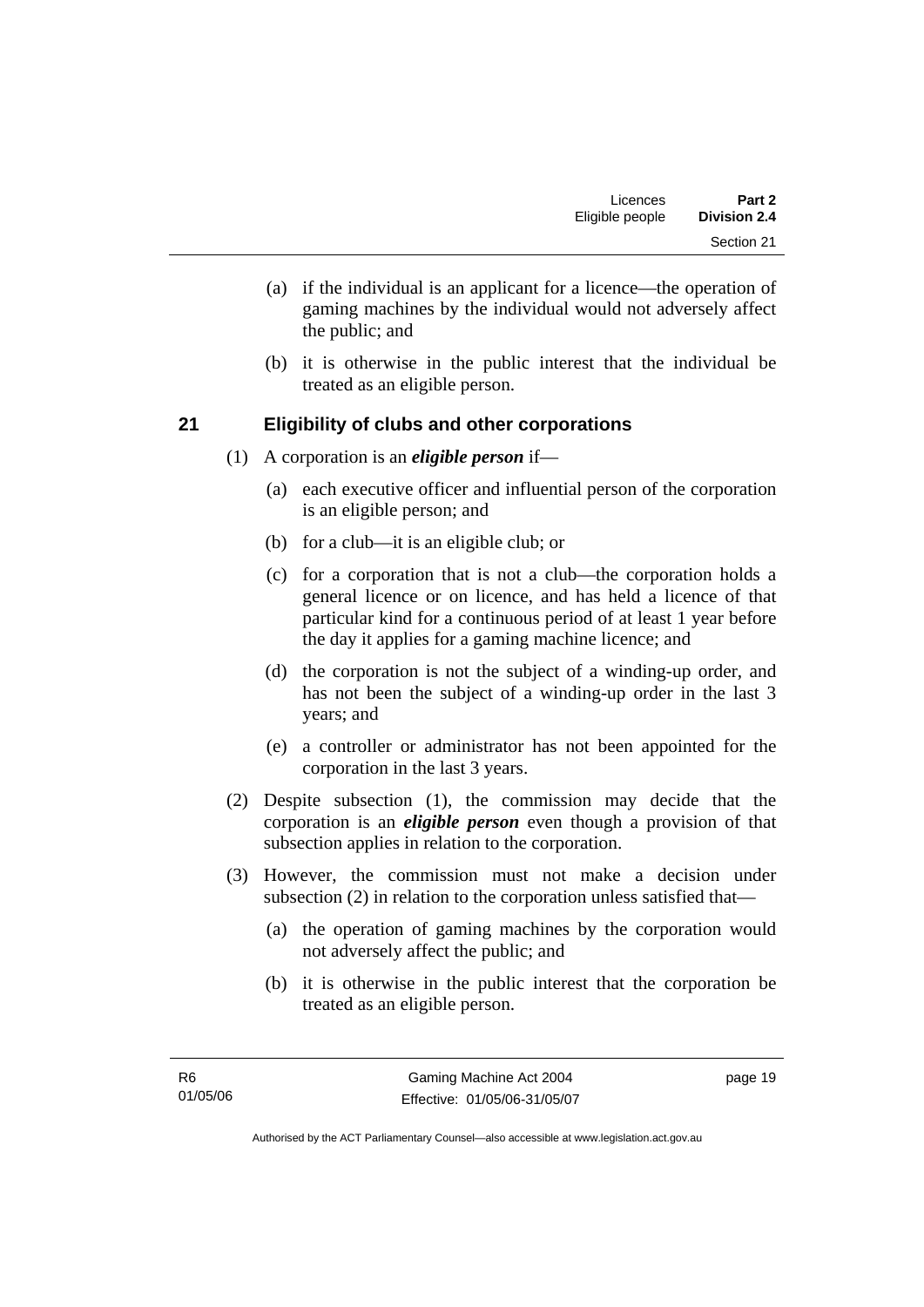# **Division 2.5 Licence amendments**

### **22 Licence amendment applications**

- (1) A licensee may apply in writing to amend the licence only—
	- (a) to increase or reduce the number of licensed gaming machines allowed under the licence; or
	- (b) to change the licensed premises, whether structurally, by changing a part of the premises where the licensee is allowed to operate gaming machines or by moving the gaming machines to different premises; or
	- (c) to change the percentage payout of a licensed gaming machine used under the licence; or
	- (d) to change the basic stake denomination of a licensed gaming machine used under the licence; or
	- (e) to change the kind of a licensed gaming machine used under the licence; or

#### **Examples**

to change from King of the Thames mk 2 gaming machines to King of the Thames mk 3 gaming machines or to Magnificent Mel gaming machines

- *Note* An example is part of the Act, is not exhaustive and may extend, but does not limit, the meaning of the provision in which it appears (see Legislation Act, s 126 and s 132).
- (f) to change any other detail mentioned in the schedule to the licence.
- (2) The application must be accompanied by—
	- (a) if the application is for a change to licensed premises—a plan of the part of the premises where the machines are to be installed; or
	- (b) for an application mentioned in subsection (1) (a) for an increase in the number of machines or subsection (1) (b) to

R6 01/05/06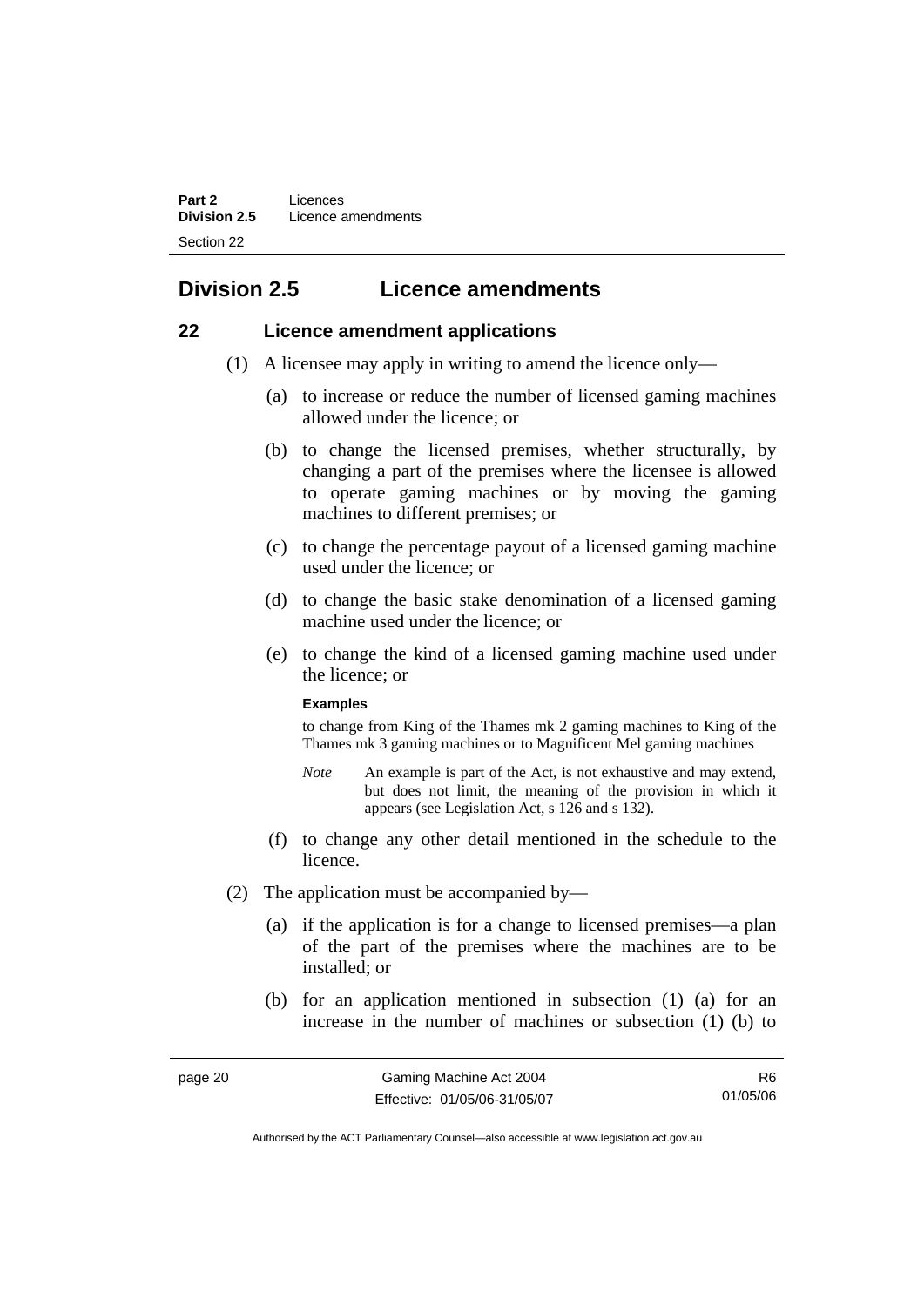change the licensed premises by moving the gaming machines to different premises—a social impact assessment.

*Note* A fee may be determined under s 177 for this provision.

# **23 Contents of licence amendment applications**

- (1) A licence amendment application must—
	- (a) be in writing signed by the applicant; and
	- (b) set out the proposed amendment to the licence; and
	- (c) explain why the applicant is seeking the amendment.
- (2) The regulations may require an application to include particular information or be accompanied by particular documents.
- (3) The commission need not decide the licence amendment application if the application is not in accordance with this section.

# **24 Substantive licence amendments**

- (1) This section applies if a licensee has applied under section 22 for—
	- (a) an amendment of the licence mentioned in section 22 (1) (a) to increase the number of gaming machines allowed under the licence; or
	- (b) an amendment of the licence mentioned in section 22 (1) (b) to move the gaming machines to different premises.
- (2) However, this section does not apply to an amendment mentioned in subsection (1) (b) if the commission is satisfied that—
	- (a) the gaming machines need to be moved from the licensed premises for a good reason; and
	- (b) if the amendment is approved—
		- (i) the gaming machines are to be moved to different premises temporarily; and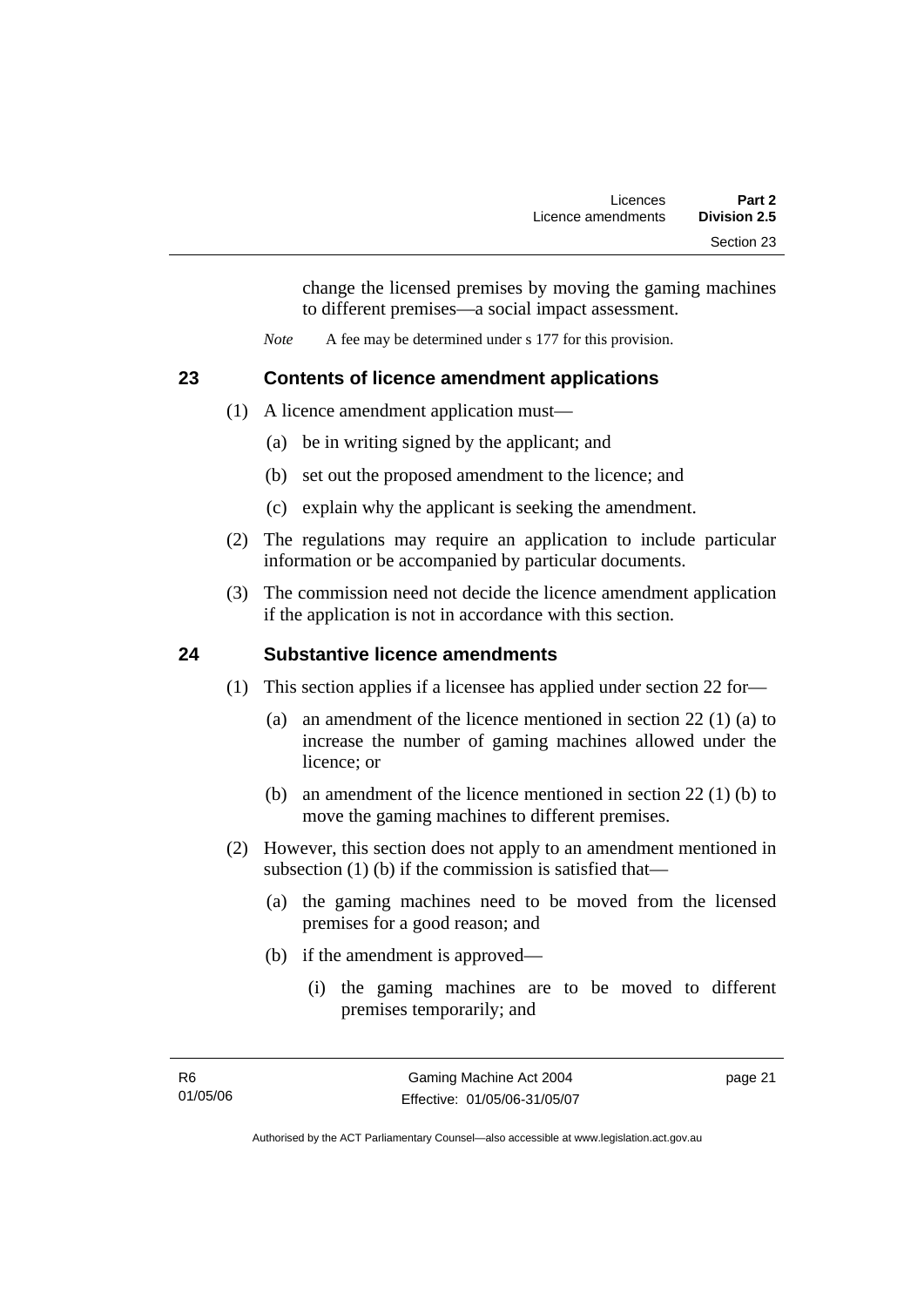- (ii) the gaming machines will not be operated in the different premises.
- (3) The commission must amend the licence in accordance with the application if—
	- (a) for an application by a club—a majority of the voting members of the club who voted in a ballot conducted under the regulations voted for the amendment; and
	- (b) for an application for an amendment mentioned in section 22 (1) (a) to increase the number of gaming machines allowed to be operated under the licence—
		- (i) the commission is satisfied that the size and layout of each gaming area are suitable for the installation of the number of extra gaming machines applied for; and
		- (ii) the authorisation of the number of extra gaming machines would not exceed the maximum number of gaming machines allowed on all licensed premises in the ACT; and
		- (iii) if the licensee is a club—the commission is satisfied that the number of club members worked out under the regulations is sufficient to justify the number of extra gaming machines; and
		- (iv) if the licensee is a club—the extent to which the club has contributed to, or is likely to contribute to, the community, and supported and benefited the community; and
	- (c) for an application for an amendment mentioned in section 22 (1) (b)—the commission is satisfied that the size and layout of the different premises are suitable for the operation of the gaming machines allowed under the licence; and
	- (d) the commission is satisfied that, taking into consideration the social impact assessment for the application and any

| page 22 | Gaming Machine Act 2004      | R6.      |
|---------|------------------------------|----------|
|         | Effective: 01/05/06-31/05/07 | 01/05/06 |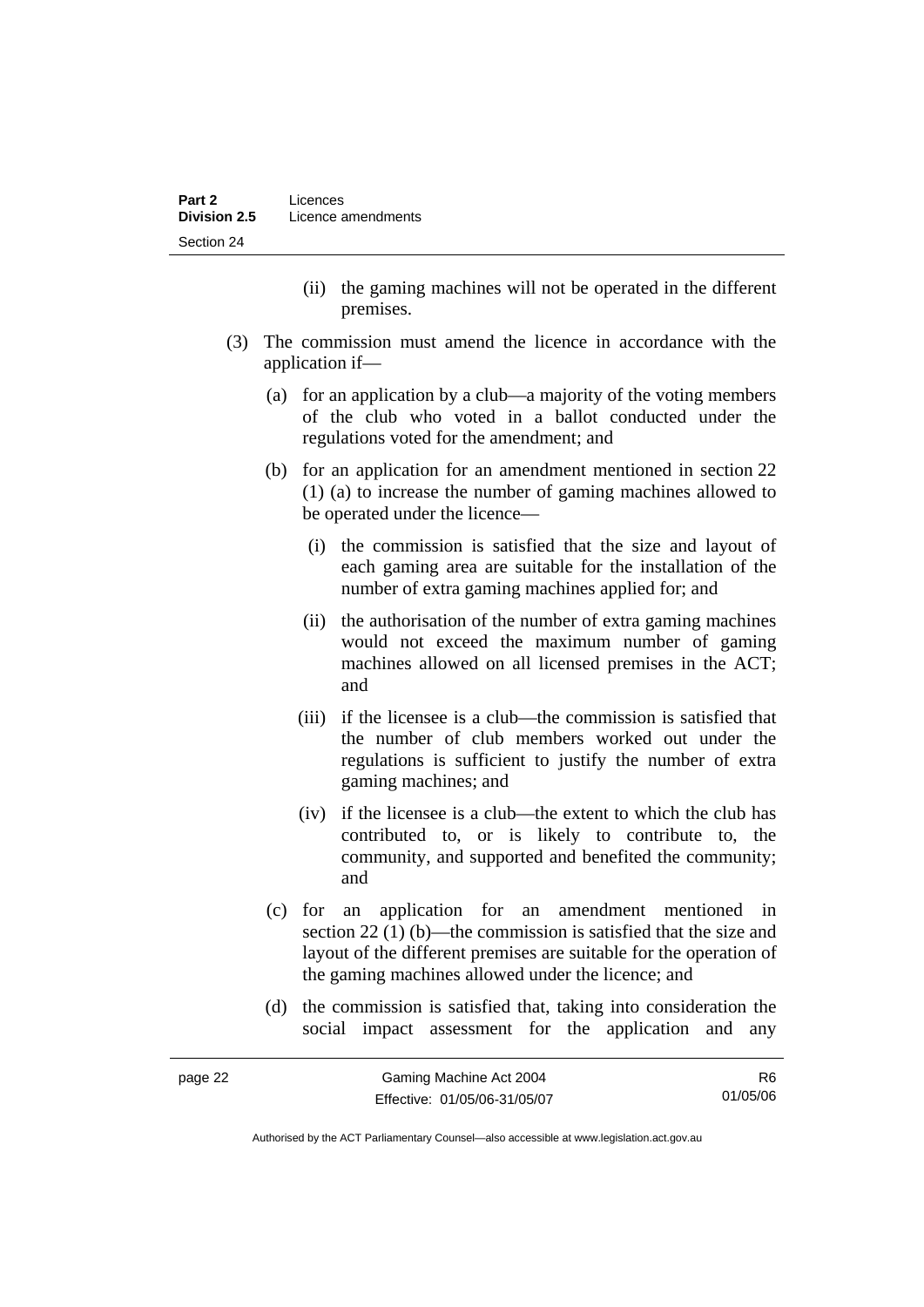submission made on the assessment within the 6-week comment period under section 19, the approval of the amendment is appropriate; and

- (e) the licensee does not owe an amount to the Territory under a tax law or a gaming law.
- (4) On an application for an amendment mentioned in subsection (1) (a), if the commission must amend the licence under subsection (3), the commission may amend the licence to allow the licensee to operate more gaming machines than the licensee was previously allowed to operate (the *new number* of gaming machines), but less than the number applied for, if—
	- (a) the commission—
		- (i) is not satisfied that, taking into consideration the social impact assessment for the application and any submission made on the assessment within the 6-week comment period under section 19, the approval of the amendment is appropriate; but
		- (ii) is satisfied that amendment of the licence to allow the new number of gaming machines to be operated at the premises is appropriate; or
	- (b) amending the licence to allow the licensee to operate the number of extra gaming machines applied for would contravene section 35 (Maximum number of gaming machines allowed) but allowing the new number would not.

# **25 Technical licence amendments**

- (1) This section applies if a licensee has applied under section 22 for an amendment of the licence of the following kind:
	- (a) an amendment mentioned in section 22 (1) (a) to reduce the number of gaming machines allowed under the licence;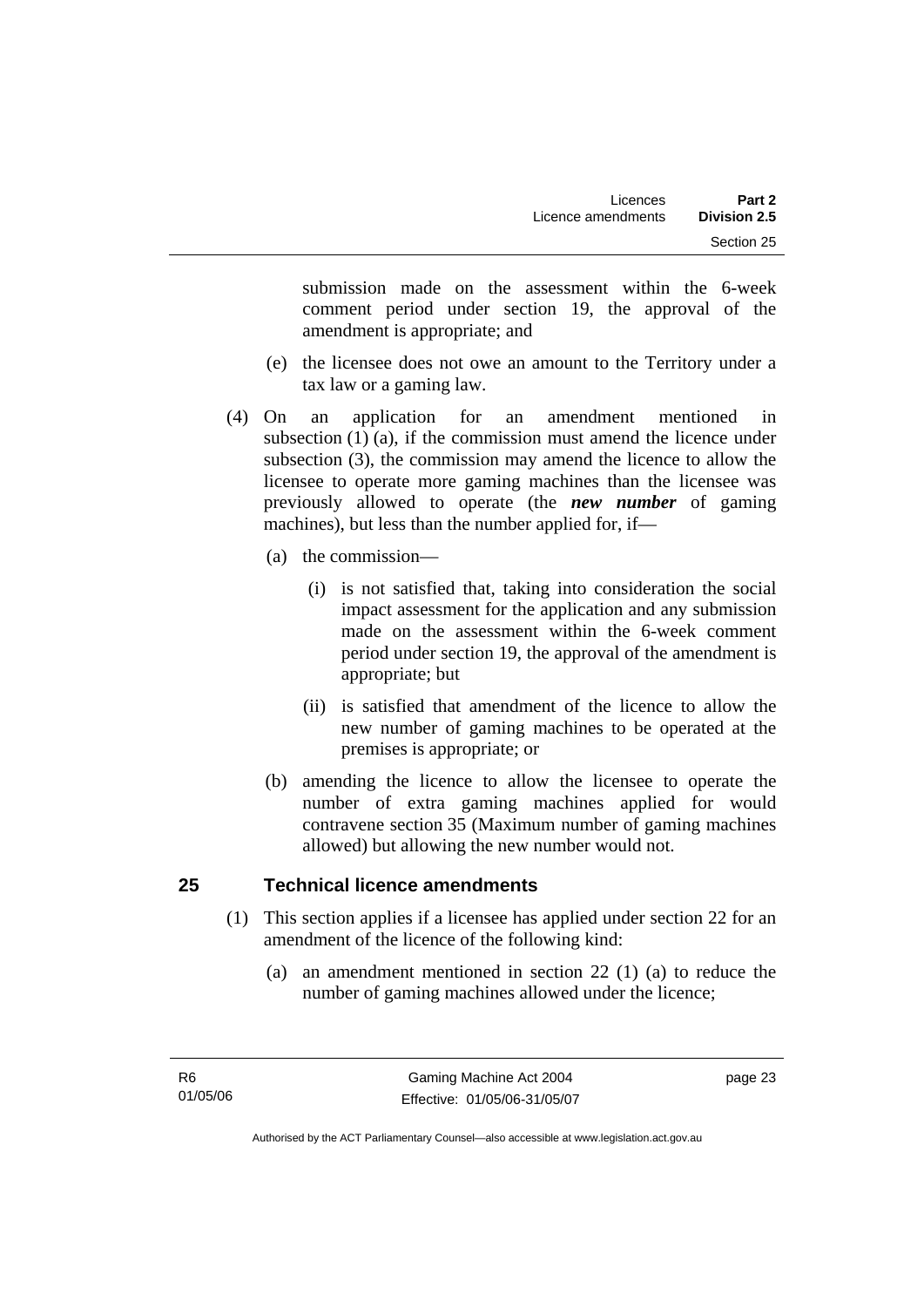- (b) an amendment mentioned in section 22 (1) (b) to structurally change a gaming area on licensed premises;
- (c) an amendment mentioned in section 22 (1) (c), (d), (e) or (f).
- (2) The commission must amend the licence in accordance with the application.
- (3) However—
	- (a) the commission must not amend the licence to structurally change a gaming area on the licensed premise unless satisfied that after the changes the gaming area will be suitable for the installation of gaming machines; and
	- (b) the commission must not amend the licence in accordance with an application under section 22 (1) (c), (d), (e) or (f) if the commission considers that the change to the gaming machine applied for is technically unsuitable.
- (4) In deciding whether a change to a gaming machine is technically unsuitable, the commission must take into account each technical evaluation of the gaming machine.

*Note Technical evaluation* means a technical evaluation under s 69.

 (5) In deciding whether a gaming area will be suitable for the installation of gaming machines, the commission must consider the safety and comfort of, and harm minimisation strategies for, patrons.

### **26 Temporary licence amendment**

- (1) This section applies if a licensee has applied under section 22 for an amendment of the licence mentioned in section 22 (1) (b) if the commission is satisfied that—
	- (a) the gaming machines need to be moved from the licensed premises for a good reason; and
	- (b) if the amendment is approved—

R6 01/05/06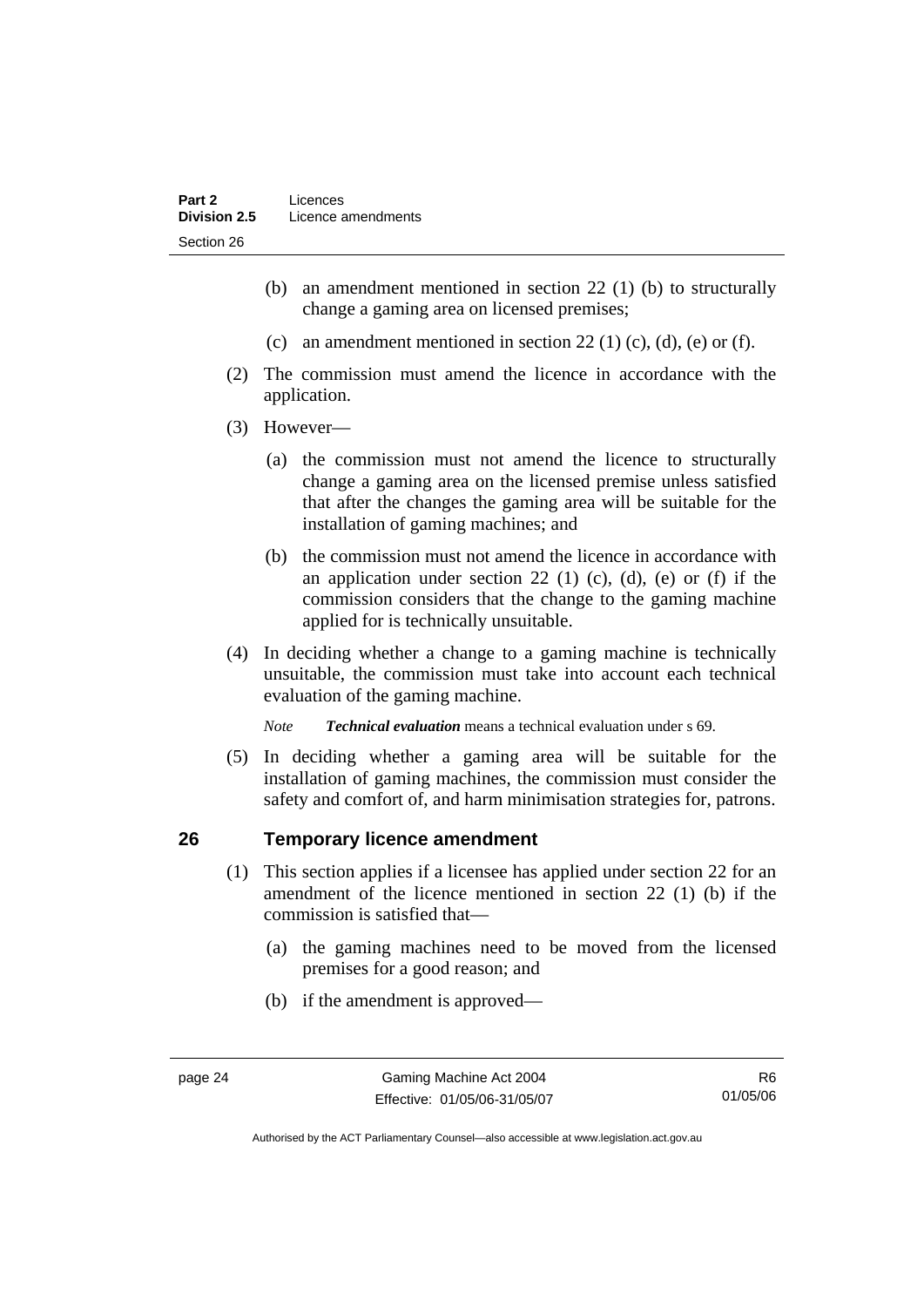- (i) the gaming machines are to be moved to different premises temporarily; and
- (ii) the gaming machines will not be operated in the different premises.
- (2) The commission may amend the licence (the *temporary licence amendment*) for a stated period.
- (3) To remove any doubt, the temporary licence amendment does not affect the number of gaming machines licensed to the licensee.

# **27 Request for return of licence**

- (1) If the commission proposes to amend a licence under this division, the commission must give the licensee written notice of the proposed amendment and ask for the licence to be given to the commission for amendment.
- (2) The commission need not amend a licence under this division unless—
	- (a) the licensee returns the licence to the commission; or
	- (b) the licensee has told the commission about the loss, theft or destruction of the licence, and given any statement required, under section 38.

### **28 Commencement of amendments**

If the commission amends a licence under section 24, section 25 or section 26, the licence as amended must state the date the amendment commences.

#### **Examples**

1 The amendment commences on the day the machines are modified by an approved technician.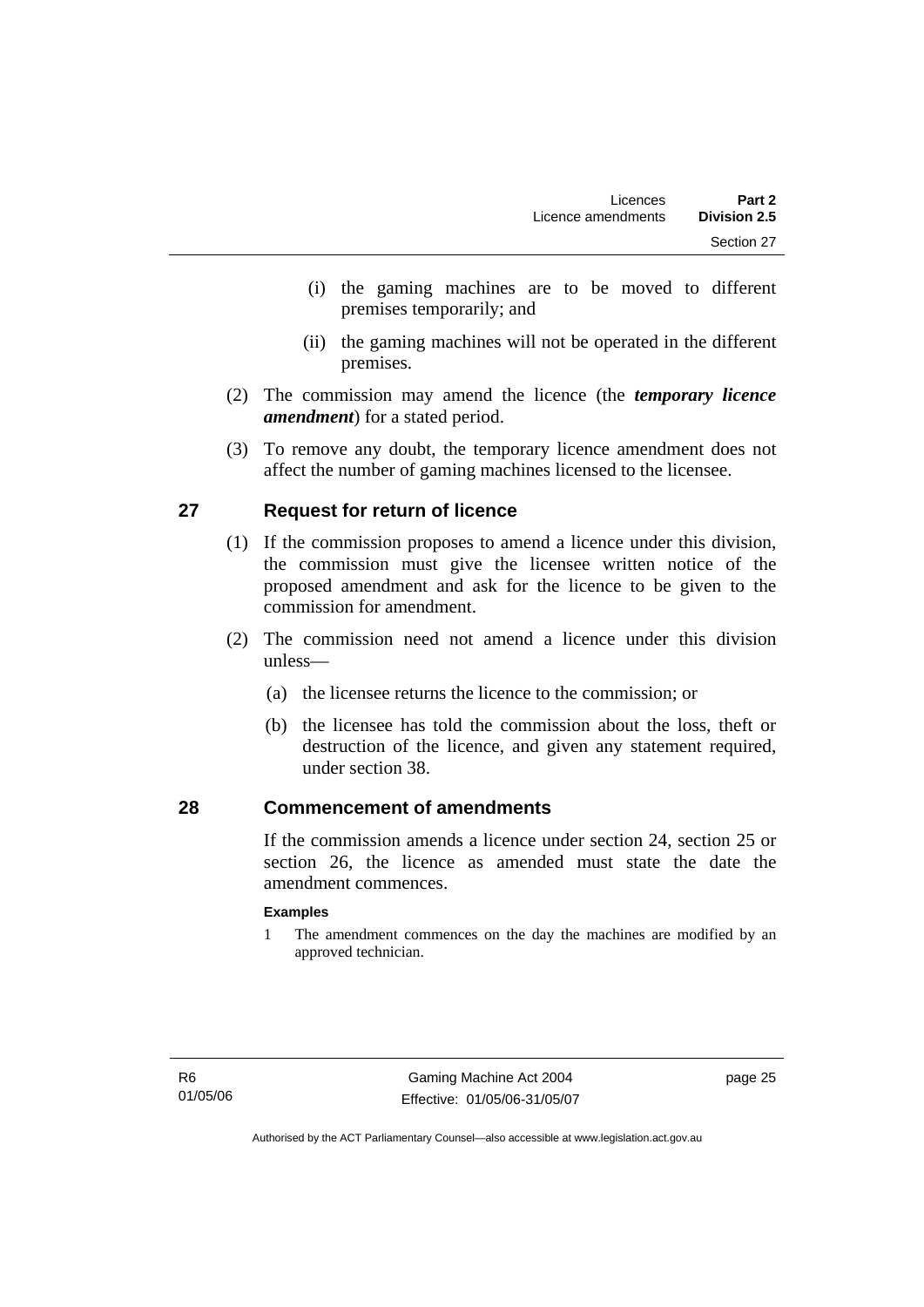- 2 The amendment commences on the day an installation certificate is issued for the new gaming machine.
- *Note* An example is part of the Act, is not exhaustive and may extend, but does not limit, the meaning of the provision in which it appears (see Legislation Act, s 126 and s 132).

#### **29 Revocation of uncommenced licence amendments**

- (1) This section applies if—
	- (a) the commission has amended a licence under section 24 or section 25; and
	- (b) the amendment does not commence within a time the commission is satisfied is reasonable; and
	- (c) the commission is satisfied that it is appropriate to take action under this section.
- (2) The commission may give written notice to the licensee—
	- (a) stating that the amendment has not commenced; and
	- (b) stating that the commission intends to revoke the amendment; and
	- (c) telling the licensee that the licensee may make written submissions to the commission about the commission's intention within 3 weeks after the day the notice is given to the licensee.
- (3) The commission may revoke the amendment if, after considering any submissions made within the 3-week period, the commission is satisfied on reasonable grounds that the licensee has not implemented the changes authorised by the amendment.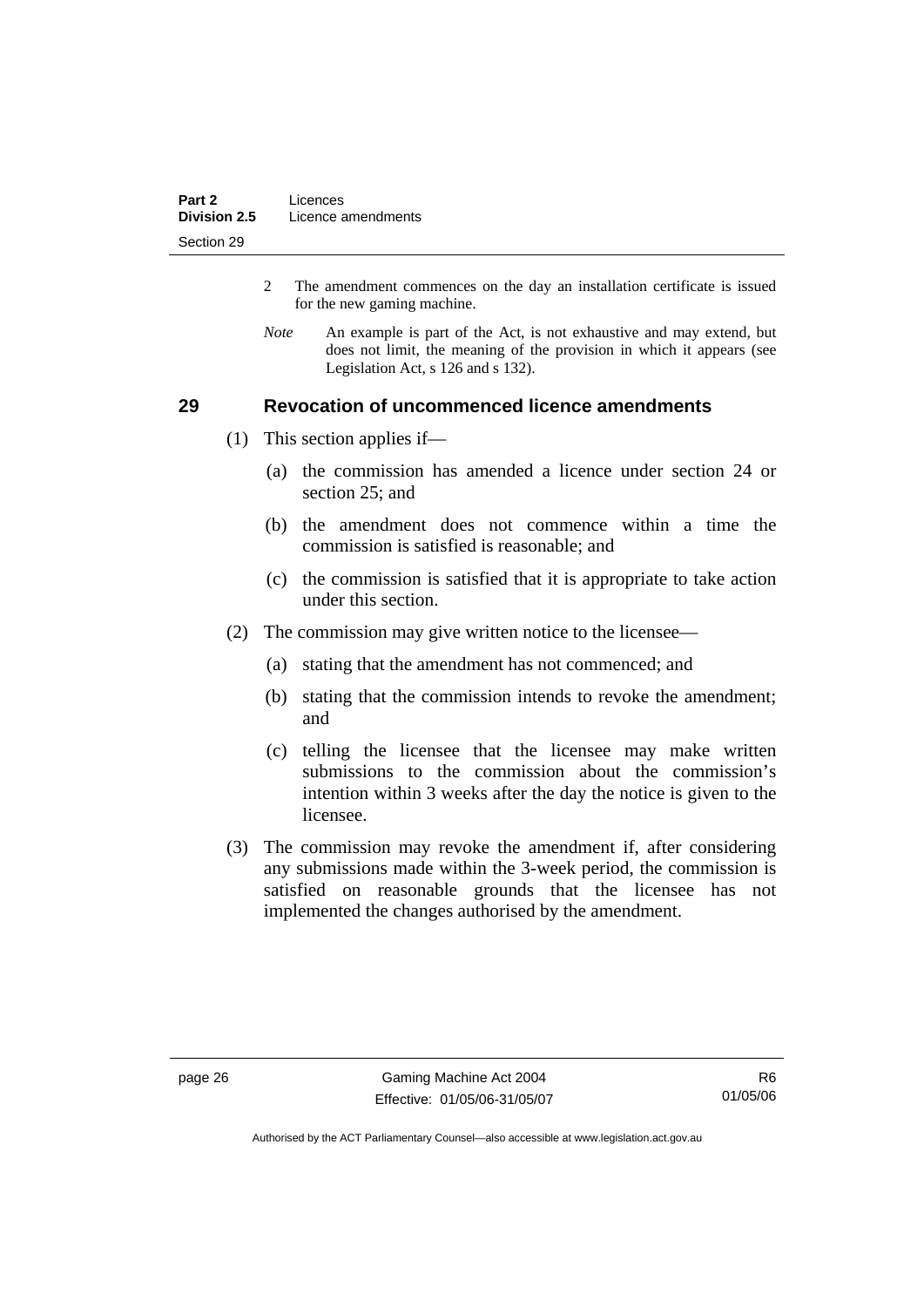Section 30

# **Division 2.6 Transfer and surrender of licences**

## **30 Definitions for div 2.6**

In this division: *current licensee*—see section 31 (1). *prospective licensee*—see section 31 (1).

## **31 Application for transfer of licence**

- (1) A person (the *prospective licensee*) may apply to the commission for the transfer of a licence from the licensee (the *current licensee*).
- (2) An application for the transfer of a licence must—
	- (a) be in writing signed by the applicant; and
	- (b) state the full name and address of—
		- (i) for an application by an individual—the applicant; and
		- (ii) for an application by a corporation—each executive officer of the corporation; and
	- (c) must be accompanied by—
		- (i) a signed consent to transfer by the current licensee; and
		- (ii) anything else prescribed under the regulations.
	- *Note 1* If a form is approved under the Control Act, s 53D for an application, the form must be used.

*Note* 2 A fee may be determined under s 177 for this provision.

# **32 Transfer of licence**

- (1) The commission may, on application under section 31, transfer a licence if—
	- (a) the licence is not suspended; and

page 27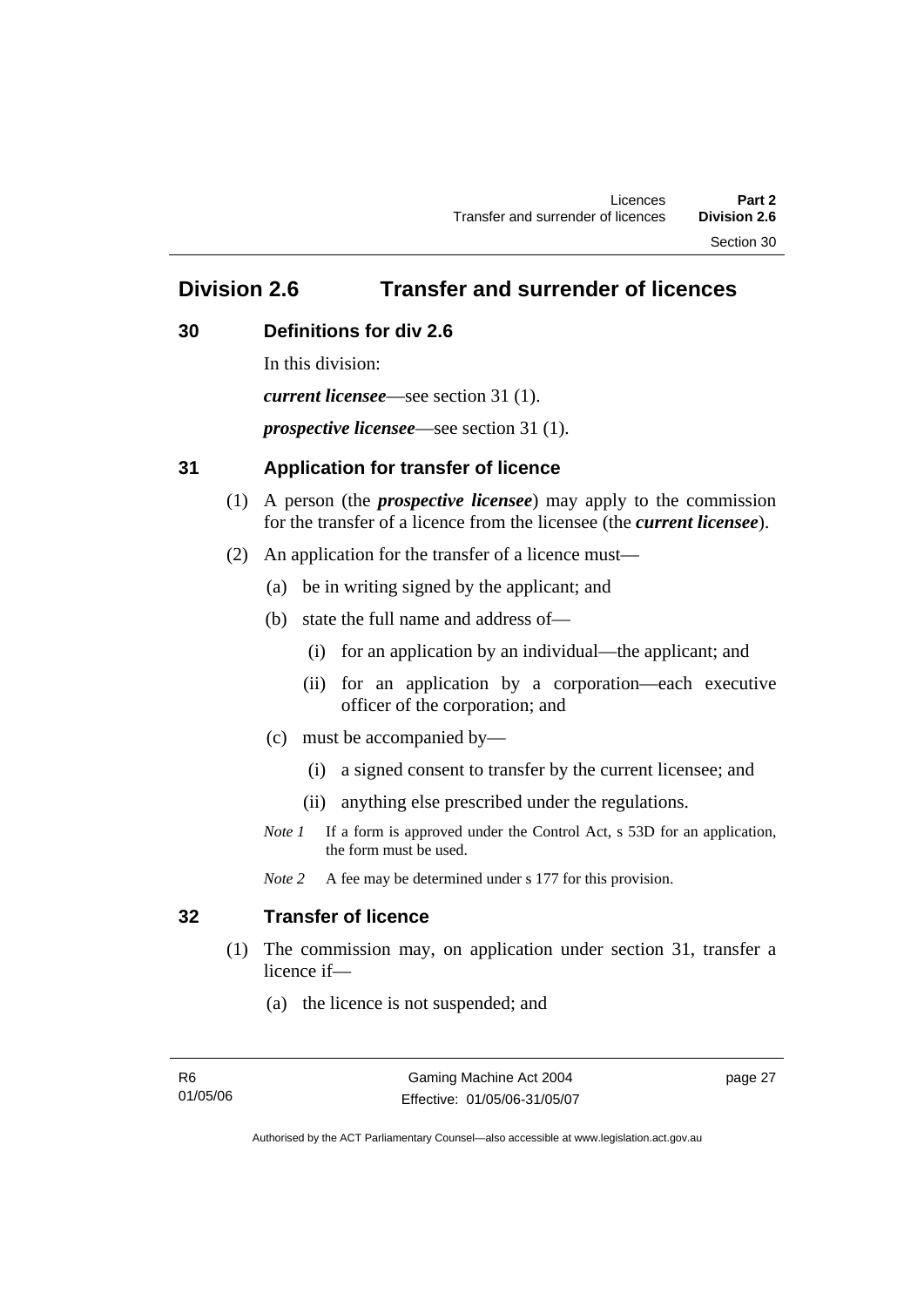- (b) a disciplinary notice has not been given in relation to the licence; and
- (c) if the prospective licensee is a club—the prospective licensee is a licensee or has a certificate of suitability; and
- (d) if the prospective licensee is a club—a majority of the voting members of the club who voted in a ballot conducted under the regulations voted for the transfer; and
- (e) the licence would be issued to the prospective licensee on an initial licence application; and
	- *Note* Subsection (2) deals with considerations the commission must not take into account.
- (f) if the current licensee is a club—a majority of the voting members of the club who voted in a ballot conducted under the regulations voted for the transfer; and
- (g) the current licensee has done everything required to be done under section 33.
- (2) In considering whether a licence would be issued on an initial licence application for subsection (1) (e), the commission—
	- (a) must not take into consideration the requirement under section 11 (1) (g) to provide a social impact assessment; and
	- (b) when considering under section 13 (1) (e) whether the issue of the licence is appropriate—must not take into consideration the lack of a social impact statement and submissions.
- (3) If the commission transfers a licence under this section, the commission must give the prospective licensee—
	- (a) the licence (as amended to mention the prospective licensee rather than the current licensee); and
	- (b) the machine access register for the gaming machines covered by the licence.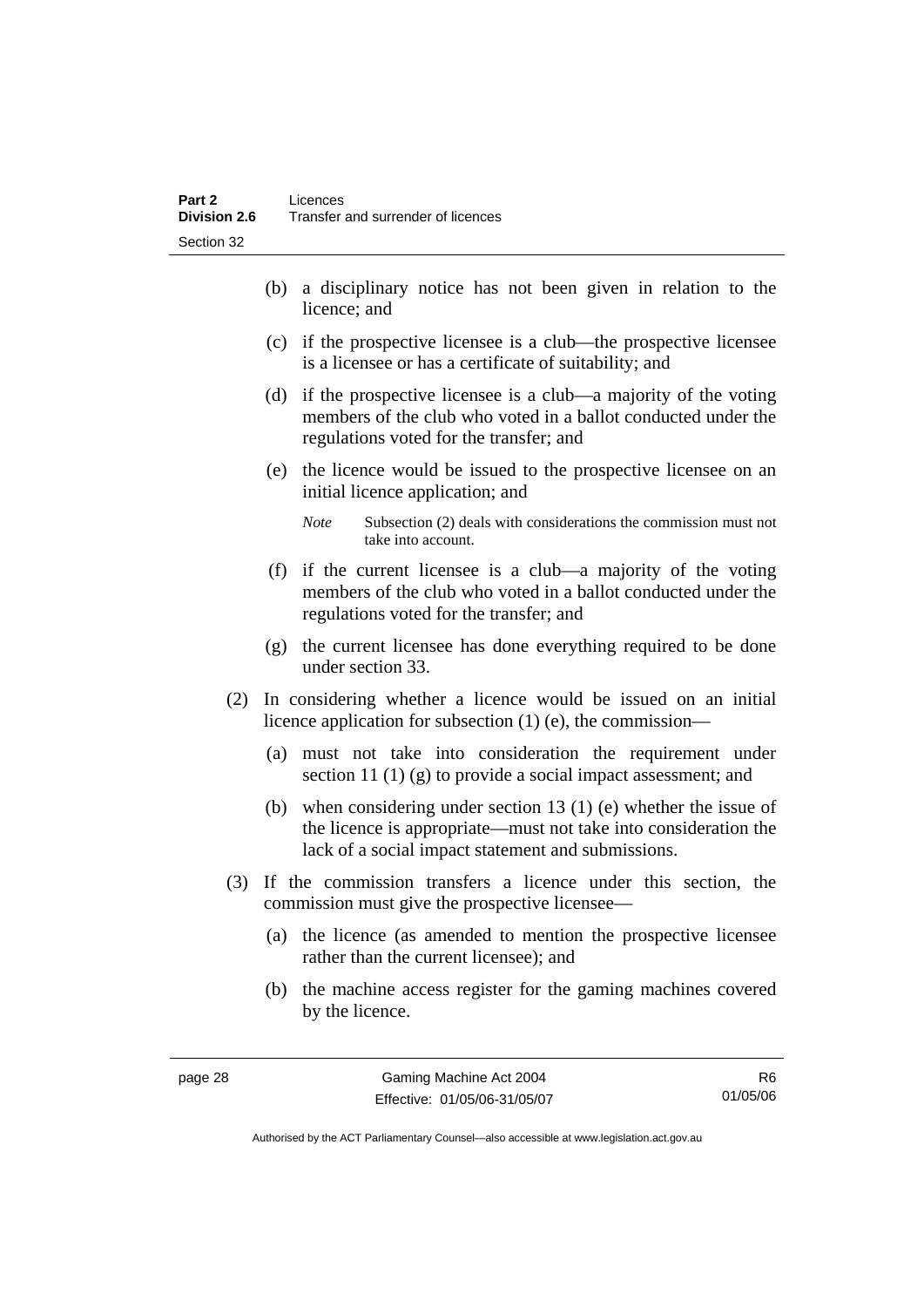#### **33 Current licensees obligations on proposed transfer of licence**

If the commission proposes to transfer a licence, the current licensee must give the commission—

- (a) the licence; and
- (b) the current licensee's machine access register; and
- (c) the accounts kept by the current licensee under section 52 (Accounts relating to gaming machines) that relate to amounts taken during the month when the transfer is made; and
- (d) any other accounts kept in connection with the licence under that section that the commission requires; and
- (e) any outstanding amount payable by the licensee under this Act.
- *Note* Amounts are payable by licensees under provisions including s 143, s 159 and s 172.

#### **34 Surrender of licences**

- (1) This section applies to a licensee if the licensee does not owe the Territory an amount under this Act.
- (2) The licensee may surrender the licence by—
	- (a) giving the commission a written notice stating that the licensee surrenders the licence; and
	- (b) if the licensee is a club—giving the commission evidence—
		- (i) that a majority of the voting members of the club who voted in a ballot conducted under the regulations voted for the club surrendering the licence; or
		- (ii) that a vote would not be practical; and
	- (c) returning the licence to the commission.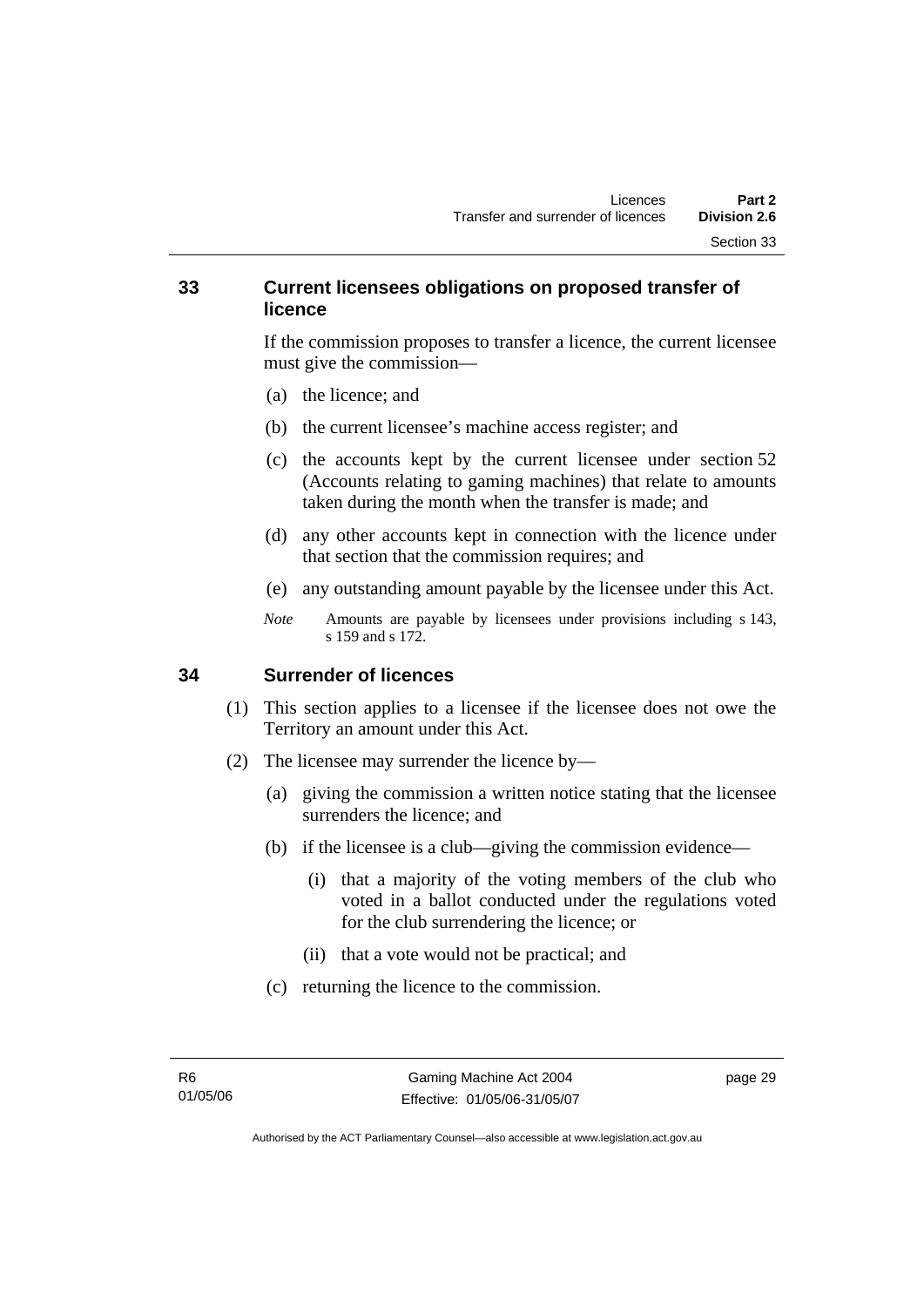#### **Example for par (b) (ii)**

all memberships have expired and the club does not propose to continue operating

- *Note* An example is part of the Act, is not exhaustive and may extend, but does not limit, the meaning of the provision in which it appears (see Legislation Act, s 126 and s 132).
- (3) The surrender of the licence takes effect 4 weeks after the day the notice under subsection (2) (a) is given to the commission or, if the notice states a later date of effect, that date.

# **Division 2.7 Restriction on gaming machine numbers**

#### **35 Maximum number of gaming machines allowed**

- (1) The maximum number of gaming machines allowed on all licensed premises in the ACT is 5 200.
- (2) However, if the Minister declares, in writing, a number of gaming machines to be the maximum number of gaming machines allowed on all licensed premises in the ACT, that number is the maximum number of gaming machines allowed on all licensed premises in the ACT.
- (3) A declaration is a disallowable instrument.
	- *Note* A disallowable instrument must be notified, and presented to the Legislative Assembly, under the Legislation Act.
- (4) Subject to any disallowance or amendment under the Legislation Act, chapter 7, the declaration commences—
	- (a) if there is a motion to disallow the declaration and the motion is negatived by the Legislative Assembly—the day after the day the disallowance motion is negatived; or
	- (b) the day after the 6th sitting day after the day it is presented to the Legislative Assembly under that chapter; or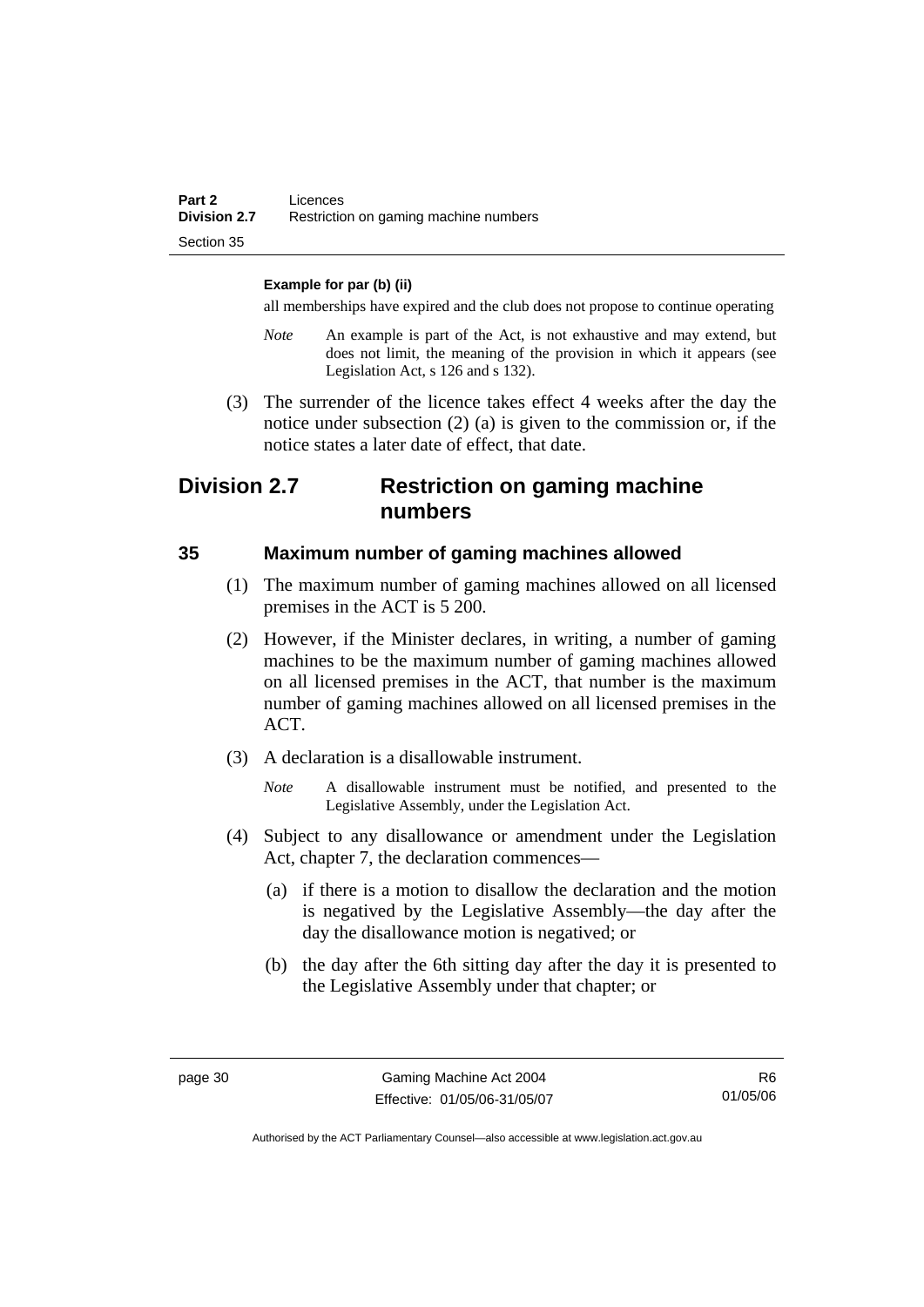- (c) if the declaration provides for a later date or time of commencement—on that date or at that time.
- (5) This section is subject to section 36.

## **36 Minister must take into account commission's recommendation**

- (1) The Minister may make a declaration under section 35 only if—
	- (a) the commission has made a written recommendation to the Minister about the maximum number of gaming machines that should be allowed on all licensed premises in the ACT; and
	- (b) the Minister has taken the recommendations into account.
- (2) The commission may at any time make a recommendation to the Minister under subsection (1) (a) and must make a recommendation if the Minister asks it to do so.
- (3) In making a recommendation to the Minister under this section, the commission must have regard to the following:
	- (a) the use on licensed premises of existing gaming machines;
	- (b) the public demand for gambling in the community;
	- (c) the incidence of problem gambling in the community and the availability of support services for problem gamblers.
- (4) Subsection (3) does not limit the matters the commission may have regard to.

# **Division 2.8 Gaming machine licences**

## **37 Register of licences**

- (1) The commission must keep a register of licences.
- (2) The commission must enter in the register details of the following:
	- (a) the issue, amendment or transfer of a licence;

| - R6     | Gaming Machine Act 2004      | page 31 |
|----------|------------------------------|---------|
| 01/05/06 | Effective: 01/05/06-31/05/07 |         |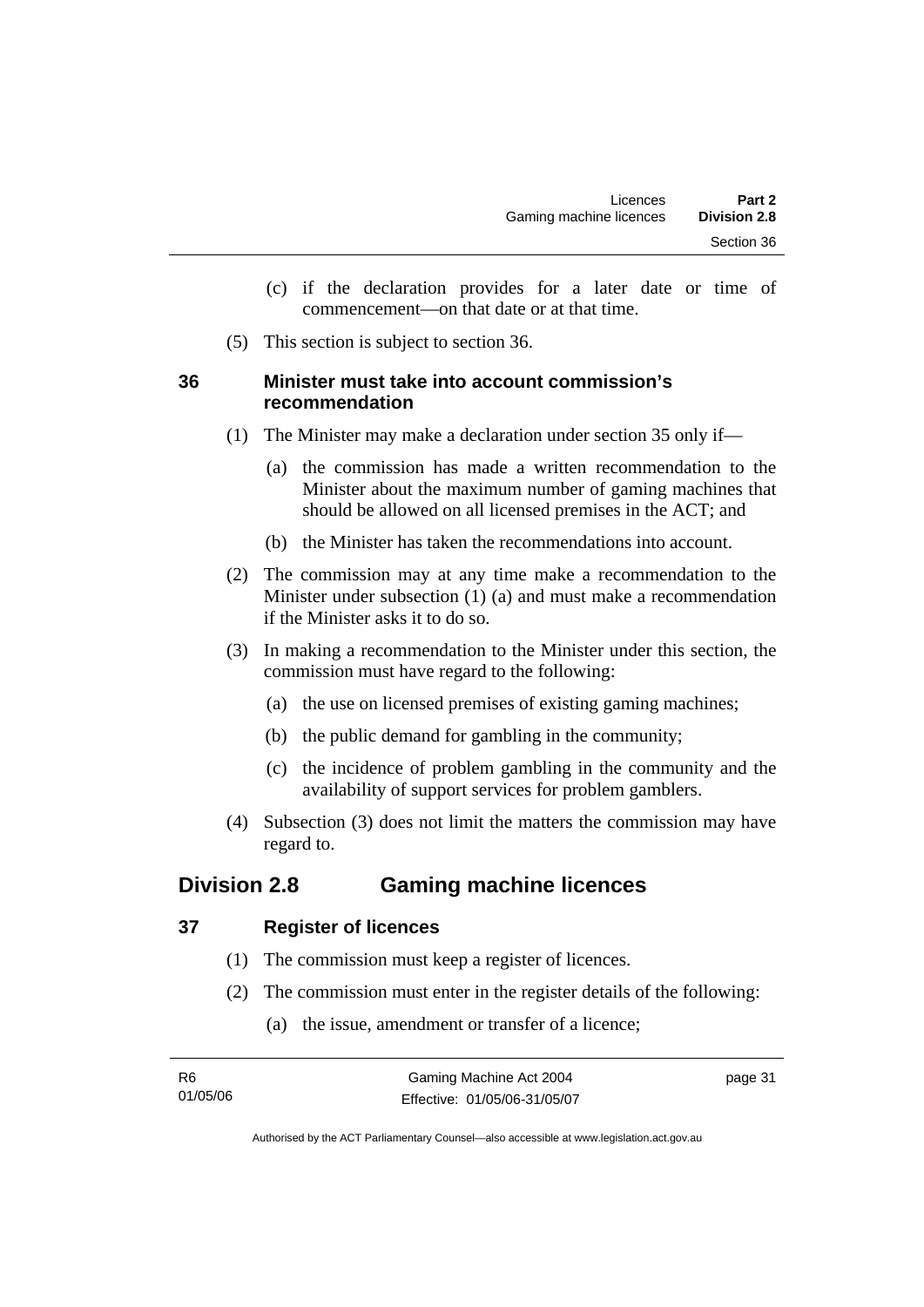- (b) the suspension or cancellation of a licence;
- (c) any other details prescribed under the regulations.

#### **38 Giving copy of licence**

- (1) This section applies if a licensee tells the commission, in writing, about the loss, theft or destruction of the licence.
- (2) The commission may, by written notice given to the licensee, require the licensee to give the commission, within a stated period and in a stated form, a statement confirming, and explaining the circumstances of, the loss, theft or destruction.
- (3) If the commission is satisfied that the licence has been lost, stolen or destroyed, the commission may give a replacement licence to the licensee.
	- *Note* A fee may be determined under s 177 for this provision.

page 32 Gaming Machine Act 2004 Effective: 01/05/06-31/05/07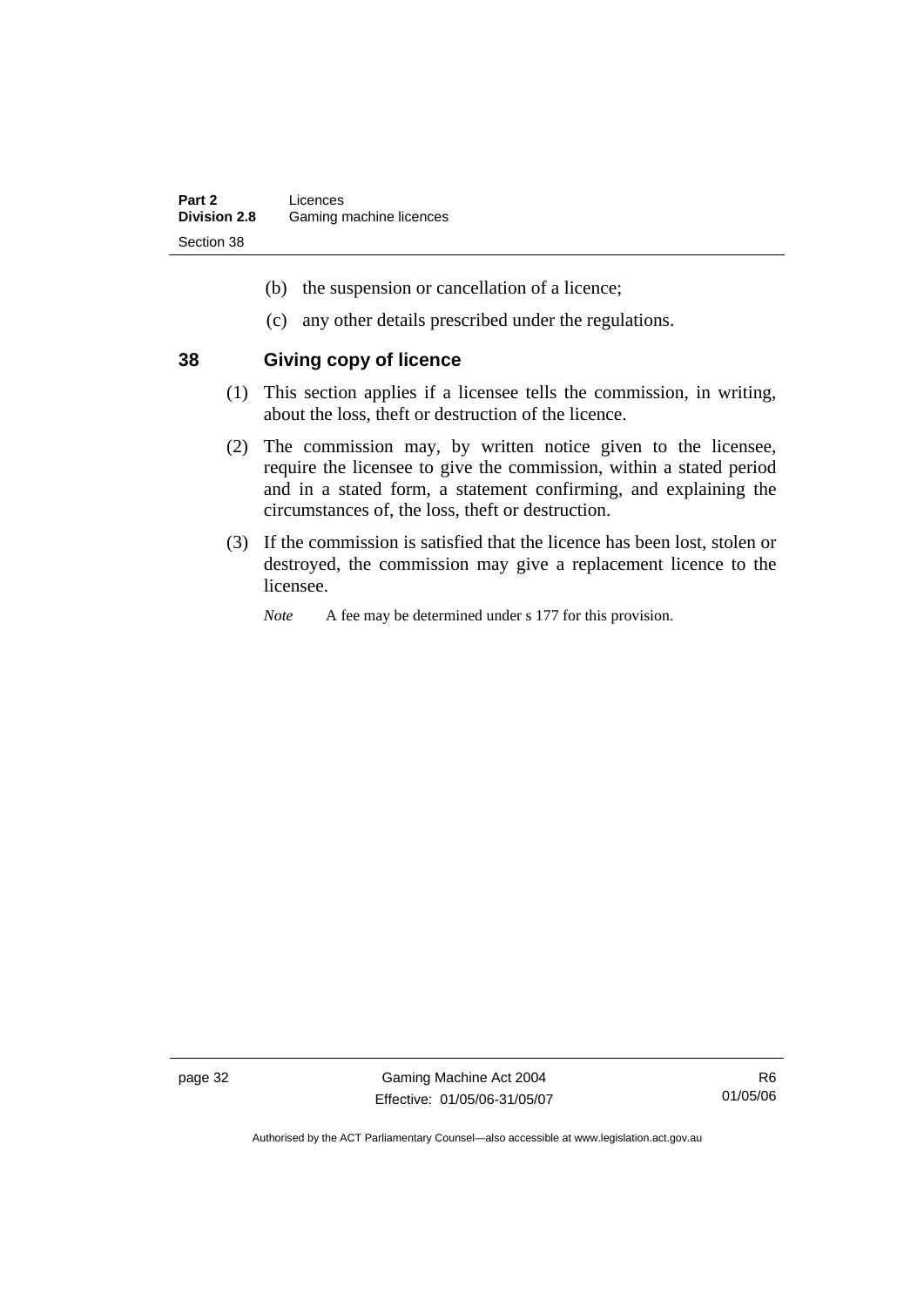# **Part 3 Conditions on licences**

# **Division 3.1 Compliance with licence conditions**

## **39 Failure to comply with conditions of licence**

- (1) A licensee commits an offence if—
	- (a) the licensee's licence is subject to a condition; and
	- (b) the licensee fails to comply with a requirement of the condition.

Maximum penalty: 100 penalty units.

- (2) An offence against this section is a strict liability offence.
	- *Note* Licence conditions are imposed by the commission and by other parts of the Act, as well as by this part.

# **Division 3.2 General licence conditions**

#### **39A Compliance with requirements for issue of licence**

It is a condition of a licence that the licensee—

- (a) continually meets each requirement for the issue of a gaming machine licence; and
	- *Note* For the requirements for the issue of a gaming machine licence see s 12 and s 13.
- (b) continues not to do anything that would, if the licensee were applying for a gaming machine licence, cause the licensee to be refused the licence.
	- *Note* For the grounds for refusing to issue a gaming machine licence to an applicant that is a club—see s 14.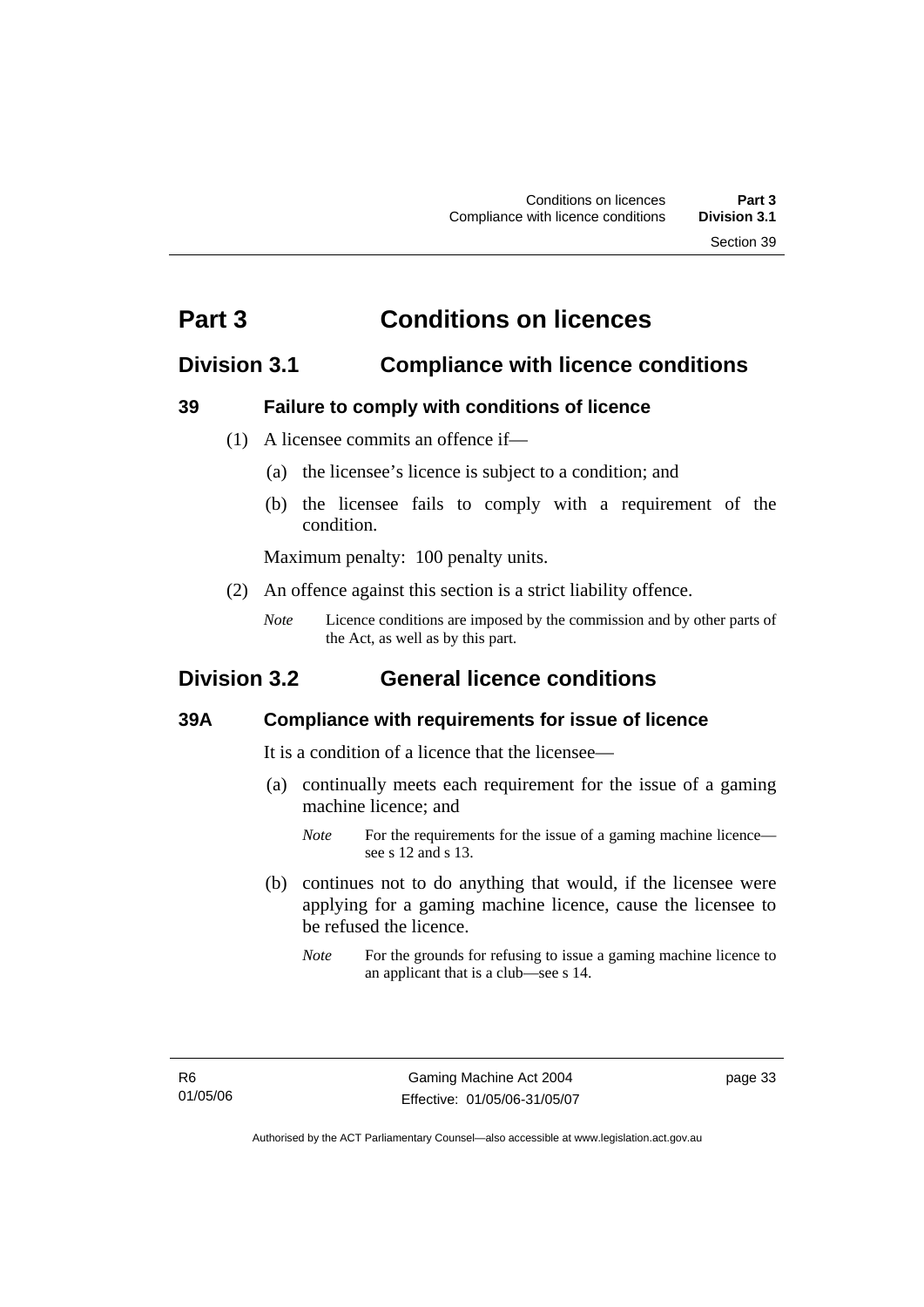| Part 3              | Conditions on licences     |
|---------------------|----------------------------|
| <b>Division 3.2</b> | General licence conditions |
| Section 40          |                            |

#### **40 Compliance with directions**

It is a condition of a licence that the licensee complies with a written direction given to the licensee by the commission.

## **41 Display of licence at licensed premises**

- (1) It is a condition of a licence that the licensee displays the licence, or a copy of the licence, at each entrance to each gaming area of the licensed premises.
- (2) However, the licensee need not display the schedule to the licence.
- (3) Subsection (1) does not apply if the licensee has given the licence to the commission under section 27 (which is about a request for return of licences for amendment) or section 33 (1) (which is about obligations on licensee on transfer).
- (4) Also, subsection (1) does not apply if—
	- (a) the licence has been lost, stolen or destroyed; and
	- (b) the licensee gave the commission prompt notice under section 38 (Issue of copy of licence) of the loss, theft or destruction; and
	- (c) if the commission required the licensee to give a statement under section 38—the licensee gave the statement as required.

#### **42 Licence schedule to be kept at premises**

It is a condition of a licence that the licensee keeps a copy of the schedule to the licence at the licensed premises.

## **43 Rules and control procedures for operation of gaming machines and peripheral equipment**

It is a condition of a licence that the licensee must not operate a gaming machine or peripheral equipment on its licensed premises otherwise than in accordance with licensee's rules and control procedures.

R6 01/05/06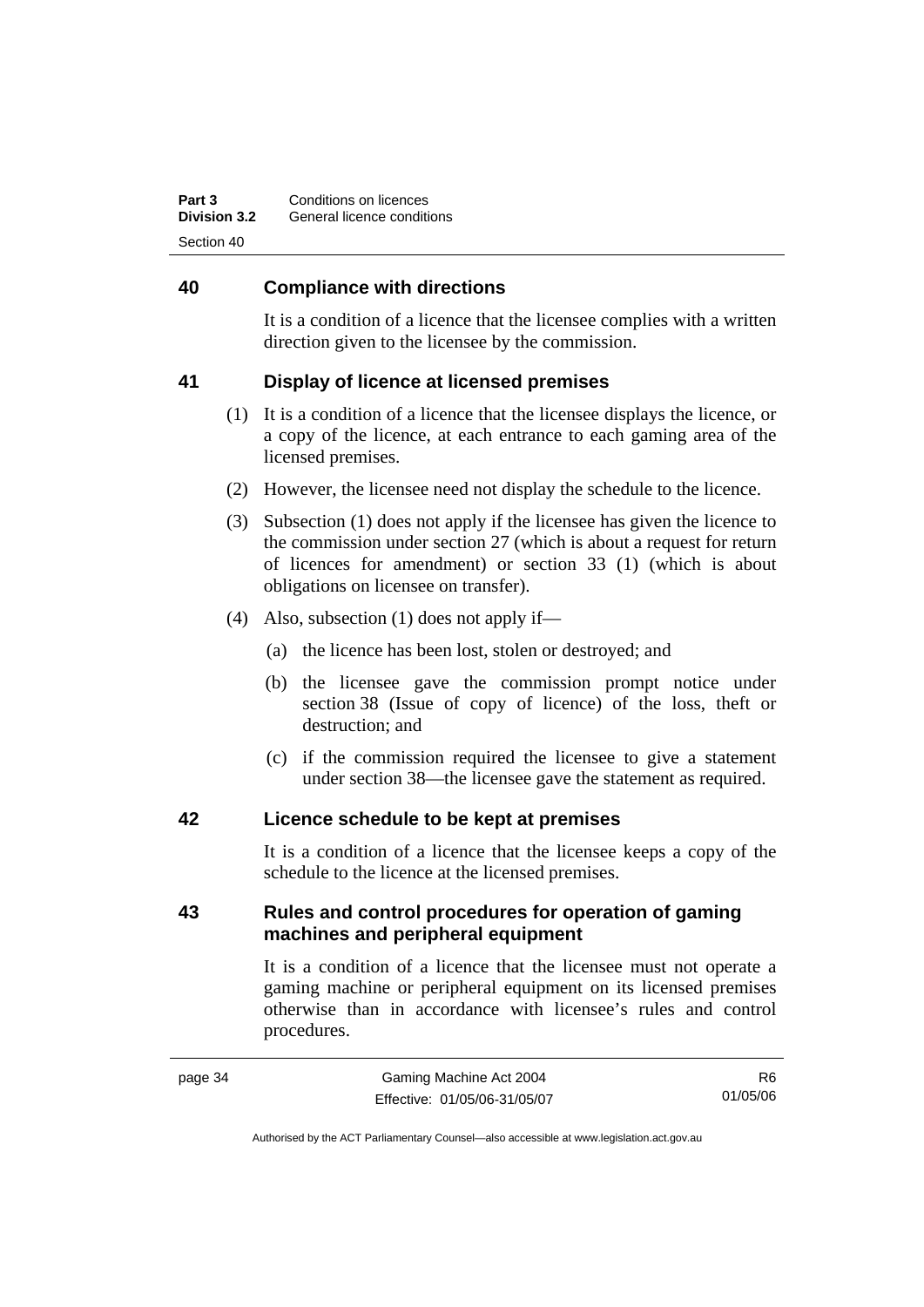#### **44 Installation in accordance with Act**

It is a condition of a licence that the licensee must not allow the installation of a gaming machine on the licensed premises otherwise than in accordance with this Act.

#### **45 Installation certificate**

- (1) This section applies if—
	- (a) a gaming machine is installed on licensed premises; and
	- (b) the commission gives the licensee a notice under section 124 for the gaming machine.
- (2) It is a condition of the licence that the licensee gives the commission written notice of the stated details for the gaming machine as soon as practicable, but not later than 3 days after the later of the following:
	- (a) the day the machine is installed;
	- (b) the day the commission gives the notice.

## **46 Operation after installation**

- (1) This section applies if a gaming machine is operated on licensed premises.
- (2) It is a condition of the licence that the licensee not allow the gaming machine to be operated on the licensed premises unless the licensee has given the commission a notice under section 45 (2) for the machine.
- (3) However, subsection (2) does not prevent the operation of the gaming machine for maintenance.

## **47 Operation subject to correct percentage payout**

 (1) It is a condition of a licence that the licensee not operate a gaming machine on the licensed premises if the percentage payout on a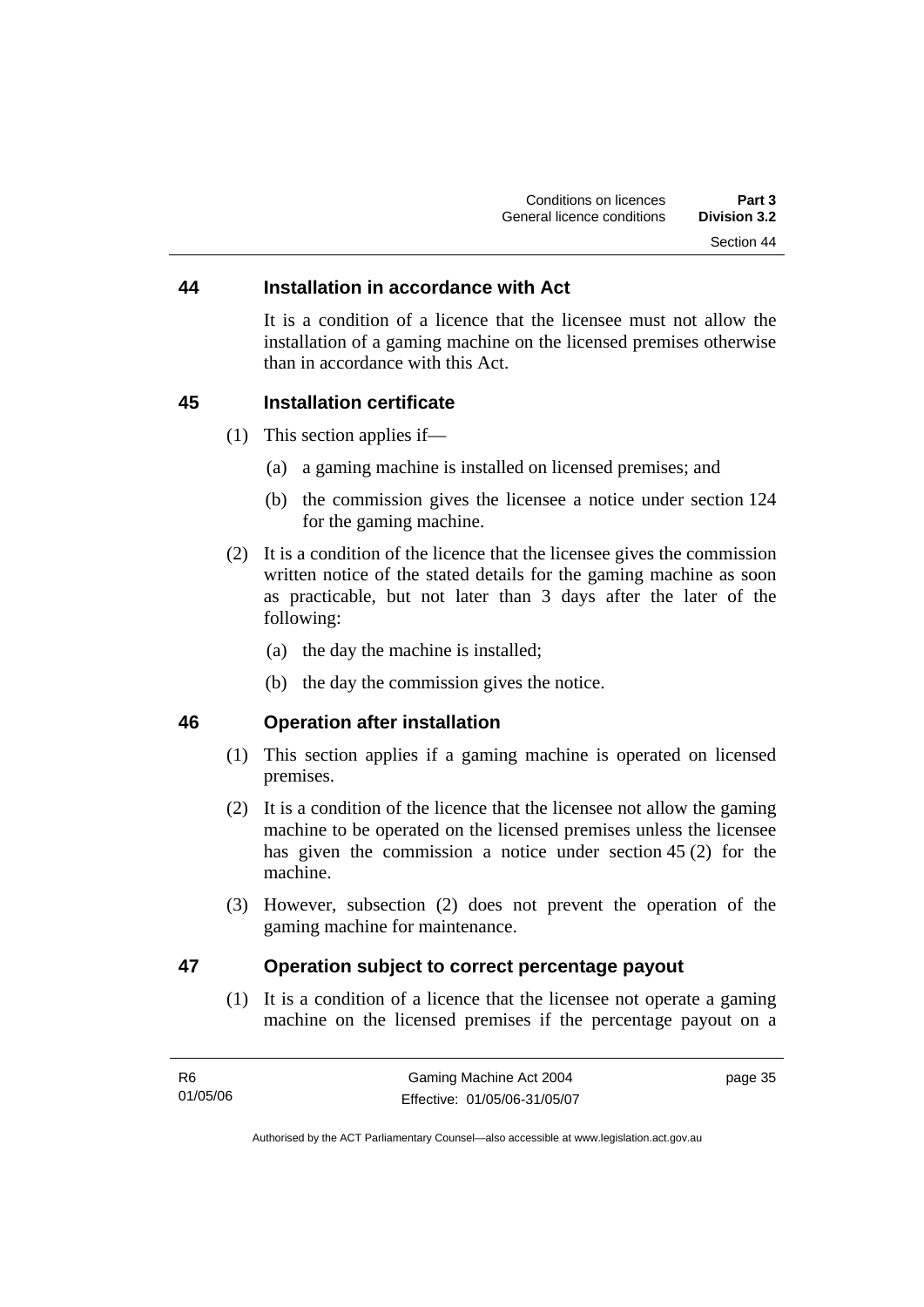| Part 3              | Conditions on licences     |
|---------------------|----------------------------|
| <b>Division 3.2</b> | General licence conditions |
| Section 48          |                            |

gaming machine on the licensed premises is not the percentage payout under the licence for the machine.

 (2) Subsection (1) does not prevent the operation of the gaming machine to correct the percentage payout.

## **48 Percentage payout of gaming machines to be displayed**

It is a condition of a licence that each licensed gaming machine has the percentage payout under the licence for the gaming machine clearly displayed on the machine in a position approved by the commission under section 126.

#### **49 Maximum stake amount**

It is a condition of the licence that the licensee not operate a gaming machine with a stake amount that is more than the amount prescribed under the regulations.

#### **50 Licensee to comply with relevant codes of practice**

It is a condition of a licence that the licensee comply with the relevant code of practice (if any) prescribed under the Control Act.

#### **51 Licensee to use gaming machines**

- (1) It is a condition of a licence that the licensee use the licensed gaming machines.
- (2) However, a licensee does not contravene the condition under subsection (1) if—
	- (a) the period for which the gaming machine is not used is 1 month or less; or
	- (b) the gaming machine is not used because it is broken or damaged and the licensee has taken, or is taking, all reasonable steps to make the machine operational again; or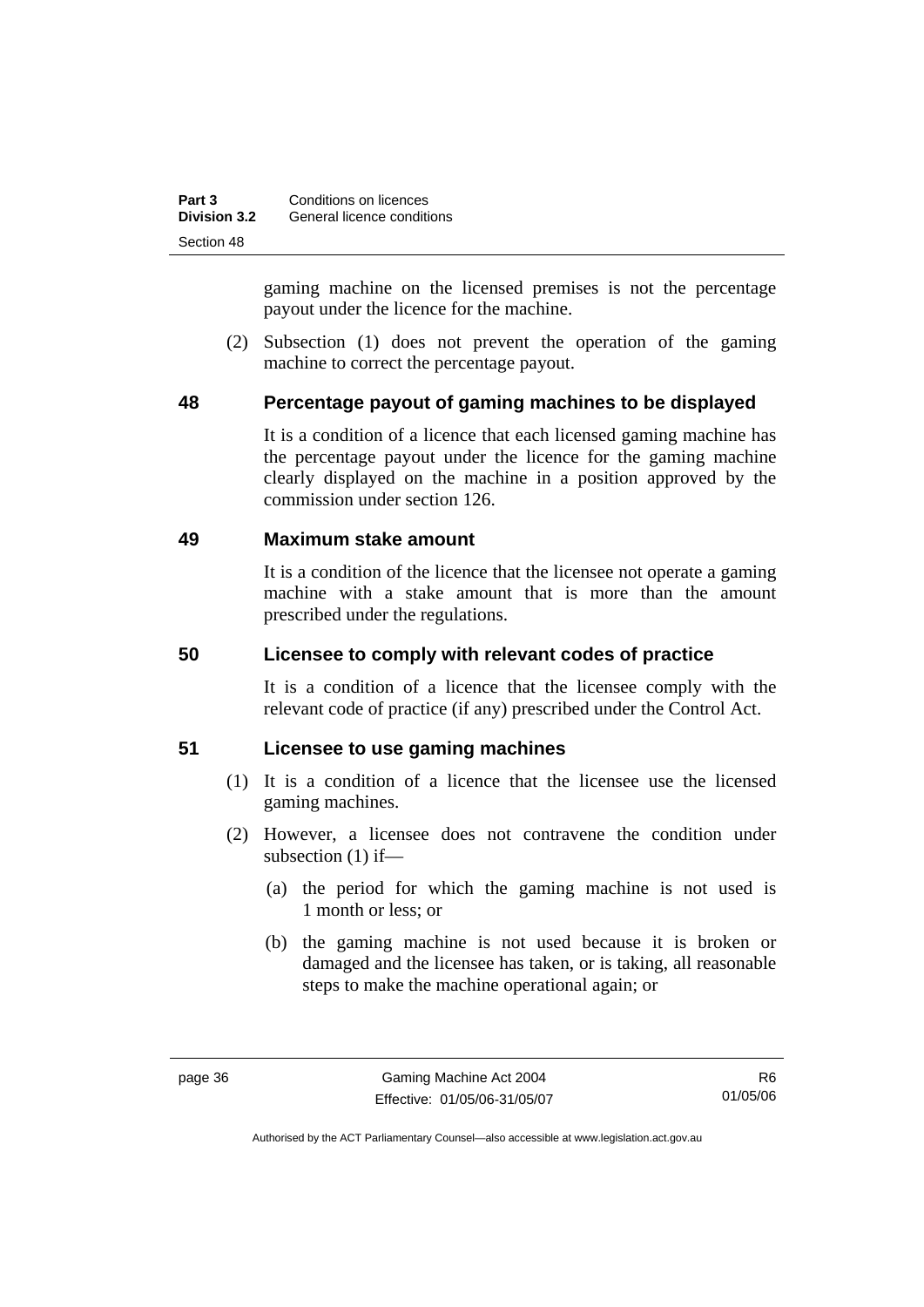- (c) the licensee has the commission's written approval for the gaming machine not to be used.
- (3) On written application by the licensee, the commission may approve the non-use of a gaming machine for a stated period if satisfied that the gaming machine is not being used for a good reason.

## **52 Accounts relating to gaming machines**

It is a condition of a licence that the licensee must—

- (a) keep full and separate accounts of all amounts taken from each gaming machine on the licensed premises; and
- (b) keep the accounts in a way that allows them to be conveniently and properly audited; and
- (c) correctly balance the accounts at the end of each month.

# **Division 3.3 Club licence conditions**

#### **53 Conditions about inequitable benefits**

- (1) It is a condition of a licence for a club that nobody, whether or not a member of a club, directly or indirectly derives a benefit from the club other than a benefit that—
	- (a) is available equally to all voting members of the club; or
	- (b) arises under an agreement in which the parties are dealing with each other at arm's length; or
	- (c) is given to a member under a resolution passed at a general meeting of voting members.
- (2) It is a condition of a licence for a club that nobody, whether or not a member of a club, directly or indirectly derives a benefit that is not available equally to all voting members of the club from—
	- (a) the club having applied for a licence; or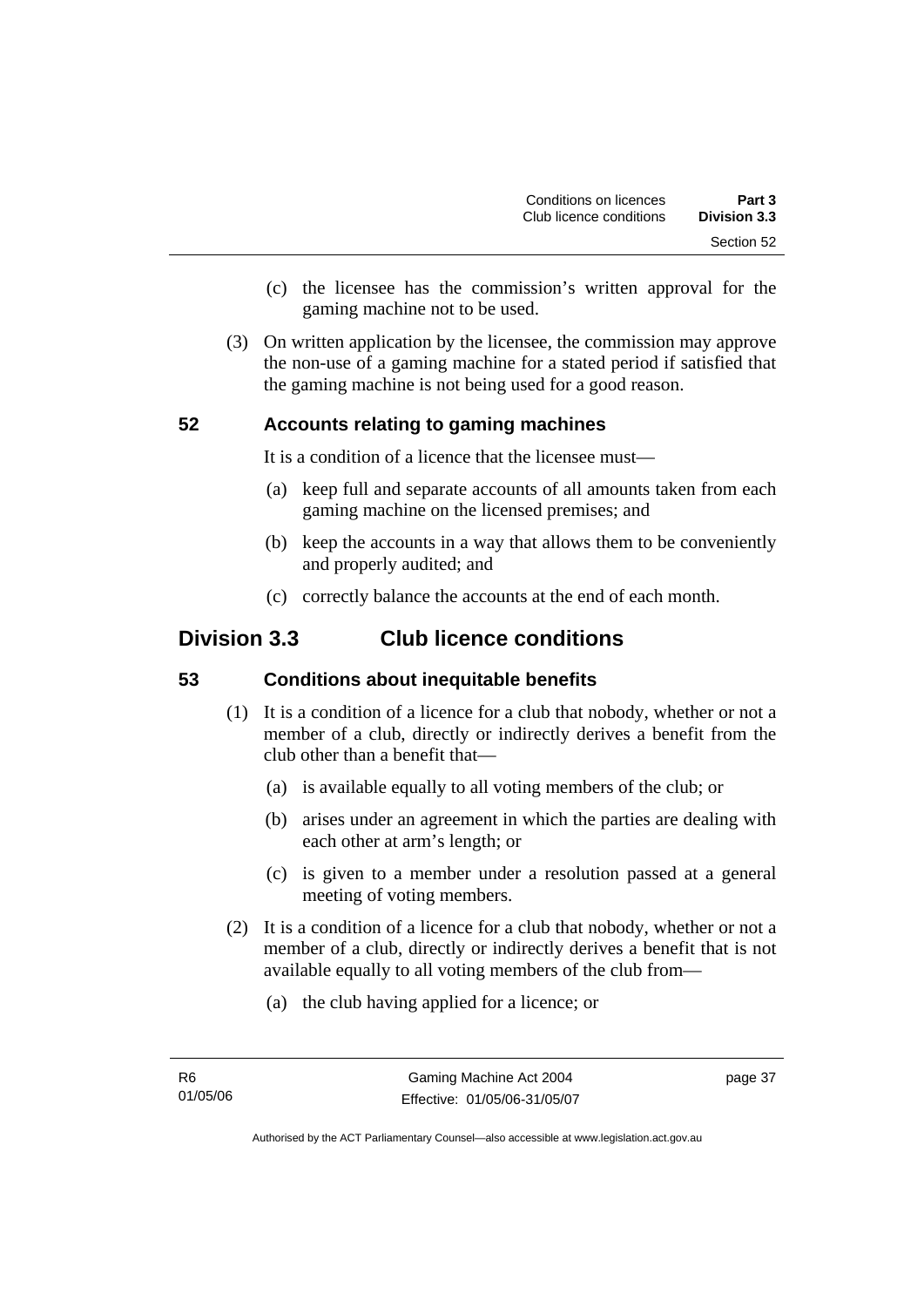- (b) a licence being issued to the club; or
- (c) any added value that may accrue to the premises of the club because of a licence being issued to the club.
- (3) For this section, a person is not taken to be not dealing with the club at arm's length only because—
	- (a) the person and the club are corporations that are related under the Corporations Act, section 50; or
	- (b) the person, or an individual representing the person in dealings with the club, is an influential person for the club.
- (4) This section does not prevent a person taking a benefit if—
	- (a) the person is entitled (whether or not under the rules of the club) to the benefit in the course of acting on behalf of the club; and
	- (b) the benefit consists only of—
		- (i) reasonable food or refreshment; or
		- (ii) out-of-pocket expenses reasonably incurred and authorised by a resolution of the club's management committee or board.

#### **54 Annual report of clubs**

It is a condition of a licence for a club that the club's annual report for a financial year of the club include information about the following for the financial year:

- (a) any contractual arrangement or consultancy entered into during the year—
	- (i) with an influential person; or
	- (ii) for more than the amount prescribed under the regulations;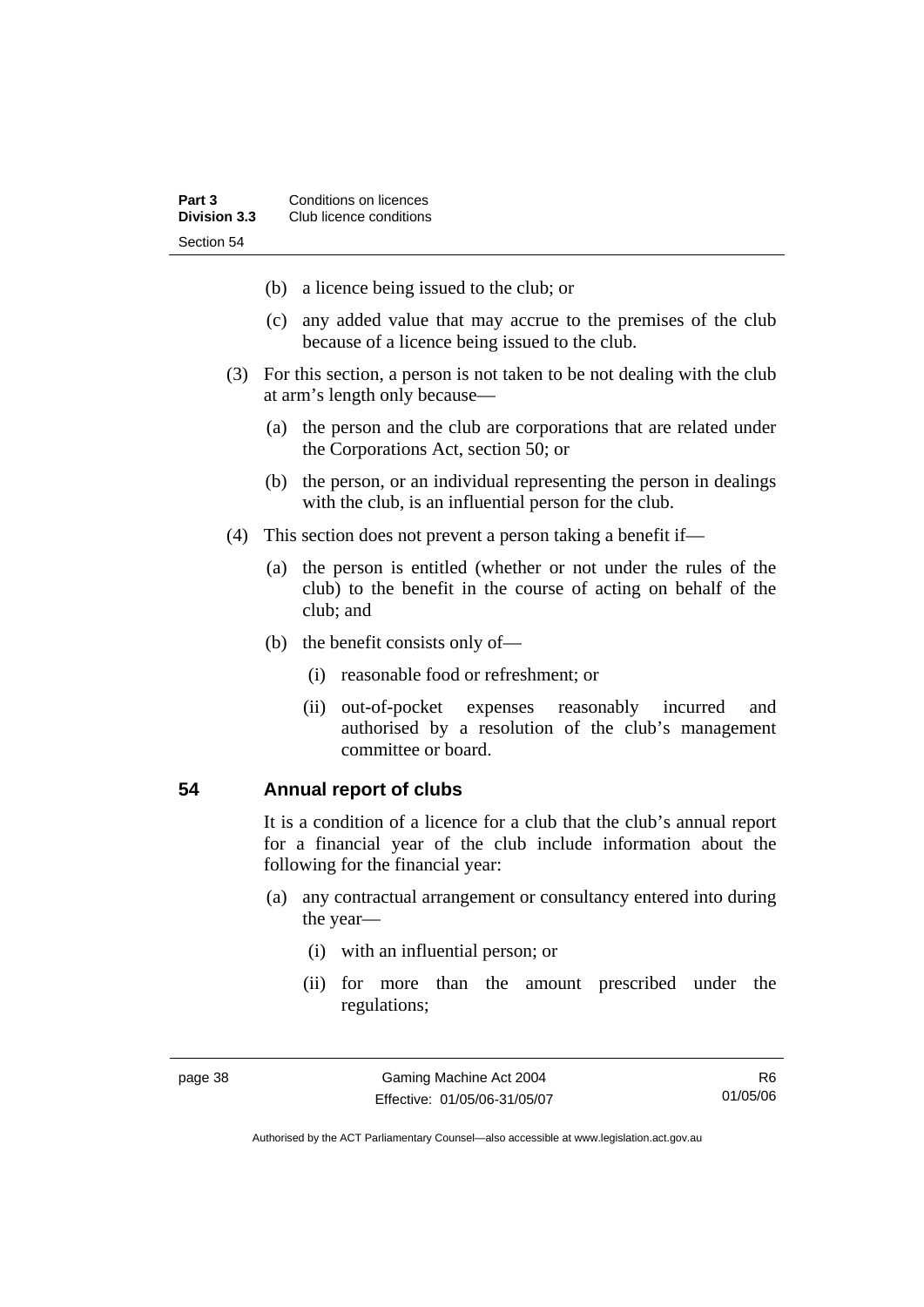(b) any remuneration given to a person the value of which is equal to or more than the amount prescribed under the regulations.

#### **Example for par (b)**

A person may be remunerated by salary plus the use of a car.

*Note* An example is part of the Act, is not exhaustive and may extend, but does not limit, the meaning of the provision in which it appears (see Legislation Act, s 126 and s 132).

#### **55 Other conditions of club licences**

Each of the following is a condition of a licence for a club:

- (a) the proceeds from the conduct of gaming are used in a way that promotes the objects of the licensee;
- (b) the licensee follows its objects or purposes honestly and seriously;
- (c) payments made under the licensee's objects are in the best interests of the licensee's members;
- (d) payments made for things bought by the licensee are reasonable;
- (e) salaries, wages, allowances or benefits paid or payable by the licensee to the licensee's executive officers and employees are reasonable;
- (f) payments for services provided to the licensee are reasonable and necessary, particularly in relation to the scale of the licensee's licensed business;

#### **Example**

The licensee has 4 gaming machines and pays \$150 000 a year for gaming machine advice. This payment is not reasonable because the payment is disproportionately large given the revenues from the 4 machines in relation to which the advice is being given.

*Note* An example is part of the Act, is not exhaustive and may extend, but does not limit, the meaning of the provision in which it appears (see Legislation Act, s 126 and s 132).

| R <sub>6</sub> | Gaming Machine Act 2004      | page 39 |
|----------------|------------------------------|---------|
| 01/05/06       | Effective: 01/05/06-31/05/07 |         |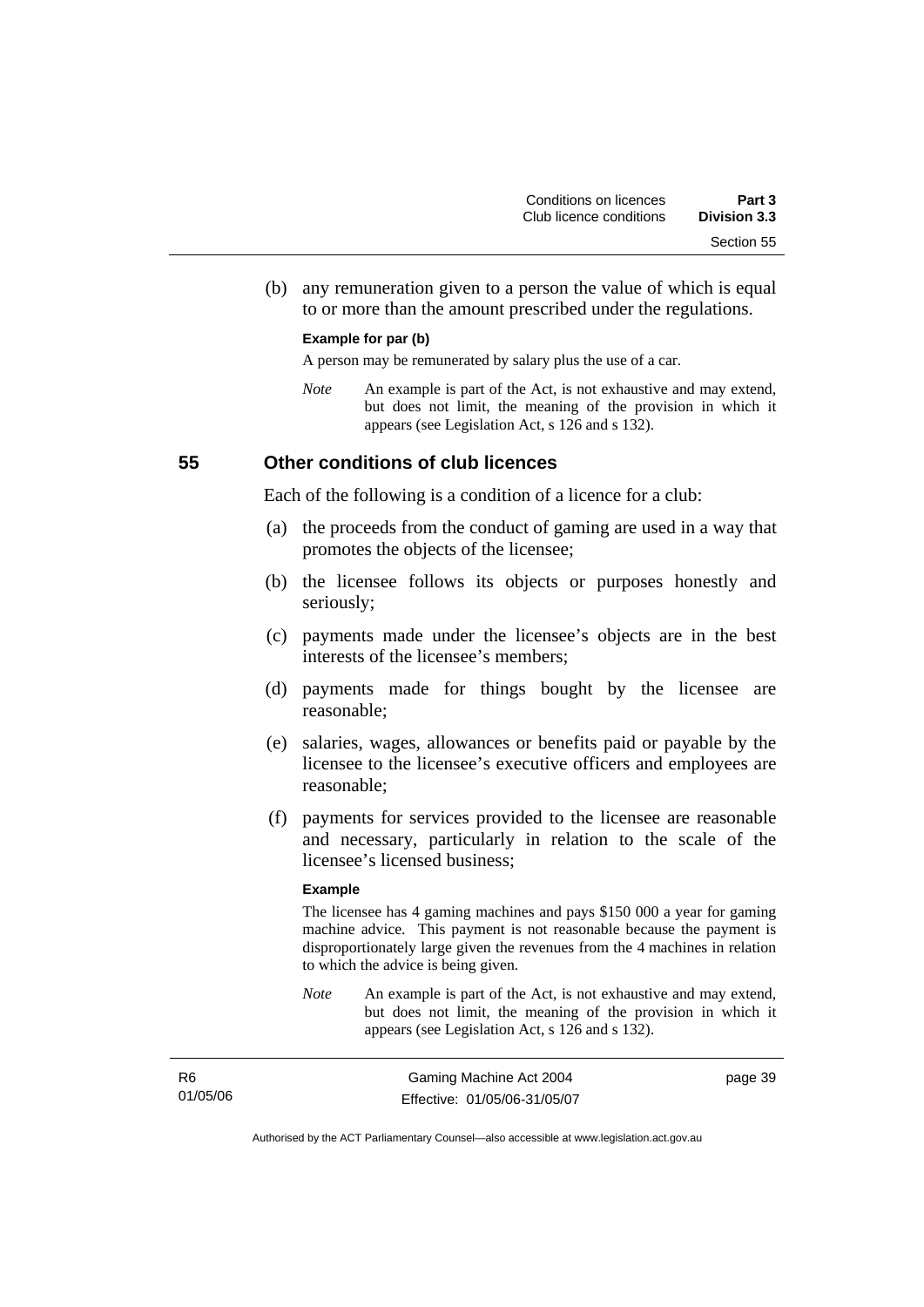| Part 3              | Conditions on licences  |
|---------------------|-------------------------|
| <b>Division 3.3</b> | Club licence conditions |
| Section 55          |                         |

- (g) guests must be signed in by a club member and accompanied by the member who signed them in;
- (h) only members and signed-in guests can play gaming machines in the club.

page 40 Gaming Machine Act 2004 Effective: 01/05/06-31/05/07

R6 01/05/06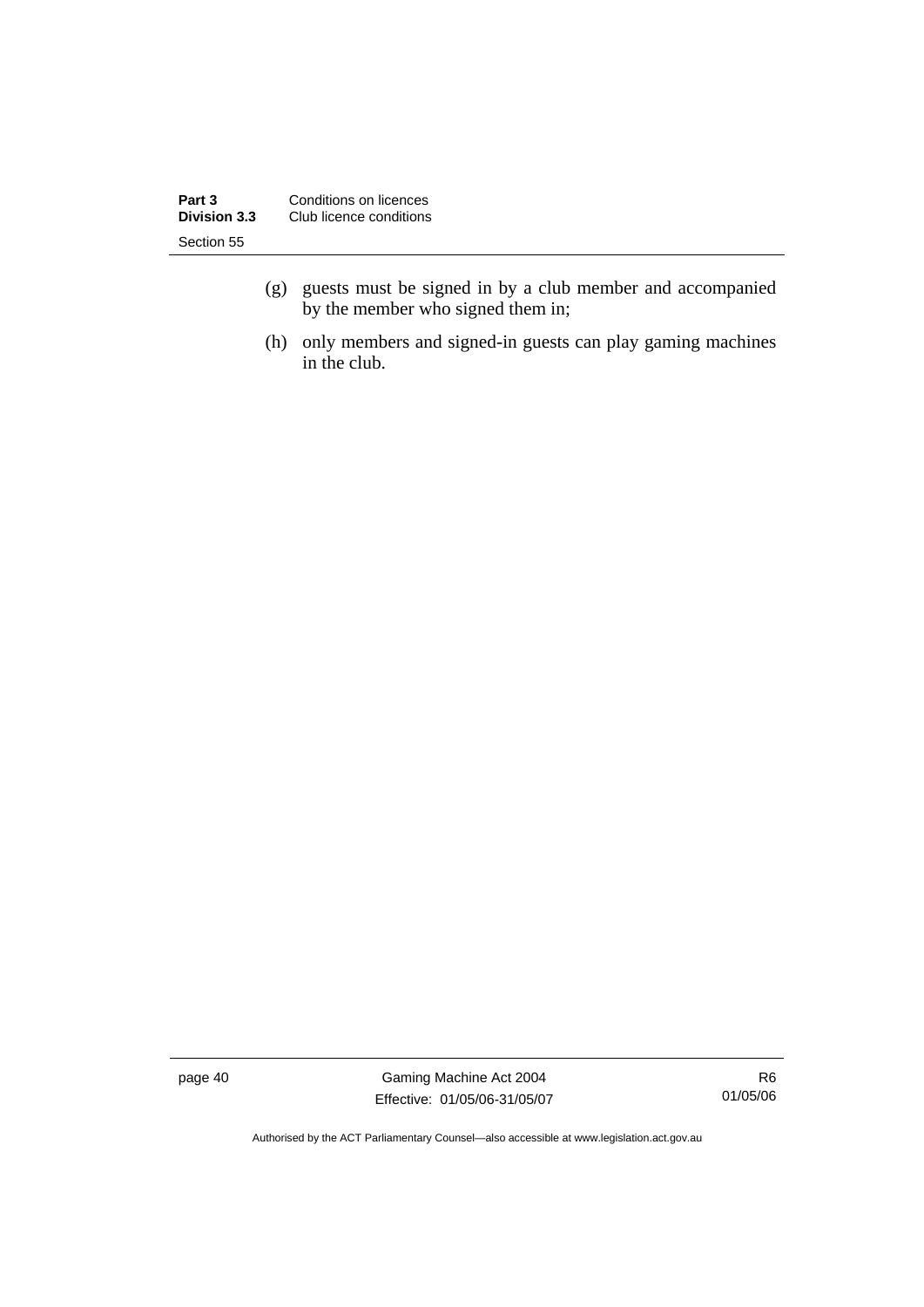# **Part 4 Disciplinary action**

#### **56 Definitions for pt 4**

In this part:

*disciplinary action*—see section 58.

*disciplinary notice*—see section 61.

*ground for disciplinary action* against a licensee—see section 57.

#### *licence*—

- (a) in relation to a person who is authorised to conduct a linked-jackpot arrangement under section 134, means the authorisation;
- (b) in relation to a permit-holder under part 8 (Linked-jackpot arrangements), means a multi-user permit.

*licensee* includes a permit-holder under part 8.

#### **57 Grounds for disciplinary action**

- (1) Each of the following is a *ground for disciplinary action* against a licensee:
	- (a) the licensee has given information to the commission that was false or misleading;
	- (b) the licensee has failed to give information required to be given under this Act or the Control Act;
	- (c) the licensee, or an agent or employee of the licensee, has contravened this Act;
	- (d) the licensee is not, or is no longer, an eligible person;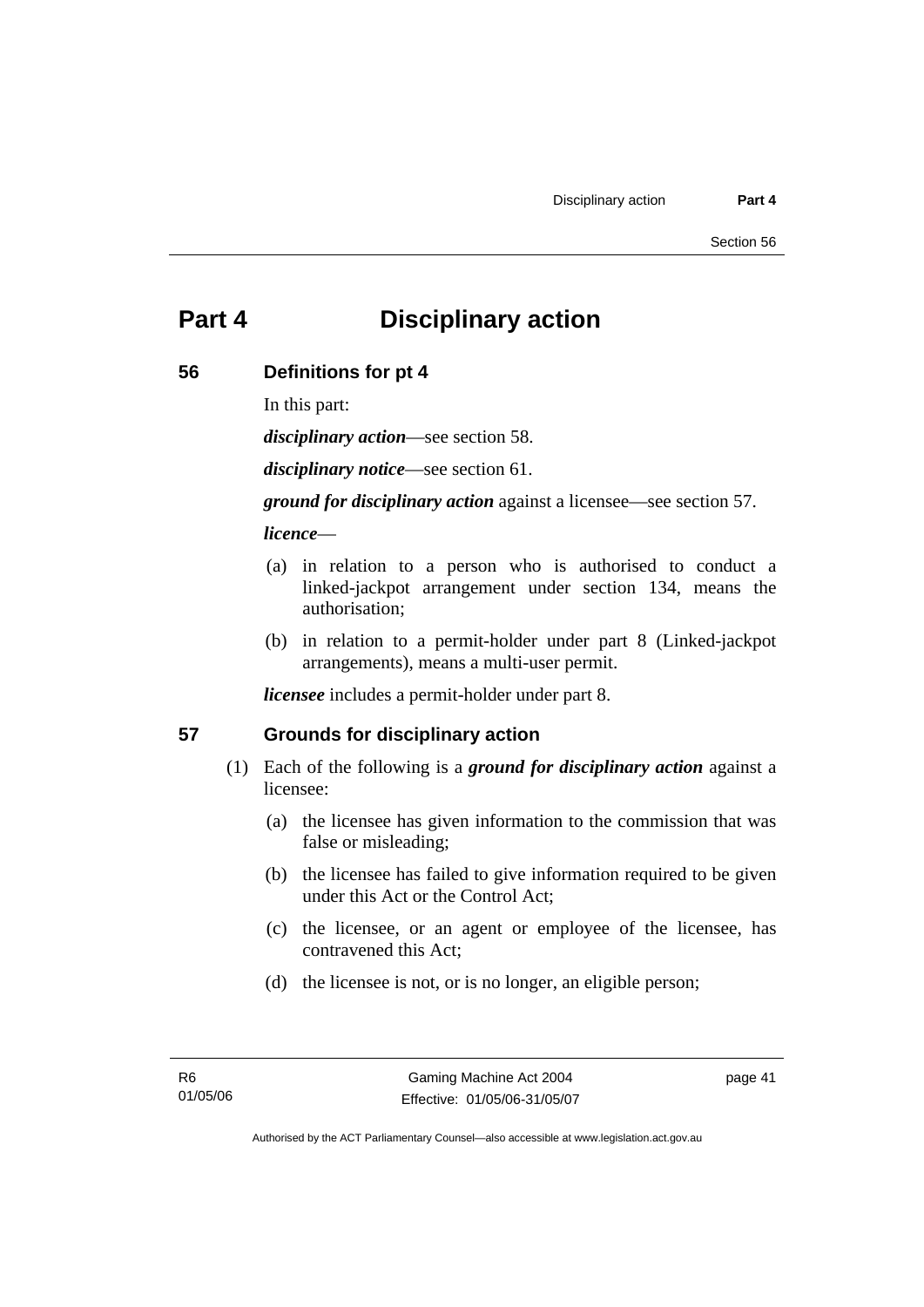#### **Part 4 Disciplinary action**

Section 57

- (e) for a corporation—an influential person is not an eligible person;
- (f) for a licence issued to a club—
	- (i) the club has been or is about to be wound up; or
	- (ii) the club has not operated for 3 months or, if the commission approves a longer period, that longer period; or
	- (iii) the club has ceased to be an eligible club;
- (g) for a licence issued in relation to premises to which an on licence applies—the premises are not being used by people mainly for drinking alcohol;
- (h) the licensee has been given a reprimand that included a direction and has not complied with the direction;
- (i) the licensee has failed to pay to the Territory a financial penalty imposed under section 62.
- (2) In subsection (1) (c), a reference to a *contravention* of this Act includes a reference to the following:
	- (a) a contravention of the Criminal Code, part 2.4 (Extensions of criminal responsibility) in relation to an offence against this Act or otherwise in relation to this Act;
	- (b) a contravention of the Criminal Code in relation to a document completed, kept or given, or required to be completed, kept or given, under or in relation to this Act;
	- (c) a contravention of the Criminal Code in relation to anything done, or not done, under or in relation to this Act.
- (3) The commission may, in writing, approve a period longer than 3 months for subsection (1) (f) (ii) if satisfied that—
	- (a) there is a good reason why the club is not operating; and

R6 01/05/06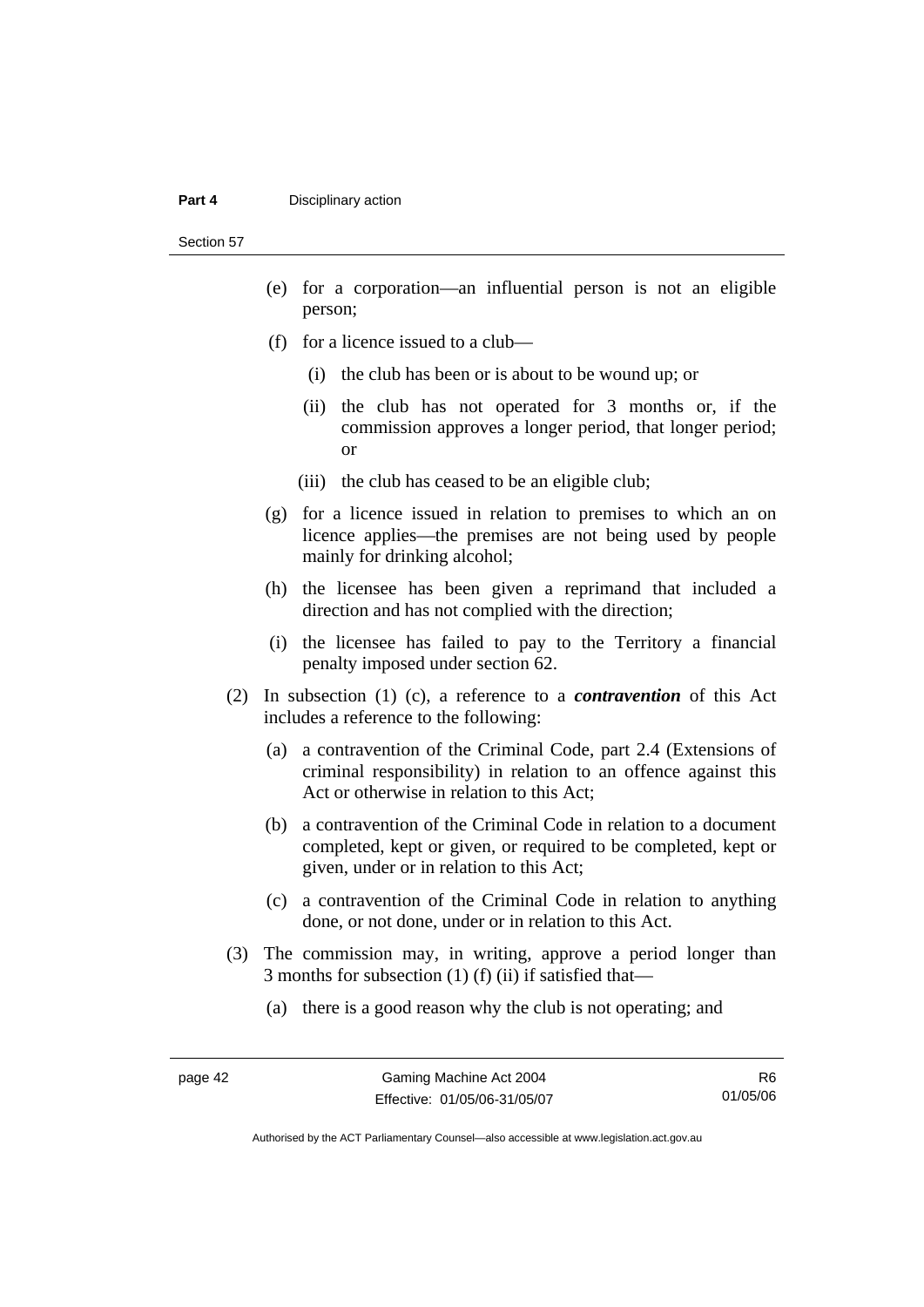(b) the club will operate again after the end of the longer period.

#### **58 Disciplinary action**

- (1) Each of the following is a *disciplinary action* when taken against a person:
	- (a) reprimanding the person;
	- (b) imposing conditions on, or amending the conditions of, the person's licence;
	- (c) ordering the person to pay to the Territory a financial penalty of not more than \$100 000;
	- (d) suspending the person's licence for a stated period or until a stated thing happens;
	- (e) cancelling the person's licence.
- (2) A reprimand may include a direction by the commission that the licensee, within a stated time—
	- (a) cease contravening this Act; or
	- (b) rectify something that contributes to the ground for disciplinary action.
- (3) A financial penalty imposed under this section may be recovered as a debt payable to the Territory.

#### **59 Criteria for disciplinary action**

- (1) In deciding what disciplinary action to take under section 58, the commission must consider the following:
	- (a) whether disciplinary action has been taken against the licensee before;
	- (b) whether the disciplinary ground on which the disciplinary action is to be taken endangered the public or the public interest;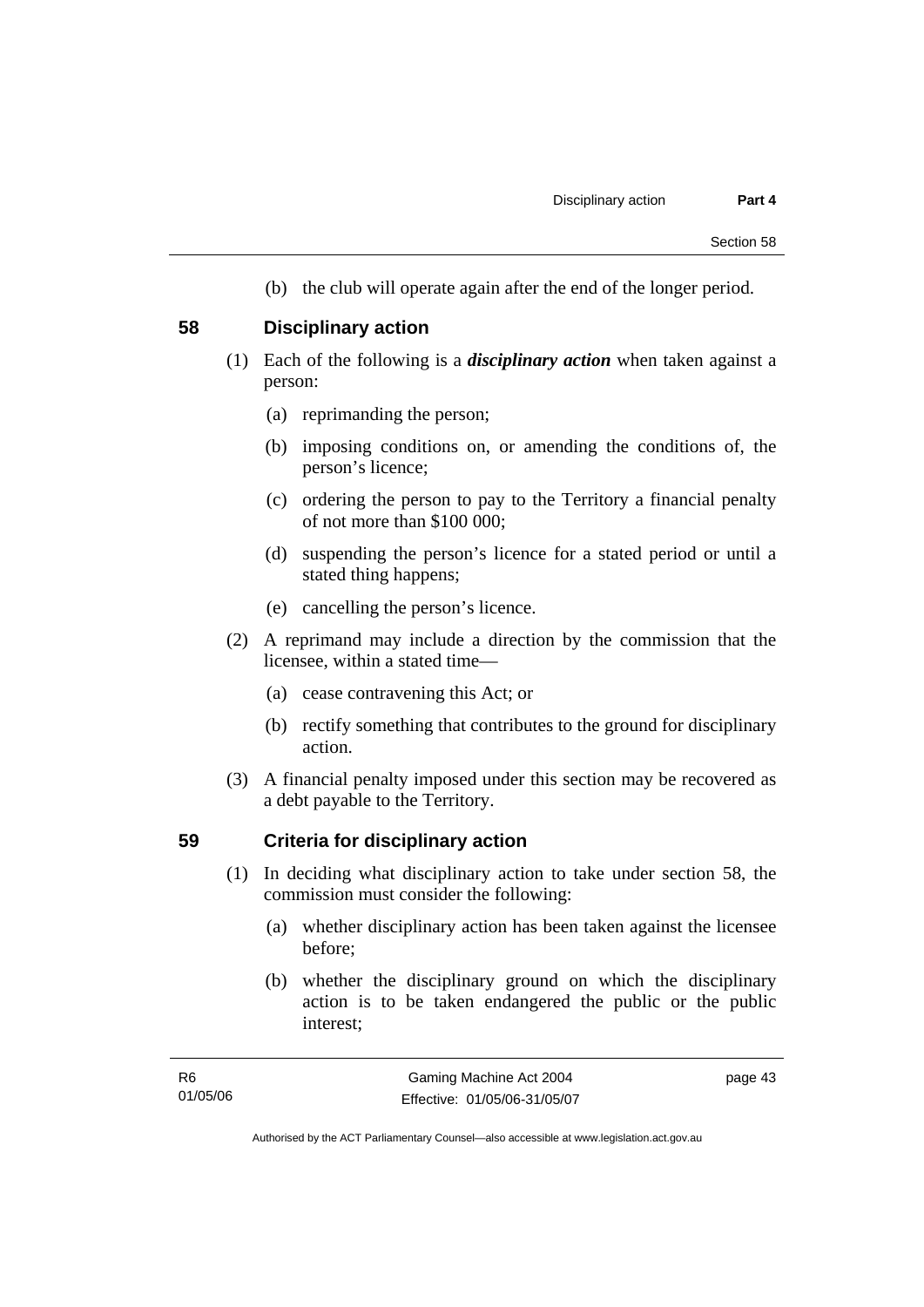#### **Part 4 Disciplinary action**

Section 60

- (c) the seriousness of the disciplinary ground;
- (d) the likelihood of further disciplinary action needing to be taken.
- (2) The commission may also consider any other relevant matter.

#### **60 When disciplinary notice may be given**

If the commission is satisfied that a ground for disciplinary action exists, or may exist, in relation to a licensee, the commission may give the licensee a disciplinary notice.

*Note* The commission need not give a disciplinary notice if the grounds for disciplinary action are the contravention of a direction in a reprimand (see s 62).

#### **61 Disciplinary notices**

A notice (a *disciplinary notice*) given to the licensee must—

- (a) state the ground for disciplinary action that caused the notice to be given; and
- (b) tell the licensee that the licensee may, within 3 weeks after the day the licensee is given the notice, give a written response to the commission about the notice.

#### **62 Commission may take disciplinary action against licensee**

- (1) This section applies if the commission is satisfied that a licensee has contravened a direction in a reprimand.
- (2) This section also applies if—
	- (a) a licensee has been given a disciplinary notice; and
	- (b) after considering any responses given within the 3-week period in relation to the notice under section 61, the commission is satisfied that a ground for disciplinary action exists in relation to a licensee.

| page 44 | Gaming Machine Act 2004      | R6.      |
|---------|------------------------------|----------|
|         | Effective: 01/05/06-31/05/07 | 01/05/06 |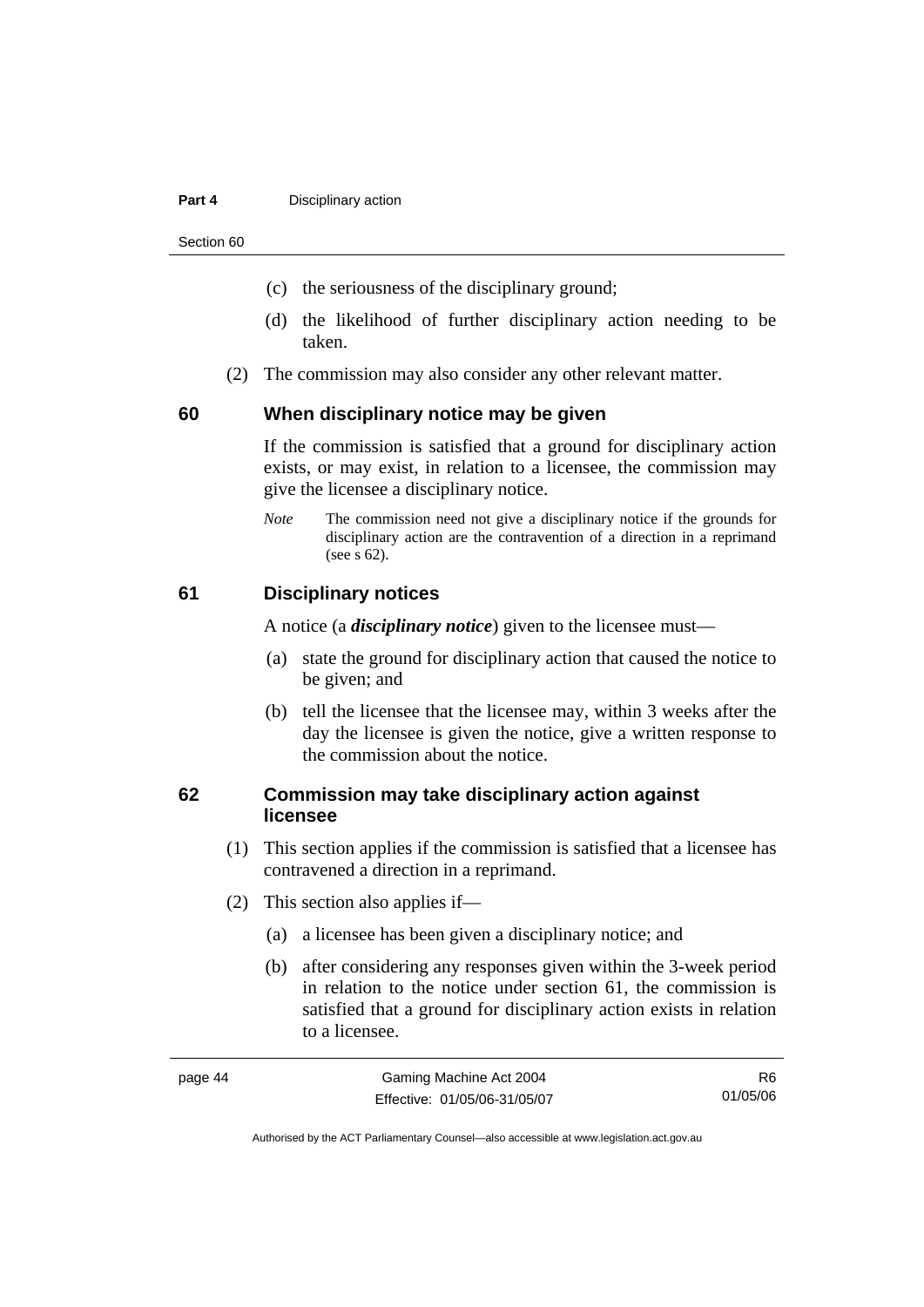- (3) The commission may take disciplinary action against the licensee.
- (4) To remove any doubt, the disciplinary action may consist of 2 or more of the actions mentioned in section 58.
- (5) Disciplinary action takes effect when the licensee receives written notice of the action, or on a later stated date.

#### **63 Suspension of licences because of suspension of general and on licences**

If a general licence or on licence relating to premises to which a gaming machine licence applies is suspended under the *Liquor Act 1975*, the gaming machine licence is suspended by force of this section for the period of suspension of the general licence or on licence.

## **64 Cancellation of licences because of cancellation etc of general and on licences**

- (1) If a general licence or on licence relating to premises to which a gaming machine licence applies is not renewed under the *Liquor Act 1975*, the gaming machine licence is cancelled by force of this section.
- (2) If a general licence or on licence relating to premises to which a gaming machine licence applies is cancelled under the *Liquor Act 1975*, the gaming machine licence is cancelled by force of this section.
- (3) However, a licence cancelled under this section is taken to be in force again if the decision to cancel the general or on licence because of which the gaming machine licence was cancelled is reversed on appeal.

#### **65 Return of licence on cancellation**

- (1) This section applies if—
	- (a) the commission cancels a person's licence under this part; and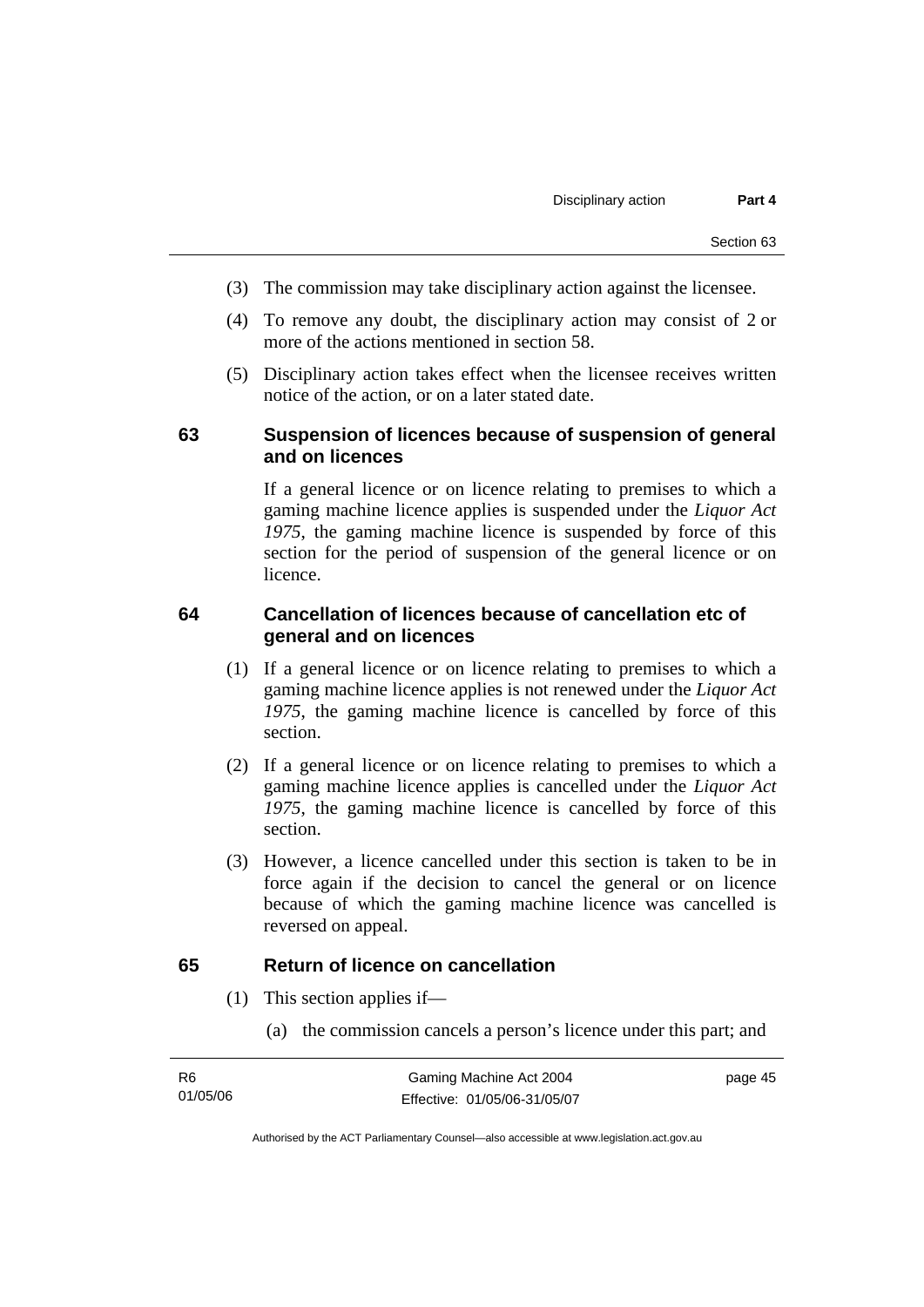#### **Part 4 Disciplinary action**

#### Section 65

- (b) the person is given notice of the cancellation.
- (2) This section also applies if—
	- (a) a person's licence is cancelled under section 64 (1); or
	- (b) the person's licence is cancelled under section 64 (2) and the person has notice of the cancellation of the person's general or on licence.
- (3) The person must return the licence to the commission as soon as practicable, but in any case not later than 1 week after the day the cancellation under this part takes affect.

Maximum penalty: 50 penalty units.

(4) An offence against this section is a strict liability offence.

page 46 Gaming Machine Act 2004 Effective: 01/05/06-31/05/07

R6 01/05/06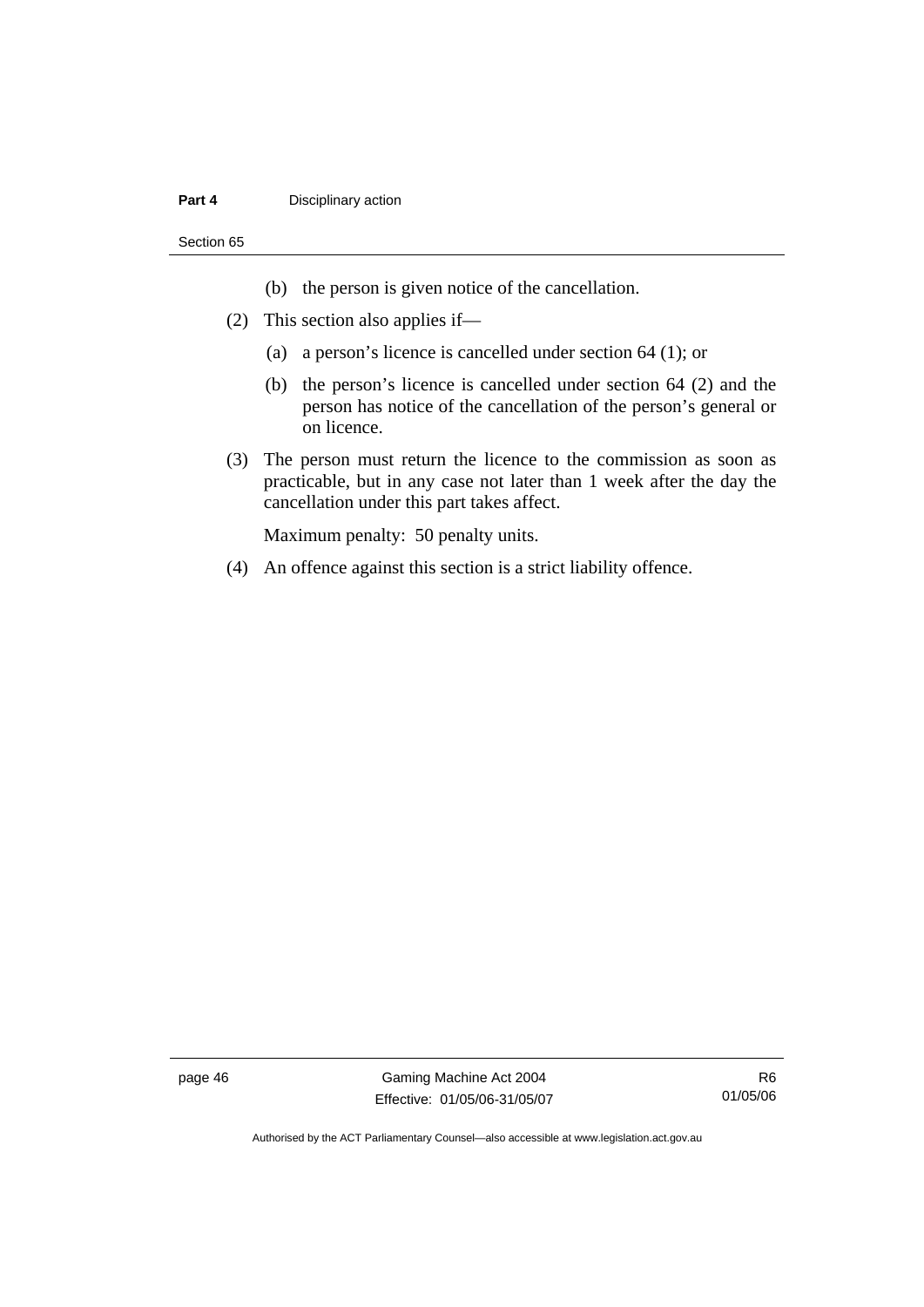# **Part 5 Centralised monitoring system**

#### **66 Meaning of** *centralised monitoring system*

(1) In this Act:

*centralised monitoring system (*or *CMS)* means a system approved in writing by the commission that—

- (a) monitors the operation and performance of approved gaming machines; and
- (b) facilitates the working out and checking for accuracy of tax liability, and the collection of tax, under this Act; and
- (c) can perform other related functions.
- (2) An approval is a notifiable instrument.

*Note* A notifiable instrument must be notified under the Legislation Act.

#### **67 Regulations about CMS**

- (1) The regulations may provide for the approval and operation of a CMS.
- (2) In particular, the regulations may fix a date, or allow the commission to fix a date, by which stated machines must be connected to the CMS.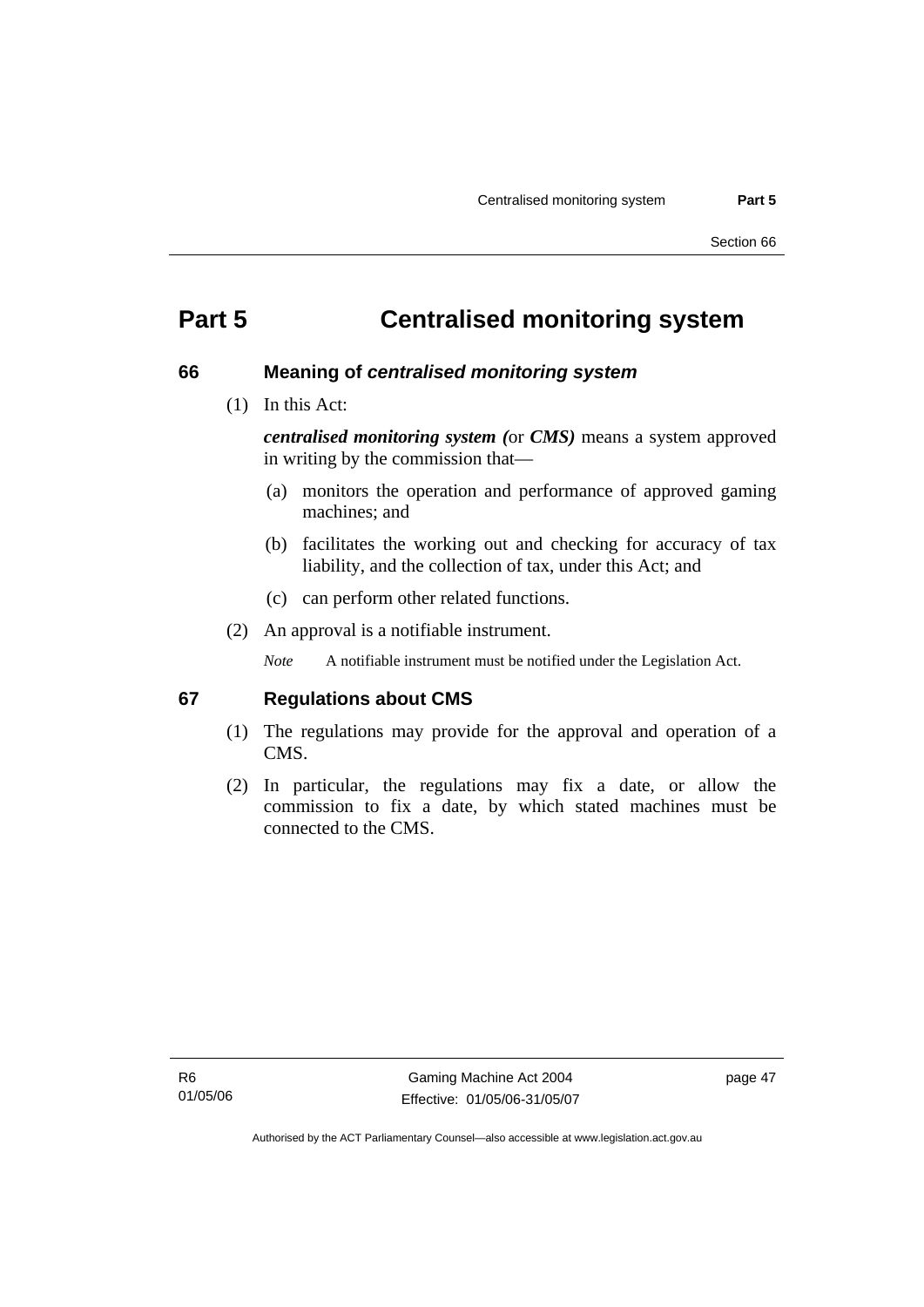# Part 6 **Approval of gaming machines, peripherals, suppliers, technicians and attendants**

# **Division 6.1 Approval of gaming machines and peripheral equipment**

#### **68 Meaning of** *peripheral equipment*

In this Act:

*peripheral equipment*, for a gaming machine, means equipment, or a device, that is incidental to the basic operation of the gaming machine.

#### **Examples**

1 note acceptors

- 2 links
- 3 card readers
- 4 ticket readers
- *Note* An example is part of the Act, is not exhaustive and may extend, but does not limit, the meaning of the provision in which it appears (see Legislation Act, s 126 and s 132).

- **69 Approval of gaming machines and peripheral equipment** 
	- (1) The commission may, in writing, approve—
		- (a) a gaming machine; and
		- (b) any peripheral equipment for the gaming machine.
	- (2) However, the commission must not approve something under subsection (1) unless the commission has considered—
		- (a) the results of a technical evaluation of the gaming machine and any peripheral equipment by an approved entity; and

R6 01/05/06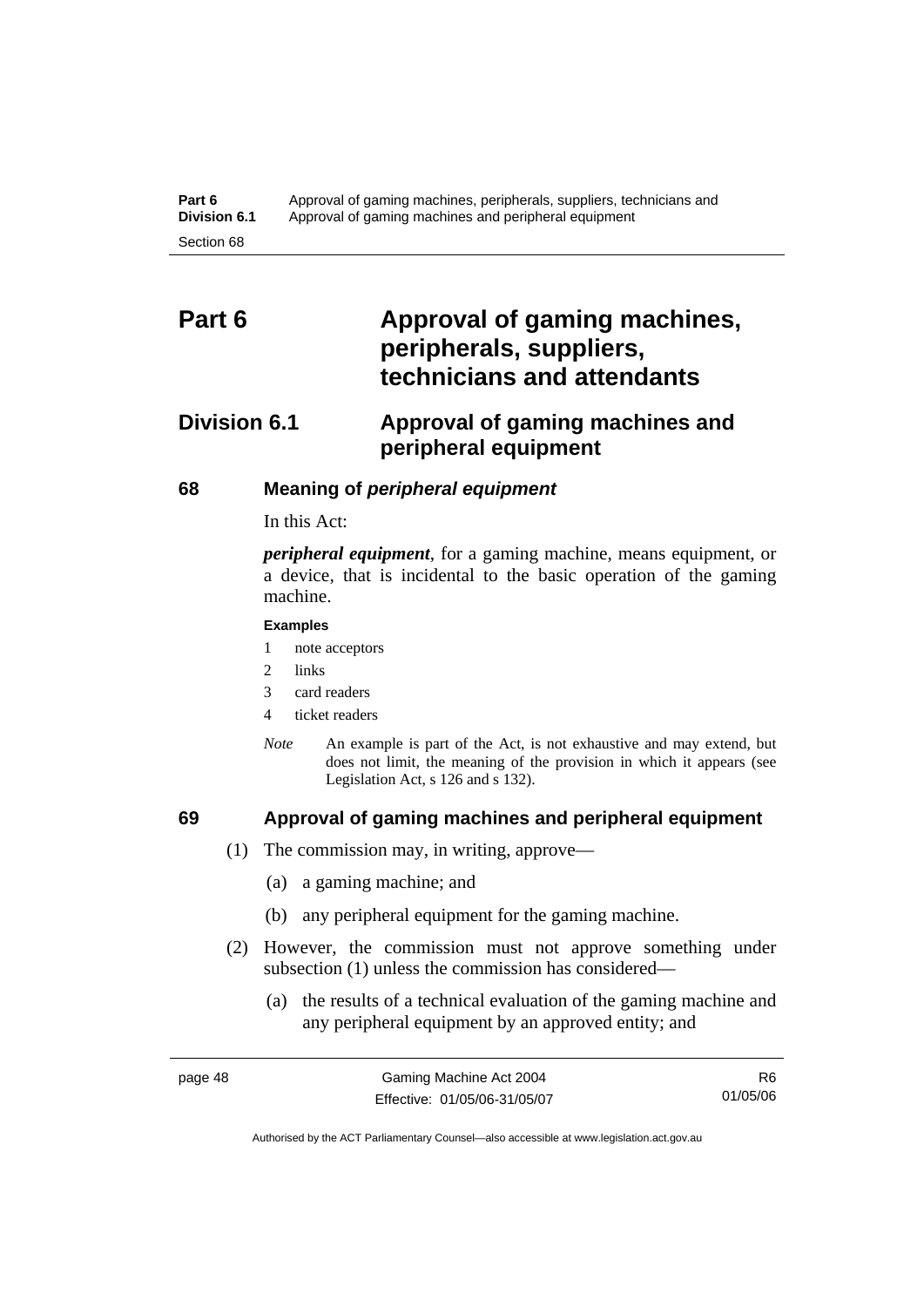- (b) any available research on the consumer protection and harm minimisation implications of the gaming machine or peripheral equipment proposed to be approved.
- (3) The approval of a gaming machine is a notifiable instrument.

*Note* A notifiable instrument must be notified under the Legislation Act.

(4) In this section:

*approved entity* means an entity approved (however described) under a law of a local jurisdiction about gaming machines to undertake technical evaluations for the law.

#### **70 Cancellation or suspension of gaming machine and peripheral equipment approval**

- (1) The commission may, in writing, cancel or suspend the approval of a gaming machine or peripheral equipment if—
	- (a) the machine no longer operates as designed; or
	- (b) the machine no longer operates as intended.
- (2) To remove any doubt, if the approval of a machine is cancelled or suspended under this section, it applies to all machines of that kind, whether or not a particular machine is operating as designed or intended.

#### **Example**

A King of the Thames gaming machine stops operating in accordance with its design. The commission suspends the approval of King of the Thames gaming machines, even though not all King of the Thames gaming machines have stopped operating in accordance with their design.

- *Note* An example is part of the Act, is not exhaustive and may extend, but does not limit, the meaning of the provision in which it appears (see Legislation Act, s 126 and s 132).
- (3) A cancellation or suspension under subsection (1) is a notifiable instrument.
	- *Note* A notifiable instrument must be notified under the Legislation Act.

| R6       | Gaming Machine Act 2004      | page 49 |
|----------|------------------------------|---------|
| 01/05/06 | Effective: 01/05/06-31/05/07 |         |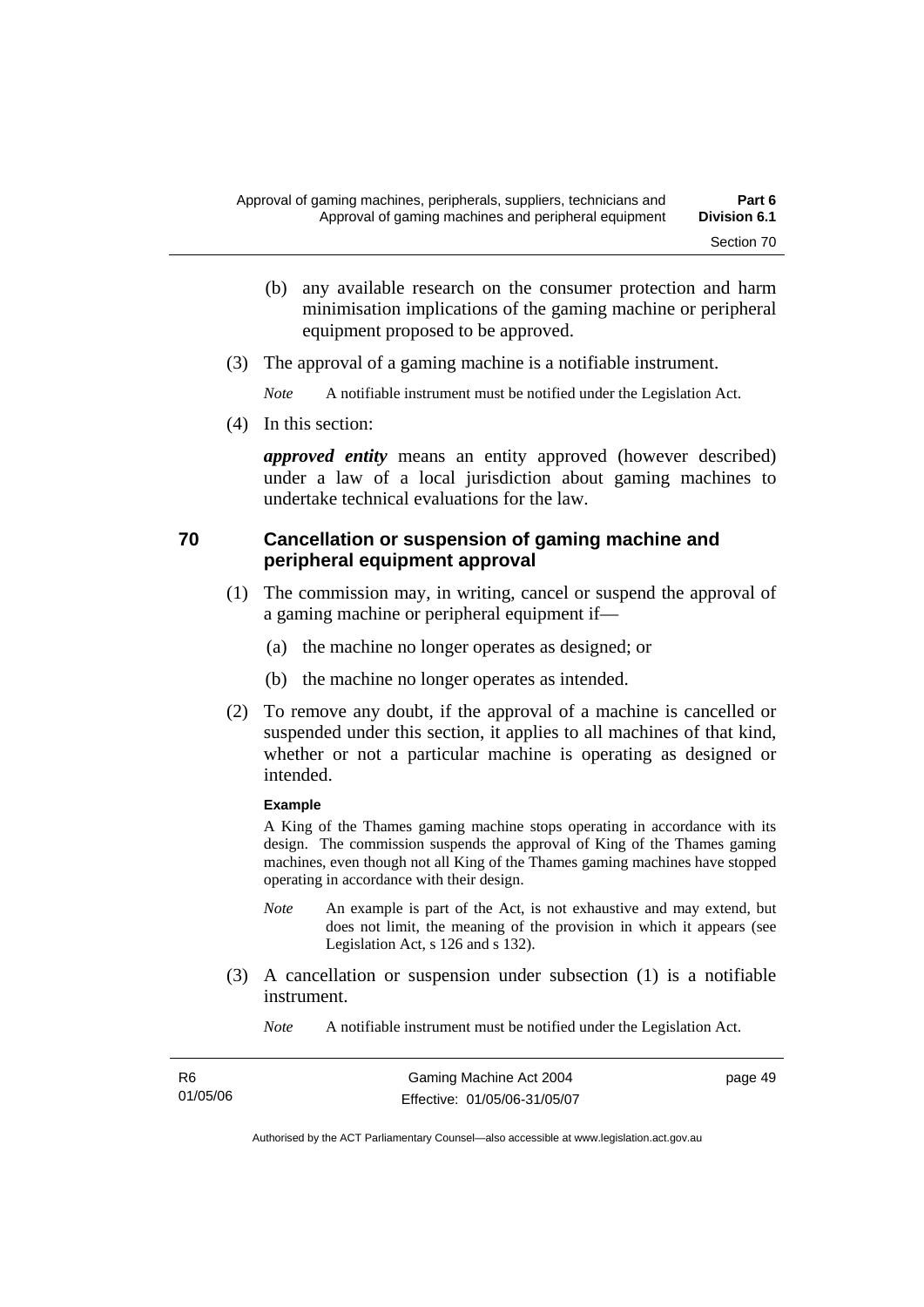Part 6 **Approval of gaming machines, peripherals, suppliers, technicians and Division 6.1** •• Approval of gaming machines and peripheral equipment Section 71

#### **71 Machine access register**

- (1) A licensee must keep a register (the *machine access register*) for the licensed gaming machines on the licensed premises.
- (2) If a gaming machine on the licensed premises is not working for a reason peculiar to the machine, the machine access register must record when and why the machine is not working.

#### **Examples**

- 1 technical problems peculiar to the machine, not a problem that affects all machines, eg a blackout
- 2 maintenance
- 3 door open for coin filling or removal
- 4 inspection by authorised officer
- *Note* An example is part of the Act, is not exhaustive and may extend, but does not limit, the meaning of the provision in which it appears (see Legislation Act, s 126 and s 132).
- (3) If an approved supplier, approved technician or approved attendant opens or maintains a gaming machine on the licensed premises in any way, whether or not by opening the machine, the person must enter the following details in the machine access register:
	- (a) information that clearly identifies the machine;
	- (b) the date when the machine was opened, repaired, adjusted or altered;
	- (c) if the machine was repaired or adjusted—a description of the repair or adjustment;
	- (d) the time when, and reason why, the machine was not working;
	- (e) the signature and number of the certificate of approval of the person making the entry;
	- (f) any other information required under the regulations.
- (4) A person commits an offence if—

R6 01/05/06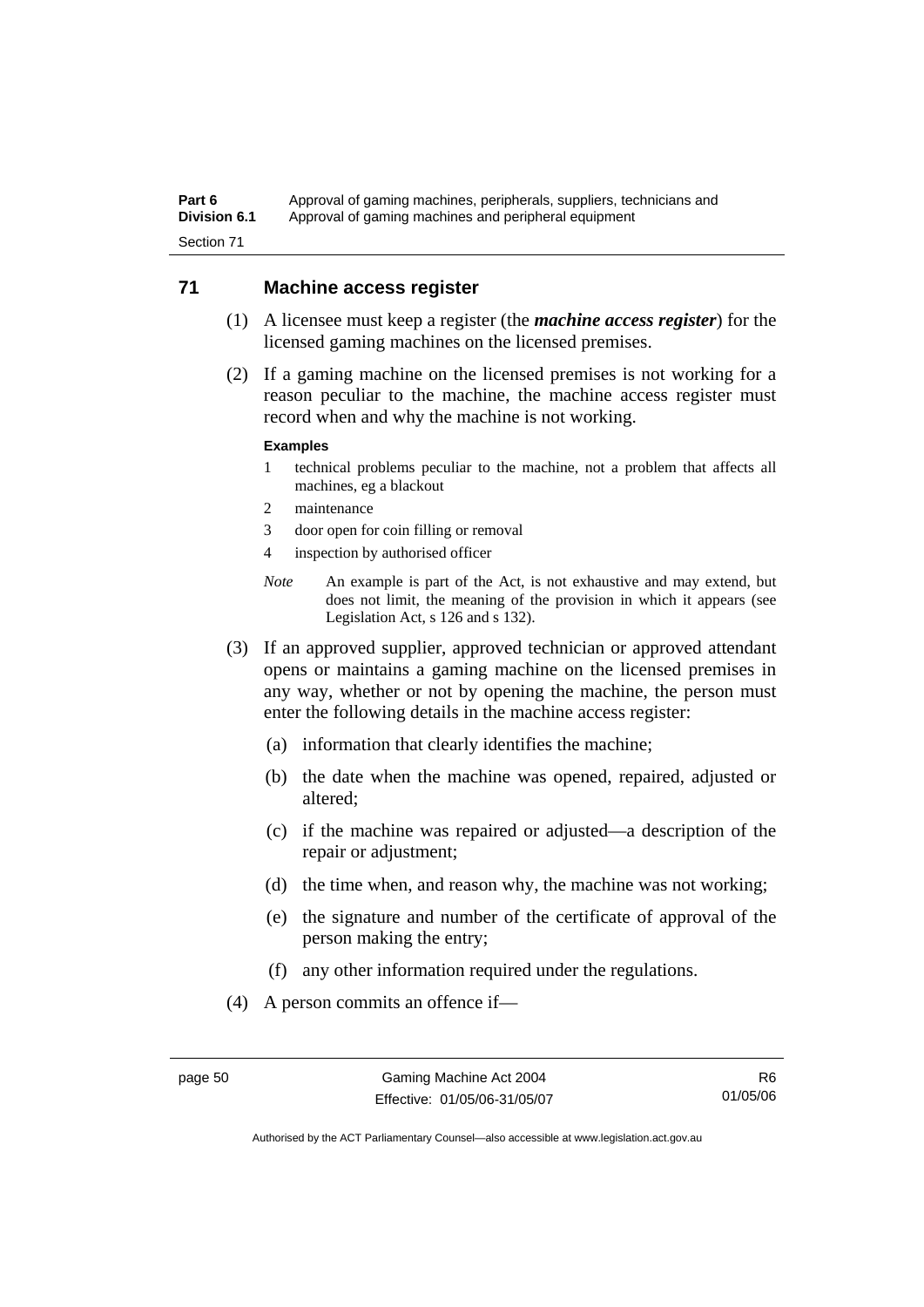- (a) the person enters anything in the machine access register; and
- (b) the person is not an approved supplier, approved technician, approved attendant or authorised person.

Maximum penalty: 10 penalty units.

(5) An offence against subsection (4) is a strict liability offence.

# **Division 6.2 Approved suppliers**

#### **72 Application and approval as supplier**

- (1) A person may apply in writing for approval as a supplier.
	- *Note 1* If a form is approved under the Control Act, s 53D for an application, the form must be used.

*Note* 2 A fee may be determined under s 177 for this provision.

- (2) The commission may approve the person as a supplier if satisfied that—
	- (a) the person sells, installs or maintains gaming machines, peripheral equipment for gaming machines or systems (including a CMS) designed for use with gaming machines; and
	- (b) for an individual—the individual is an eligible person; and
	- (c) for a corporation—each influential person for the corporation is an eligible person; and
	- (d) the person satisfies any other requirement prescribed under the regulations.
- (3) If the commission approves a person as a supplier, the commission must give the person a certificate stating that the person is an approved supplier.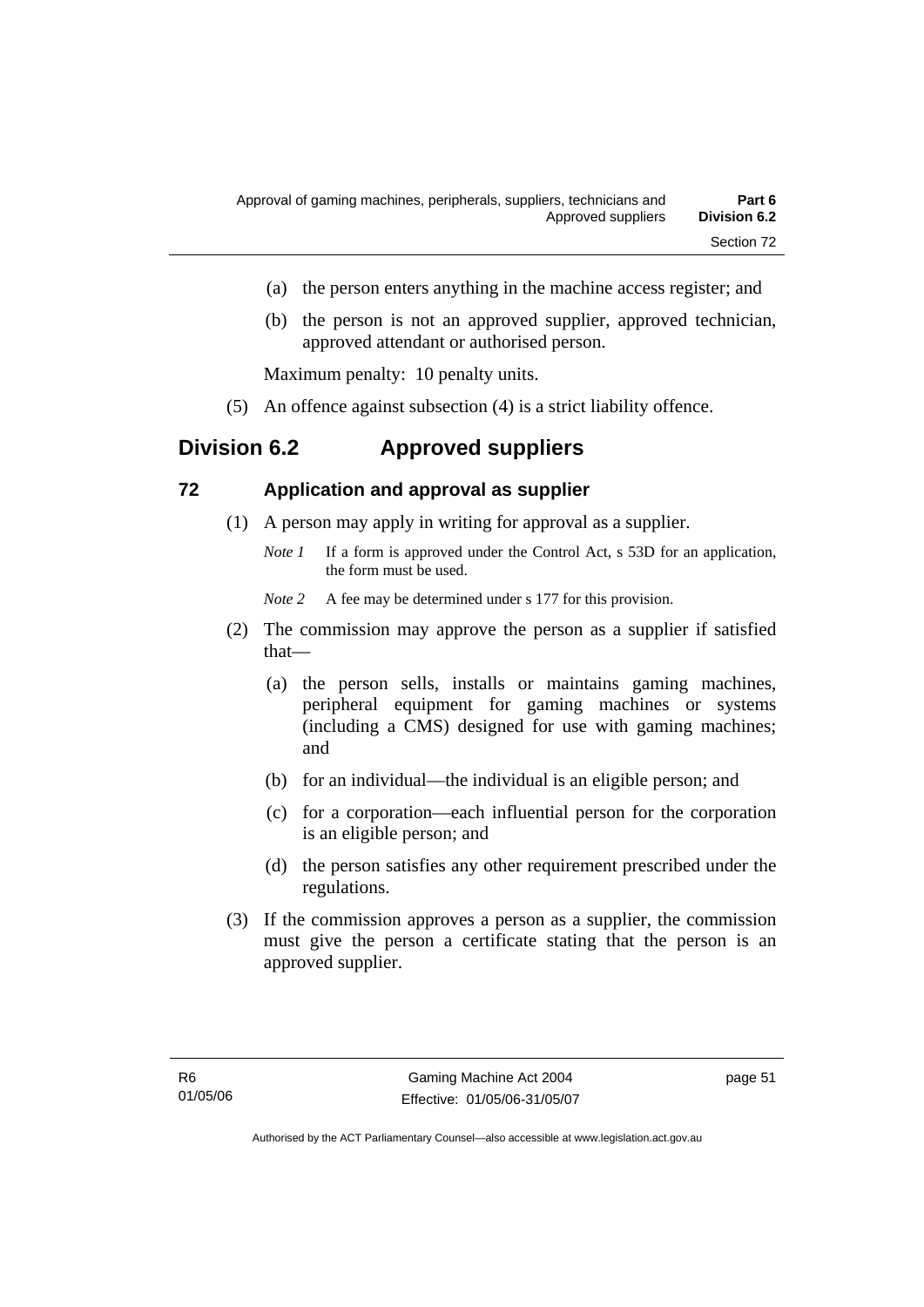## **73 Giving copy of certificate about approved supplier**

- (1) This section applies if an approved supplier tells the commission, in writing, about the loss, theft or destruction of a certificate given to the person under section 72 (3).
- (2) The commission may, by written notice given to the supplier, require the supplier to give the commission, within a stated period and in a stated form, a statement confirming, and explaining the circumstances of, the loss, theft or destruction.
- (3) If the commission is satisfied that the certificate has been lost, stolen or destroyed, the commission may give a replacement to supplier.

*Note* A fee may be determined under s 177 for this provision.

# **Division 6.3 Approved technicians**

#### **74 Application for approval as technician**

- (1) An individual may apply in writing for approval as a technician for 1 or more suppliers.
	- *Note 1* If a form is approved under the Control Act, s 53D for an application, the form must be used.
	- *Note* 2 A fee may be determined under s 177 for this provision.
- (2) The application must be accompanied by—
	- (a) a statement by each approved supplier for which the applicant is applying for approval that—
		- (i) the supplier is satisfied that the applicant is competent to exercise the functions of an approved technician; and
		- (ii) the supplier employs, or has offered to employ, the applicant as a technician; and
	- (b) if the applicant is an approved supplier and is applying for approval to be a technician for his or her own business—a statement to that effect; and

page 52 Gaming Machine Act 2004 Effective: 01/05/06-31/05/07

R6 01/05/06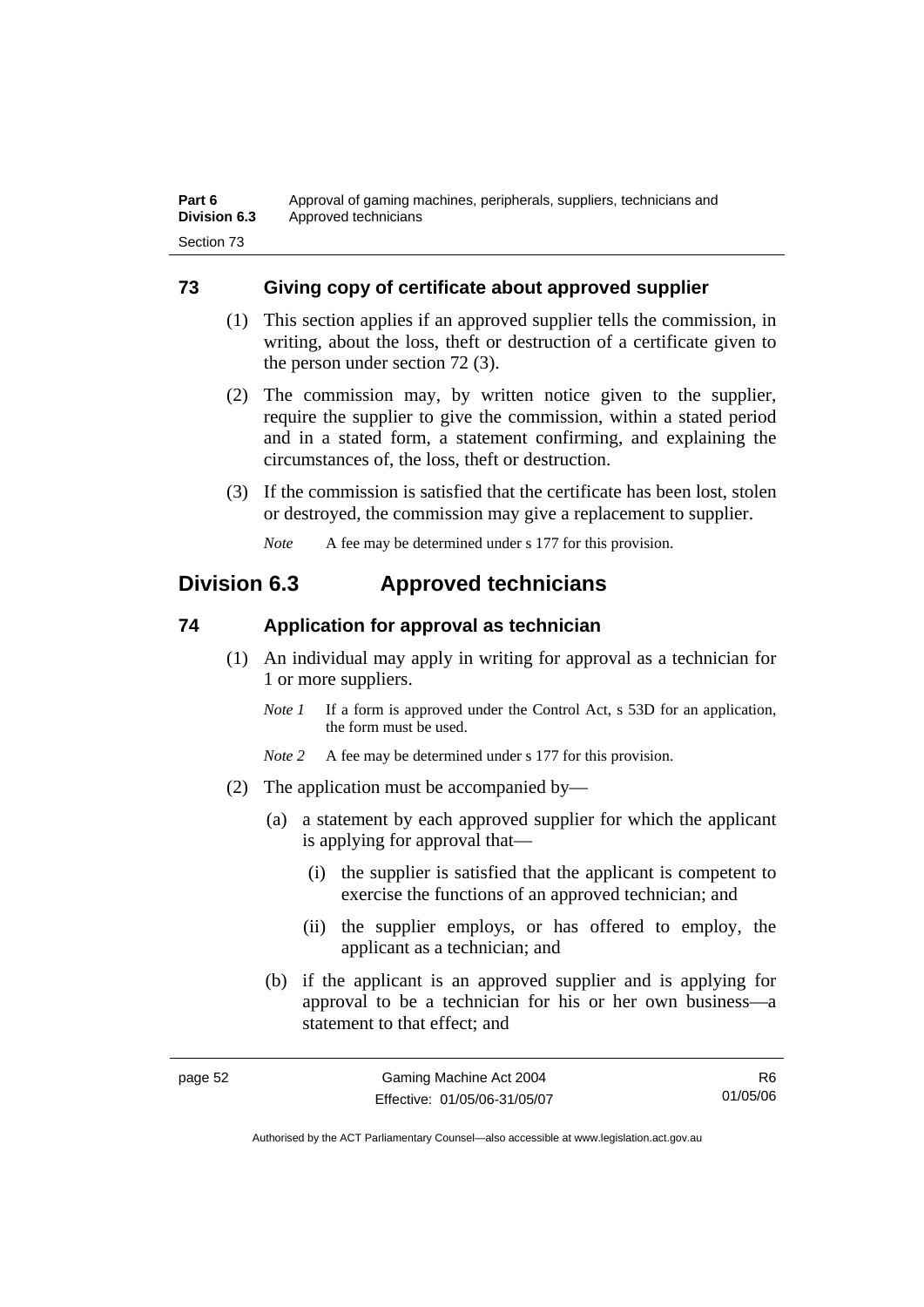- (i) ask the police to check the applicant's criminal record using the applicant's fingerprints; and
- (ii) authorise the police to report the results of the check to the commission; and
- (d) 4 recent passport-size photographs of the applicant.

#### **75 Approval of technicians**

- (1) The commission may, on application under section 74, approve the applicant as a technician for 1 or more suppliers if satisfied that—
	- (a) the applicant is qualified to exercise the functions of an approved technician; and
	- (b) either—
		- (i) the applicant is employed, or will be employed, by each supplier; or
		- (ii) the applicant is an approved supplier; or
		- (iii) the applicant is employed, or will be employed, by each supplier and is an approved supplier.
- (2) An approval is for 2 years.
- (3) If a short-term approval is in force in relation to the applicant, the approval under this section starts when the short-term approval under section 76 began.

#### **Example**

Jo was given a short-term approval as a technician on 1 January 2005 before the results of her police check came through. Her results were satisfactory and she was approved as a technician on 25 February 2005. Her approval ends on 1 January 2007.

 (4) A person is *qualified* to exercise the functions of an approved technician for a supplier if the person—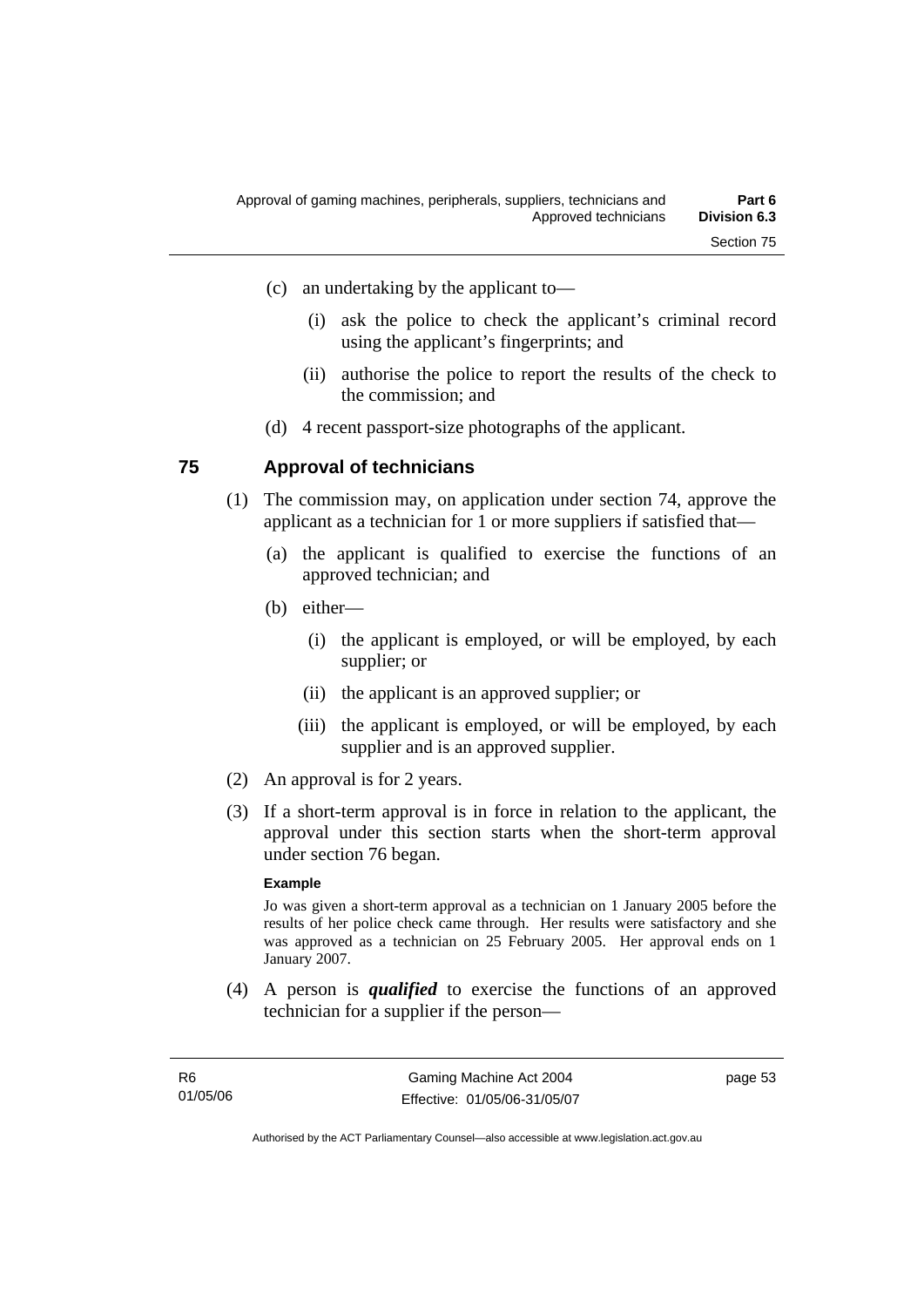- (a) is an individual; and
- (b) is competent to maintain gaming machines supplied by the supplier; and
- (c) is an eligible person; and
- (d) satisfies any requirement prescribed under the regulations.
- (5) To remove any doubt, an approved supplier may be approved as a technician under this section for themselves as supplier, another supplier or both.

#### **76 Short-term approval of technicians**

- (1) This section applies to a person who has applied for approval as a technician if—
	- (a) the commission has not received the results of the police check of the person's criminal record; but
	- (b) the commission would approve the person if the results of the police check did not show that the person was not an eligible person.
- (2) The commission may approve the applicant as a technician.
- (3) An approval under this section (a *short-term approval*) is for 6 months, and cannot be renewed.

## **77 Ending short-term approvals**

- (1) This section applies to a person if—
	- (a) the person has a short-term approval as a technician; and
	- (b) the commission receives the results of the police check of the person's criminal record; and
	- (c) after considering the results of the police check, the commission is satisfied that the person is not an eligible person.

R6 01/05/06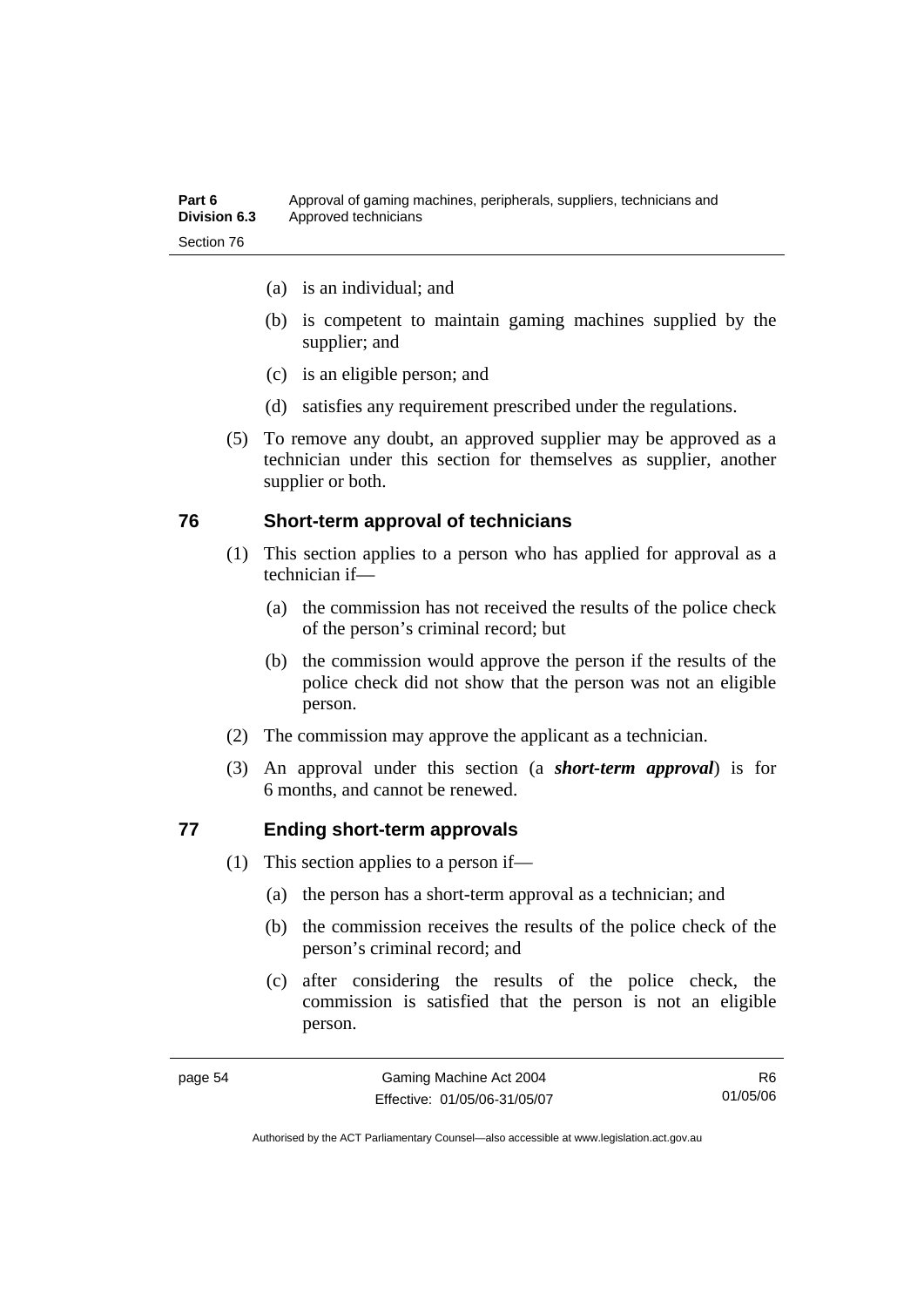- (2) The commission must, by written notice given to the technician—
	- (a) refuse the person's application for approval as a technician; and
	- (b) cancel the person's short-term approval as a technician.

## **78 Transfer etc of technician's approval**

- (1) On written application by an approved technician, the commission may—
	- (a) approve the technician for another supplier (the *new supplier*); or
	- (b) transfer the approval of the technician from 1 supplier to another (the *new supplier*).
	- *Note 1* If a form is approved under the Control Act, s 53D for an application, the form must be used.

*Note* 2 A fee may be determined under s 177 for this provision.

 (2) The application must be accompanied by a written statement by the new supplier stating that the supplier employs, or has offered to employ, the applicant as a technician.

## **79 Cancellation etc of technician's approval**

- (1) This section applies if—
	- (a) the commission stops being satisfied that an approved technician is qualified to exercise the functions of an approved technician for each supplier for whom the technician is approved; or
	- (b) the approved technician is not an approved supplier and is not employed by an approved supplier; or
	- (c) the commission is satisfied that the technician has contravened this Act.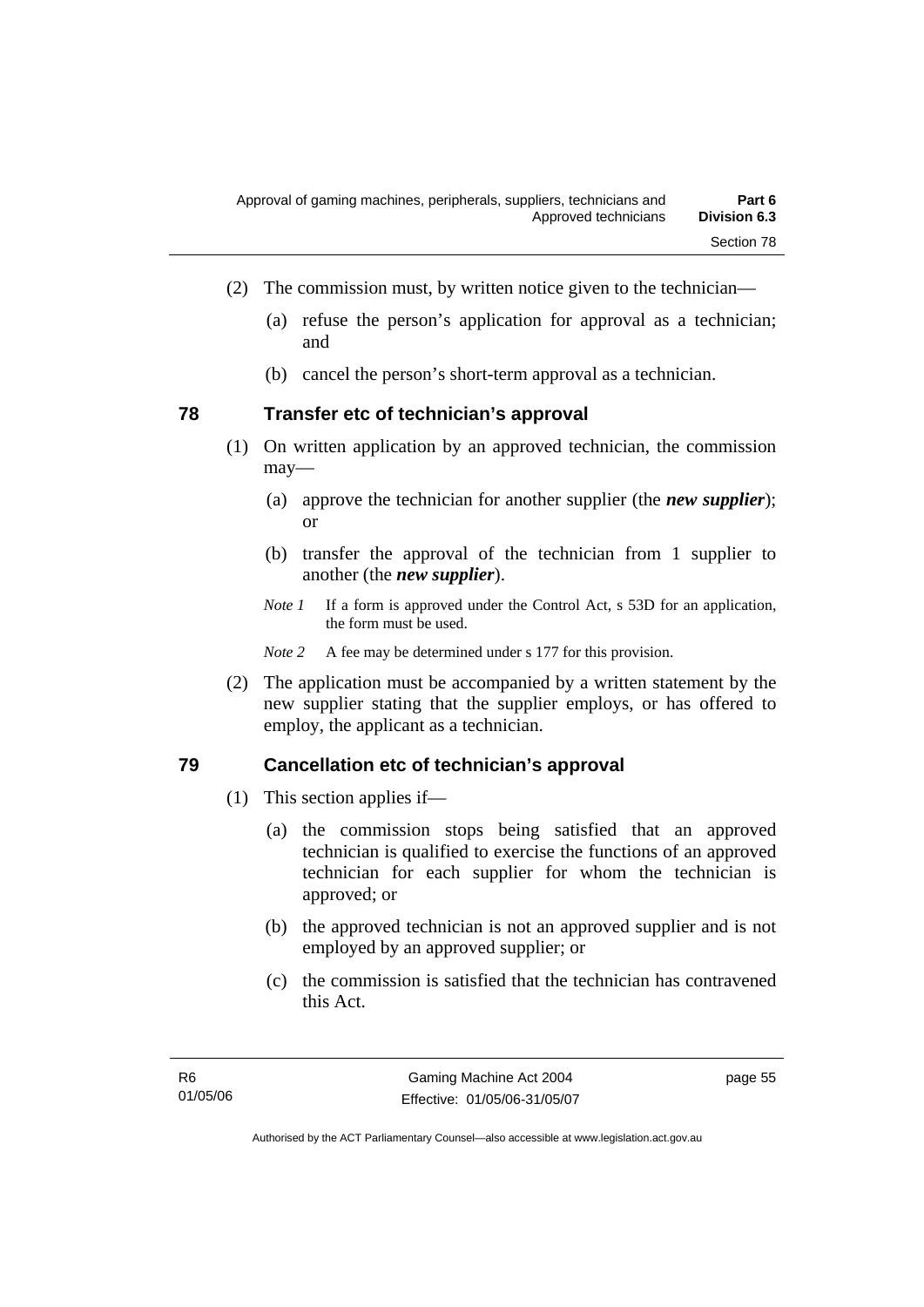- (2) In subsection (1) (c), a reference to a *contravention* of this Act includes a reference to the following:
	- (a) a contravention of the Criminal Code, part 2.4 (Extensions of criminal responsibility) in relation to an offence against this Act or otherwise in relation to this Act;
	- (b) a contravention of the Criminal Code in relation to a document completed, kept or given, or required to be completed, kept or given, under or in relation to this Act;
	- (c) a contravention of the Criminal Code in relation to anything done, or not done, under or in relation to this Act.
- (3) The commission may, by written notice given to the approved technician—
	- (a) cancel the technician's approval; or
	- (b) suspend the technician's approval; or
	- (c) reprimand the technician.
- (4) In considering whether to take action under this section, the commission must consider the following:
	- (a) whether action has been taken against the approved technician under this section before;
	- (b) the seriousness of any contravention of this Act;
	- (c) the likelihood of further action needing to be taken against the technician;
	- (d) the public benefit of technicians being regulated under this Act.
- (5) The commission may also consider any other relevant matter.
- (6) In this section:

*approved supplier*—a person is not an *approved supplier* if the person's approval as a supplier is suspended.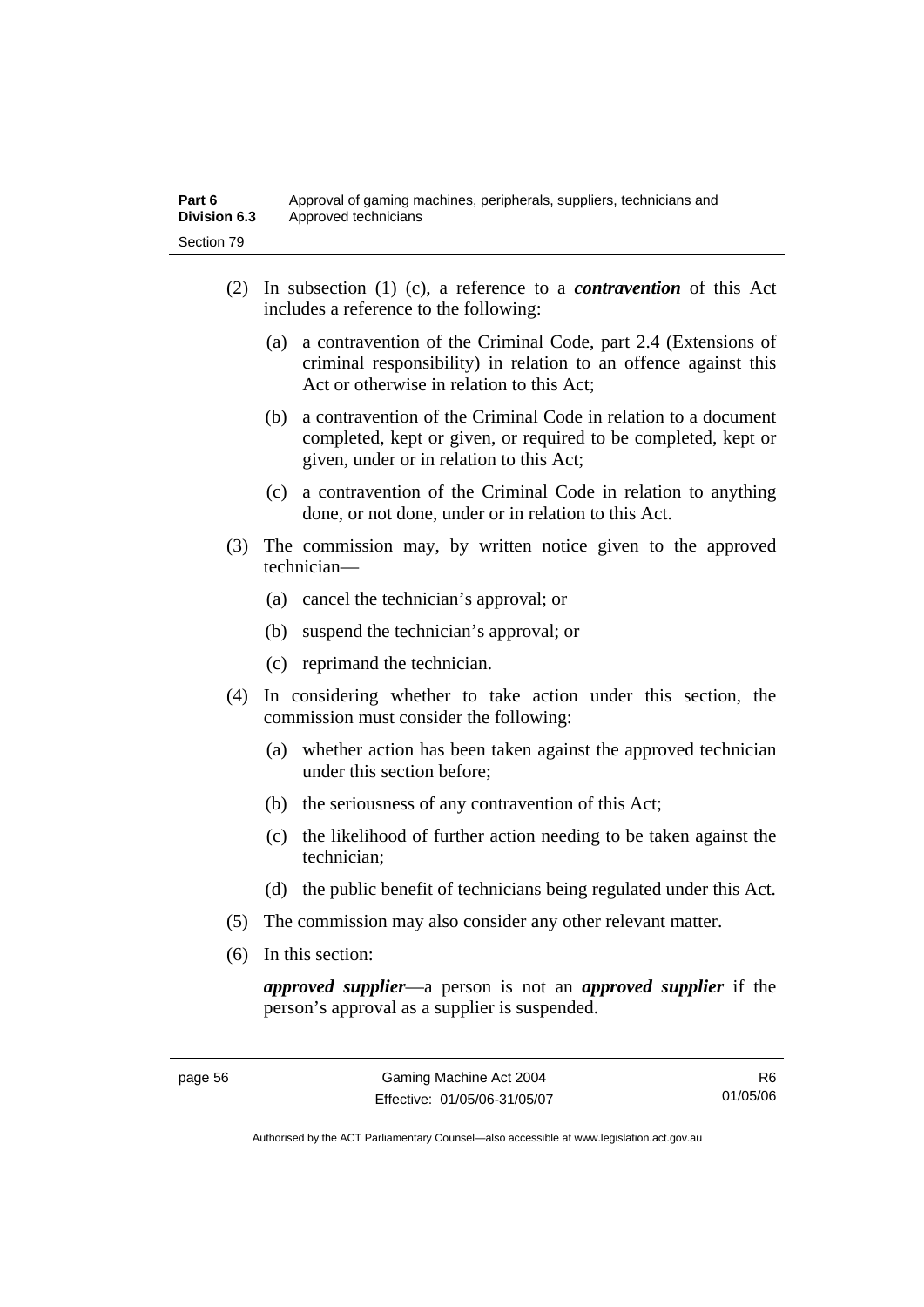*qualified*, to exercise the functions of an approved technician—see section 75 (4).

## **80 Certificates and identity cards for approved technicians**

- (1) This section applies if the commission approves a technician under section 75 (Approval of technicians) or section 76 (Short-term approval of technicians).
- (2) The commission must give—
	- (a) a certificate (the technician's *approval certificate*) to each approved supplier for the technician containing details of the approval; and
	- (b) an identity card to the approved technician containing details of the approval.

#### **81 Giving copy of certificate about approved technician or identity card**

- (1) This section applies if an approved supplier or approved technician tells the commission, in writing, about the loss, theft or destruction of a certificate or identity card given to the person under section 80.
- (2) The commission may, by written notice given to the person, require the person to give the commission, within a stated period and in a stated form, a statement confirming, and explaining the circumstances of, the loss, theft or destruction.
- (3) If the commission is satisfied that the certificate or identity card has been lost, stolen or destroyed, the commission may give a replacement to the person.
	- *Note* A fee may be determined under s 177 for this provision.

#### **82 Notice by supplier if technician no longer employed**

- (1) This section applies if—
	- (a) a supplier is the supplier for an approved technician; and

| - R6     | Gaming Machine Act 2004      | page 57 |
|----------|------------------------------|---------|
| 01/05/06 | Effective: 01/05/06-31/05/07 |         |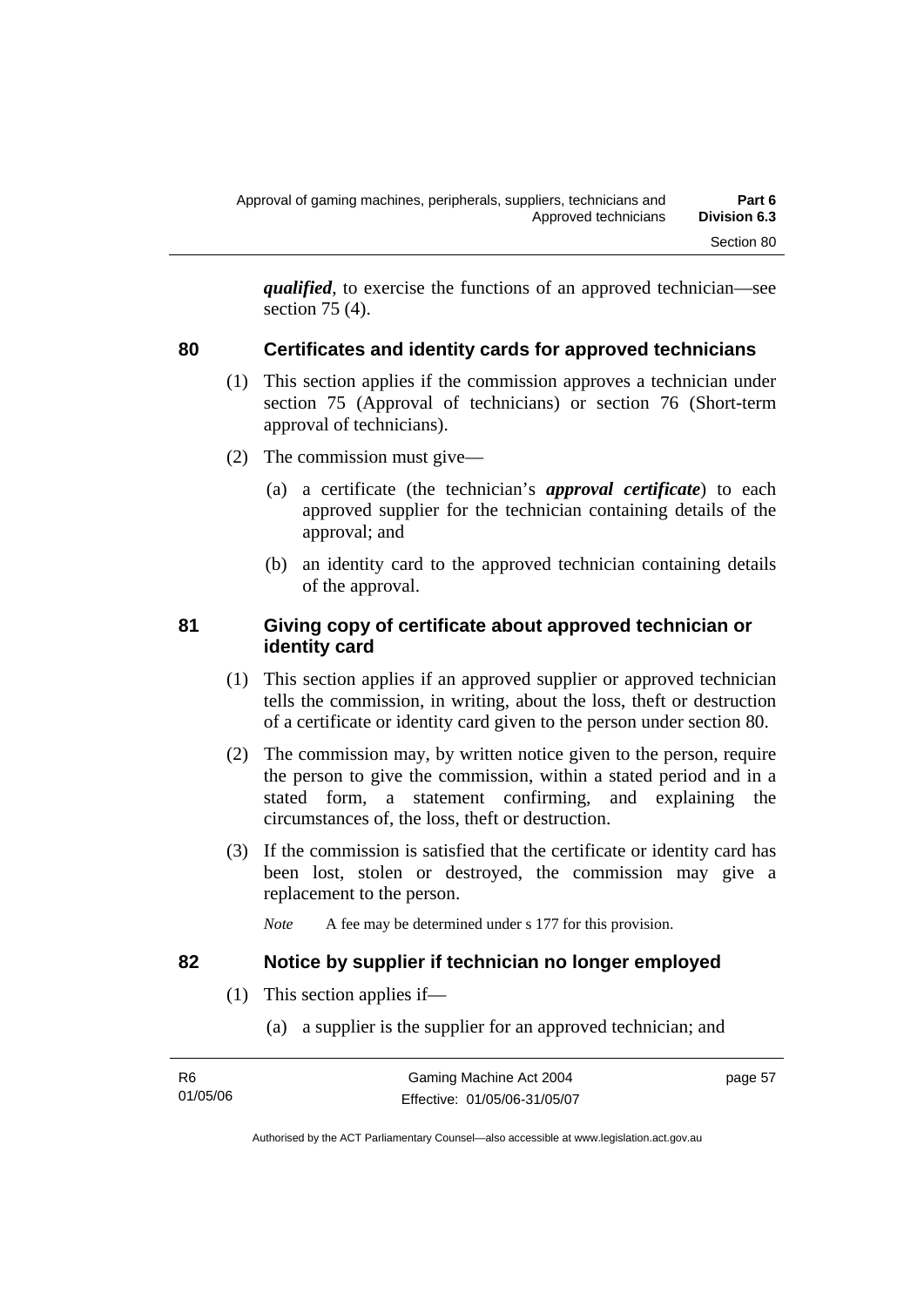- (b) the supplier stops employing the technician.
- (2) The supplier must tell the commission in writing that the supplier no longer employs the technician within 1 week after the day the supplier stops employing the technician.

Maximum penalty: 5 penalty units.

(3) An offence against this section is a strict liability offence.

## **83 Return of approval certificates and identity cards for approved technicians**

- (1) This section applies if—
	- (a) a technician's approval expires or is cancelled or suspended; or
	- (b) a technician stops working for an approved supplier.
- (2) The supplier must return the technician's approval certificate to the commission within 1 week after—
	- (a) the day the technician's approval expires; or
	- (b) the day the technician is given notice of the cancellation or suspension; or
	- (c) the day the approved technician stops working for the supplier.

Maximum penalty: 5 penalty units.

- (3) The technician must return the technician's identity card to the commission within 1 week after—
	- (a) the day the technician's approval expires; or
	- (b) the day the technician is given notice of the cancellation or suspension; or
	- (c) the day the technician no longer works for at least 1 supplier.

Maximum penalty: 5 penalty units.

(4) Strict liability applies to an offence against this section.

R6 01/05/06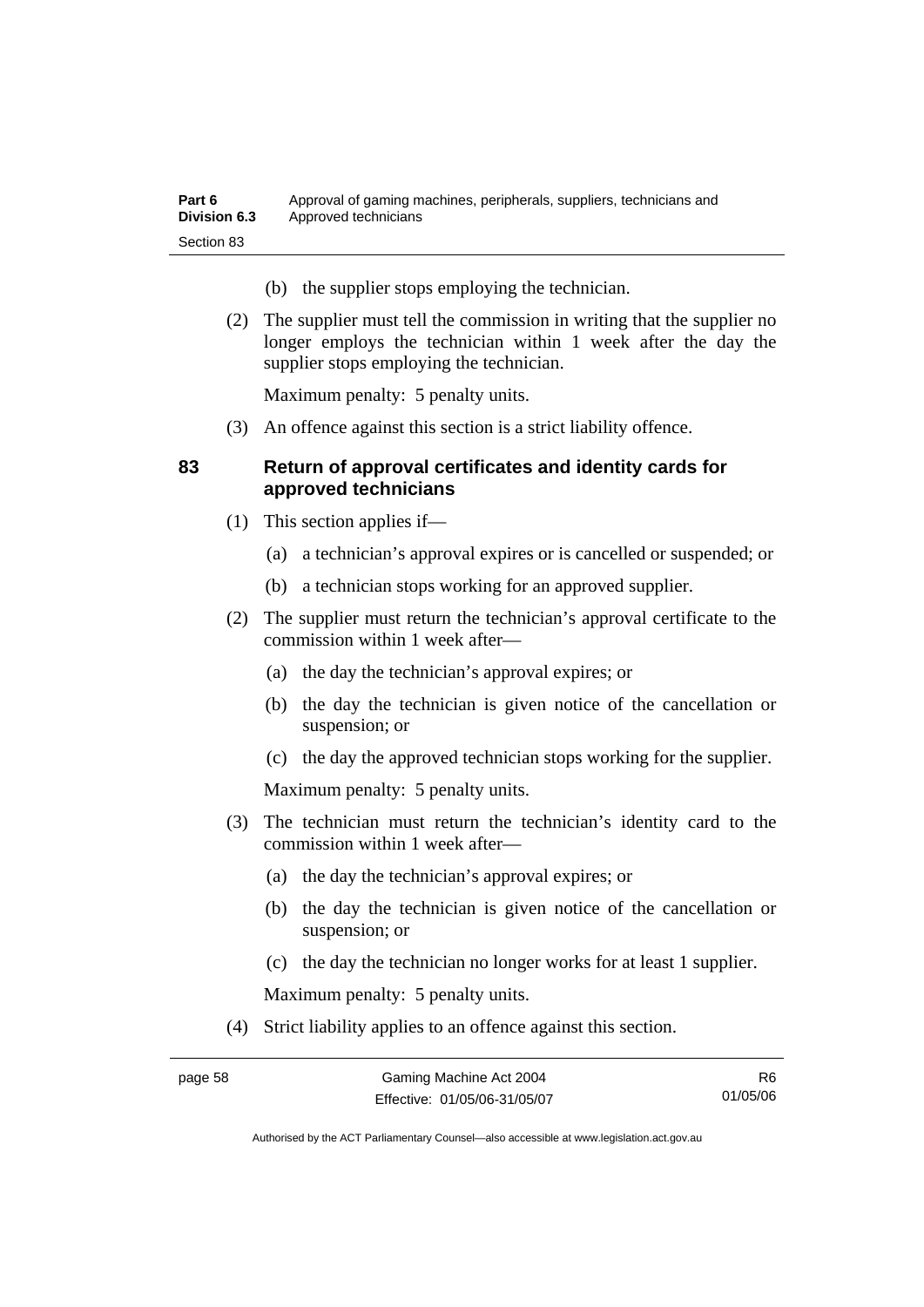#### **84 Renewal of technician's approval**

- (1) An approved technician may apply to the commission for renewal of his or her approval no later than 1 month, and no earlier than 3 months, before the approval expires.
	- *Note* If a form is approved under the Control Act, s 53D for an application, the form must be used.
- (2) The application must be accompanied by an undertaking by the applicant to—
	- (a) ask the police to check the applicant's criminal record using the applicant's fingerprints; and
	- (b) authorise the police to report the results of the check to the commission.
- (3) On application under this section, the commission must renew the approval if satisfied that it would approve the applicant if the application were an application for initial approval.
- (4) The renewal of the approval begins on the day after the approval being renewed expires.
- (5) An approval that is suspended may be renewed, but the renewed approval is suspended until the end of the suspension.

# **Division 6.4 Approved attendants**

#### **85 Application for approval as attendant**

- (1) An individual may apply in writing for approval as an attendant for 1 or more licensees.
	- *Note 1* If a form is approved under the Control Act, s 53D for an application, the form must be used.
	- *Note 2* A fee may be determined under s 177 for this provision.
- (2) The application must be accompanied by—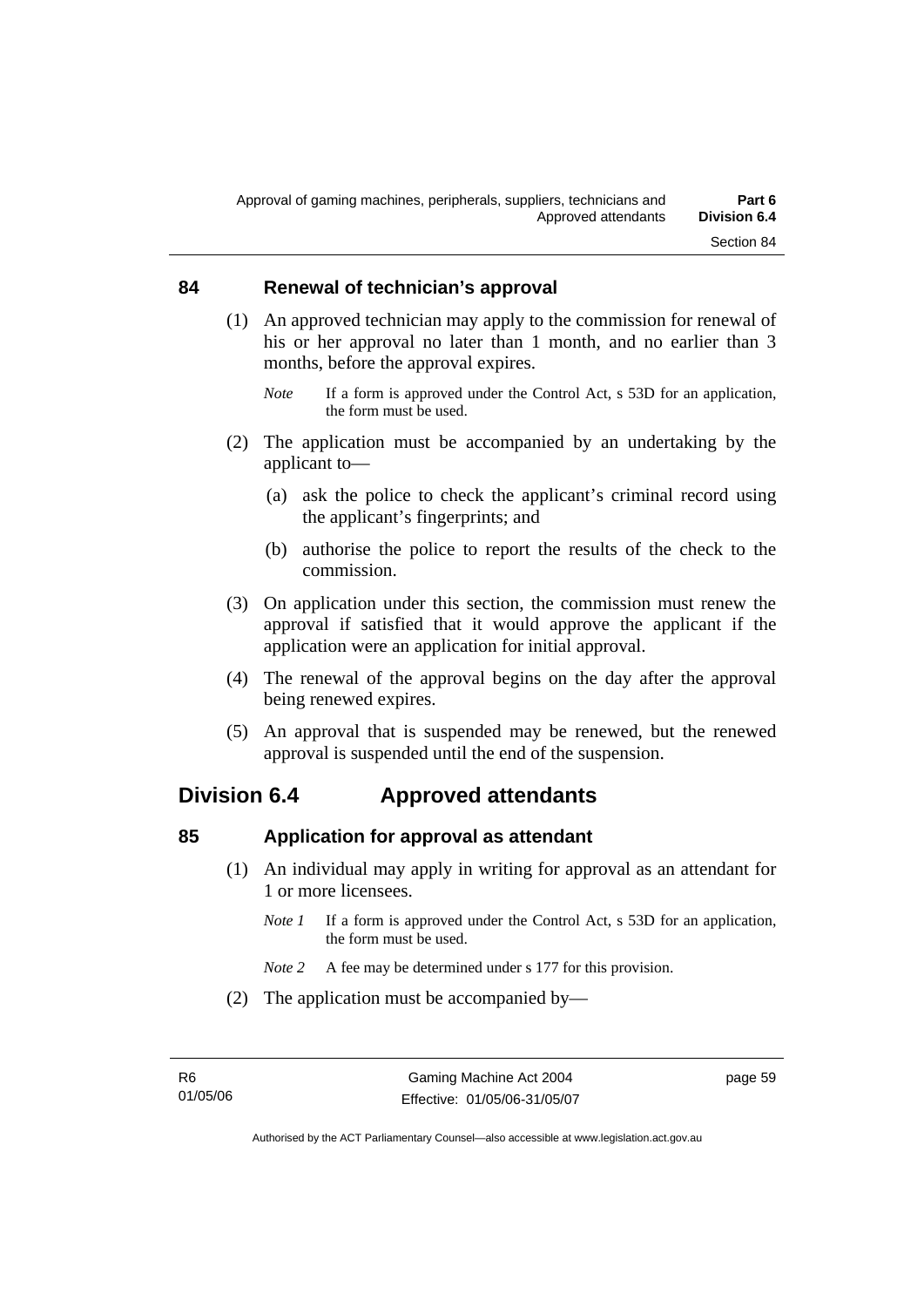- (a) a statement from each licensee stating that the licensee employs, or has offered to employ, the applicant as an attendant; and
- (b) an undertaking by the applicant to—
	- (i) ask the police to check the applicant's criminal record using the applicant's fingerprints; and
	- (ii) authorise the police to report the results of the check to the commission; and
- (c) 4 recent passport-size photographs of the applicant.

## **86 Approval of attendants**

- (1) The commission may, on application under section 85, approve the applicant as an attendant for 1 or more licensees if satisfied that—
	- (a) the applicant is an eligible person; and
	- (b) the applicant is employed, or will be employed, by each licensee.
- (2) An approval is for 2 years.
- (3) If a short-term approval is in force in relation to the applicant, the approval under this section starts when the short-term approval under section 87 began.

#### **Example**

Joe was given a short-term approval as an attendant on 1 January 2005 before the results of his police check came through. His results were satisfactory and he was approved as an attendant on 25 February 2005. His approval ends on 1 January 2007.

#### **87 Short-term approval of attendants**

 (1) This section applies to a person who has applied for approval as an attendant if—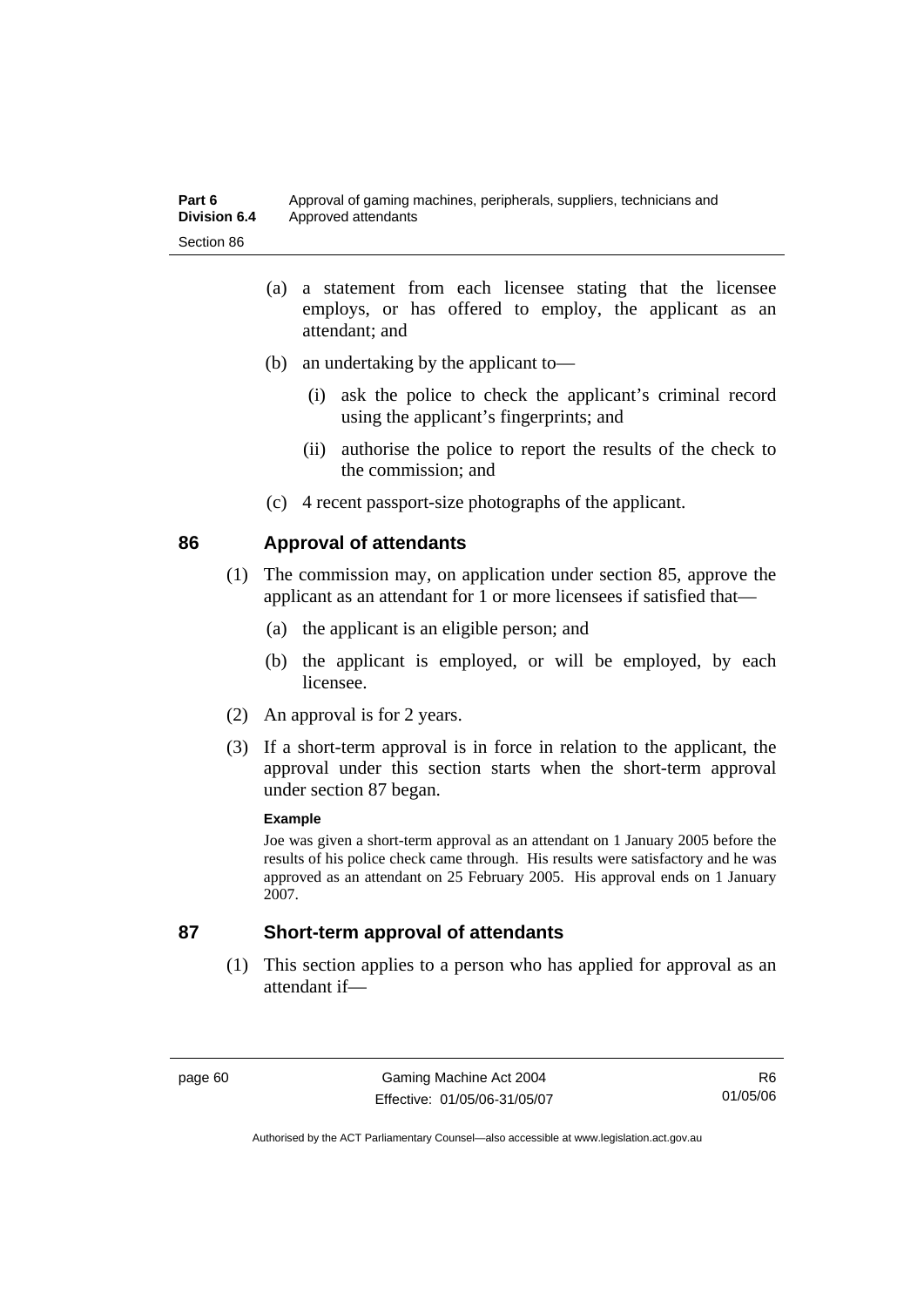- (a) the commission has not received the results of the police check of the person's criminal history; but
- (b) the commission would approve the person if the results of the police check did not show that the person was not an eligible person.
- (2) The commission may approve the applicant as an attendant.
- (3) An approval under this section (a *short-term approval*) is for 6 months, and cannot be renewed.

## **88 Ending short-term approvals**

- (1) This section applies to a person if—
	- (a) the person has a short-term approval as an attendant; and
	- (b) the commission receives the results of the police check of the person's criminal history; and
	- (c) after considering the results of the police check, the commission is satisfied that the person is not an eligible person.
- (2) The commission must, by written notice given to the person—
	- (a) refuse the person's application for approval as an attendant; and
	- (b) cancel the person's short-term approval as an attendant.

## **89 Transfer etc of attendant's approval**

- (1) On written application by an approved attendant, the commission may—
	- (a) approve the attendant for another licensee (the *new licensee*); or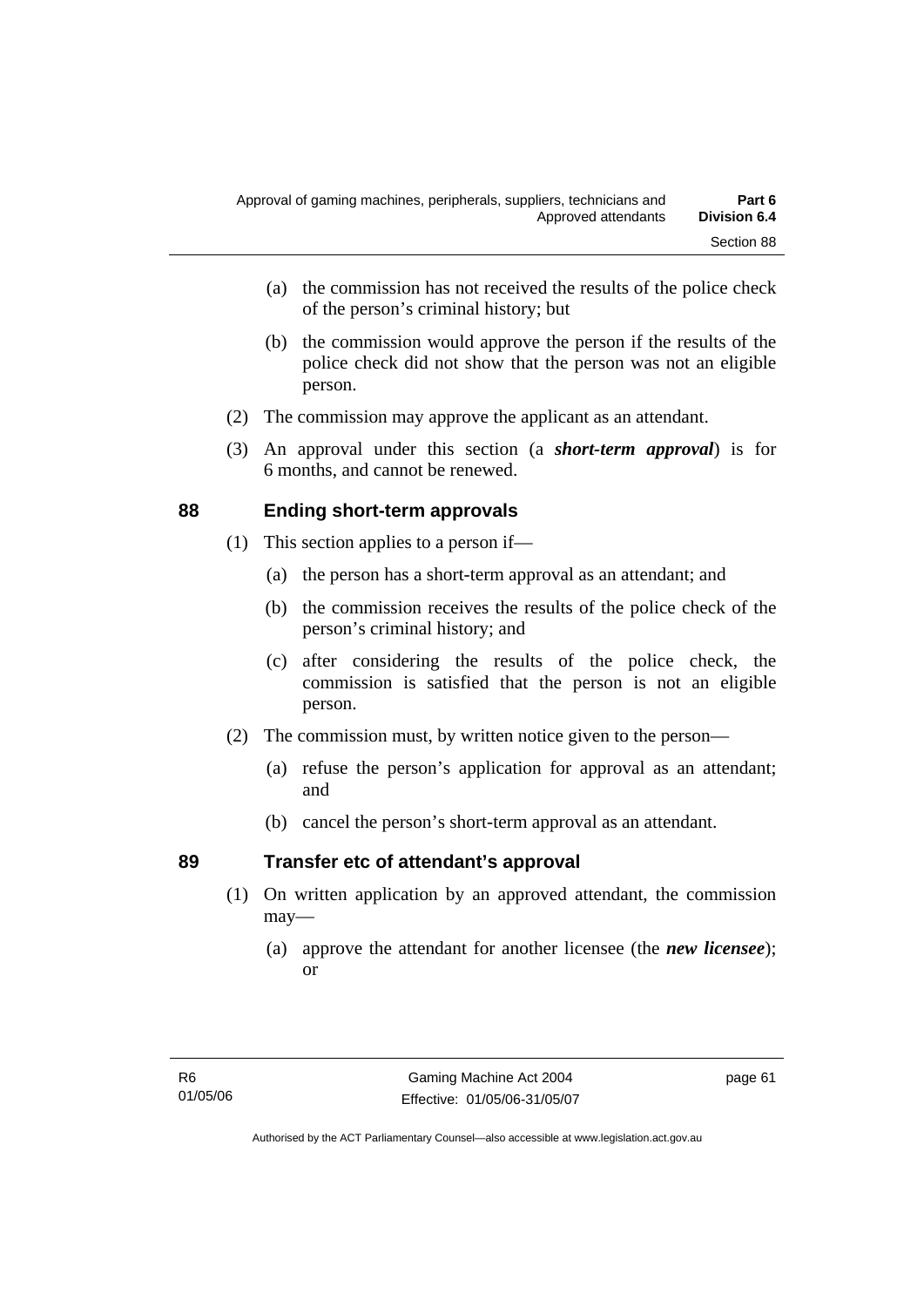- (b) transfer the approval of the attendant from 1 licensee to another (the *new licensee*).
- *Note 1* If a form is approved under the Control Act, s 53D for an application, the form must be used.
- *Note 2* A fee may be determined under s 177 for this provision.
- (2) The application must be accompanied by a written statement by the new licensee stating that the licensee employs, or has offered to employ, the applicant as an attendant.

#### **90 Suspension of attendant's approval for short-term unemployment**

On written application by an approved attendant, the commission may suspend the attendant's approval for up to 3 months from the day the application is given to the commission if the attendant is not employed by a licensee.

## **91 Cancellation etc of attendant's approval**

- (1) This section applies if—
	- (a) the commission stops being satisfied that an approved attendant is an eligible person; or
	- (b) the attendant is not employed by a licensee and his or her approval is not suspended under section 90; or
	- (c) the commission is satisfied that the attendant has contravened this Act.
- (2) In subsection (1) (c), a reference to a *contravention* of this Act includes a reference to the following:
	- (a) a contravention of the Criminal Code, part 2.4 (Extensions of criminal responsibility) in relation to an offence against this Act or otherwise in relation to this Act;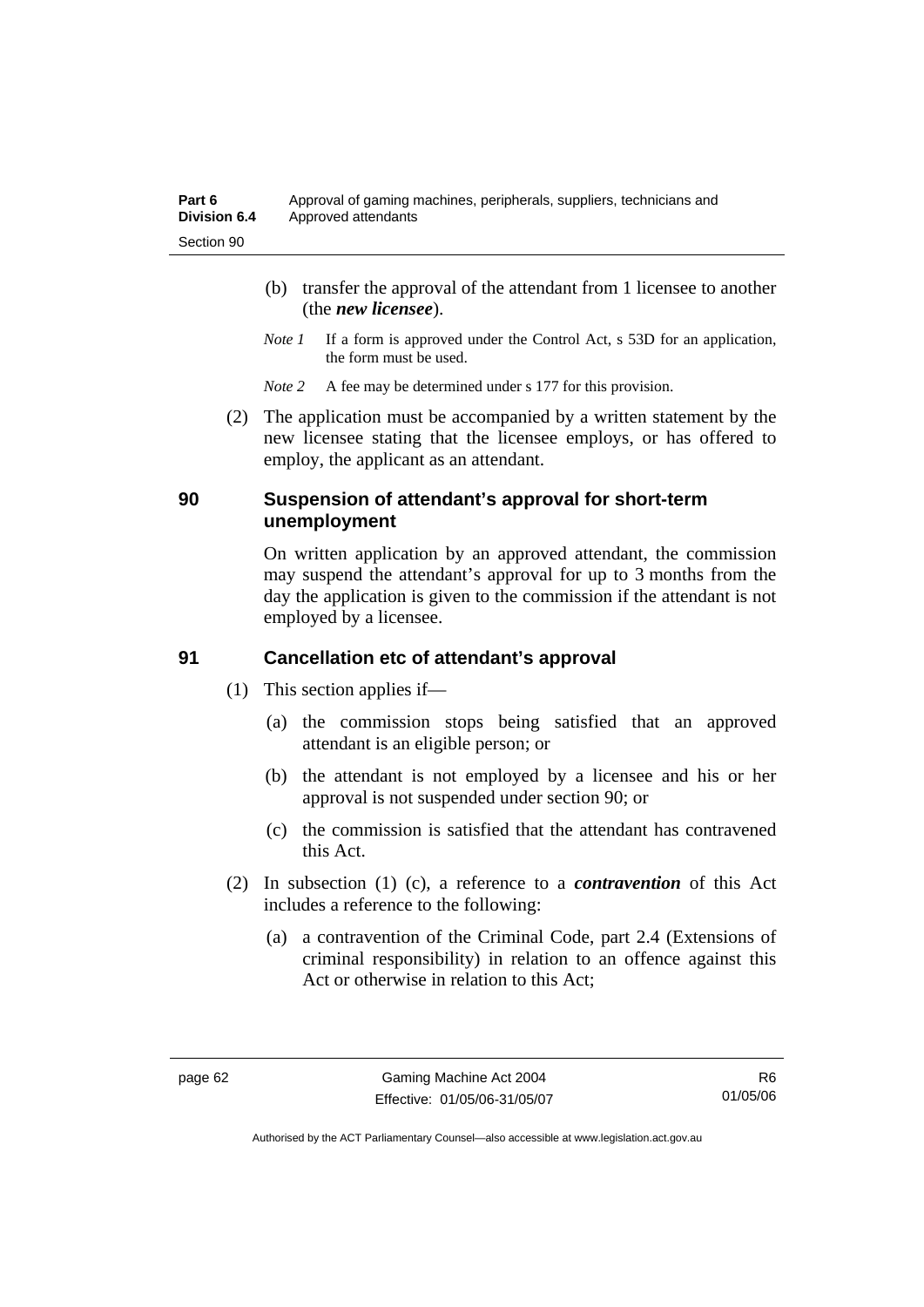- (b) a contravention of the Criminal Code in relation to a document completed, kept or given, or required to be completed, kept or given, under or in relation to this Act;
- (c) a contravention of the Criminal Code in relation to anything done, or not done, under or in relation to this Act.
- (3) The commission may, by written notice to the approved attendant—
	- (a) cancel the attendant's approval; or
	- (b) suspend the attendant's approval; or
	- (c) reprimand the attendant.
- (4) In considering whether to take action under this section, the commission must consider the following:
	- (a) whether action has been taken against the approved attendant under this section before;
	- (b) the seriousness of any contravention of this Act;
	- (c) the likelihood of further action needing to be taken against the attendant;
	- (d) the public benefit of attendants being regulated under this Act.
- (5) The commission may also consider any other relevant matter.

### **92 Certificates for approved attendants**

- (1) This section applies if the commission approves an attendant under section 86 (Approval of attendants) or section 87 (Short-term approval of attendants).
- (2) The commission must give—
	- (a) a certificate (the attendant's *approval certificate*) containing details of the approval to the attendant; and
	- (b) a copy of the certificate to each licensee for the attendant.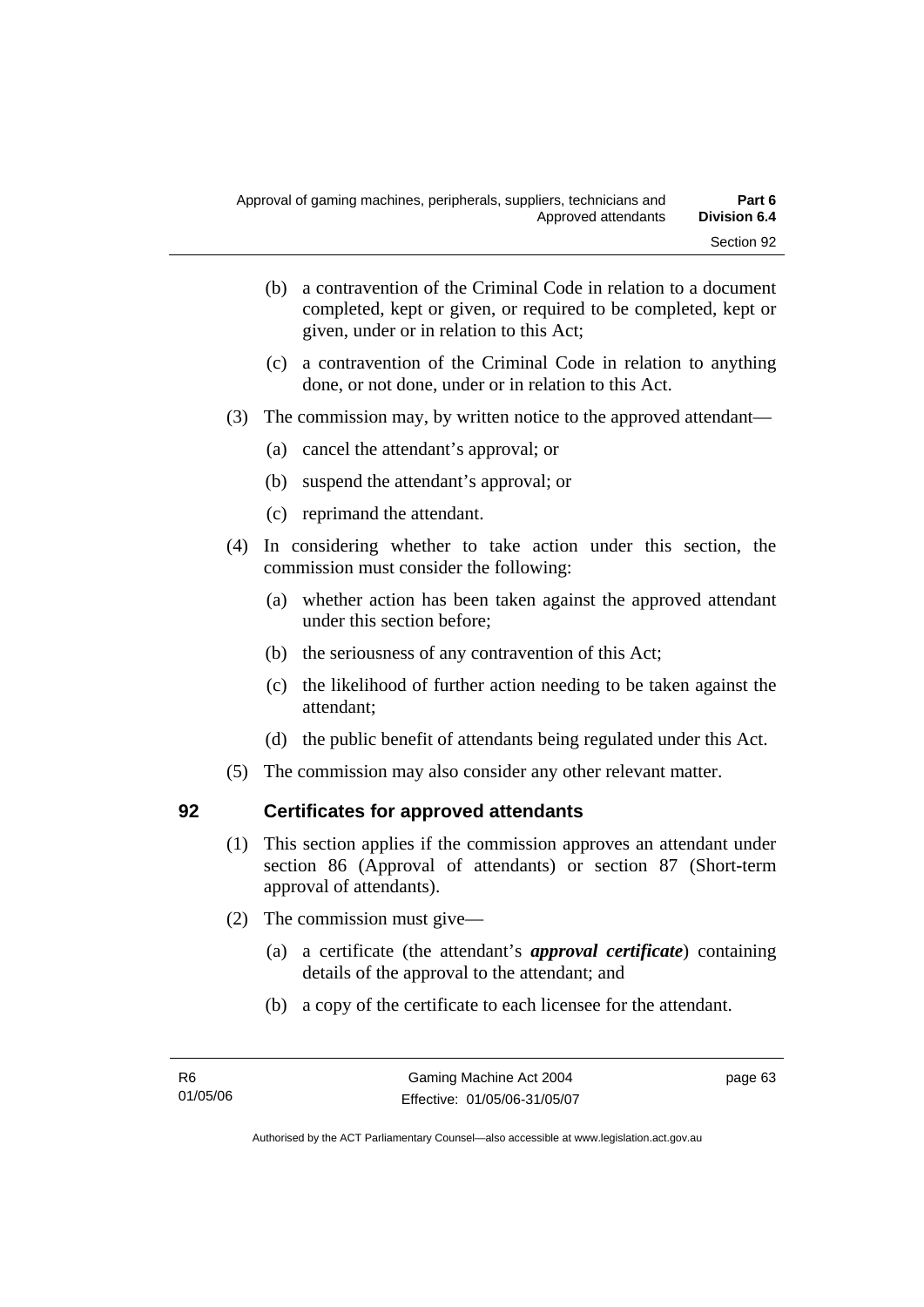### **93 Giving copy of certificate about approved attendant**

- (1) This section applies if an approved attendant or licensee tells the commission, in writing, about the loss, theft or destruction of an approval certificate given to the person under section 92.
- (2) The commission may, by written notice given to the person, require the person to give the commission, within a stated period and in a stated form, a statement confirming, and explaining the circumstances of, the loss, theft or destruction.
- (3) If the commission is satisfied that the certificate has been lost, stolen or destroyed, the commission may give a replacement to the person.

*Note* A fee may be determined under s 177 for this provision.

#### **94 Notice by licensee if attendant no longer employed**

- (1) This section applies if—
	- (a) a licensee is the licensee for an approved attendant; and
	- (b) the licensee stops employing the attendant.
- (2) The licensee must tell the commission in writing that the licensee no longer employs the attendant within 1 week after the day the licensee stops employing the attendant.

### **95 Return of approval certificates for approved attendants**

- (1) This section applies if—
	- (a) an attendant's approval expires or is cancelled or suspended; or
	- (b) the attendant no longer works for at least 1 licensee.
- (2) The attendant must return the attendant's approval certificate to the commission within 1 week after—
	- (a) the day the attendant's approval expires; or
	- (b) the day the attendant is given notice of the cancellation or suspension; or

| page 64 | Gaming Machine Act 2004      | R6.      |
|---------|------------------------------|----------|
|         | Effective: 01/05/06-31/05/07 | 01/05/06 |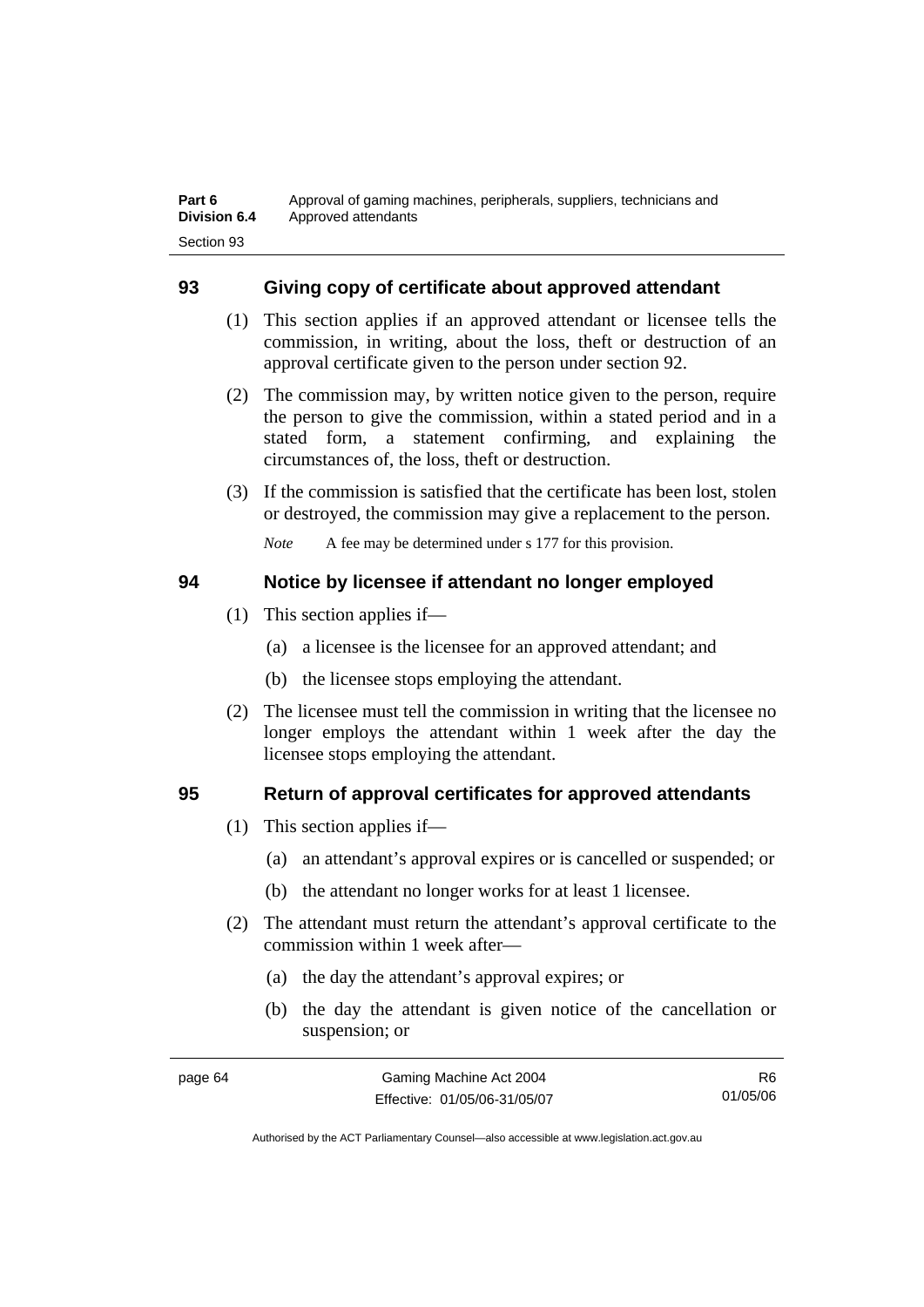(c) the day the attendant no longer works for at least 1 licensee.

Maximum penalty: 5 penalty units.

(3) An offence against this section is a strict liability offence.

#### **96 Renewal of attendant's approval**

 (1) An approved attendant may apply to the commission for renewal of his or her approval no later than 1 month, and no earlier than 3 months, before the approval expires.

- (2) The application must be accompanied by an undertaking by the applicant to—
	- (a) ask the police to check the applicant's criminal record using the applicant's fingerprints; and
	- (b) authorise the police to report the results of the check to the commission.
- (3) On application under this section, the commission must renew the approval if satisfied that it would approve the applicant if the application were an application for initial approval.
- (4) The renewal of the approval begins on the day after the approval being renewed ends.
- (5) An approval that is suspended may be renewed, but the renewed approval is suspended until the end of the suspension.

*Note* If a form is approved under the Control Act, s 53D for an application, the form must be used.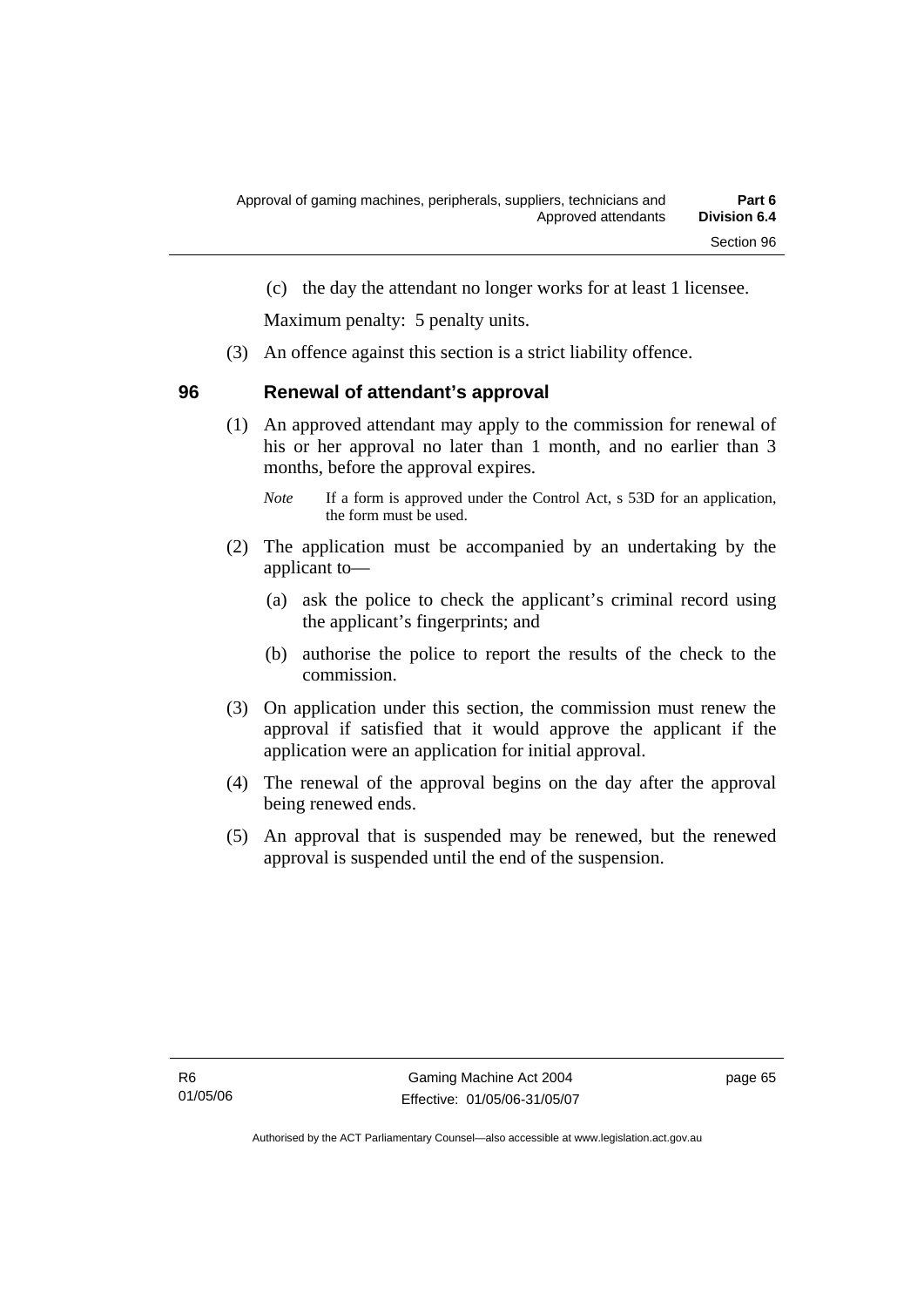**Part 6** Approval of gaming machines, peripherals, suppliers, technicians and **Division 6.5** Gaming machine dealings Section 97

# **Division 6.5 Gaming machine dealings**

### **97 Control procedures**

- (1) A person's control procedures for gaming machines and peripheral equipment must include operational details (including who is responsible) for each of the following:
	- (a) accounting and record keeping in relation to the gaming machines and peripheral equipment;
	- (b) access to and handling of cash in relation to the gaming machines;
	- (c) payment of winnings;
	- (d) access control to the gaming machines and peripheral equipment;
	- (e) security of the gaming machines and peripheral equipment;
	- (f) security of cash, records and keys in relation to the gaming machines;
	- (g) job descriptions (including responsibilities) of people operating and doing accounting and record keeping in relation to the gaming machines and peripheral equipment;
	- (h) any marketing and promotion of the gaming machines.
- (2) A person may change the person's control procedures by written notice given to the commission.
- (3) The regulations may make provision in relation to control procedures.

### **98 Acquisition of gaming machines—general**

A person commits an offence if the person—

(a) intentionally acquires a gaming machine; and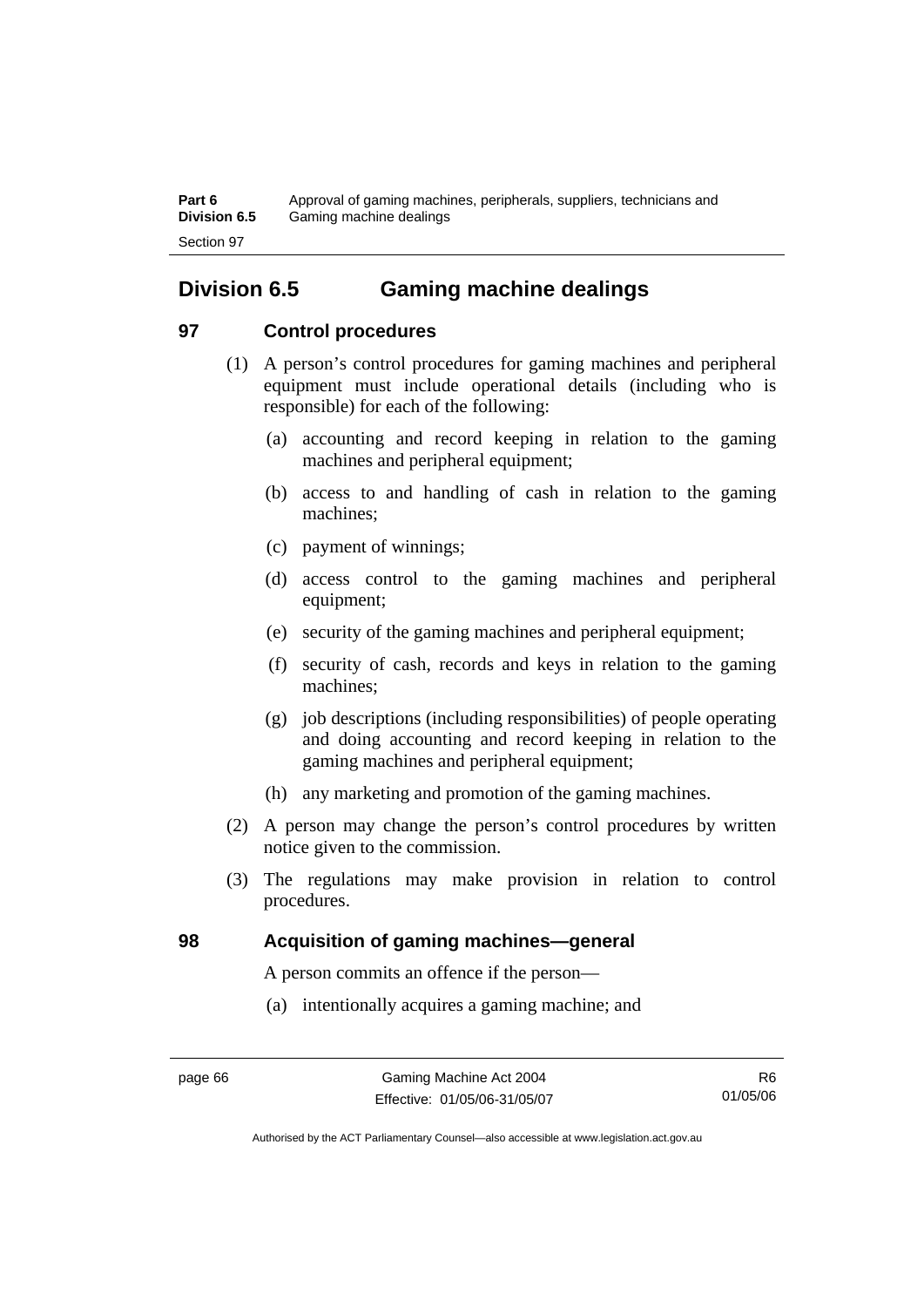(b) does not have the commission's approval under section 100 to acquire the machine.

Maximum penalty: 100 penalty units, imprisonment for 1 year or both**.**

#### **99 Application for approval of acquisition of gaming machines**

- (1) A person may apply in writing to the commission for approval to acquire a gaming machine.
	- *Note 1* If a form is approved under the Control Act, s 53D for an application, the form must be used.

*Note 2* A fee may be determined under s 177 for this provision.

- (2) The application must be accompanied by—
	- (a) the proposed contract for the acquisition (including any proposed order); and
	- (b) details of any proposed arrangements for financing the acquisition.

#### **100 Decision on application for approval to acquire gaming machines**

- (1) On application for an approval to acquire a gaming machine, the commission must approve or refuse to approve the acquisition.
- (2) The commission must approve the acquisition of a gaming machine if—
	- (a) the applicant is a licensee; and
	- (b) the applicant's licence authorises the applicant to operate the machine; and
	- (c) the acquisition is to be under a written contract; and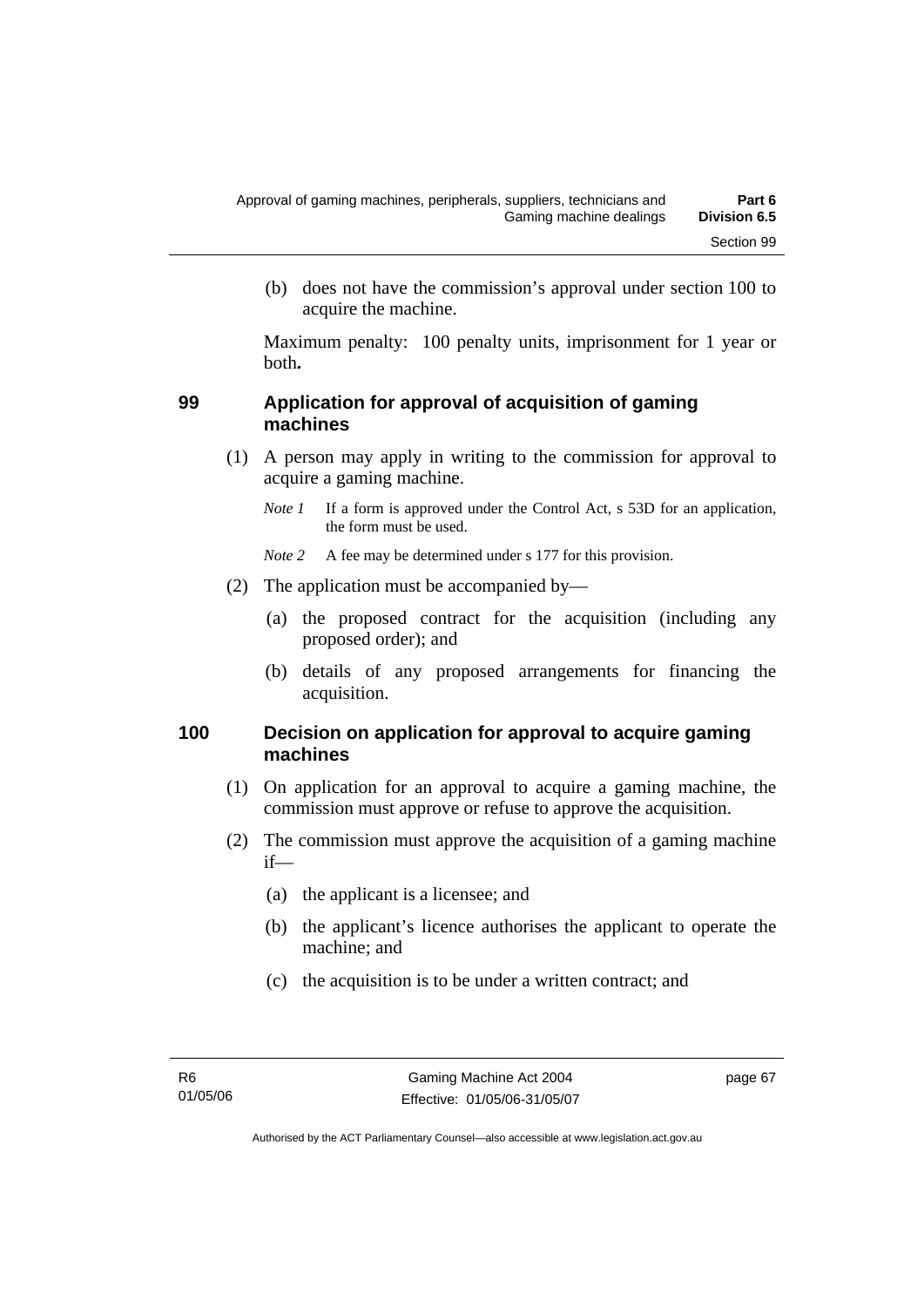- (d) the gaming machine, and any peripheral equipment to be used with it, is approved under section 69; and
- (e) the person from whom the machine is to be acquired—
	- (i) is an approved supplier; or
	- (ii) is approved under section 113 (Approval of disposal of gaming machines) to dispose of the machine; and
- (f) for any proposed financial arrangement for financing the acquisition—the commission has approved, or proposes to approve, the arrangement under section 101.

### **101 Application and approval of financial arrangements**

- (1) A licensee commits an offence if—
	- (a) the licensee enters into an arrangement—
		- (i) to finance the acquisition of a gaming machine; or
		- (ii) to encumber a gaming machine; and
	- (b) the commission has not approved the arrangement.

Maximum penalty: 100 penalty units.

- (2) A licensee may apply in writing to the commission for approval of an arrangement (a *financial arrangement*)—
	- (a) to finance the acquisition of a gaming machine; or
	- (b) to encumber a gaming machine.
	- *Note* If a form is approved under the Control Act, s 53D for an application, the form must be used.
- (3) The application must be accompanied by a copy of each document related to the proposed financial arrangement.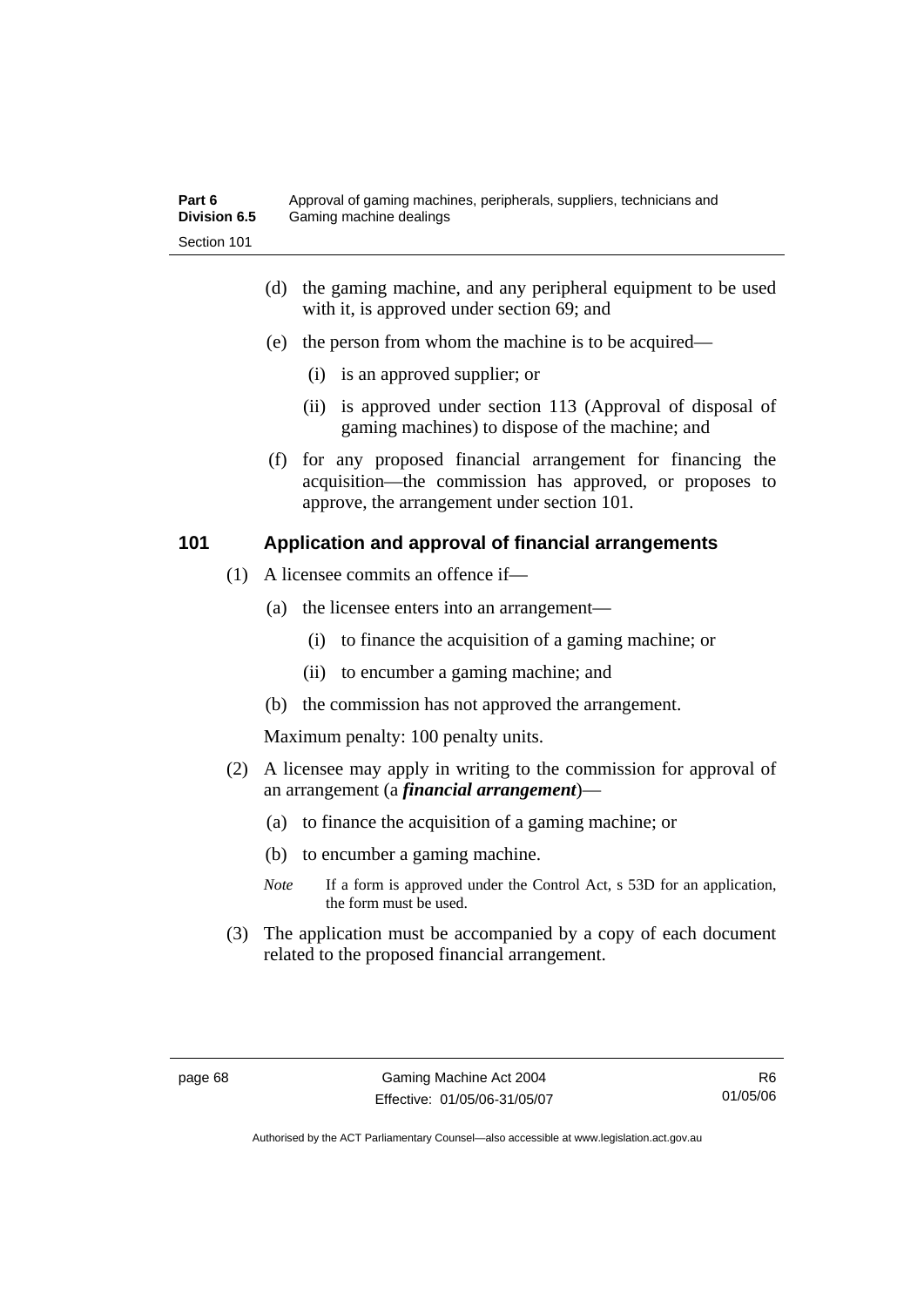#### **102 Decision on application for approval of financial arrangements**

- (1) On application for an approval of a financial arrangement, the commission must approve or refuse to approve the arrangement.
- (2) The commission must approve a financial arrangement for a gaming machine—
	- $(a)$  if—
		- (i) the arrangement is to be under 1 or more written contracts; and
		- (ii) if the financial arrangement is an arrangement to finance the acquisition of a gaming machine—the commission has approved the acquisition, or proposes to approve it, under section 100 (Decision on application for approval to acquire gaming machines); and
	- (b) if the applicant is a club—unless satisfied that the arrangement is not in the best interests of the club's members.
- (3) It is a condition of an approval under this section that a contract forming part of the approved financial arrangement cannot be amended unless the commission approves the amendment.

### **103 Possession and operation of gaming machines**

- (1) A person commits an offence if—
	- (a) the person possesses or operates a gaming machine; and
	- (b) the person is not authorised to possess or operate the gaming machine under this Act; and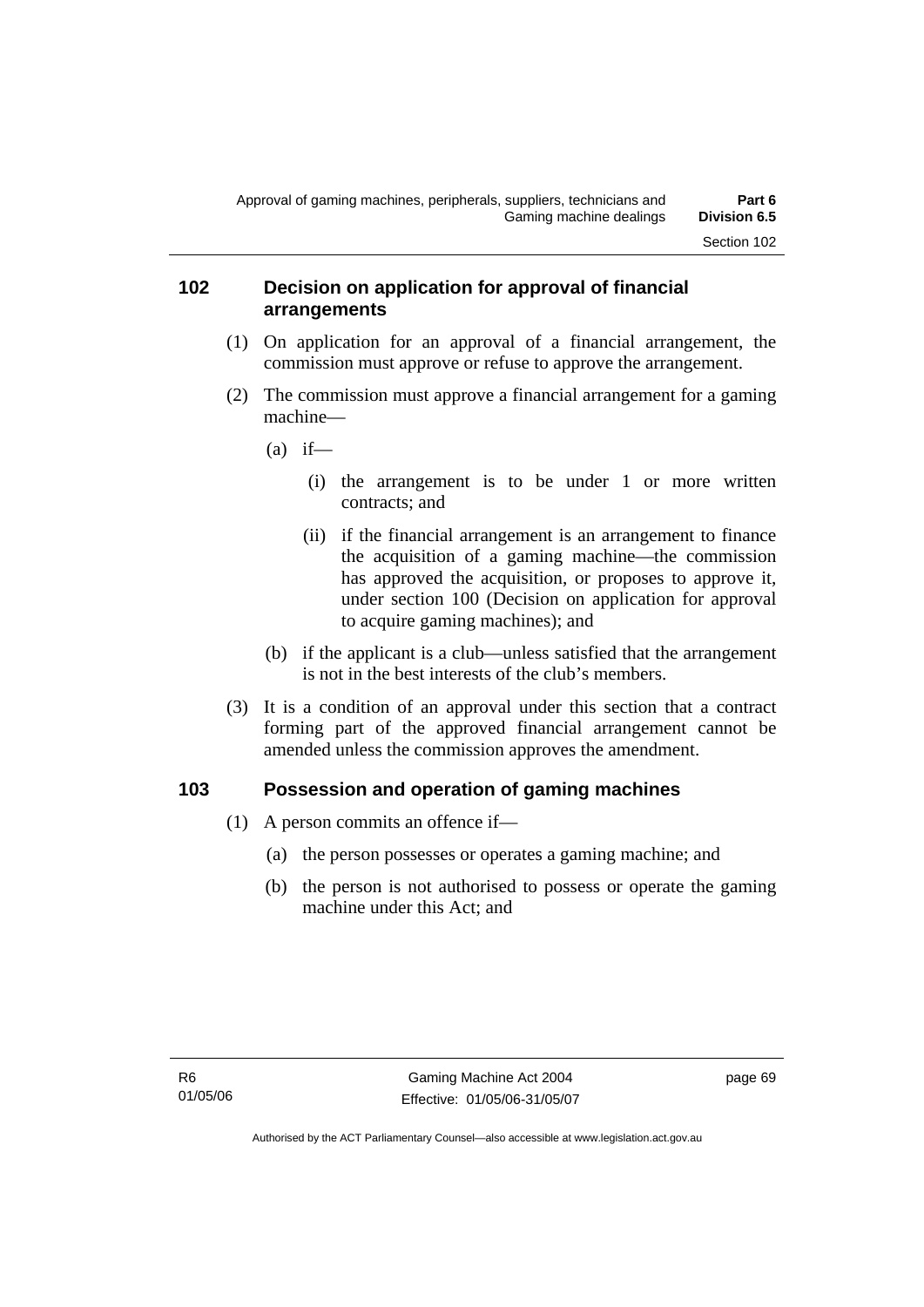(c) the person is reckless about whether the person is authorised to possess or operate the gaming machine under this Act.

Maximum penalty: 100 penalty units, imprisonment for 1 year or both.

- *Note* Under this Act, a person may be authorised to possess or operate a gaming machine by a licence, an approval to repossess the machine or under s (2).
- (2) The commission may, in writing, authorise a person to possess or operate a gaming machine on stated conditions if—
	- (a) the person is a licensee's administrator, receiver, manager or liquidator and the licensee is authorised under this Act to possess or operate the gaming machine; or
	- (b) the machine is used only for training purposes; or
	- (c) the machine is being stored; or
	- (d) the machine is being displayed for sale or as a promotion; or
	- (e) the machine is being repaired, tested or evaluated.

#### **104 Playing unlicensed gaming machines**

A person commits an offence if—

- (a) the person plays a gaming machine; and
- (b) operation of the gaming machine is not authorised under a licence; and
- (c) the person is reckless about whether the operation of the gaming machine is authorised under a licence.

Maximum penalty: 100 penalty units.

#### **105 Operation of gaming machines other than in accordance with licences**

(1) A person commits an offence if—

R6 01/05/06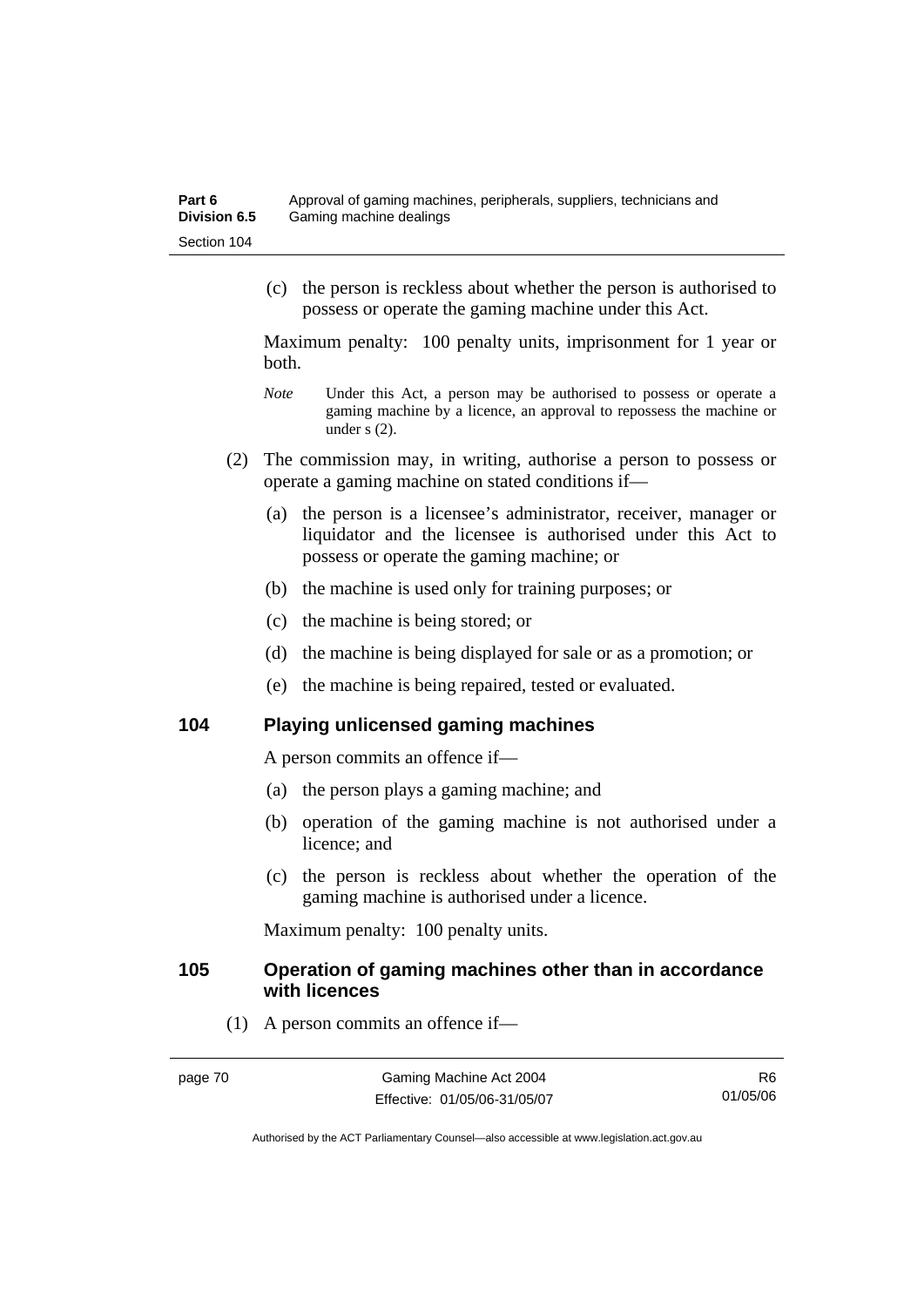- (a) the person owns, occupies or manages licensed premises; and
- (b) the person fails to take all reasonable steps to stop a gaming machine on the premises being used otherwise than in accordance with the licence; and
- (c) someone uses the gaming machine otherwise than in accordance with the licence.

Maximum penalty: 100 penalty units.

- (2) A person commits an offence if—
	- (a) the person owns, occupies or manages premises other than licensed premises; and
	- (b) the person fails to take all reasonable steps to stop a gaming machine on the premises being used; and
	- (c) someone uses the gaming machine.

Maximum penalty: 100 penalty units.

(3) An offence against this section is a strict liability offence.

# **Division 6.6 Repossession of gaming machines**

#### **106 Offences by people repossessing gaming machines**

 (1) A person commits an offence if the person repossesses a gaming machine otherwise than in accordance with an approval under section 108.

Maximum penalty: 100 penalty units.

- (2) A person commits an offence if—
	- (a) the person repossesses a gaming machine; and
	- (b) the person fails to take all reasonable steps to stop the gaming machine being used; and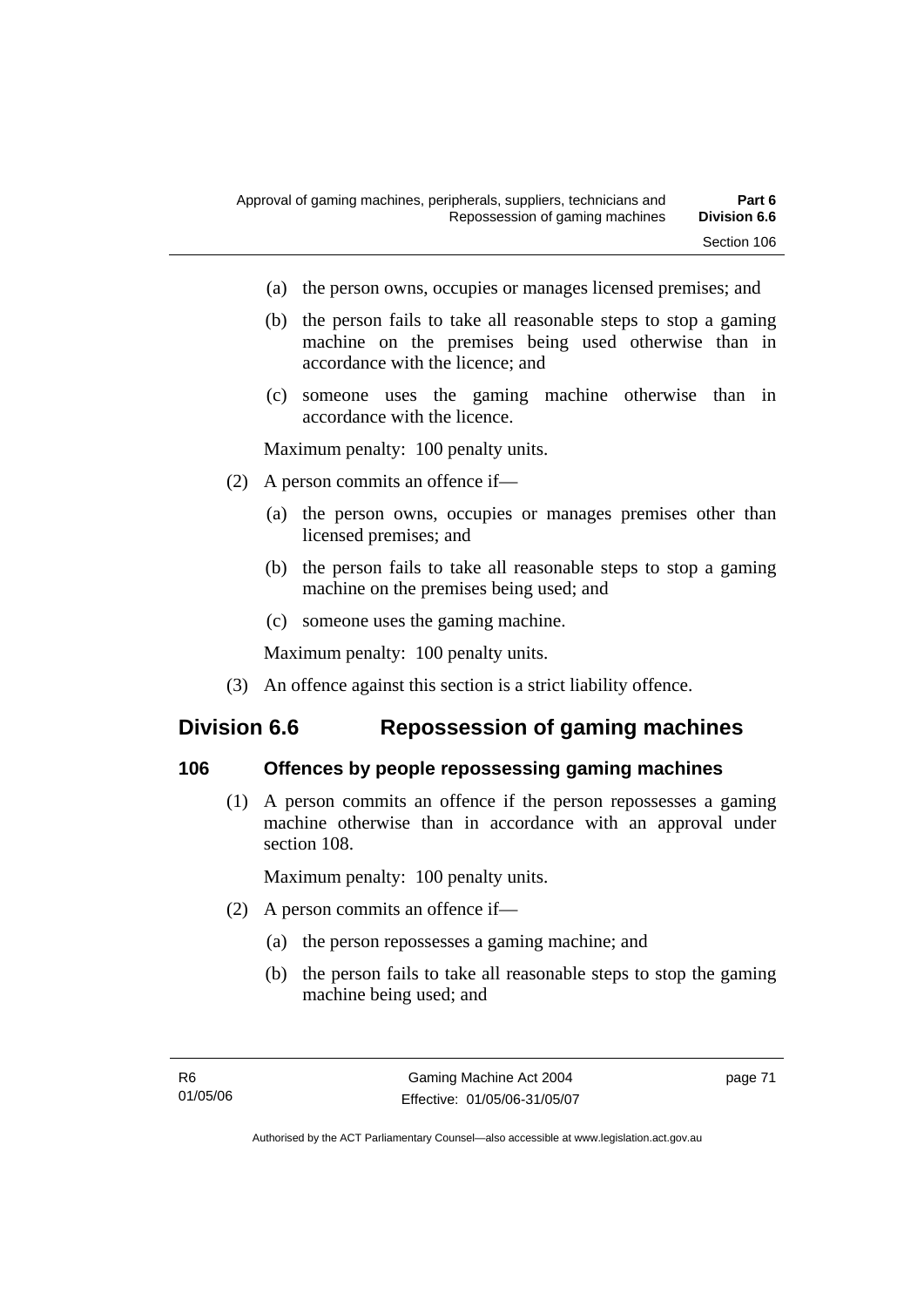(c) after repossession of the gaming machine but before its disposal, someone else uses the machine.

Maximum penalty: 100 penalty units

(3) An offence against this section is a strict liability offence.

#### **107 Application for repossession approval**

- (1) A person may apply in writing to the commission for approval to repossess a gaming machine.
	- *Note 1* If a form is approved under the Control Act, s 53D for an application, the form must be used.

*Note 2* A fee may be determined under s 177 for this provision.

- (2) The application must be accompanied by information identifying—
	- (a) the person from whom the machine is to be repossessed; and
	- (b) the premises where the machine is currently held; and
	- (c) the class, kind and basic stake denomination of the machine.

#### **108 Approval of repossession of gaming machines**

- (1) On application under section 107, the commission must approve, or refuse to approve, the repossession of a gaming machine.
- (2) The commission must approve the repossession unless the commission believes on reasonable grounds that the applicant would be likely to contravene a requirement of a condition on the approval.

*Note* For conditions, see s 109.

- (3) If an approval is given to repossess a gaming machine, after the machine is repossessed but before it is disposed of, an authorised officer must—
	- (a) take meter readings from the machine; and
	- (b) seal the computer cabinet on the machine; and

R6 01/05/06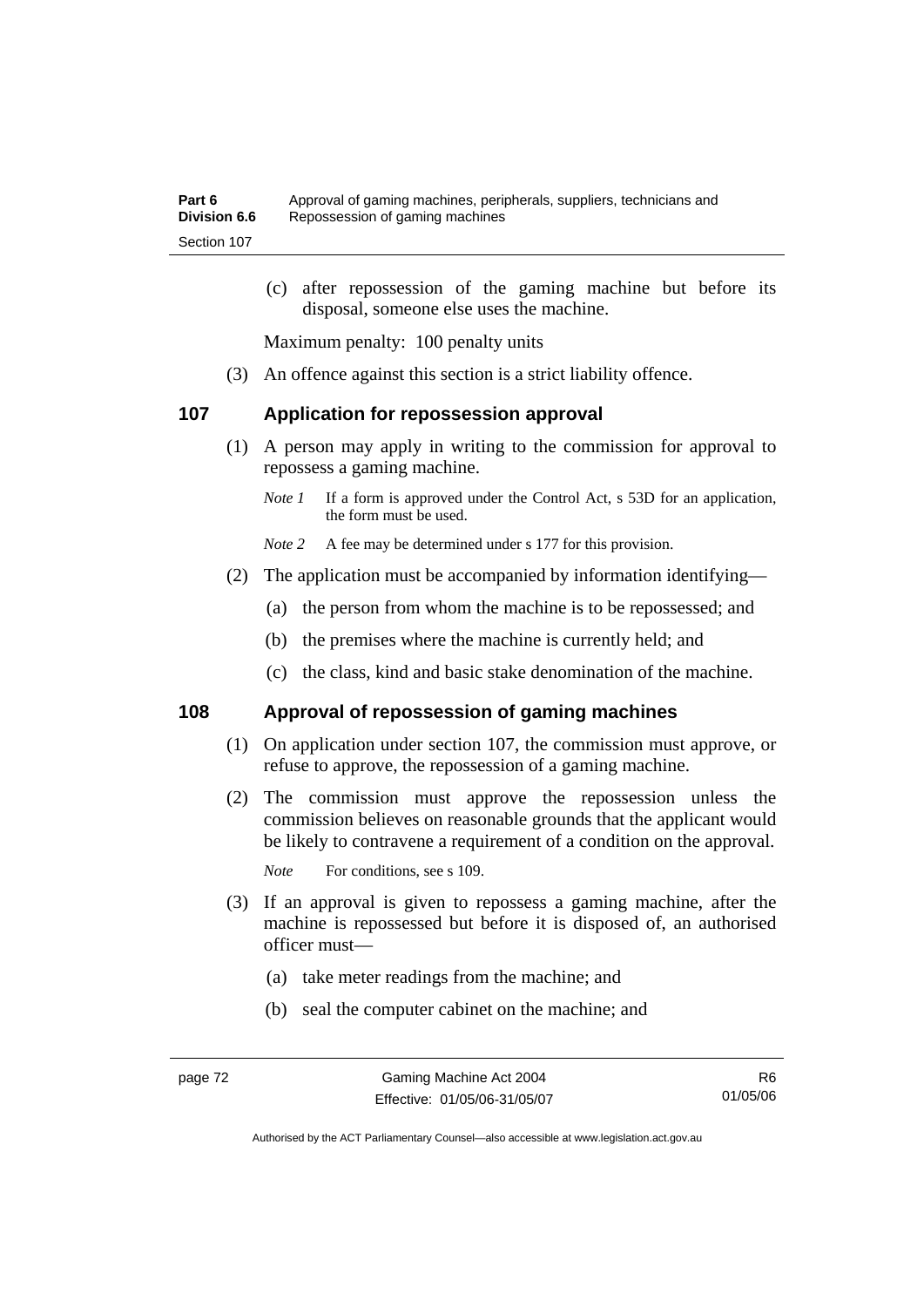- (c) render the machine inoperable.
- (4) This section does not entitle a person to repossess a gaming machine if the person is not otherwise entitled to repossess it.

#### **109 Conditions on approval to repossess gaming machine**

- (1) An approval to repossess a gaming machine under section 108 is subject to the following conditions:
	- (a) that the person given the approval take all reasonable steps necessary to prevent the repossessed gaming machine being played before its disposal;
	- (b) that the person given the approval allow an authorised officer to exercise the commission's functions under section 108 (3).
- (2) The commission may impose any other condition on the approval in relation to the storage of the machine before its disposal that the commission considers appropriate.

#### **110 Contravention of repossession approval conditions**

- (1) A person commits an offence if the person—
	- (a) is approved under section 108 to repossess a gaming machine; and
	- (b) contravenes a requirement of a condition on the approval.

Maximum penalty: 50 penalty units.

- (2) Subsection (1) does not apply if the person took all reasonable steps to avoid a contravention of the requirements of the approval conditions.
- (3) An offence against this section is a strict liability offence.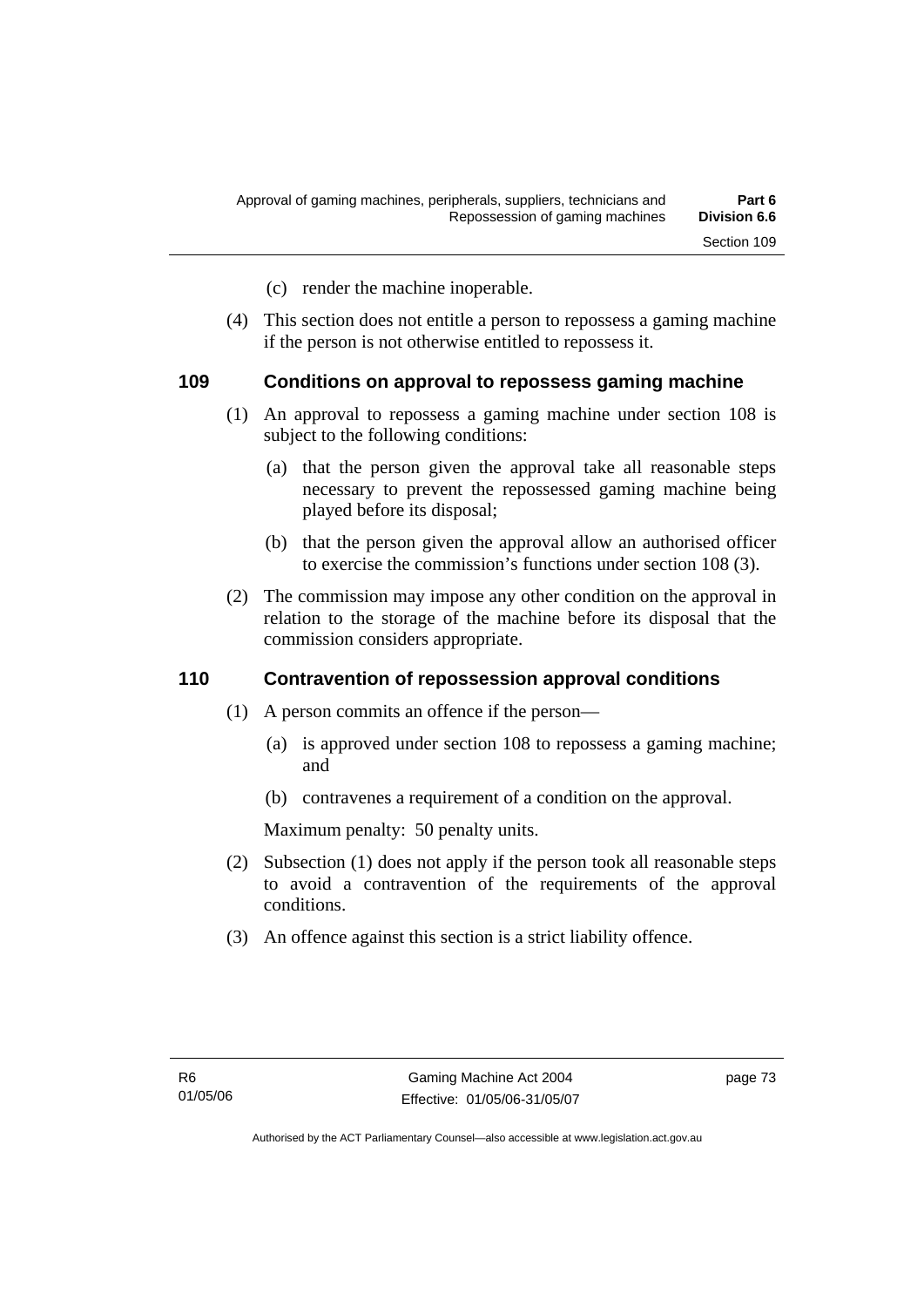Part 6 **Approval of gaming machines, peripherals, suppliers, technicians and Division 6.7** Disposal of gaming machines Section 111

# **Division 6.7 Disposal of gaming machines**

#### **111 Unapproved disposal of gaming machines**

- (1) A person commits an offence if—
	- (a) the person disposes of a gaming machine; and
	- (b) the disposal is not in accordance with an approval under section 113 (Approval of disposal of gaming machines).

Maximum penalty: 100 penalty units.

(2) An offence against this section is a strict liability offence.

### **112 Application for approval for disposal of gaming machines**

- (1) A person may apply in writing to the commission for approval to dispose of a gaming machine.
	- *Note 1* If a form is approved under the Control Act, s 53D for an application, the form must be used.
	- *Note* 2 A fee may be determined under s 177 for this provision.
- (2) The application must be accompanied by information identifying—
	- (a) the person (if any) who is to acquire the machine; and
	- (b) the premises where the machine is currently held; and
	- (c) the class, kind and basic stake denomination of the machine.

### **113 Approval of disposal of gaming machines**

- (1) On application under section 112, the commission must approve, or refuse to approve, the disposal of a gaming machine.
- (2) The commission must approve the disposal if—
	- (a) the person (if any) who is to acquire the machine is authorised—
		- (i) to operate the machine under a licence; or

R6 01/05/06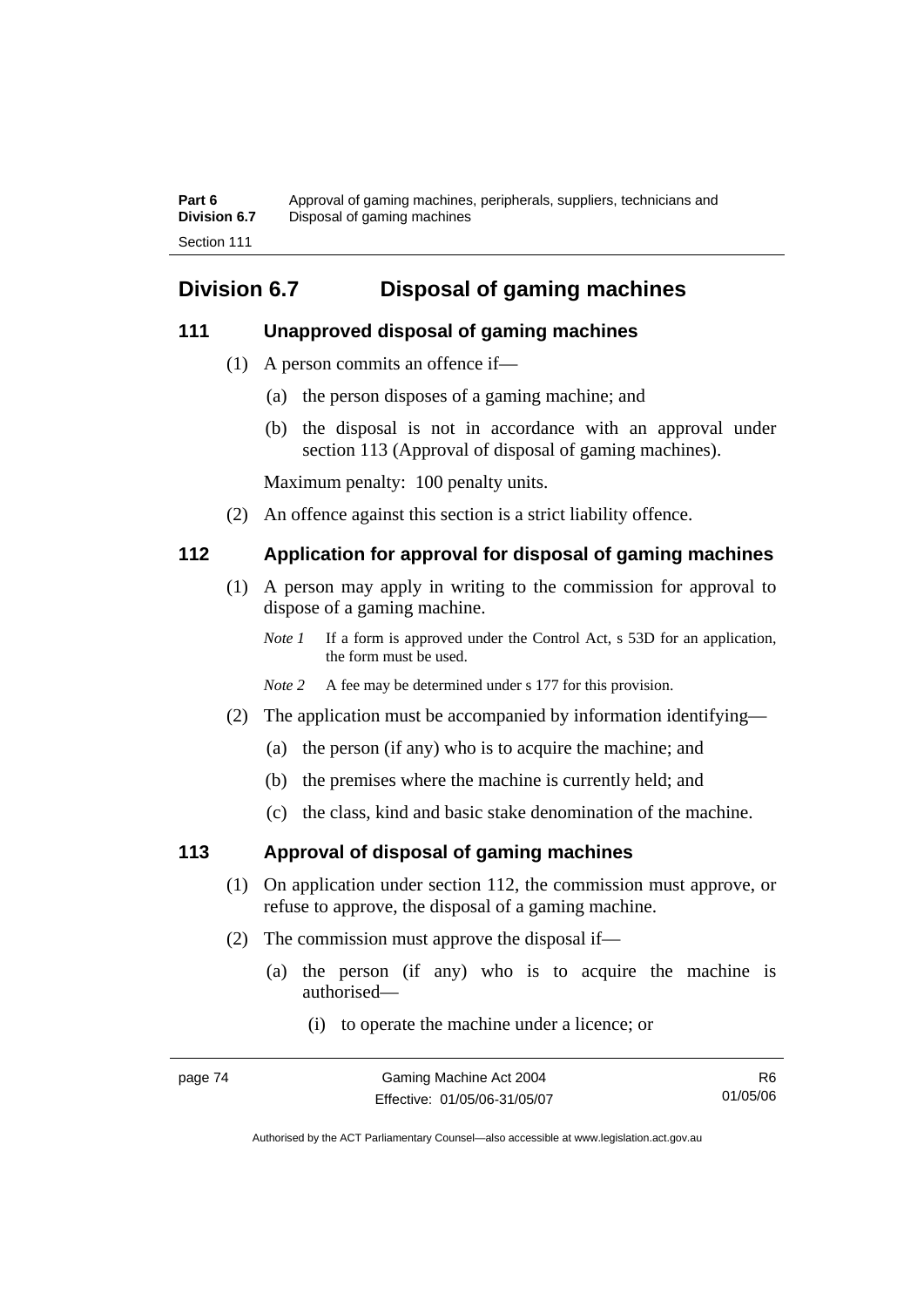- (ii) if the machine is to be sold or operated in a local jurisdiction—under a law of the local jurisdiction; or
- (iii) to destroy the machine; and
- (b) for an applicant who has repossessed the machine—the repossession is approved under section 108 (Approval of repossession of gaming machines) and the commission has no reason to believe that the approval has been contravened.
- (3) However, the commission must not approve the lease or hire of a gaming machine by 1 licensee to another.
- (4) This section does not entitle a person to dispose of a gaming machine if the person is not otherwise entitled to dispose of the machine.

# **Division 6.8 Seizure of gaming machines**

### **114 Seizure of unlawful gaming machines**

- (1) This section applies if an authorised officer believes on reasonable grounds that—
	- (a) a person possesses or operates a gaming machine; and
	- (b) the person is not authorised to possess or operate the gaming machine under this Act.
- (2) The authorised officer may seize the gaming machine.

### **115 Receipt for gaming machines seized**

- (1) As soon as practical after the gaming machine is seized, the authorised officer must give a receipt for it to the person from whom it was seized.
- (2) If, for any reason, it is not practicable to comply with subsection (1), the authorised officer must leave the receipt, secured conspicuously, at the place where the gaming machine was seized.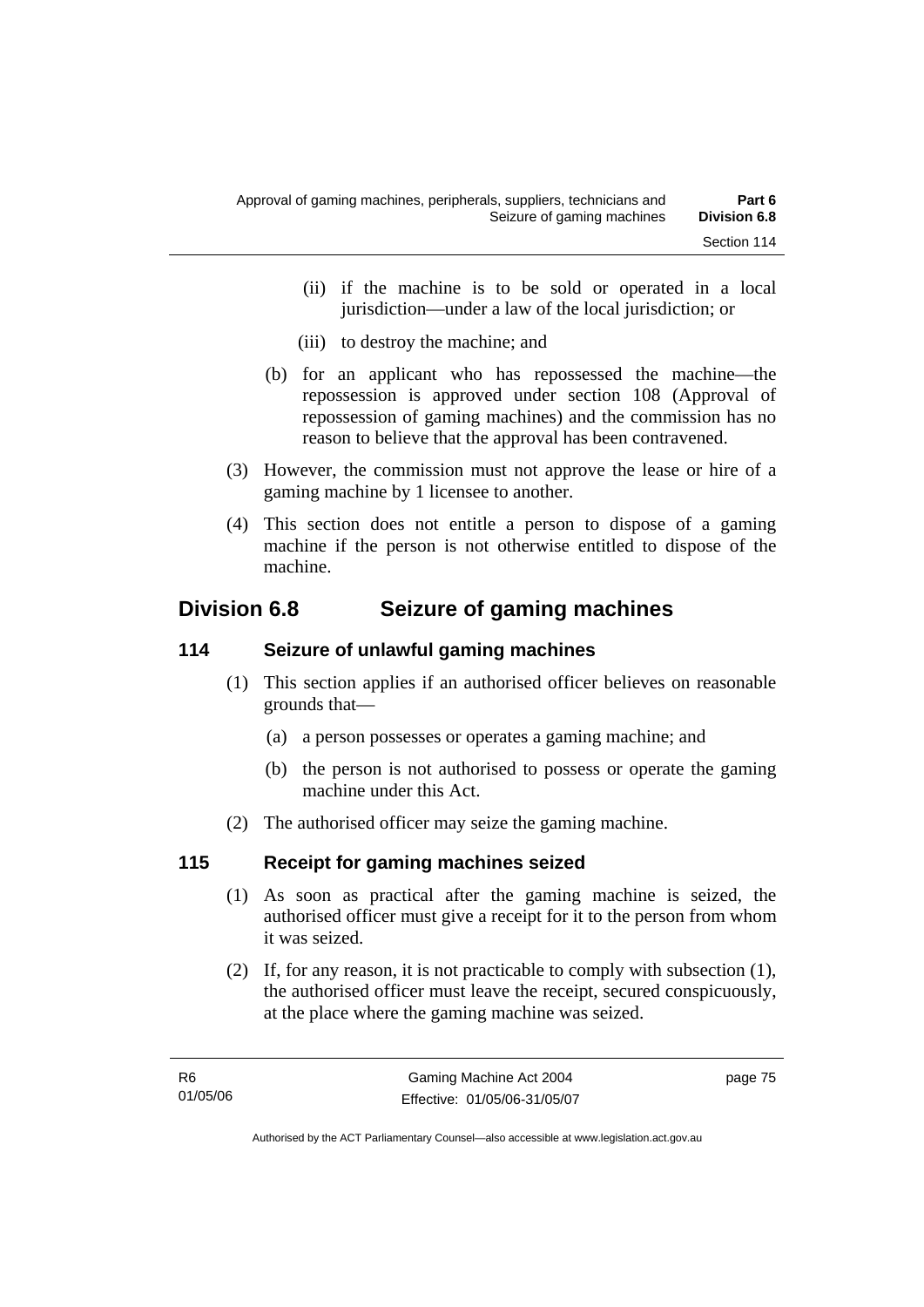- (3) A receipt under this section must include the following:
	- (a) a description of the gaming machine;
	- (b) an explanation of why the gaming machine was seized;
	- (c) an explanation of the person's right to apply to a court under section 116 for an order disallowing the seizure;
	- (d) where the gaming machine is to be taken;
	- (e) the authorised officer's name, and how to contact the officer.

#### **116 Application for order disallowing seizure**

- (1) A person claiming to be entitled to a gaming machine seized under this division may apply to the Magistrates Court within 10 days after the day of the seizure for an order disallowing the seizure.
- (2) The application may be heard only if the applicant has served a copy of the application on the commission.
- (3) The commission is entitled to appear as respondent at the hearing of the application.

#### **117 Order for return of seized gaming machine**

- (1) This section applies if a person claiming to be entitled to a gaming machine seized under this division applies to the Magistrates Court under section 116 for an order disallowing the seizure.
- (2) The Magistrates Court must make an order disallowing the seizure if satisfied that—
	- (a) the applicant would, apart from the seizure, be entitled to the return of the seized gaming machine; and
	- (b) the gaming machine is not connected with an offence against this Act; and
	- (c) possession of the gaming machine by the person would not be an offence.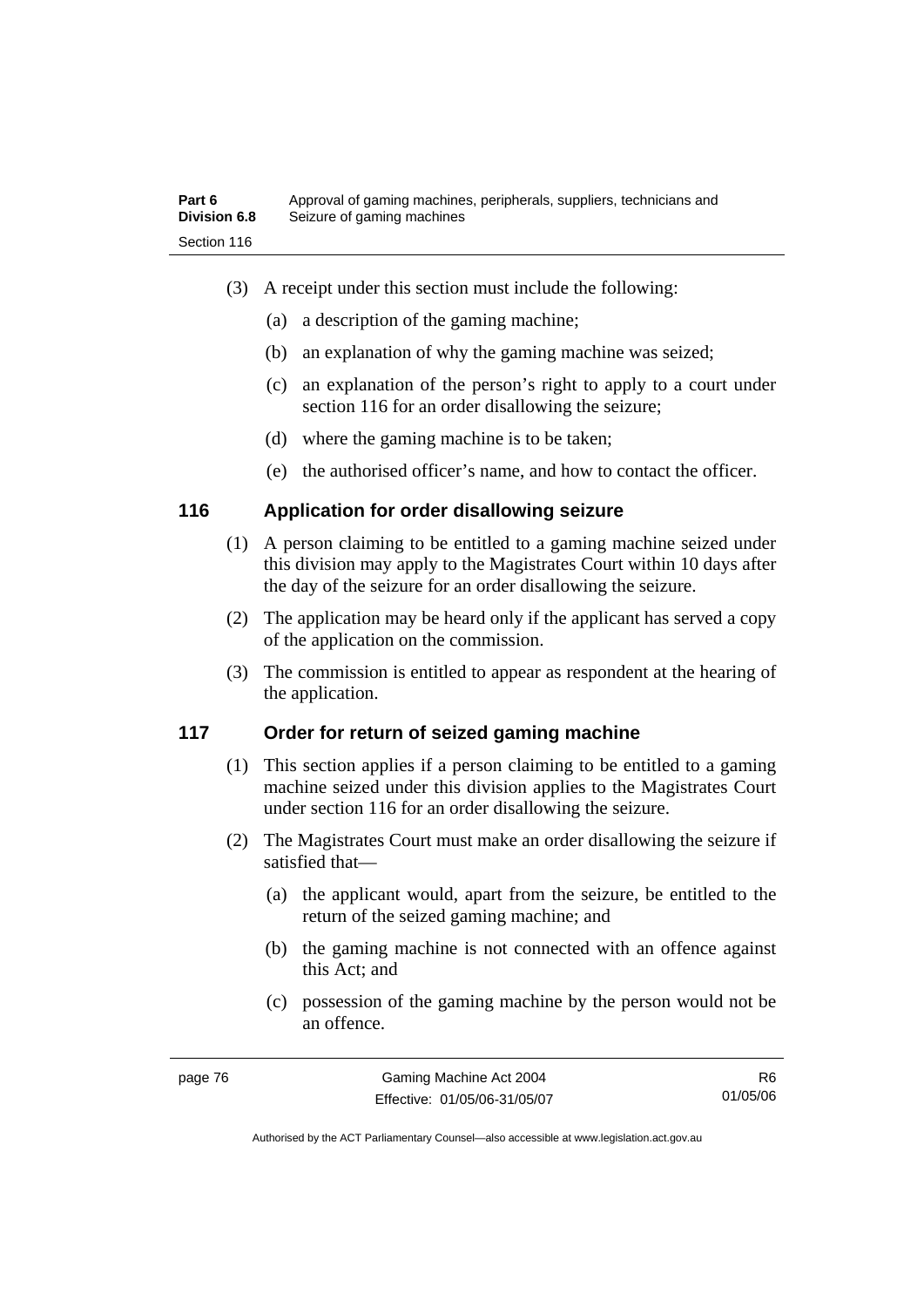- (3) The Magistrates Court may also make an order disallowing the seizure if satisfied there are exceptional circumstances justifying the making of the order.
- (4) If the Magistrates Court makes an order disallowing the seizure, the court may make 1 or more of the following ancillary orders:
	- (a) an order directing the commission to return the gaming machine to the applicant or to someone else that appears to be entitled to it;
	- (b) if the gaming machine cannot be returned or has depreciated in value because of the seizure—an order directing the Territory to pay reasonable compensation;
	- (c) an order about the payment of costs in relation to the application.

### **118 Adjournment pending hearing of other proceedings**

- (1) This section applies to the hearing of an application under section 116 (Application for order disallowing seizure).
- (2) If it appears to the Magistrates Court that the seized gaming machine is required to be produced in evidence in a pending proceeding in relation to an offence against a Territory law, the court may, on the application of the commission or its own initiative, adjourn the hearing until the end of that proceeding.

### **119 Forfeiture of seized gaming machines**

- (1) This section applies if an application under section 116 for an order disallowing the seizure of a gaming machine—
	- (a) has not been made within 10 days after the day of the seizure; or
	- (b) has been made within that period, but the application has been refused or has been withdrawn before a decision on the application had been made.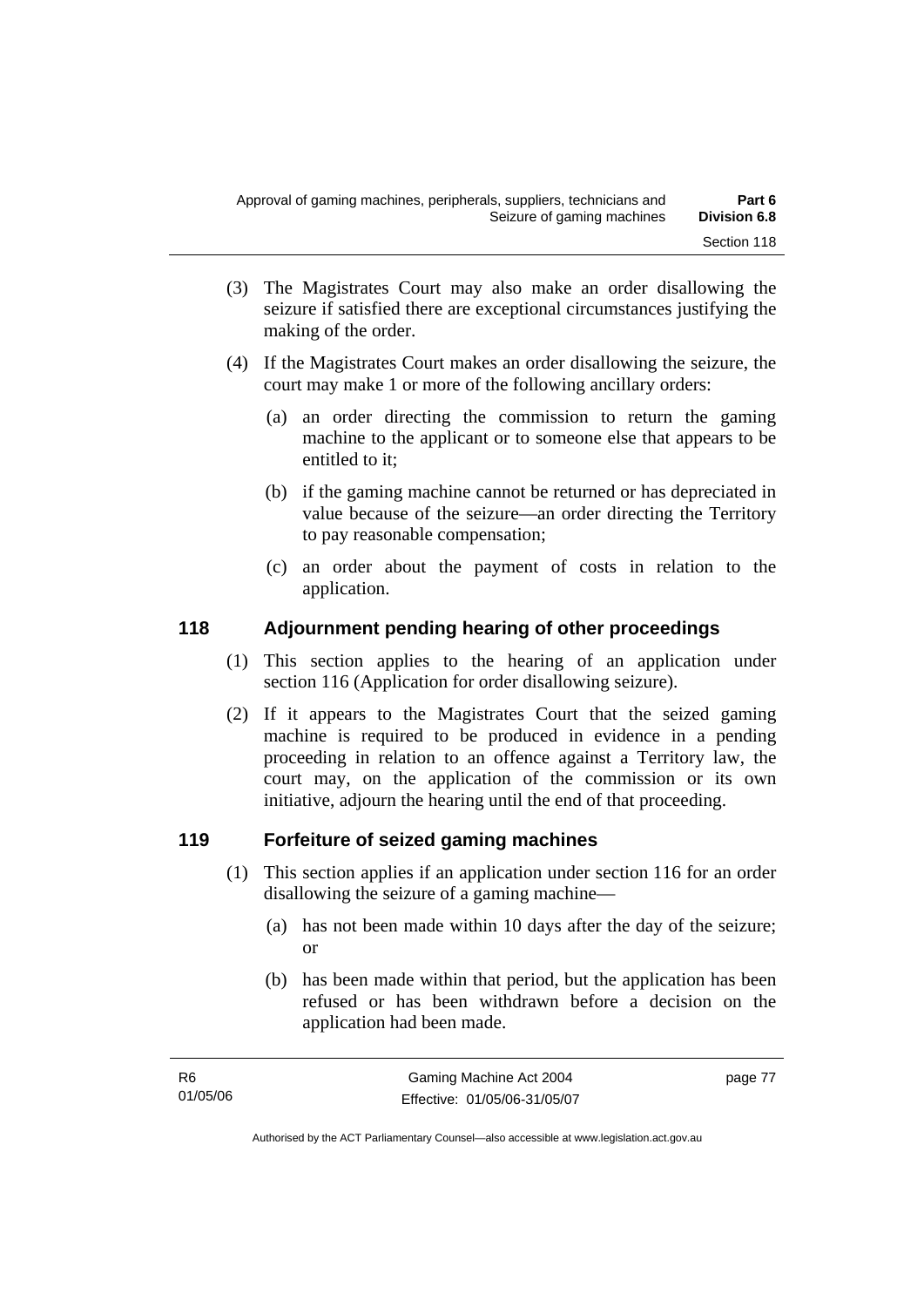- (2) The seized gaming machine—
	- (a) is forfeited to the Territory; and
	- (b) may be sold, destroyed or otherwise disposed of as the commission directs.

## **Division 6.9 Installation and operation of gaming machines**

#### **120 Installation to be in accordance with approval of commission**

- (1) A licensee commits an offence if—
	- (a) the licensee allows the installation of a gaming machine on the licensed premises; and
	- (b) the gaming machine is installed otherwise than in a gaming area.

Maximum penalty: 50 penalty units.

(2) An offence against this section is a strict liability offence.

#### **121 Offence to install gaming machines**

- (1) A person commits an offence if—
	- (a) the person installs a gaming machine on licensed premises; and
	- (b) the person is not an approved supplier or approved technician.

Maximum penalty: 50 penalty units

(2) An offence against this section is a strict liability offence.

### **122 Certificate about meter readings**

- (1) A person commits an offence if the person—
	- (a) installs a gaming machine on licensed premises; and

R6 01/05/06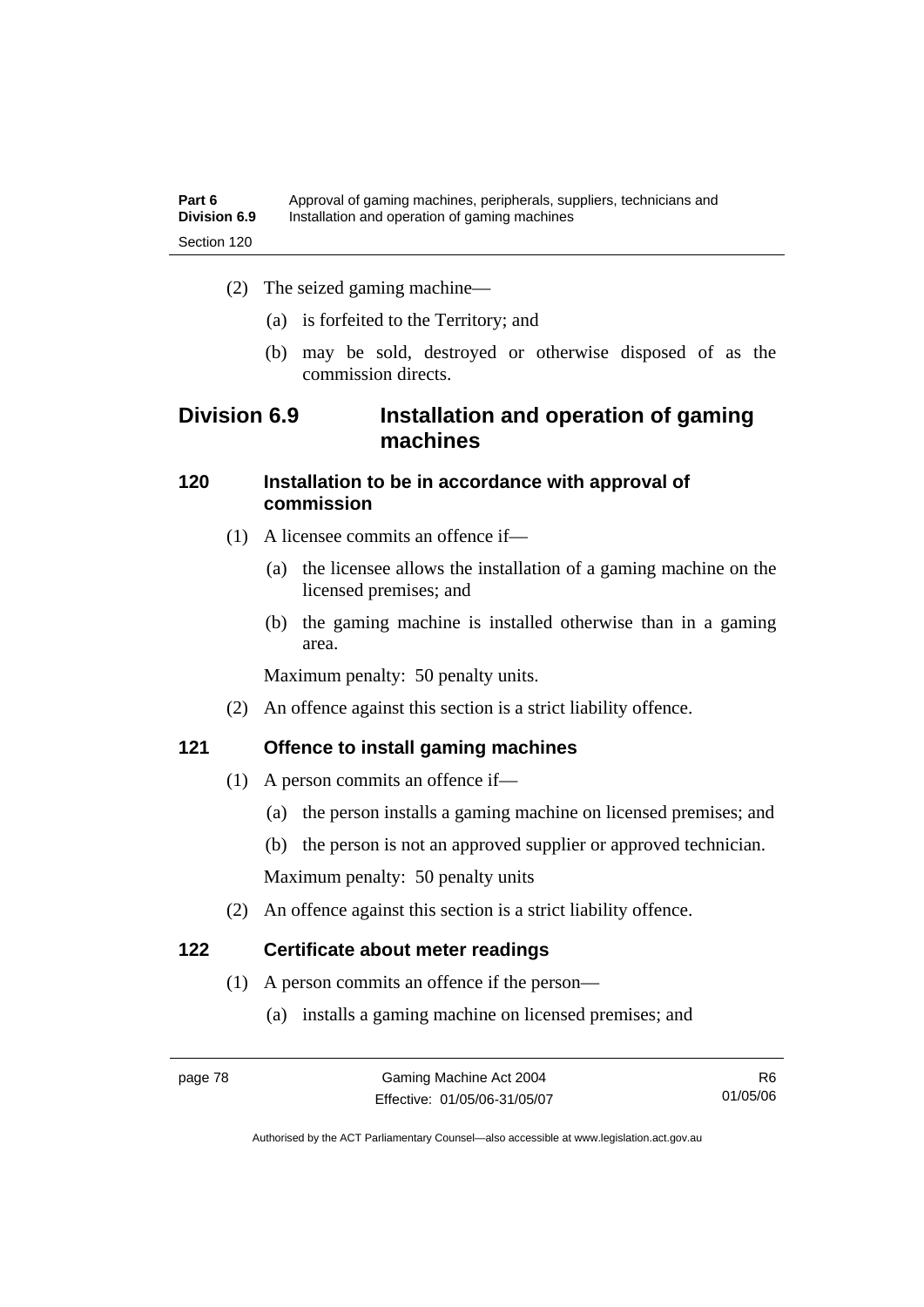(b) as soon as practicable, but no later than 3 days, after installing the machine, does not give the licensee a certificate signed by the person stating the meter readings on the machine immediately after installation.

Maximum penalty: 20 penalty units.

(2) An offence against this section is a strict liability offence.

### **123 Sealing computer cabinet**

- (1) A licensee commits an offence if—
	- (a) the licensee allows the installation of a gaming machine on the licensed premises; and
	- (b) the computer cabinet is not sealed in a way that prevents unauthorised access.

Maximum penalty: 50 penalty units.

(2) An offence against this section is a strict liability offence.

### **124 Commission may require information**

- (1) This section applies if a gaming machine is installed on licensed premises.
- (2) The commission may give the licensee a written notice stating the details the commission needs to be told about the gaming machine.

### **125 Operation to be subject to correct percentage payout**

- (1) A person commits an offence if—
	- (a) the person is an approved supplier or approved technician; and
	- (b) the person opens a gaming machine and makes an adjustment that will, or is likely to, affect the percentage payout of the machine; and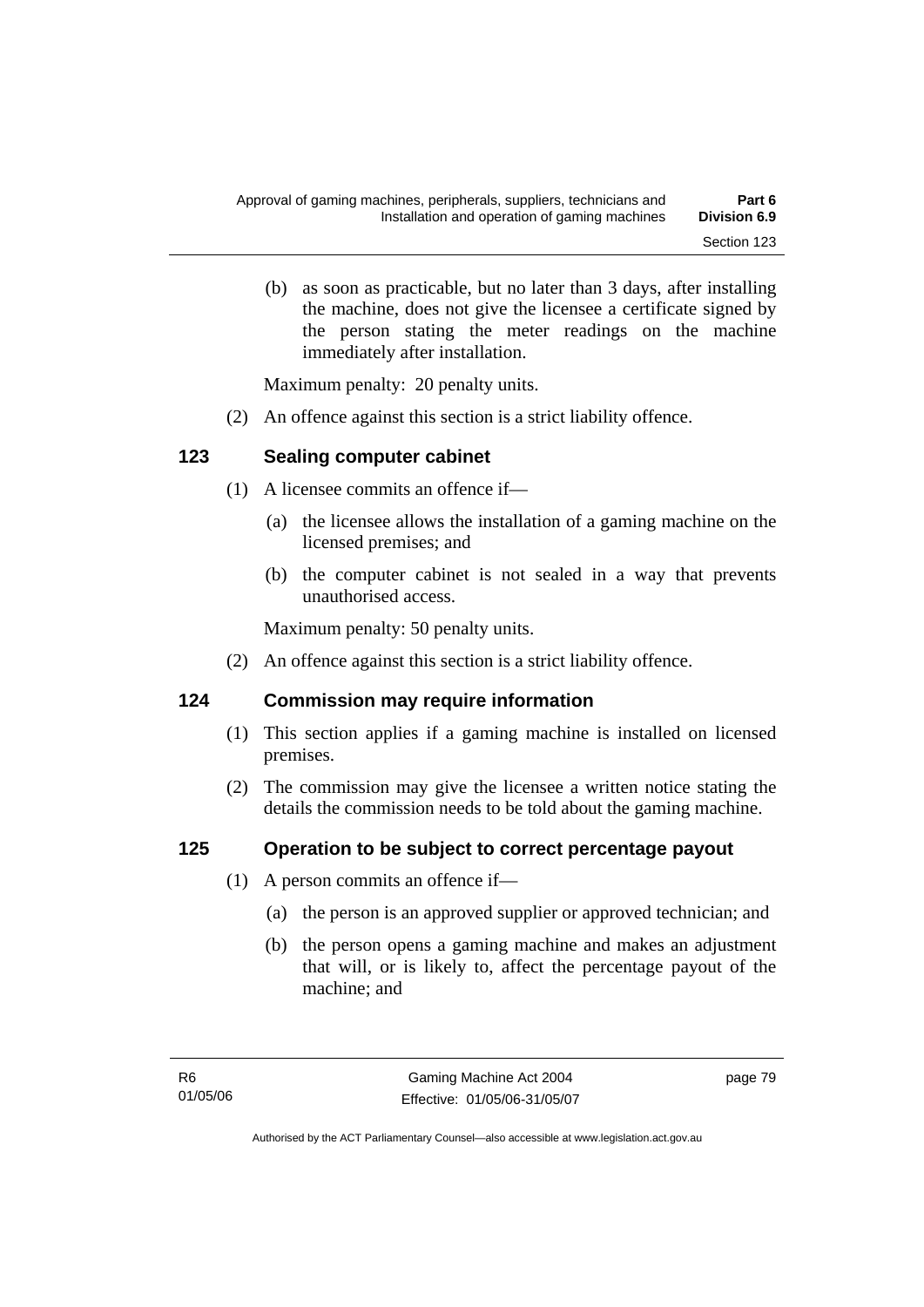(c) the percentage payout on the gaming machine on the licensed premises is not the percentage payout authorised by the licence for the machine.

Maximum penalty: 50 penalty units.

(2) An offence against this section is a strict liability offence.

#### **126 Position for percentage payout of gaming machines display**

- (1) The commission may, in writing, approve a position on a kind of gaming machine for display of the percentage payout for the machine.
- (2) An approval is a notifiable instrument.

*Note* A notifiable instrument must be notified under the Legislation Act.

#### **127 Maximum stake amount**

A person commits an offence if—

- (a) the person is an approved supplier or approved technician; and
- (b) the person supplies or installs a gaming machine; and
- (c) the person intentionally sets the stake amount for the gaming machine higher than the amount prescribed under the regulations.

Maximum penalty: 50 penalty units.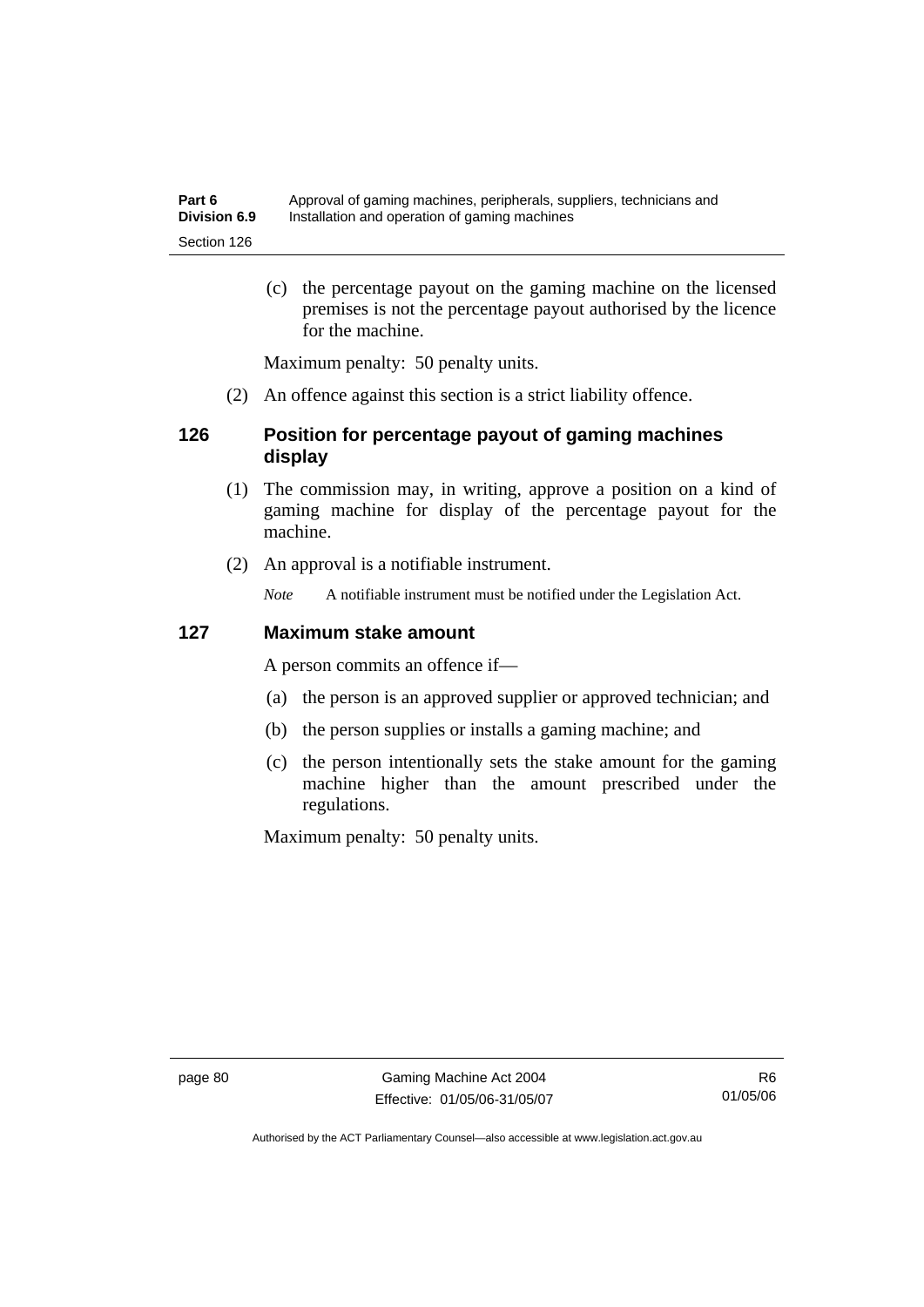# **Part 7 Regulation of gaming machines generally**

#### **128 Machine access generally**

- (1) A person commits an offence if the person does any of the following in relation to a licensed gaming machine on licensed premises:
	- (a) opens the machine;
	- (b) checks money in the machine;
	- (c) places money into the machine (other than to play the machine);
	- (d) removes money from the machine (other than money won or credited).

Maximum penalty: 50 penalty units.

- (2) Subsection (1) does not apply to the following people:
	- (a) an authorised officer;
	- (b) an approved supplier;
	- (c) an approved technician;
	- (d) an approved attendant.
- (3) A person commits an offence if—
	- (a) the person maintains a licensed gaming machine on licensed premises; and
	- (b) the person is not an approved supplier or approved technician.

Maximum penalty: 50 penalty units.

(4) An offence against this section is a strict liability offence.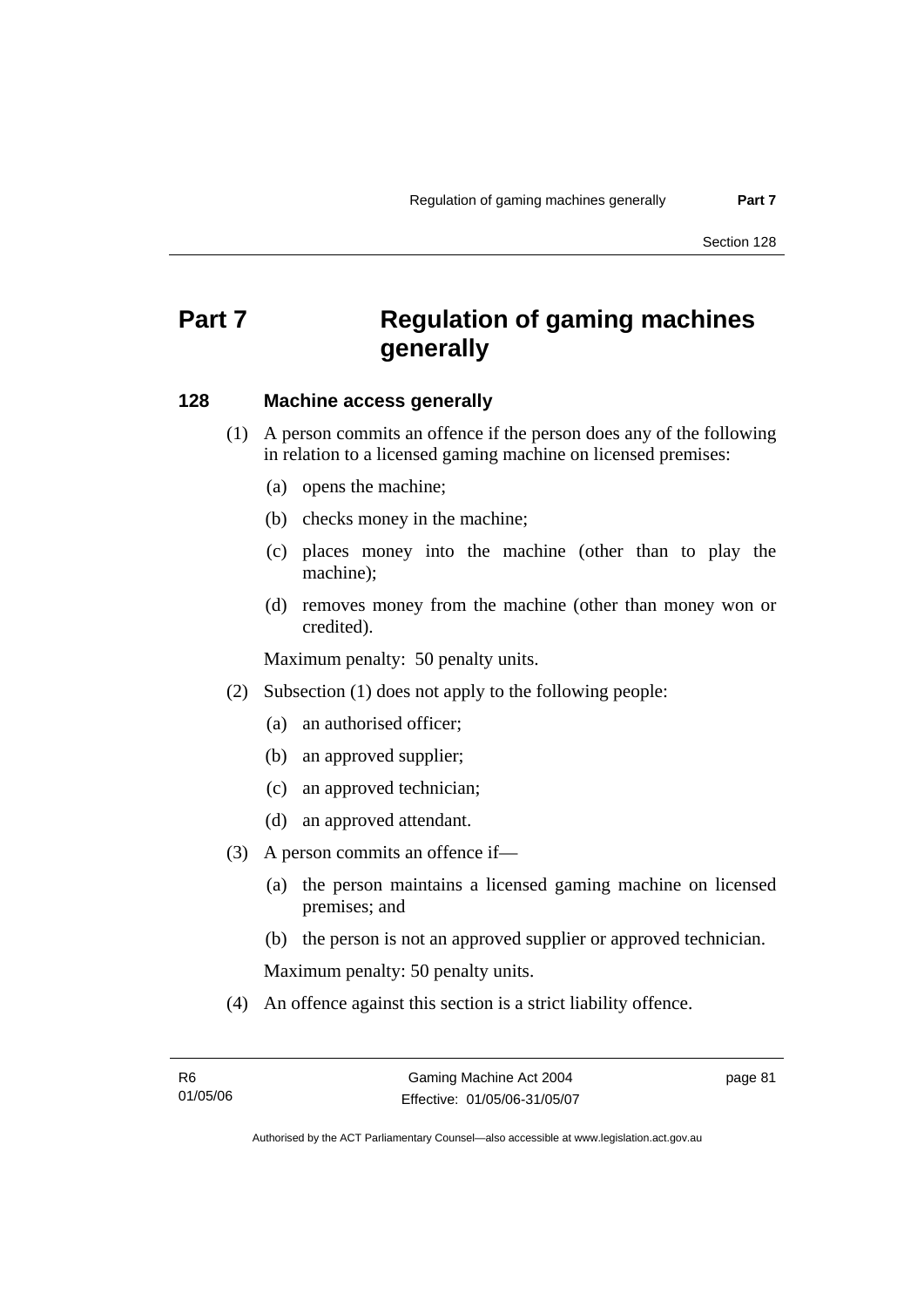Section 129

### **129 Interference with gaming machines**

 (1) A person commits an offence if the person recklessly interferes with the operation of a gaming machine.

Maximum penalty: 100 penalty units, imprisonment for 1 year or both.

 (2) A person commits an offence if the person inserts into a gaming machine anything other than a coin, note or token of the kind stated on the gaming machine.

Maximum penalty: 100 penalty units, imprisonment for 1 year or both.

 (3) A person commits an offence if the person does anything intended to interfere with a gaming machine in a way that causes the machine to yield a reward less than or greater than the percentage payout under the licence in relation to that machine.

Maximum penalty: 100 penalty units, imprisonment for 1 year or both.

 (4) A person commits an offence if the person does anything intended to render a gaming machine, either temporarily or otherwise, incapable of forming a winning combination.

Maximum penalty: 100 penalty units, imprisonment for 1 year or both.

 (5) Subsection (1) does not apply in relation to anything done honestly for the maintenance of a gaming machine by an approved supplier, approved technician or authorised officer.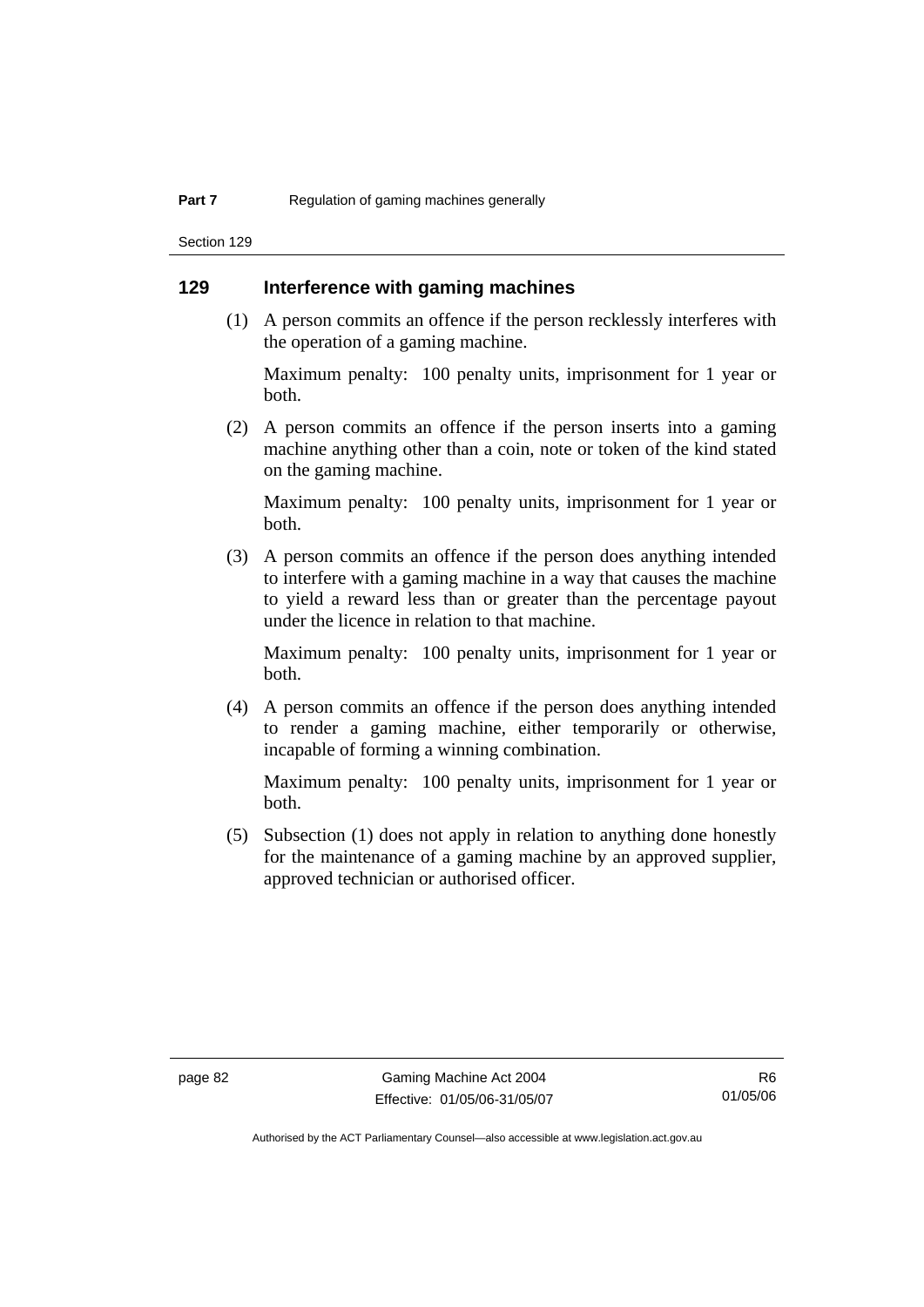### **130 Opening computer cabinets**

- (1) A person commits an offence if the person—
	- (a) opens the computer cabinet in a gaming machine; and
	- (b) is not an approved supplier, approved technician or authorised officer.

Maximum penalty: 50 penalty units.

(2) An offence against this section is a strict liability offence.

#### **131 Rendering gaming machines inoperable on licence ceasing to be in force**

If a licence ceases to be in force, the commission must ensure that each gaming machine on the licensed premises is inoperable—

 (a) if the licence ceased to be in force under section 64 (1) or because the licence expired—until the machines are removed from the premises; or

*Note* Section 64 (1) provides that a person's licence is cancelled if the person's general or on licence is not renewed.

- (b) if the licence is suspended—during the suspension; or
- (c) if the licence has been cancelled—until the first of the following happens:
	- (i) the machines are removed from the premises;
	- (ii) the decision of the commission cancelling the licence is set aside on an application for review of the decision; or
- (d) if the licence ceased to be in force under section 64 (2)—until the first of the following happens:
	- (i) the machines are removed from the premises;
	- (ii) the licence is taken to be in force again under section 64 (3).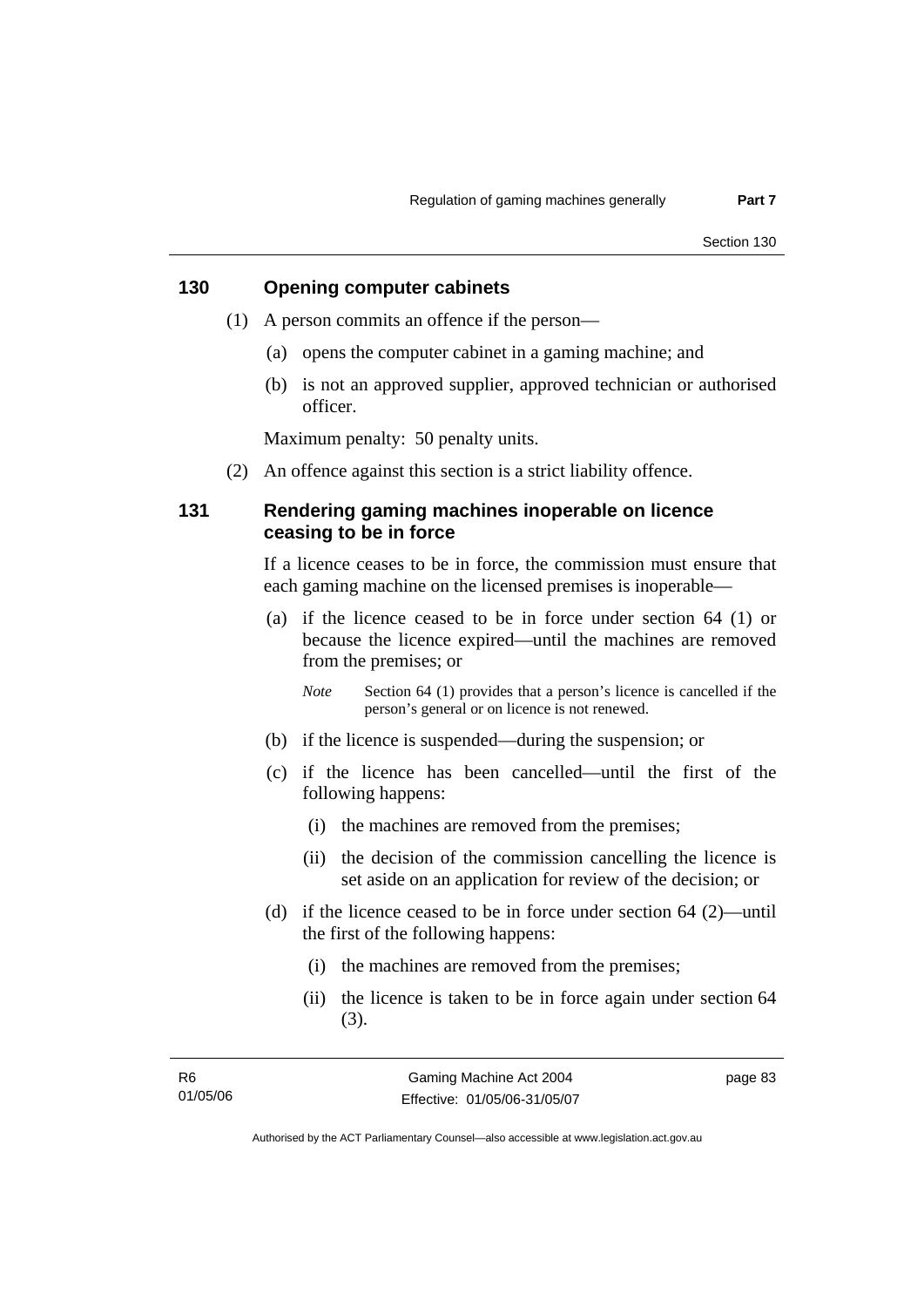#### **Part 7 Regulation of gaming machines generally**

Section 132

*Note* Section 64 (2) provides that a person's licence is cancelled if the person's general or on licence is cancelled.

#### **132 Removal of gaming machines from premises**

- (1) This section applies to a person who held a licence that has ceased to be in force, other than a person whose licence is suspended.
- (2) The person commits an offence if, at the end of the required period, a gaming machine that was licensed is on the premises that were licensed.

Maximum penalty: 50 penalty units.

(3) In this section:

*relevant decision* means the decision of the commission (if any) because of which the licence ceased to be in force.

#### *required period* means—

- (a) 2 weeks after the day—
	- (i) the licence ceases to be in force; or
	- (ii) if an application for review of the relevant decision may be made but is not made—the time for applying for review of the decision ends; or
	- (iii) if an application is made to review the relevant decision the application is withdrawn, dismissed or decided; or
- (b) any further period the commission, whether before or after the end of the period, in writing, approves.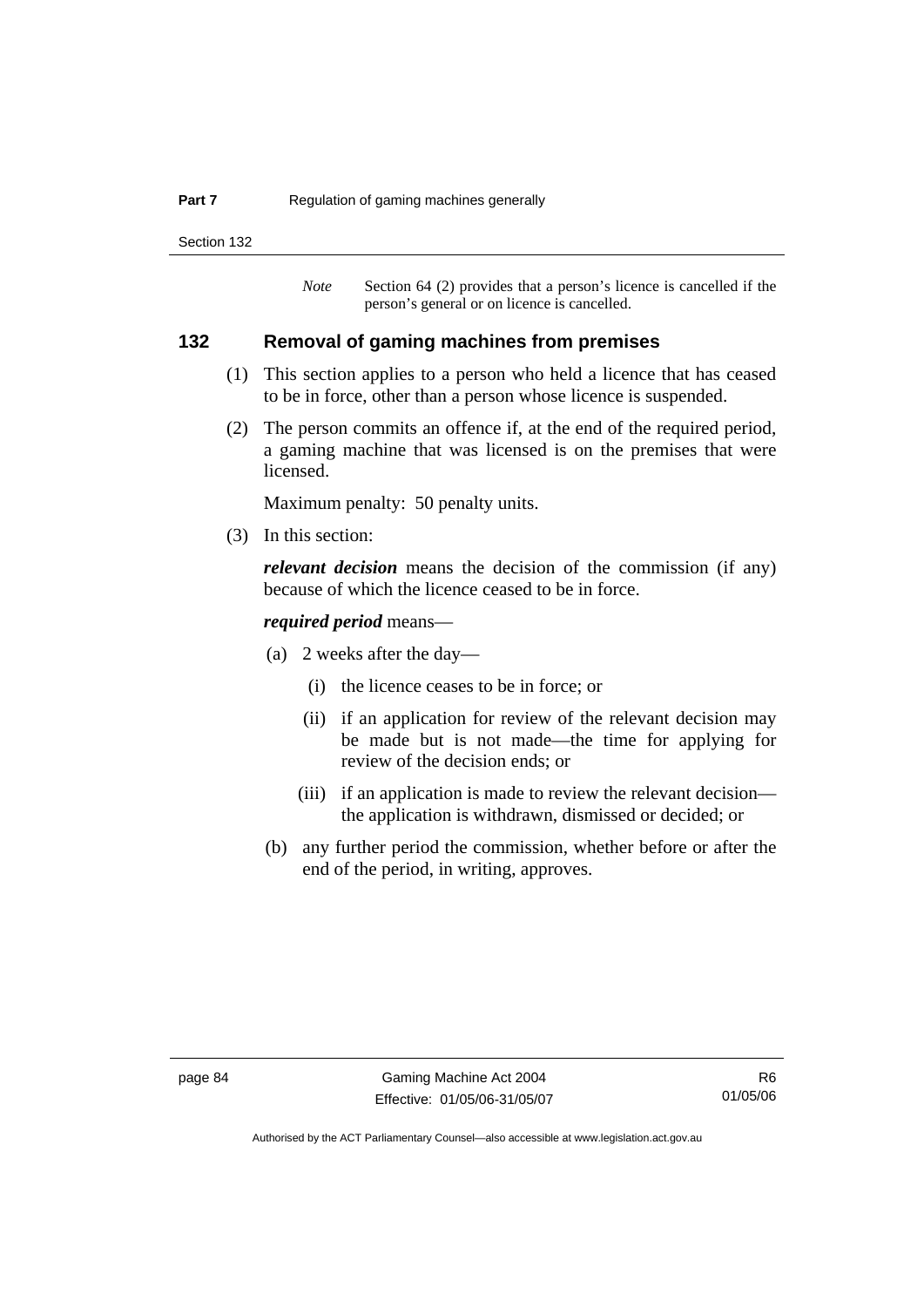# **Part 8 Linked-jackpot arrangements**

#### **133 Operation of linked-jackpot arrangements**

A person commits an offence if—

- (a) the person operates a linked-jackpot arrangement between gaming machines; and
- (b) the arrangement is not authorised under section 134 or by a multi-user permit.

Maximum penalty: 50 penalty units, imprisonment for 6 months or both.

#### **134 Single-user authorisation for linked-jackpot arrangements**

- (1) A licensee may apply in writing to the commission for authorisation to operate a linked-jackpot arrangement between gaming machines operated under the licence.
	- *Note 1* If a form is approved under the Control Act, s 53D for an application, the form must be used.

*Note 2* A fee may be determined under s 177 for this provision.

- (2) The application must include details of each event by reference to which linked jackpots are to be payable under the proposed arrangement.
- (3) The commission must authorise the linked-jackpot arrangement if—
	- (a) each gaming machine proposed to be linked under the proposed arrangement—
		- (i) is operated under a single licence held by the applicant; and
		- (ii) is the same class; and

page 85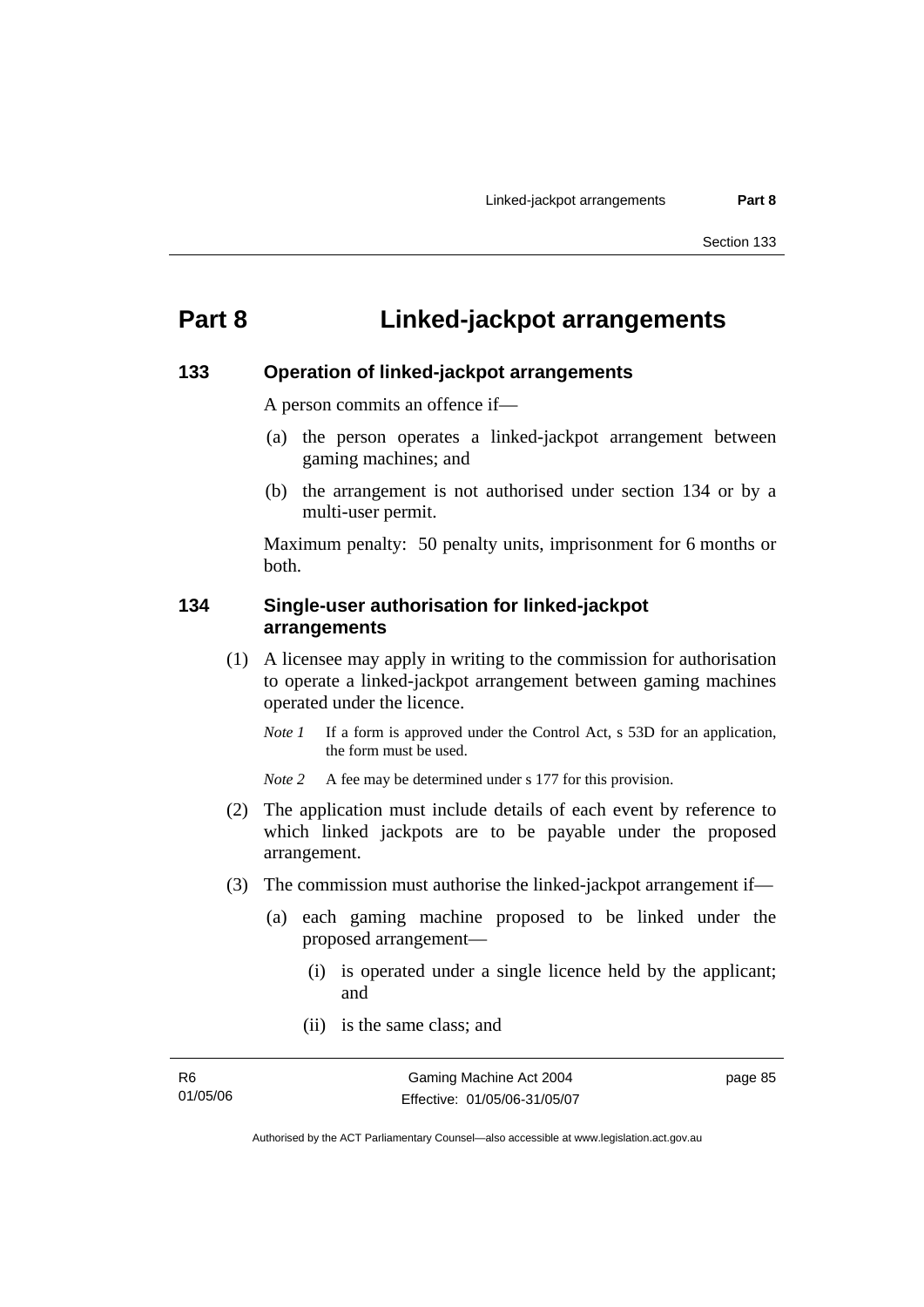Section 135

- (iii) offers the same chance of winning linked jackpots as each other machine in the arrangement, if played with the same stakes; and
- (b) the financial and operational aspects of the proposed arrangement are in accordance with the regulations; and
- (c) the commission is satisfied, on reasonable grounds, that the proposed arrangement is satisfactory, having regard to the interests of the people playing the machines in the proposed linked-jackpot arrangement.
- (4) It is a condition of an authorisation under this section that—
	- (a) each gaming machine in the linked-jackpot arrangement displays at all times a sign stating clearly—
		- (i) that the machine is part of a linked-jackpot arrangement with other machines on the licensed premises; and
		- (ii) the percentage of the turnover of the machine set aside for the payment of linked jackpots; and
	- (b) linked jackpots be payable for the authorised arrangement by reference to the event or events set out in the application for authorisation for the arrangement.

#### **135 Issue of multi-user permits**

- (1) A person (including a person other than a licensee) may apply in writing to the commission for a permit (a *multi-user permit*) to operate a linked-jackpot arrangement between gaming machines operated under 2 or more licences.
	- *Note 1* If a form is approved under the Control Act, s 53D for an application, the form must be used.
	- *Note 2* A fee may be determined under s 177 for this provision.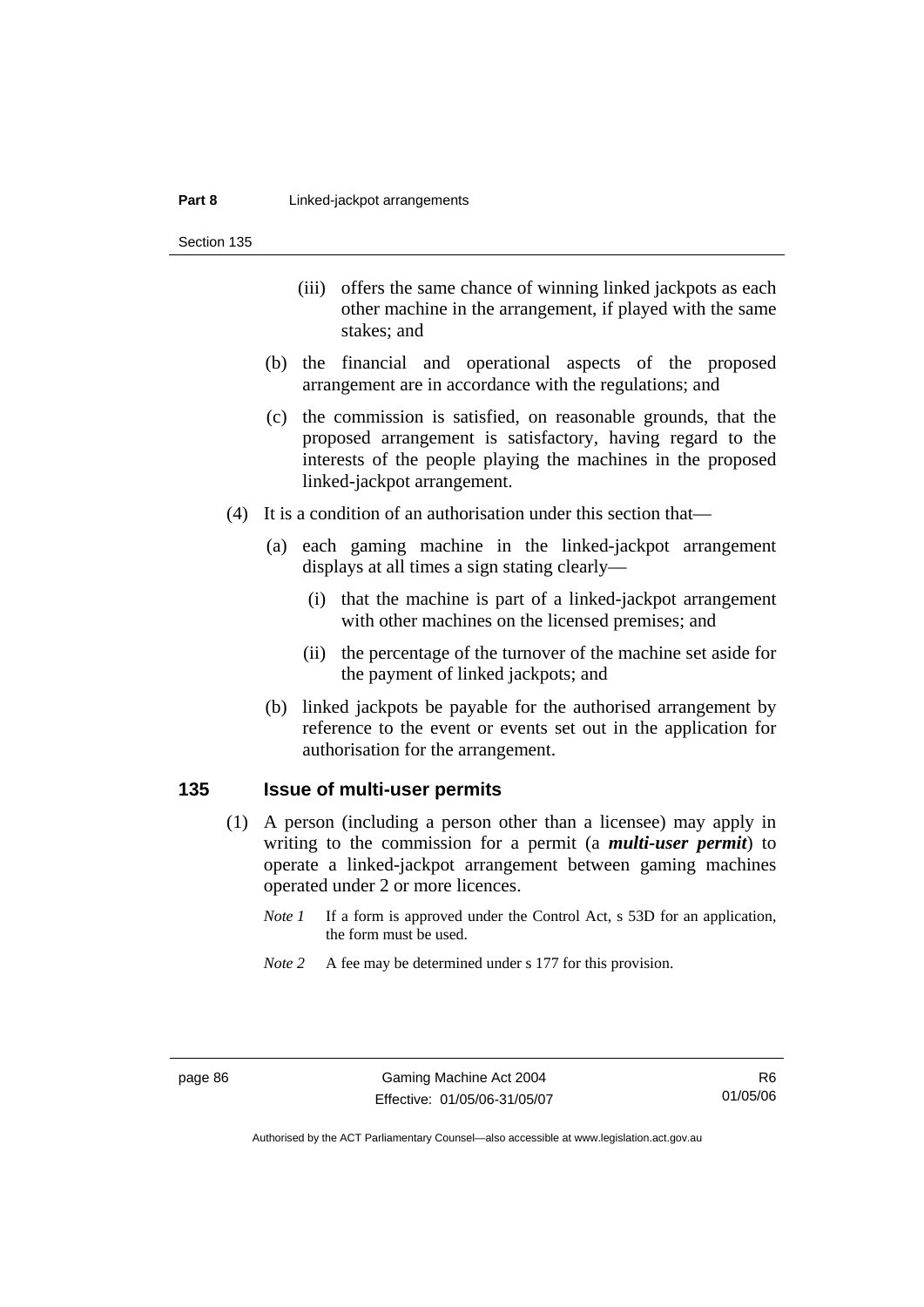- (2) The application must include details of the event or events by reference to which linked jackpots are to be payable under the proposed arrangement.
- (3) The commission must issue the multi-user permit if—
	- (a) the commission is satisfied, on reasonable grounds, that the applicant is an eligible person; and
	- (b) each licensee consents to the arrangement; and
	- (c) each gaming machine proposed to be linked under the proposed arrangement—
		- (i) is the same class; and
		- (ii) offers the same chance of winning linked jackpots as each other machine in the arrangement, if played with the same stakes; and
	- (d) the financial and operational aspects of the proposed arrangement is in accordance with the regulations; and
	- (e) the commission is satisfied, on reasonable grounds, that the proposed arrangement is satisfactory, having regard to the interests of the people playing the machines in the proposed arrangement.
- (4) A multi-user permit must state—
	- (a) the full name and address of the permit-holder; and
	- (b) the gaming machines in the linked-jackpot arrangement for which the permit is issued, and the licensed premises where they are situated; and
	- (c) the conditions to which the permit is subject.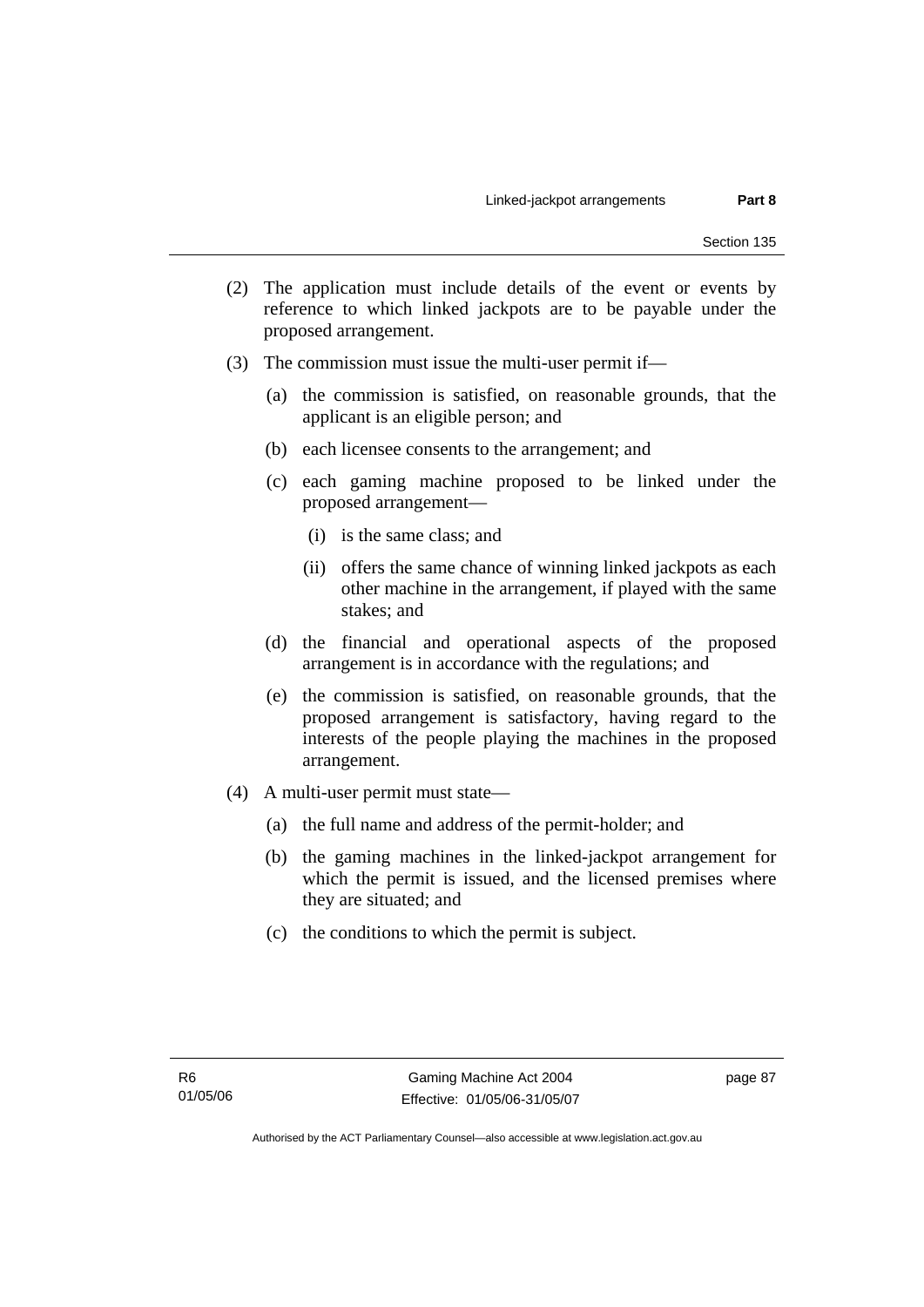#### **Part 8 Linked-jackpot arrangements**

Section 136

#### **136 Conditions on multi-user permits**

- (1) A multi-user permit is subject to the following conditions:
	- (a) each gaming machine in a linked-jackpot arrangement under the permit displays at all times a sign stating clearly—
		- (i) that the machine is part of a linked-jackpot arrangement with machines on different licensed premises; and
		- (ii) the percentage of the turnover of the machine set aside for the payment of linked jackpots;
	- (b) linked jackpots are payable under the arrangement by reference to the event or events set out in the application for the permit for the arrangement;
	- (c) the financial and operational aspects of the arrangement must not be amended without the commission's approval under section 138;
	- (d) if the permit-holder is a corporation—the permit-holder must give written notice to the commission stating any of the following changes in relation to the corporation within 1 week after the day of the change:
		- (i) a person becoming an influential person for the corporation;
		- (ii) a substantial change in the relationship of an influential person to the corporation;
		- (iii) a person ceasing to be an influential person for the corporation.
- (2) The commission may put any other reasonable condition on a multiuser permit that the commission considers appropriate, having regard to the interests of the people playing the machines in each linked-jackpot arrangement under the permit.

R6 01/05/06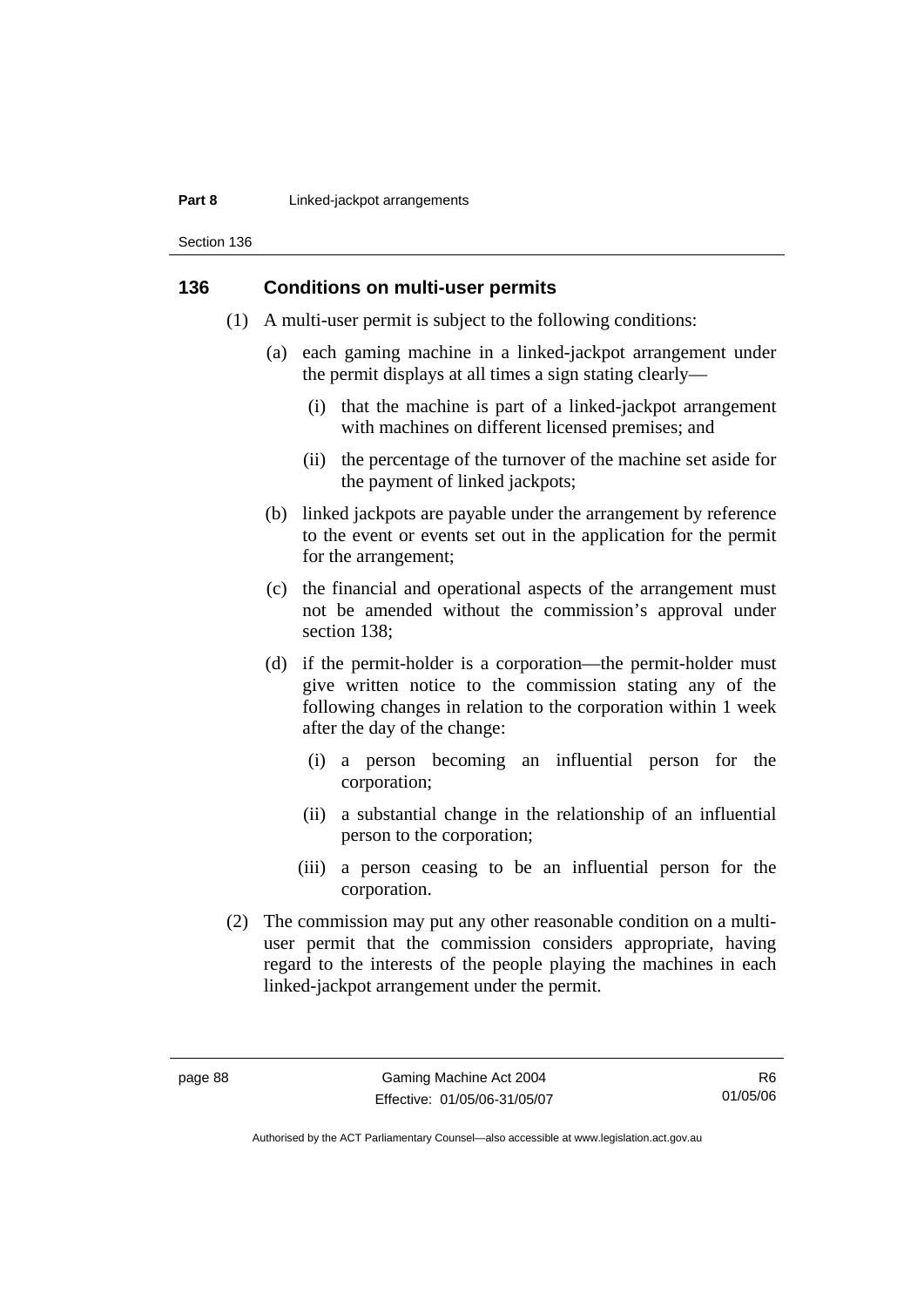#### **137 Term of multi-user permits**

A multi-user permit is for the period (of up to 3 years) stated in the permit.

#### **138 Amendment of multi-user permits in interest of users**

- (1) The commission may amend a condition of a multi-user permit on its own initiative if satisfied that it is appropriate to amend the condition, having regard to the interests of the people playing the machines in the linked-jackpot arrangement under the permit.
- (2) The amendment takes effect on the date stated in the notice of the decision on the amendment given to the permit-holder by the commission.

#### **139 Amendment of multi-user permit on request**

- (1) This section applies if a multi-user permit-holder applies in writing to the commission for an amendment of the permit to—
	- (a) reduce the number of gaming machines in a linked-jackpot arrangement, or terminate a linked-jackpot arrangement; or
	- (b) increase the number of gaming machines in a linked-jackpot arrangement under the permit; or
	- (c) include a new linked-jackpot arrangement under the permit; or
	- (d) include gaming machines on other licensed premises in a linked-jackpot arrangement; or
	- (e) amend a condition on the permit.
	- *Note* A fee may be determined under s 177 for this provision.
- (2) The commission must amend the multi-user permit, or refuse to amend the permit.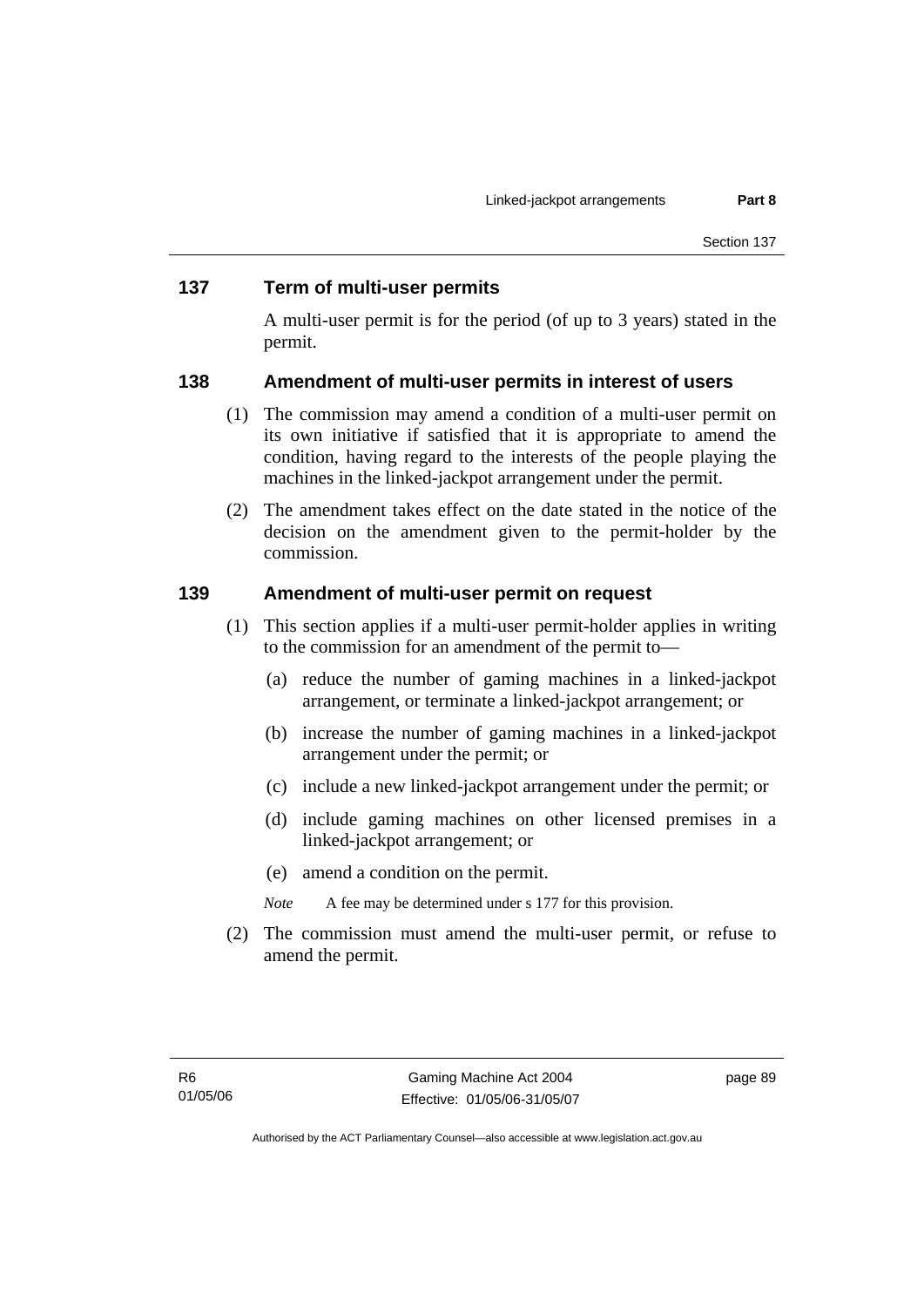#### **Part 8 Linked-jackpot arrangements**

Section 139

- (3) The commission must not amend the multi-user permit unless satisfied—
	- (a) if an additional gaming machine is proposed to be included in a linked-jackpot arrangement—that the additional machine—
		- (i) is the same class as the other machines in the arrangement; and
		- (ii) offers the same chance of winning linked jackpots as each other machine in the arrangement, if played with the same stakes; and
	- (b) if a new linked-jackpot arrangement is proposed to be included under a permit—that each gaming machine to be linked—
		- (i) is the same class; and
		- (ii) offers the same chance of winning linked jackpots as each other machine in the arrangement, if played with the same stakes; and
	- (c) if gaming machines on other licensed premises are proposed to be included in a linked-jackpot arrangement (whether or not the arrangement is an existing arrangement)—that the financial and operational aspects of the arrangement are in accordance with the regulations; and
	- (d) that the proposed amendment is satisfactory, having regard to the interests of the people playing the machines in each proposed linked-jackpot arrangement.
- (4) The amendment takes effect on the date stated in the notice of the decision on the amendment given to the permit-holder by the commission.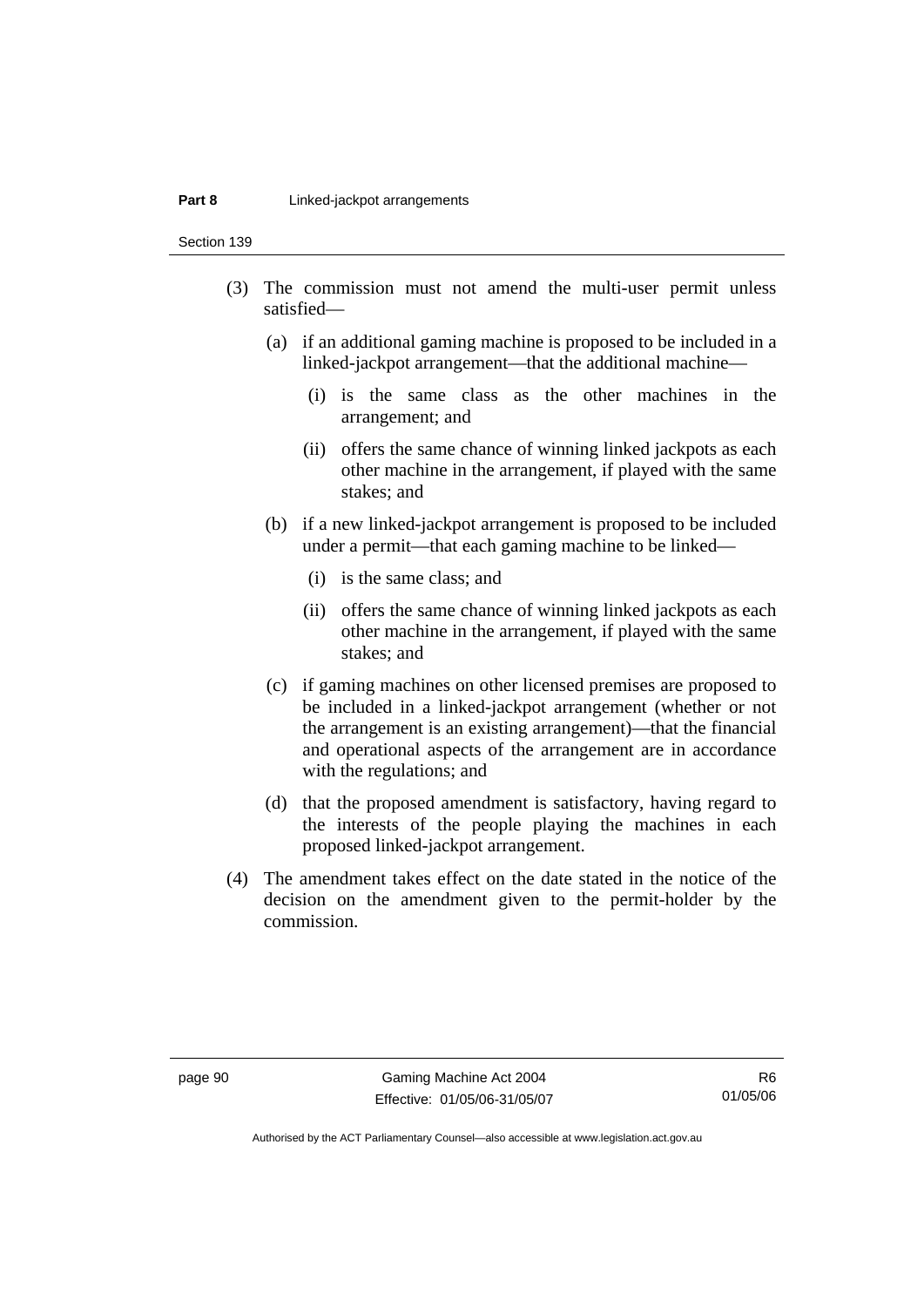### **140 Amendment of financial and operational aspects of multiuser permits**

- (1) This section applies if a multi-user permit-holder applies in writing to the commission for an amendment of a financial or operational aspect of a linked-jackpot arrangement under a multi-user permit.
- (2) The commission must amend the multi-user permit, or refuse to amend the permit.
- (3) The commission must amend the multi-user permit in accordance with the application if—
	- (a) the financial and operational aspects of the arrangement, as proposed to be amended, are in accordance with the regulations; and
	- (b) the commission is satisfied that the proposed amendment is satisfactory, having regard to the interests of the people playing the machines in the arrangement.

#### **141 Transfer of multi-user permits**

- (1) The holder of a multi-user permit and a person (the *proposed permit-holder*) to whom the permit is proposed to be transferred may apply jointly in writing to the commission for transfer of the permit.
- (2) The commission must transfer the permit to the proposed permitholder if satisfied on reasonable grounds that the proposed permitholder is an eligible person.

#### **142 Surrender of multi-user permits**

 (1) This section applies to a multi-user permit-holder if the permitholder does not owe the Territory an amount under this Act.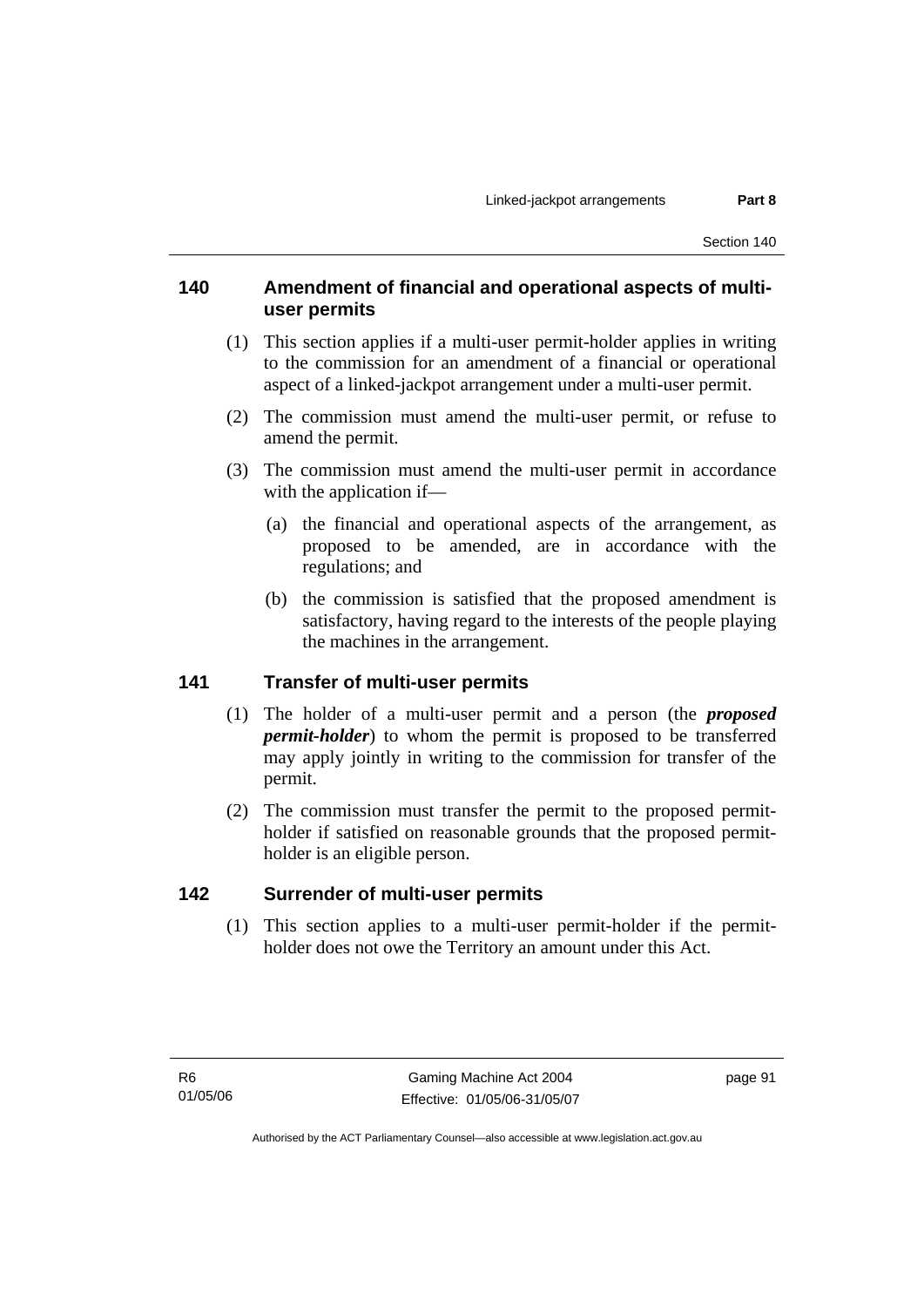#### **Part 8 Linked-jackpot arrangements**

Section 143

- (2) The multi-user permit-holder may surrender the permit by—
	- (a) giving the commission a written notice stating that the permitholder surrenders the permit; and
	- (b) returning the permit to the commission.
- (3) The surrender of the multi-user permit takes effect 4 weeks after the day the notice under subsection (2) (a) is given to the commission or, if the notice states a later date of effect, that date.

#### **143 Unclaimed jackpots**

- (1) This section applies if an amount won under a linked-jackpot arrangement authorised under section 134 for a licensee or approved under section 135 is not claimed within 1 year after the day it is won.
- (2) The amount is forfeited to the Territory.
- (3) After the amount is forfeited, the winner of the amount—
	- (a) is not entitled to recover the amount from the licensee or permit-holder; and
	- (b) is entitled to recover the amount from the Territory within 6 years after the day the person wins the amount; and
	- (c) is not entitled to recover interest on the amount from the Territory.

#### **144 Undisbursed jackpots**

 (1) This section applies if an amount available for allocation as a prize in a linked-jackpot arrangement authorised under section 134 or a multi-user permit has not been won, and cannot be won because the authorisation or permit for the arrangement has been cancelled or surrendered.

*Note* A permit may be cancelled under pt 4 (see s 62).

R6 01/05/06

Authorised by the ACT Parliamentary Counsel—also accessible at www.legislation.act.gov.au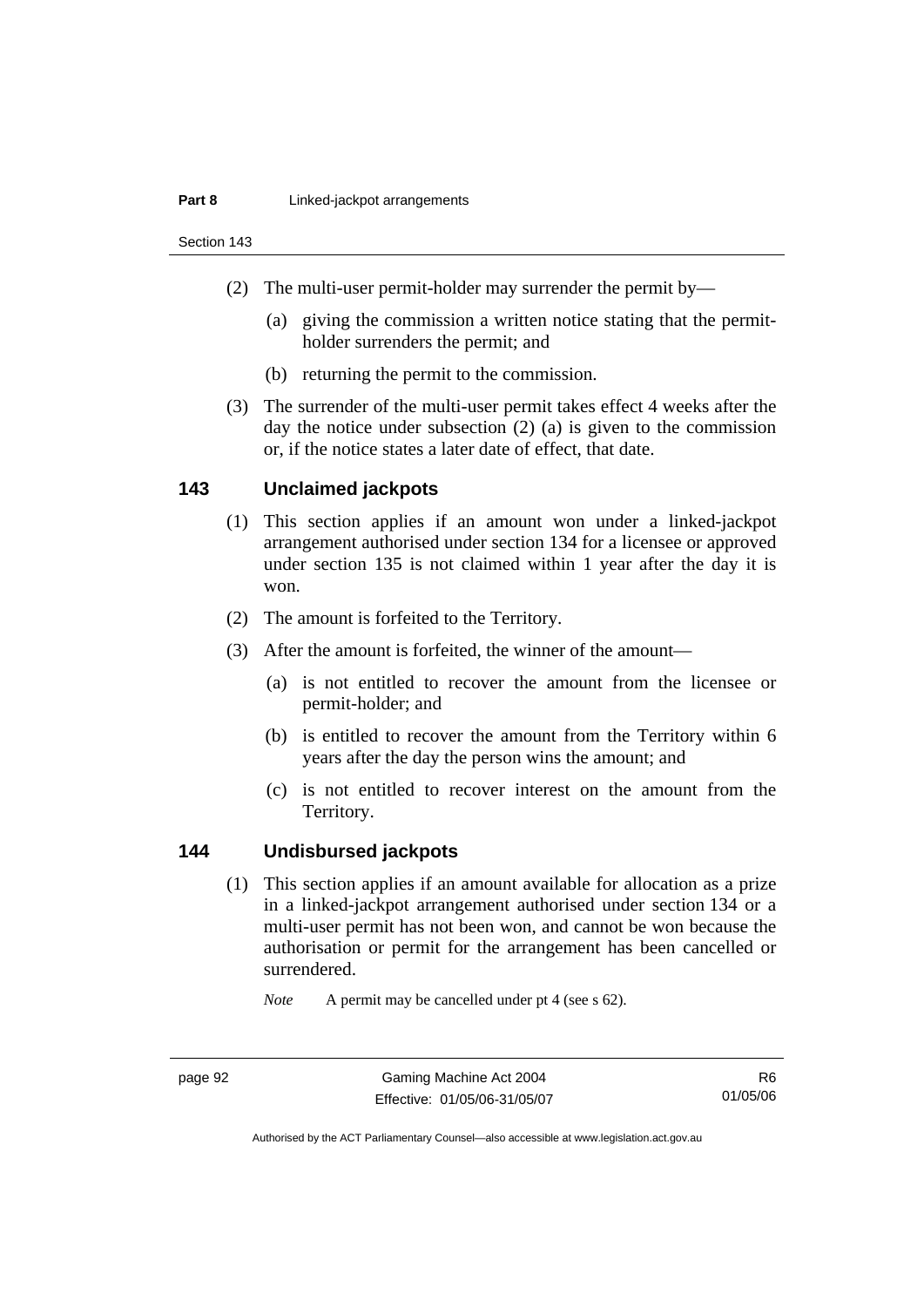- (2) The commission may approve an arrangement for the redistribution of the amount as a prize, or an addition to another jackpot, if satisfied that the arrangement is fair.
- (3) However, the amount is forfeited to the Territory if—
	- (a) the person who held the authorisation or permit has stopped operating gaming machines; or
	- (b) an approval under subsection (2) has not been given for the amount 4 weeks after the day the authorisation or permit is cancelled or surrendered.

R6 01/05/06

Gaming Machine Act 2004 Effective: 01/05/06-31/05/07 page 93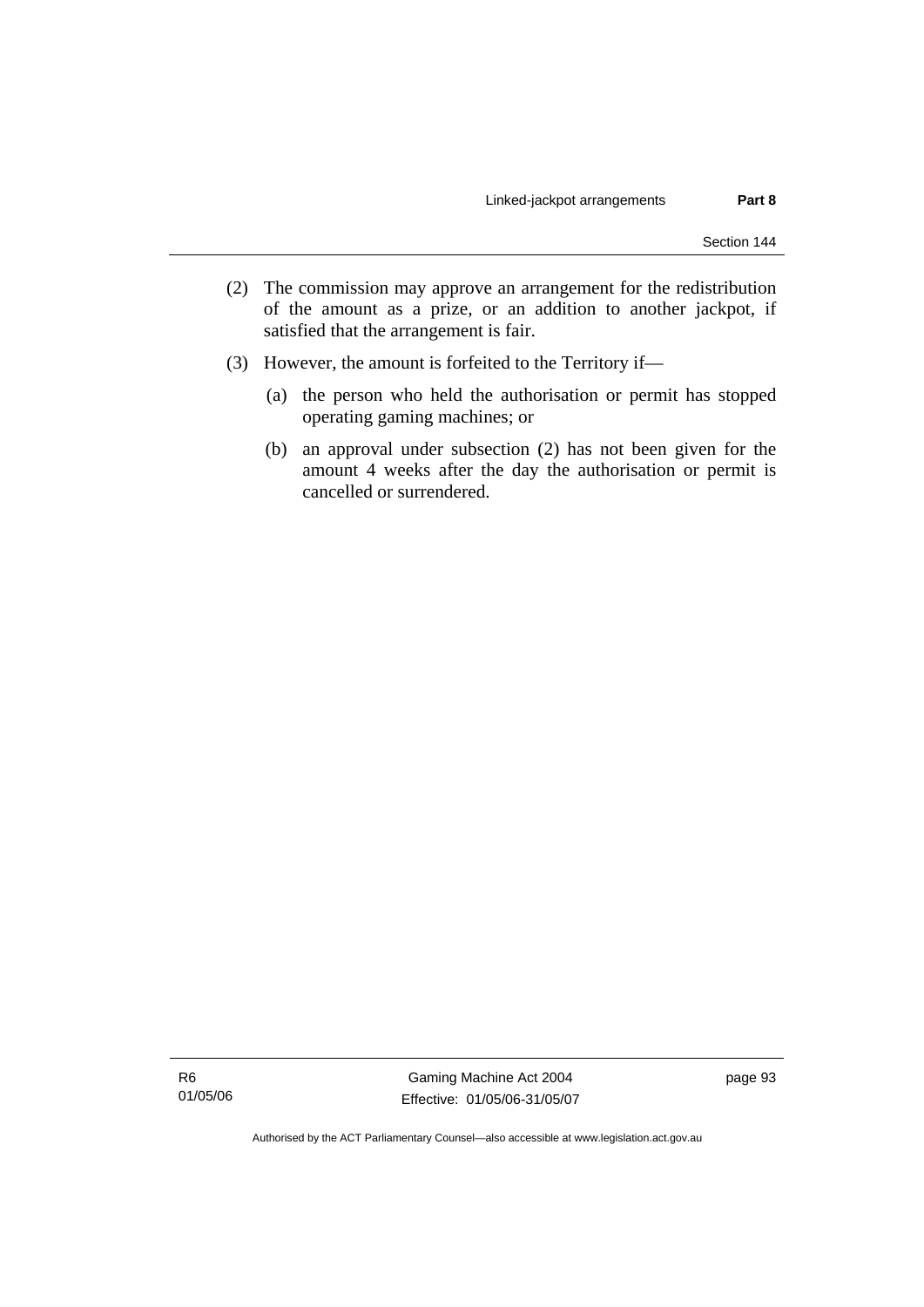#### **Part 9** Club administration

Section 145

# **Part 9 Club administration**

#### **145 Eligible objects**

- (1) An object of a club is an *eligible object* if—
	- (a) it furthers or promotes—
		- (i) recreation; or
		- (ii) social, religious, political, literary, scientific, artistic, sporting or athletic purposes; or
		- (iii) cultural or educational purposes; or
	- (b) it is approved, in writing, by the commission; or
	- (c) it is substantially the same as an object mentioned in paragraph (a) or (b).
- (2) An approval under subsection (1) (b) is a disallowable instrument.
	- *Note* A disallowable instrument must be notified, and presented to the Legislative Assembly, under the Legislation Act.

#### **146 Eligible clubs**

A club is an *eligible club* if—

- (a) the club is incorporated in the ACT; and
- (b) the club's statement of objects—
	- (i) includes eligible objects; and
	- (ii) indicates that the eligible objects together make up the main part of its objects; and
- (c) the club is conducted mainly to achieve eligible objects; and

R6 01/05/06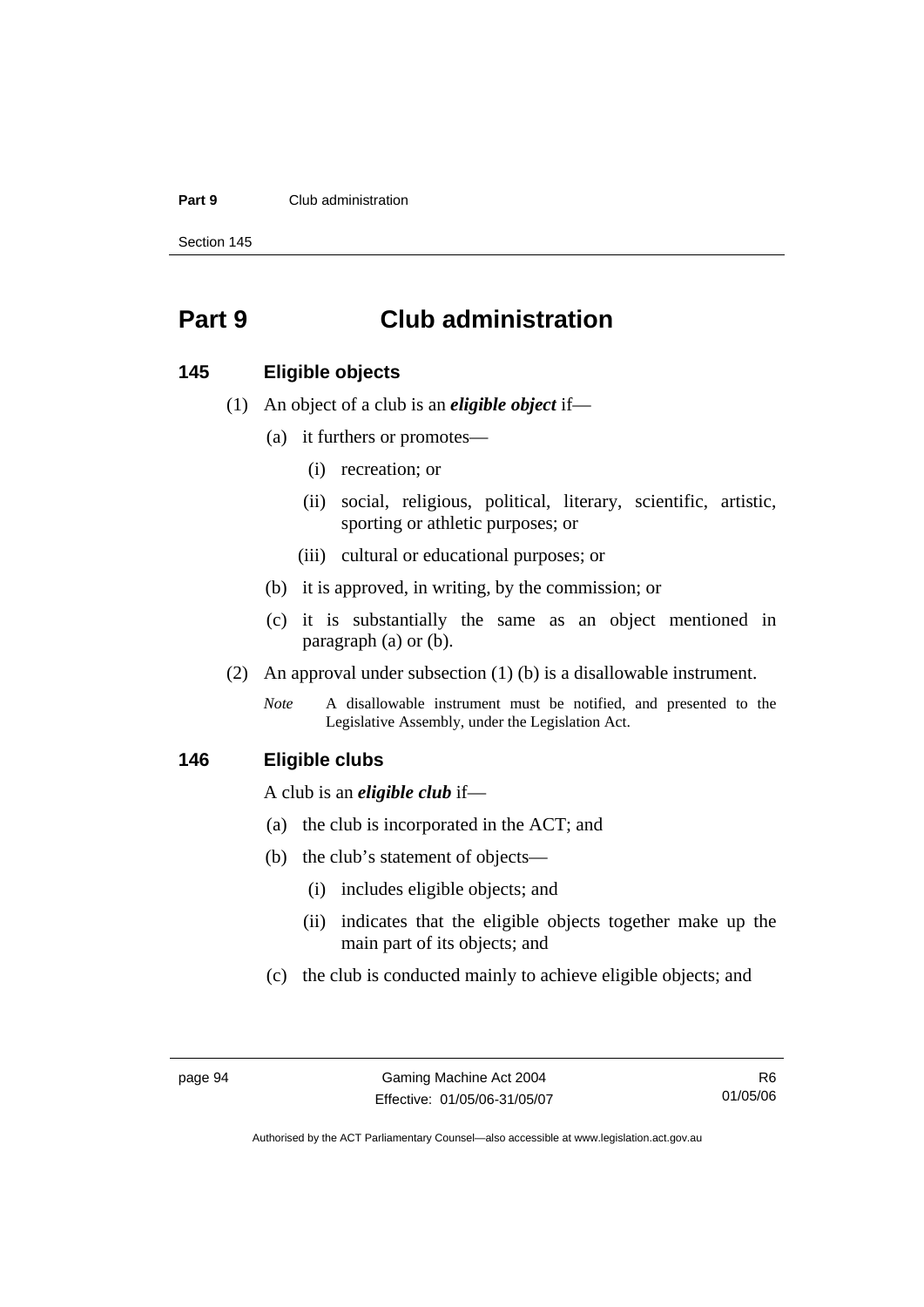- (d) the rules of the club—
	- (i) are in accordance with the regulations; and
	- (ii) are consistent with the licence conditions under part 3; and
	- (iii) do not prohibit the playing of games of chance for money on the club premises; and
- (e) the club has at least 300 voting members; and
- (f) the number of life members of the club is not more than 5% of the number of voting members of the club; and
- (g) the premises occupied by the club, and the facilities and property of the club, are kept and maintained for the benefit of members generally.

#### **147 Associated organisations**

- (1) The commission may, in writing, declare that an entity is an associated organisation for a club.
- (2) However, the commission may make a declaration for an entity only if satisfied that—
	- (a) it is associated with the club; and
	- (b) it is not carried on for profit or gain to its members or anyone else; and
	- (c) it is incorporated or a registered party; and
	- (d) its statement of objects—
		- (i) includes eligible objects; and
		- (ii) indicates that the eligible objects together make up the main part of its objects; and
	- (e) it is conducted mainly to achieve eligible objects; and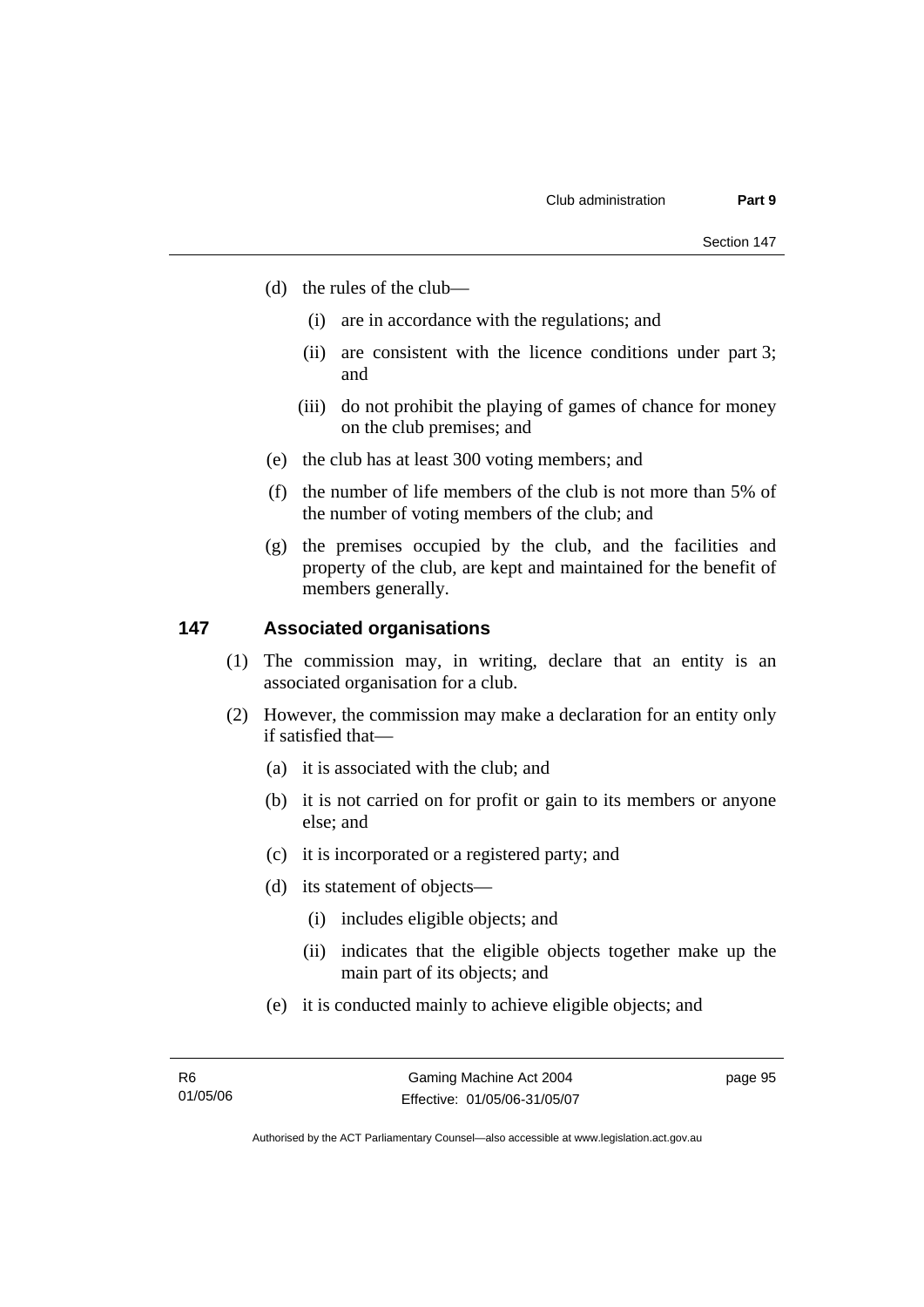#### **Part 9** Club administration

Section 148

- (f) approval of the entity as an associated organisation—
	- (i) would not cause the club to stop being conducted mainly to achieve eligible objects; and
	- (ii) would help the club to achieve its eligible objects.
- (3) In this section—
	- (a) a reference to the *statement of objects* of an entity incorporated under the Corporations Act is a reference to its memorandum; and
	- (b) a reference to an *eligible object* of an entity that is not a club is a reference to an object that would be an eligible object if the entity were a club.

#### **148 Keeping records relating to club elections**

- (1) This section applies if a club has an election of members to the club's management committee or board, or another position in the club.
- (2) The club commits an offence if the club does not, for the relevant period, keep records in relation to the election.

Maximum penalty: 20 penalty units.

(3) In this section:

*club* means a club in relation to whose premises a licence is in force.

*election* of someone to a position includes re-election of the person.

*relevant period* means 2 years after the day of the election.

#### **149 Power to require information about status of eligible clubs**

 (1) This section applies if the commission believes, on reasonable grounds, that a club—

R6 01/05/06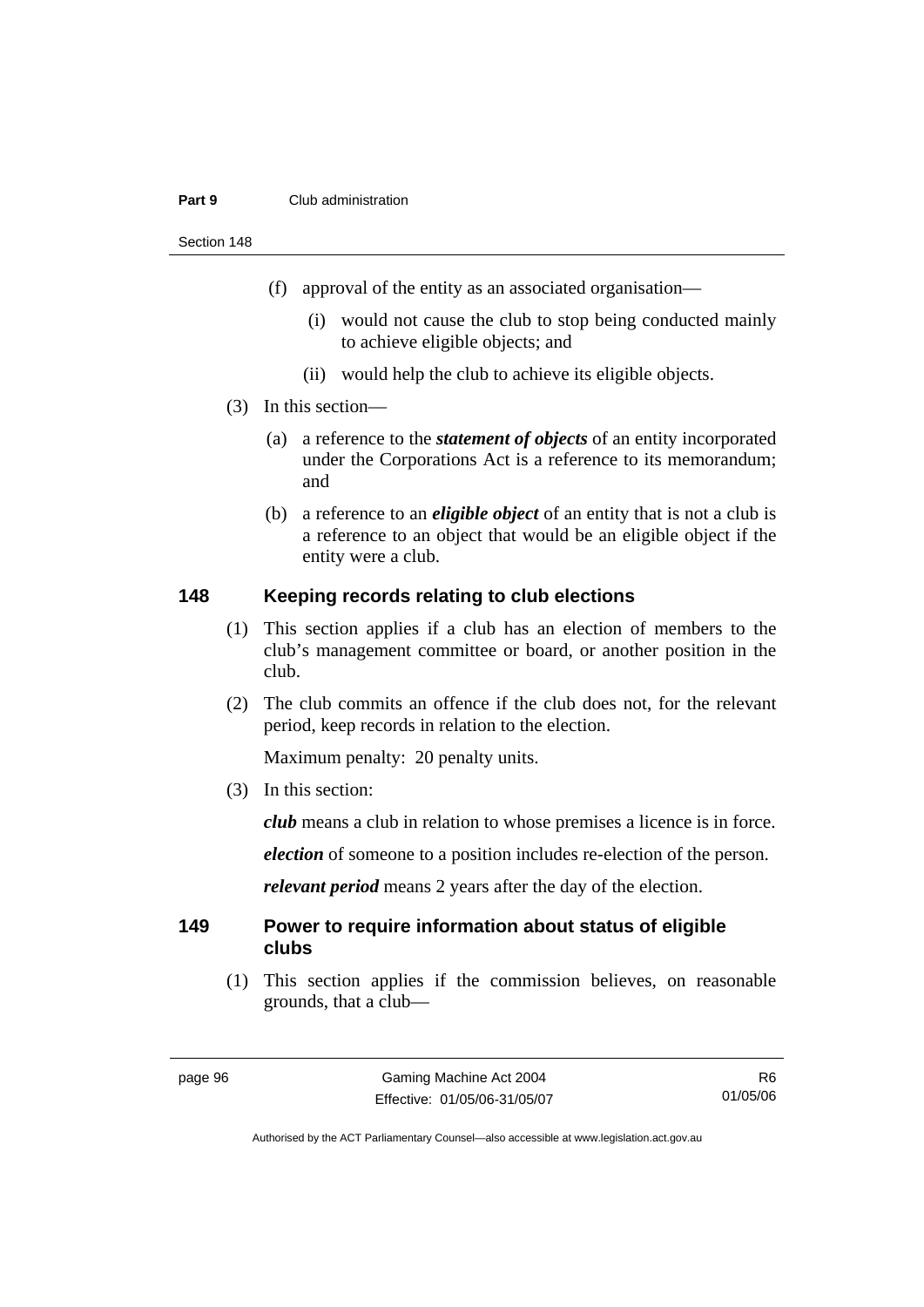- (a) is no longer an eligible club; or
- (b) may no longer be an eligible club.
- (2) The commission may, in writing, require the club to give the commission, within a stated period, information or documents relating to the club or an associated organisation for the club.
- (3) A club must comply with a requirement under subsection (2).
- (4) In this section:

*club* means a club in relation to whose premises a licence is in force.

#### **150 Disclosure of gifts by executive officer**

A person commits an offence if—

- (a) the person is an executive officer of a club; and
- (b) the person receives a gift while exercising a function as executive officer; and
- (c) the person does not tell the management committee or the board about the gift.

Maximum penalty: 20 penalty units.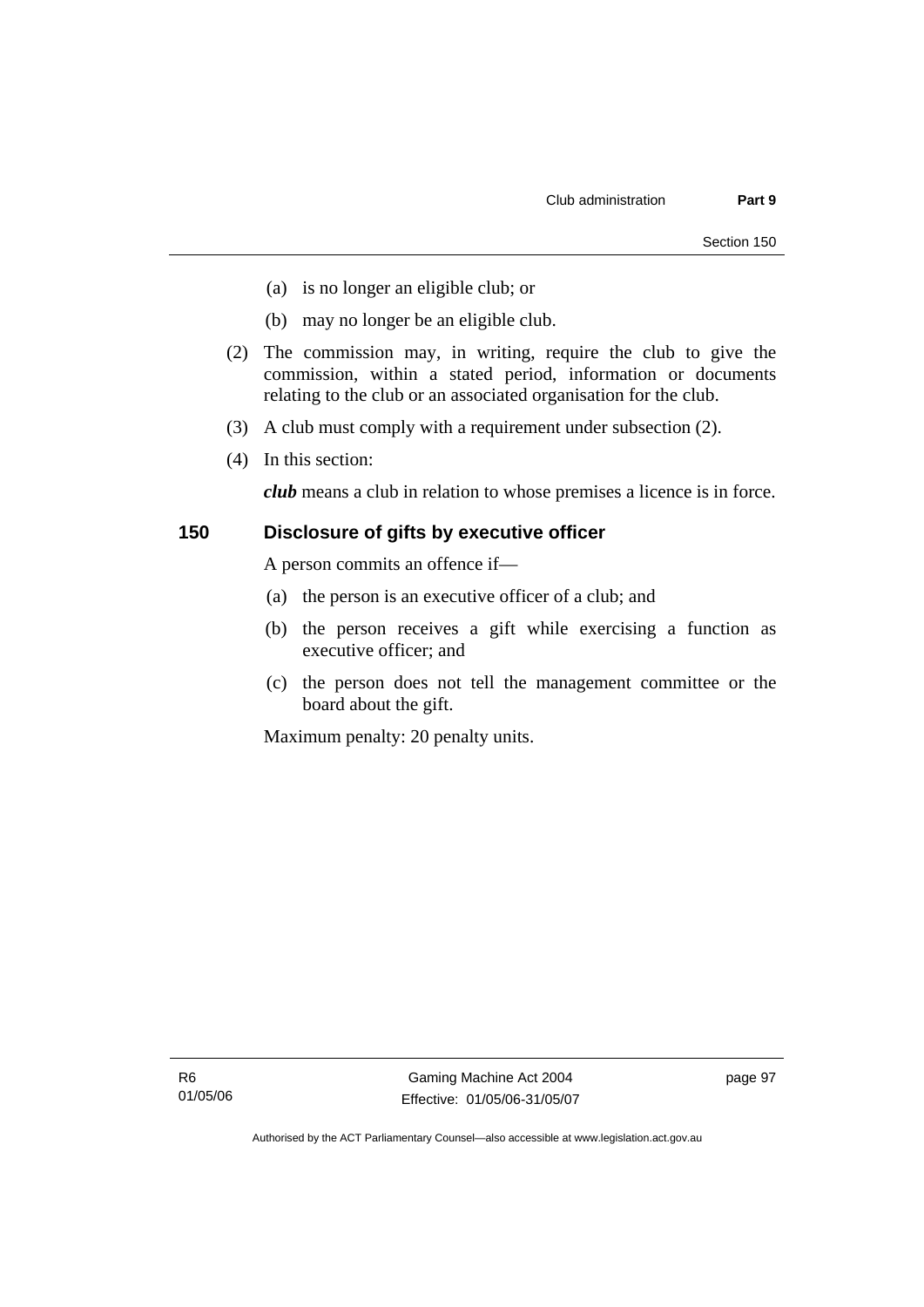#### Part 10 **Gaming areas**

Section 151

# **Part 10 Gaming areas**

#### **151 Warning notices**

- (1) The commission may, in writing, determine—
	- (a) the form and minimum dimensions of a notice (a *warning notice*); and
	- (b) the text of a warning notice.

#### **Examples of what may be included in warning notice**

- 1 risks associated with gambling
- 2 counselling or other support services available for addictive or excessive gambling
- 3 the provisions of this part about children
- *Note* An example is part of the Act, is not exhaustive and may extend, but does not limit, the meaning of the provision in which it appears (see Legislation Act, s 126 and s 132).
- (2) If the commission makes a determination under subsection (1), a licensee must ensure that a warning notice complying with the determination is displayed in a prominent position—
	- (a) on each gaming machine installed on the licensed premises; and
	- (b) at or near each entrance to each gaming area within the licensed premises.
- (3) A licensee commits an offence if the licensee contravenes a requirement of subsection (2).

Maximum penalty: 5 penalty units.

(4) An offence against subsection (3) is a strict liability offence.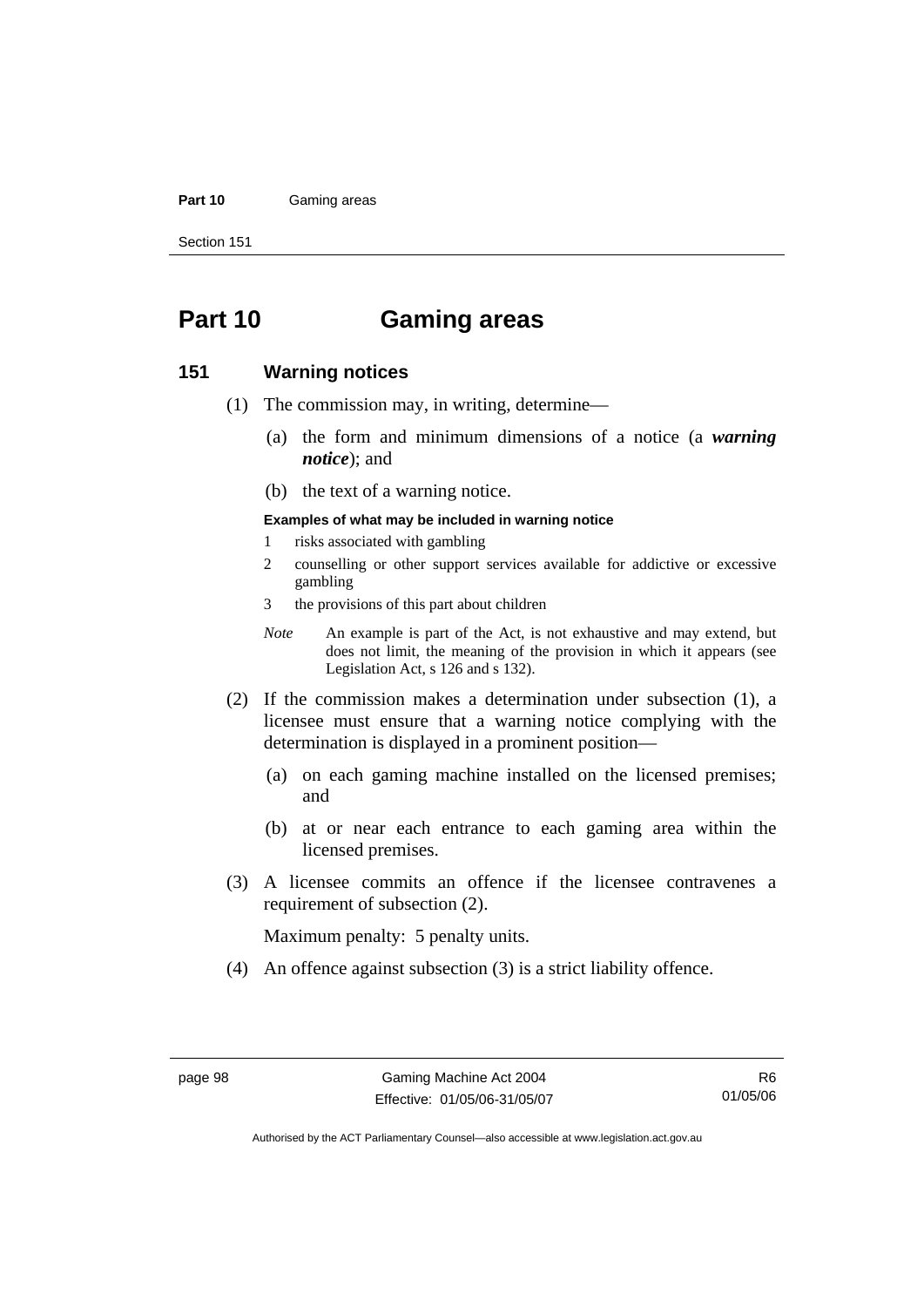- (5) A determination under subsection (1) is a disallowable instrument.
	- *Note* A disallowable instrument must be notified, and presented to the Legislative Assembly, under the Legislation Act.
- (6) Unless the determination is disallowed by the Legislative Assembly, the determination commences—
	- (a) 2 weeks after the last day when it could have been disallowed; or
	- (b) if the determination provides for a later commencement—on that later commencement.

### **152 External signs**

 (1) A licensee commits an offence if the licensee displays, or causes to be displayed, an external sign advertising gaming machines or promoting a gambling activity on the licensed premises.

Maximum penalty: 50 penalty units.

- (2) An offence against subsection (1) is a strict liability offence.
- (3) In this section:

*external sign*, for licensed premises, means a sign that can be seen from outside the licensed premises, but does not include an advertisement on television (other than closed-circuit television) or on the internet.

#### **Example**

a written, electronic or physical display, picture or symbol

*Note* An example is part of the Act, is not exhaustive and may extend, but does not limit, the meaning of the provision in which it appears (see Legislation Act, s 126 and s 132).

*gambling activity* means an activity that requires approval under a gaming law.

page 99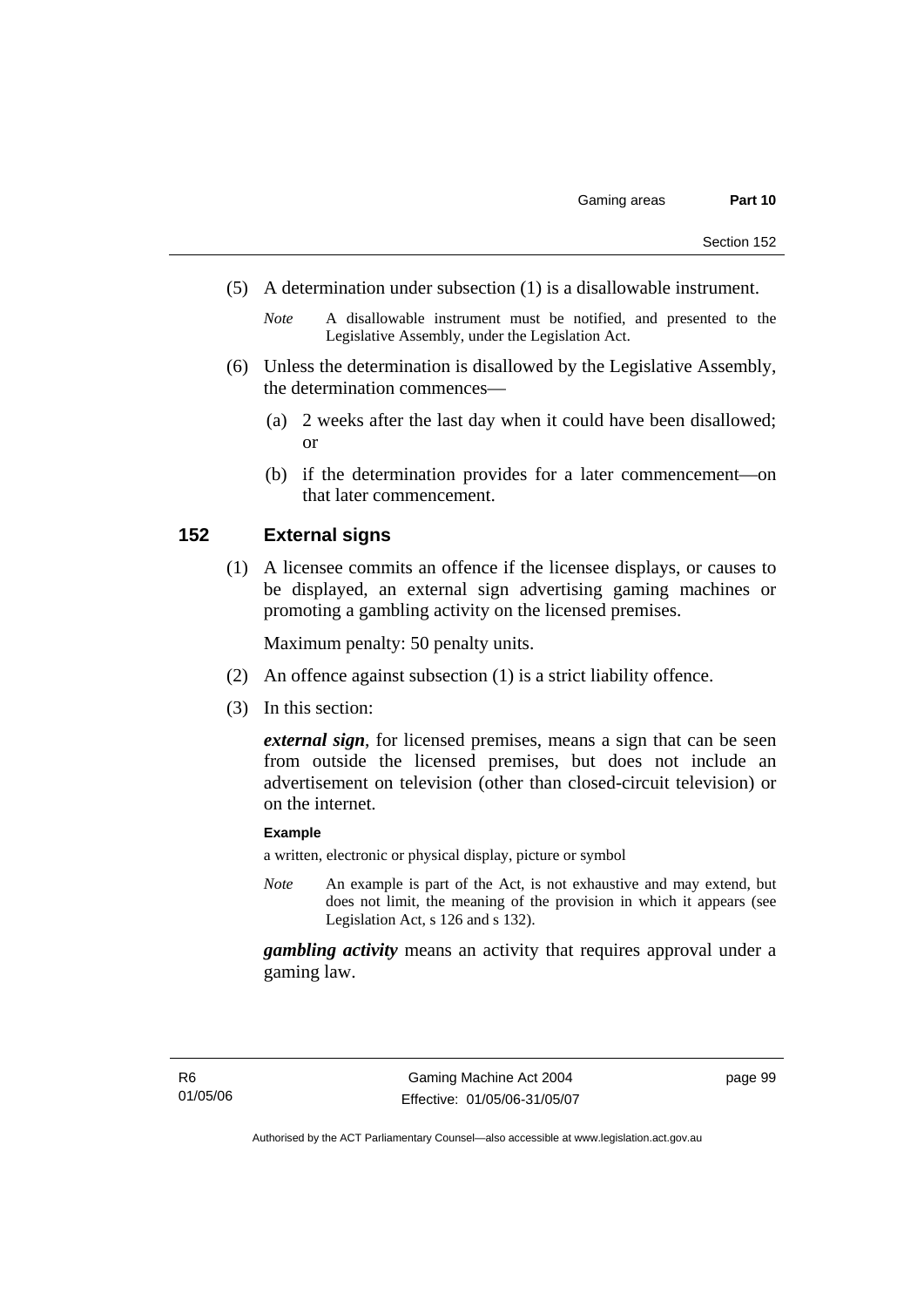#### **Part 10** Gaming areas

Section 153

### **153 Cash facilities**

 (1) A licensee commits an offence if the licensee provides, or allows the provision of, a cash facility in a gaming area within the licensed premises.

Maximum penalty: 50 penalty units, imprisonment for 6 months or both.

 (2) If the commission is satisfied that there is not adequate physical separation between a gaming area of licensed premises and a cash facility on the premises, the commission may give the licensee a written direction to separate the parts of the premises.

#### **Example**

by installing barriers

- *Note* An example is part of the Act, is not exhaustive and may extend, but does not limit, the meaning of the provision in which it appears (see Legislation Act, s 126 and s 132).
- (3) A licensee must comply with a direction under subsection (2).
- (4) In this section:

#### *cash facility*—

- (a) means—
	- (i) an automatic teller machine; or
	- (ii) an EFTPOS facility; or
	- (iii) any other facility for gaining access to cash or credit; but
- (b) does not include a facility where cash is exchanged for other denominations of cash, tokens, tickets or cards for the purpose of playing machines.

### **154 Lending or extending credit**

- (1) A person commits an offence if—
	- (a) the person is a licensee or licensee's employee; and

R6 01/05/06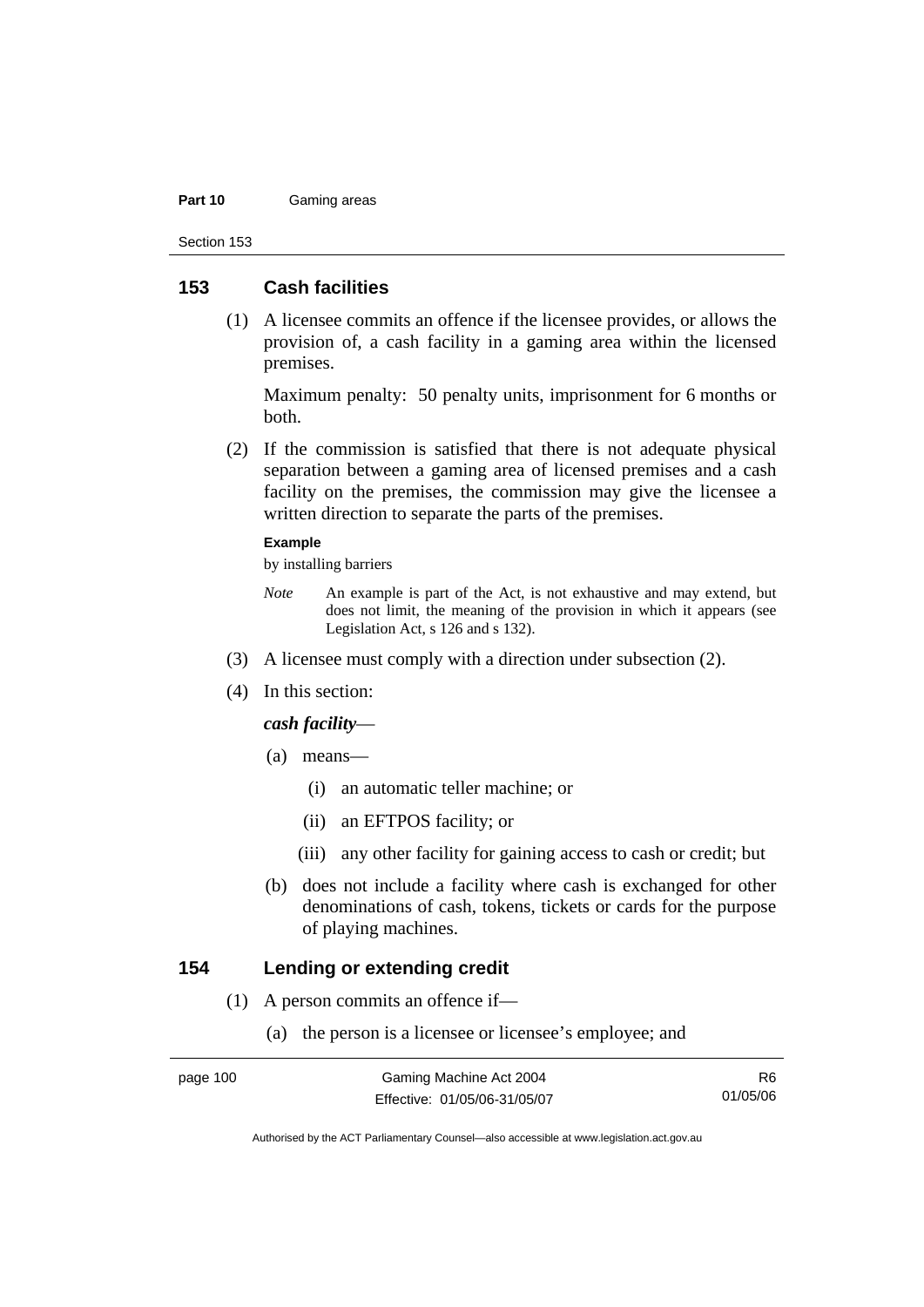- (b) the person—
	- (i) lends or offers to lend money to a person who is in, or appears to be about to enter, the licensed premises or part of them; or
	- (ii) extends or offers to extend credit to a person to allow the person to play a gaming machine on the licensed premises.

Maximum penalty: 50 penalty units, imprisonment for 6 months or both.

(2) In this section:

*credit* includes accepting postdated cheques, blank cheques and credit and debit cards.

### **155 Children must not enter gaming area**

 (1) A licensee commits an offence if the licensee allows a child to enter or remain in a gaming area.

Maximum penalty: 50 penalty units.

 (2) An employee of a licensee commits an offence if the employee allows a child to enter or remain in a gaming area.

Maximum penalty: 50 penalty units.

(3) An offence against this section is a strict liability offence.

### **156 Children must not play gaming machines**

 (1) A licensee commits an offence if the licensee allows a child to play a gaming machine.

Maximum penalty: 50 penalty units.

(2) An offence against this section is a strict liability offence.

page 101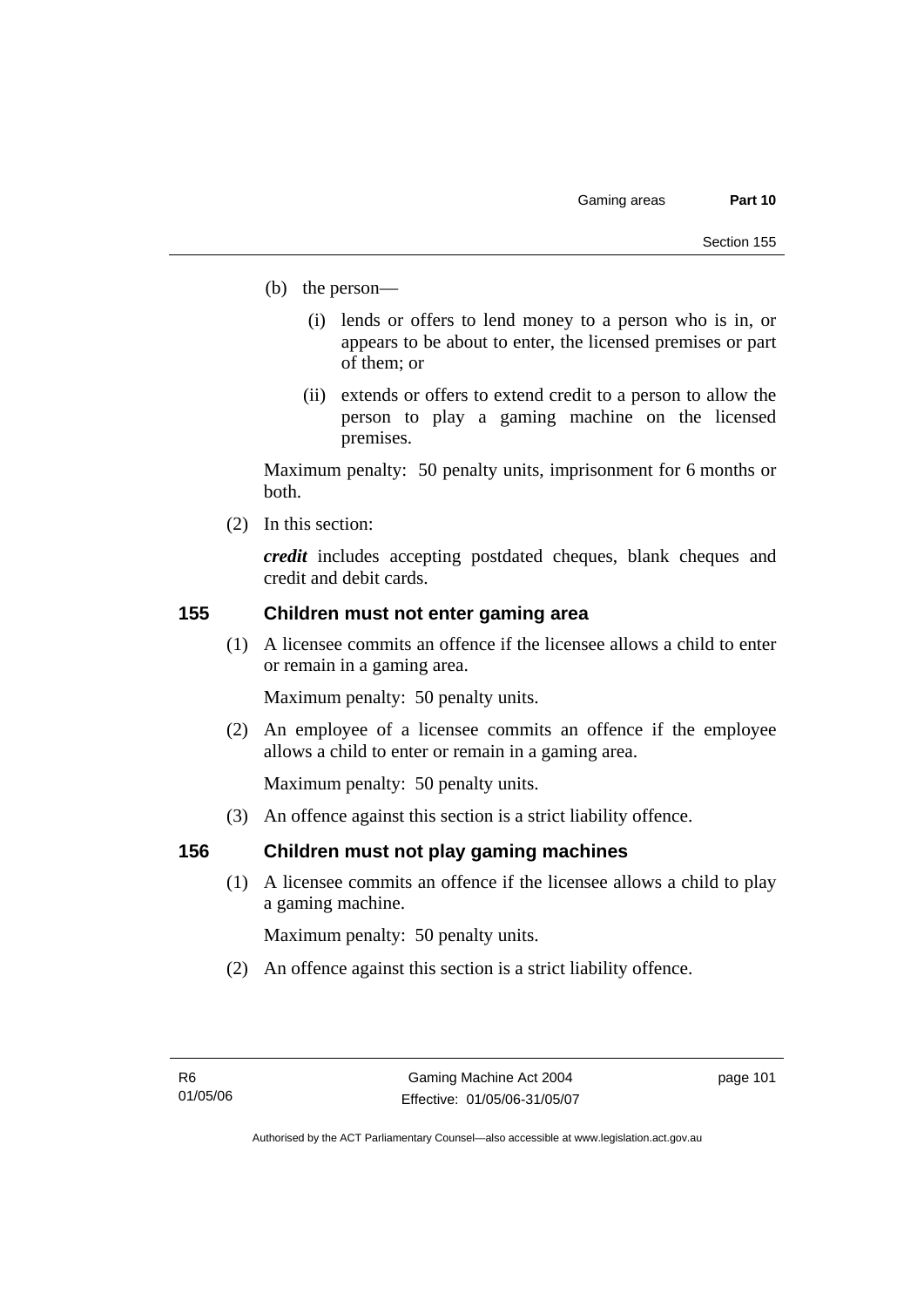#### Part 10 **Gaming areas**

Section 157

### **157 Using false identification**

- (1) A person commits an offence if the person uses someone else's identification or a form of identification that is forged—
	- (a) to obtain entry to or remain in a gaming area on licensed premises; or
	- (b) to play a gaming machine.

Maximum penalty: 10 penalty units.

(2) An offence against this section is a strict liability offence.

page 102 Gaming Machine Act 2004 Effective: 01/05/06-31/05/07

R6 01/05/06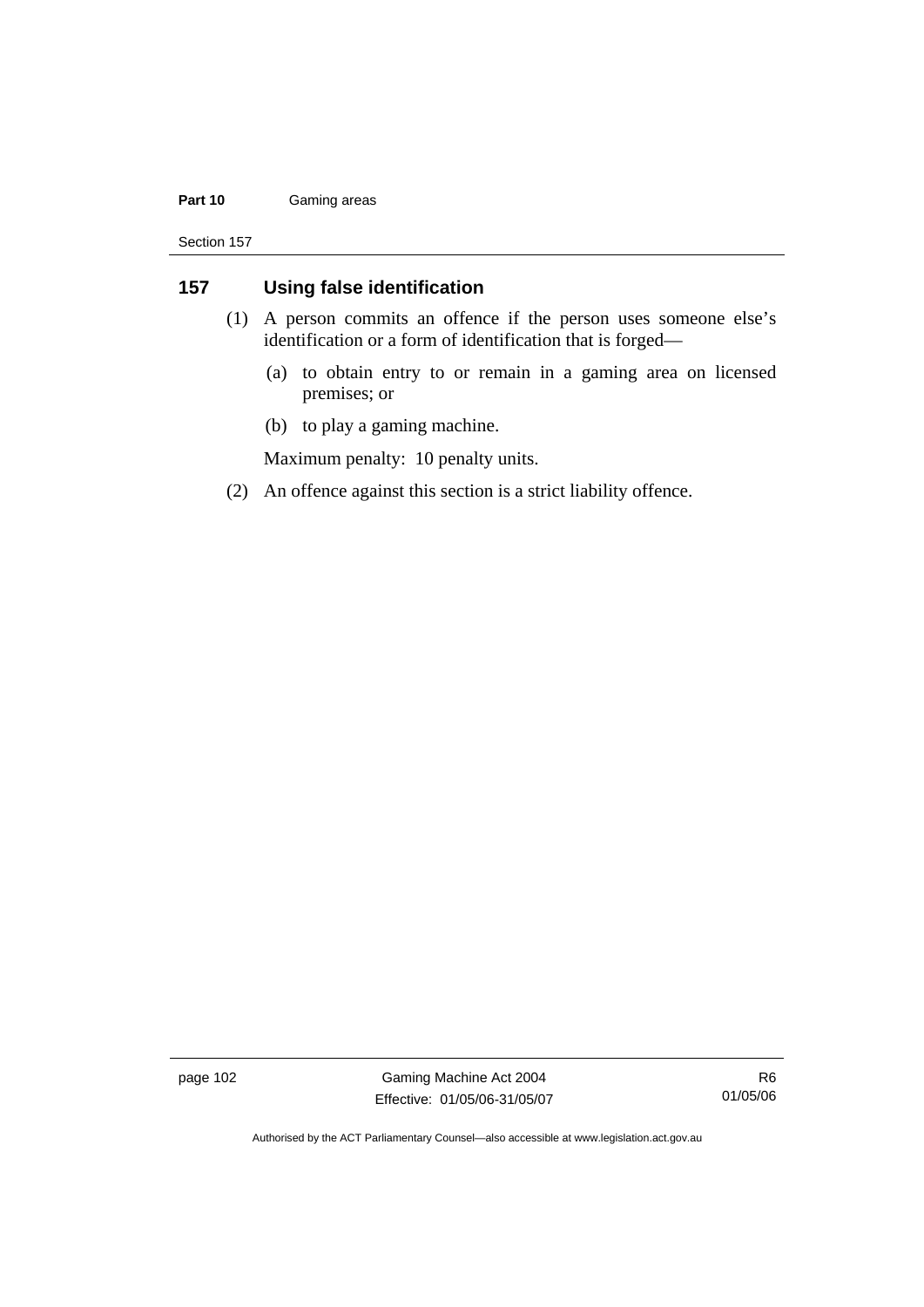## **Part 11 Finance**

## **Division 11.1 General**

### **158 Audit of records**

- (1) A licensee must, as soon as practicable (but no later than 6 months) after the end of each financial year ensure that—
	- (a) the accounts relating to the operation of gaming machines on the licensed premises during the year are audited by a qualified accountant; and
	- (b) an income and expenditure statement is prepared for the year relating to—
		- (i) the operation of gaming machines on the licensed premises; and
		- (ii) if the licensee is a club—the club's financial operations.
- (2) A licensee must, as soon as practicable (but no later than 1 month) after the preparation of an income and expenditure statement under subsection (1), give the commission a copy of the statement certified as correct by the person who prepared it, together with a report stating, as at the end of the period to which the statement relates—
	- (a) the class, number and kind of gaming machines installed on the licensed premises; and
	- (b) if the licensee is a club—the number of club members; and
	- (c) any other details the commission requires in writing.

## **U 159 Gaming machine tax**

 (1) Gaming machine tax is payable on the gross revenue in relation to the operation of gaming machines each month, whether or not the operation is lawful.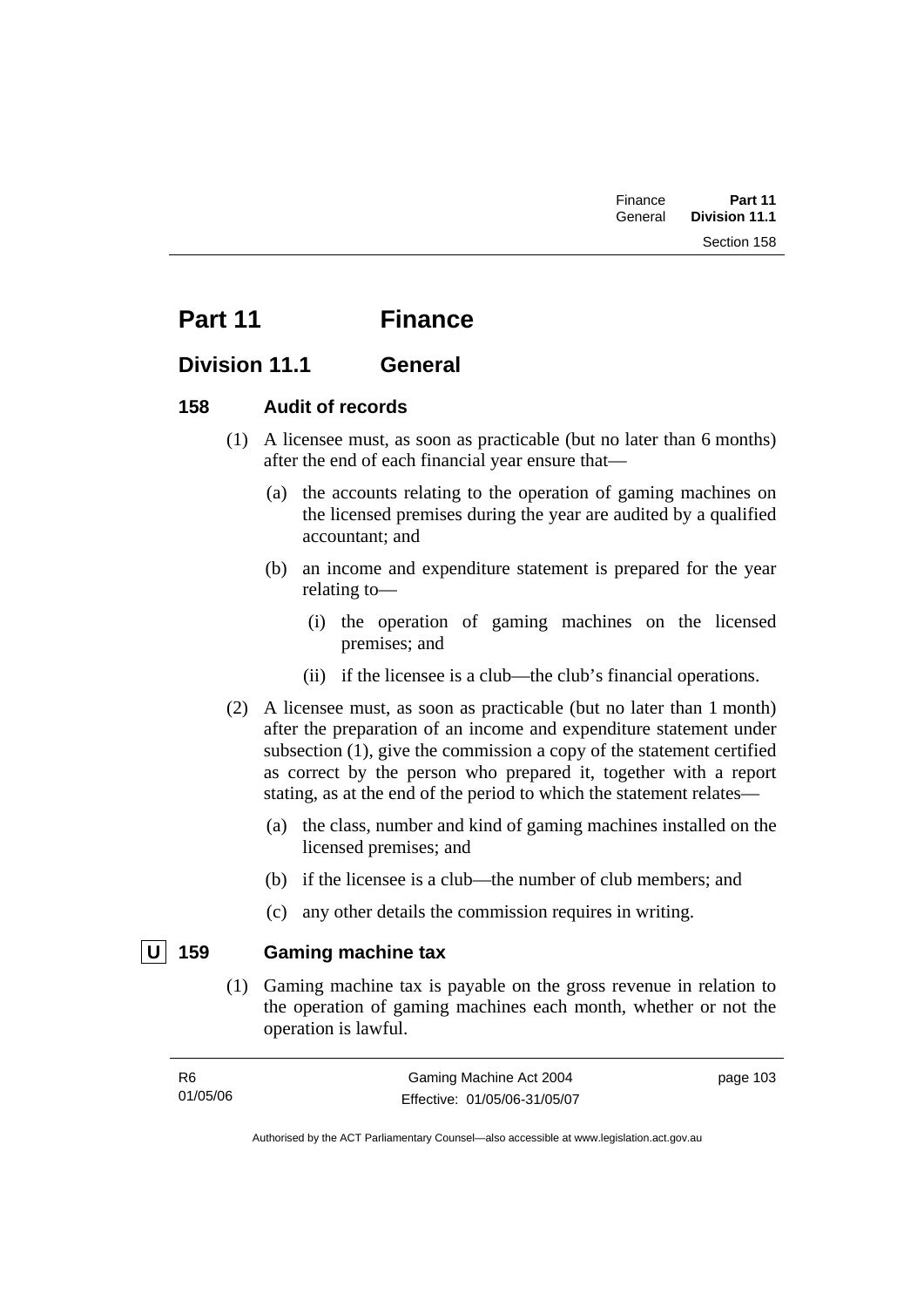- (2) The rate at which gaming machine tax is payable in relation to a month is the prescribed percentage for the month.
- (3) In this section:

*prescribed percentage*, for a month, means—

- (a) in relation to a licensee that is a club—
	- (i) for the part of the gross revenue of the club for the month that is less than \$15 000—nil; and
	- (ii) for the part of the gross revenue of the club for the month that is \$15 000 or more but less than \$25 000—15%; and
	- (iii) for the part of the gross revenue of the club for the month that is \$25 000 or more but less than \$50 000—16%; and
	- (iv) for the part of the gross revenue of the club for the month that is \$50 000 or more—18%; or
- (b) in relation to a licensee that is a not a club—25.9%; or
- (c) in any other case—100%.

### **161 Payment of gaming machine tax**

- (1) Gaming machine tax in relation to the operation of a gaming machine must be paid by—
	- (a) in relation to a machine operated lawfully—the licensee; or
	- (b) in relation to a machine operated unlawfully—
		- (i) the person receiving the gross revenue; or
		- (ii) the occupier of the premises where the machine is operated.
- (2) If subsection (1) (b) applies, the person receiving the gross revenue from the operation of the relevant gaming machine and the occupier of the premises where the machine is operated are jointly and severally liable to pay tax under subsection (1).

R6 01/05/06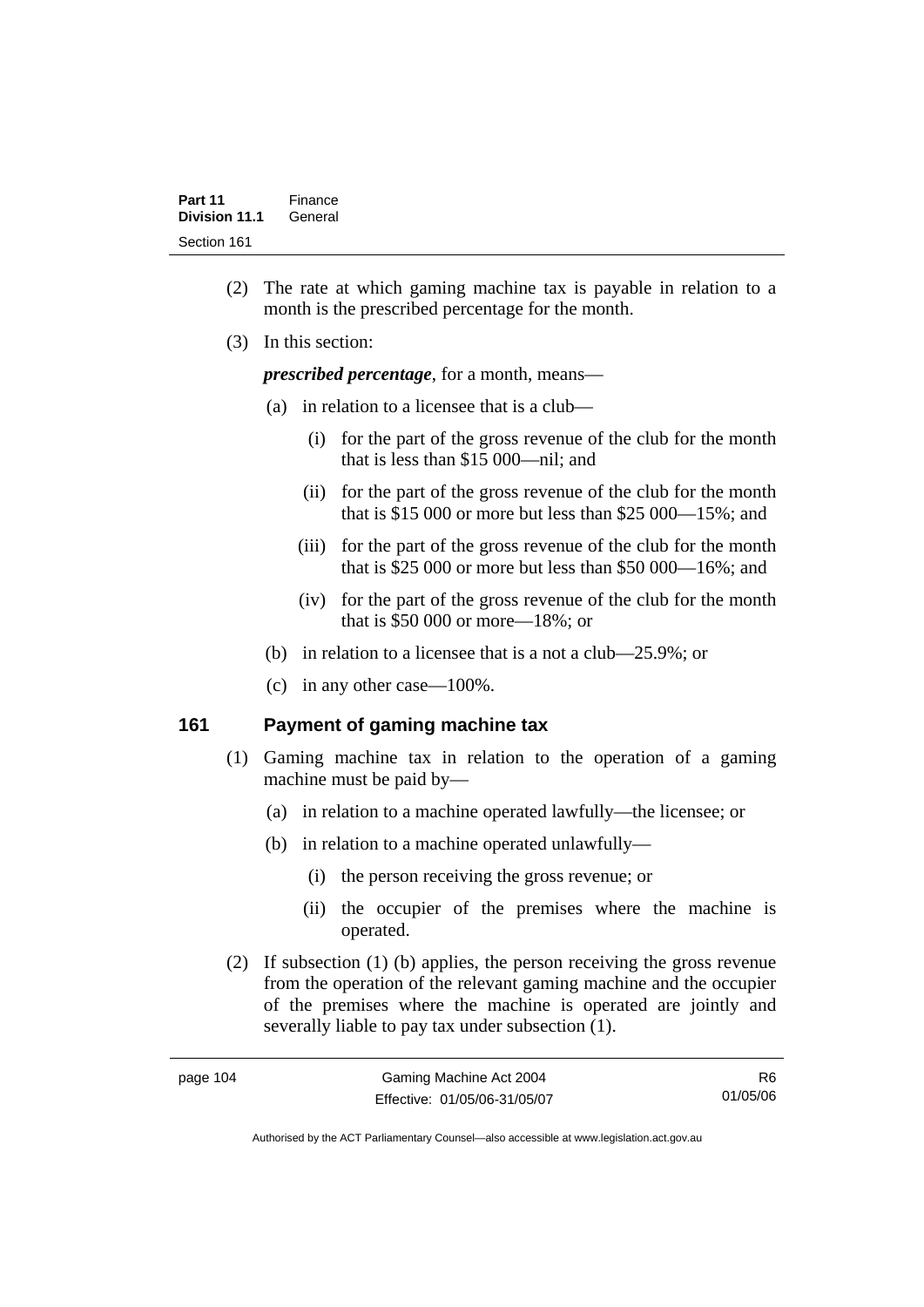| Finance | Part 11              |  |
|---------|----------------------|--|
| General | <b>Division 11.1</b> |  |
|         | Section 162          |  |

 (3) Gaming machine tax in relation to the operation of a gaming machine during a month is payable on the 7th day after the end of the month.

### **162 Gaming machine tax returns**

- (1) Within 1 week after the end of a month, a licensee must give the commission a return relating to the gross revenue in relation to the operation of gaming machines during that month under the licence.
- (2) A return must be in writing.
	- *Note* If a form is approved under the Control Act, s 53D for a return, the form must be used.
- (3) To remove any doubt, the return may be given by emailing it to the commission.

### **163 Payment of gaming machine tax following transfer**

- (1) If a licence is transferred, the person (the *transferor*) from whom the licence is transferred must pay the commission the prescribed amount within 1 week after the date of transfer.
- (2) In this section:

*licensed period* means the period beginning on the 1st day of the month when the transfer happens and ending on the date of transfer.

*prescribed amount* means the amount of gaming machine tax that would be payable in relation to the licensed period if the transferor did not transfer the licence.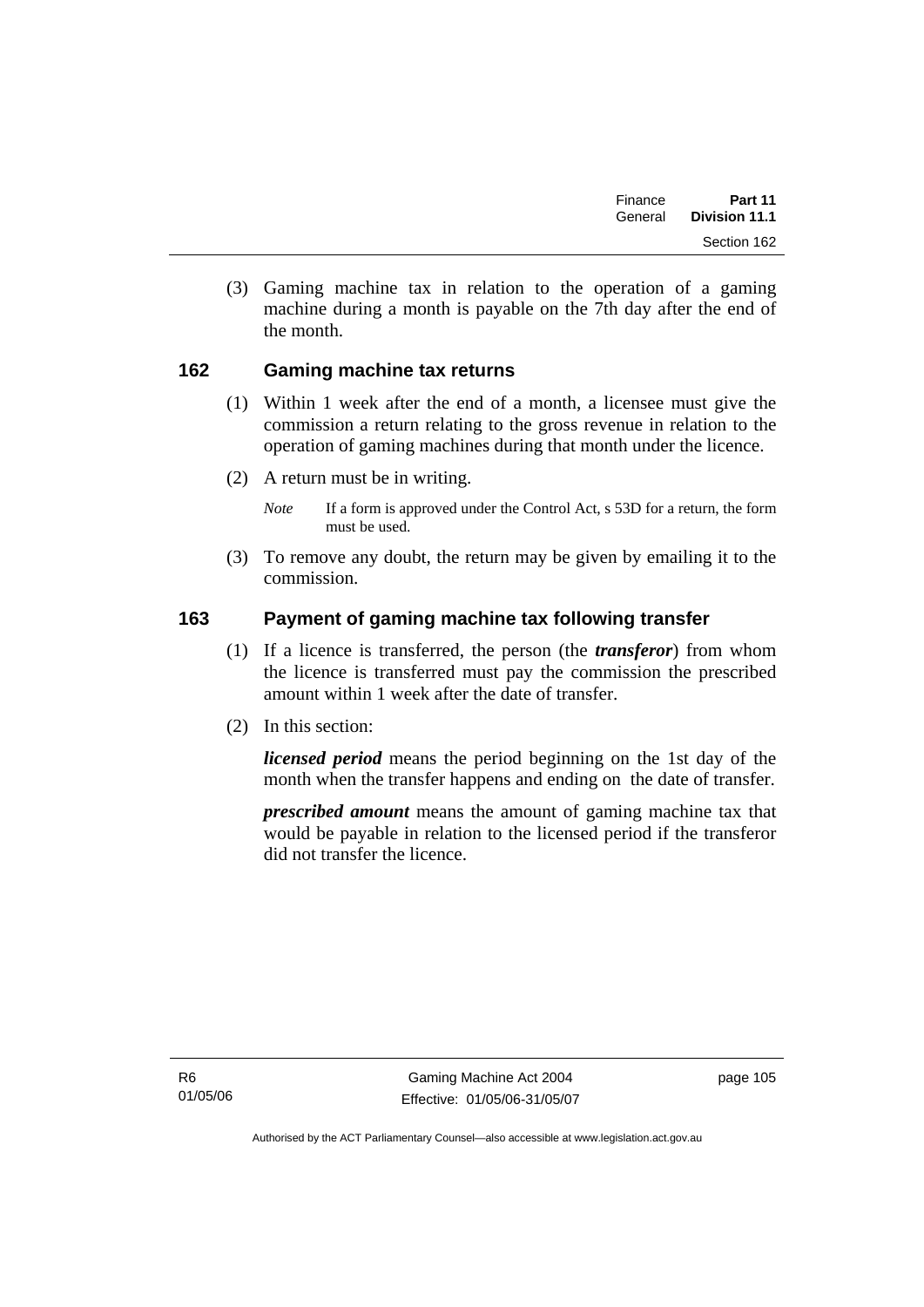#### **Part 12 Community contributions**

Section 164

## **Part 12 Community contributions**

#### **164 Approval of community contributions**

- (1) The commission may approve contributions made by a licensee to a stated entity for a stated purpose as community contributions if satisfied the contributions will have the effect of—
	- (a) contributing to or supporting the development of the community; or
	- (b) raising the standard of living of the community or part of the community.

#### **Examples of areas of contributions**

- 1 charitable and social welfare
- 2 sport and recreation
- 3 non-profit activities
- 4 community infrastructure
- *Note* An example is part of the Act, is not exhaustive and may extend, but does not limit, the meaning of the provision in which it appears (see Legislation Act, s 126 and s 132).
- (2) The regulations may make provision in relation to contributions, including—
	- (a) guidelines for approving contributions as community contributions; and
	- (b) how contributions may be claimed.

#### **Example**

A capital payment may be claimed proportionately over a number of years.

(3) In this section:

*community* includes a community outside the ACT.

*contribution*, by a licensee—

page 106 Gaming Machine Act 2004 Effective: 01/05/06-31/05/07

R6 01/05/06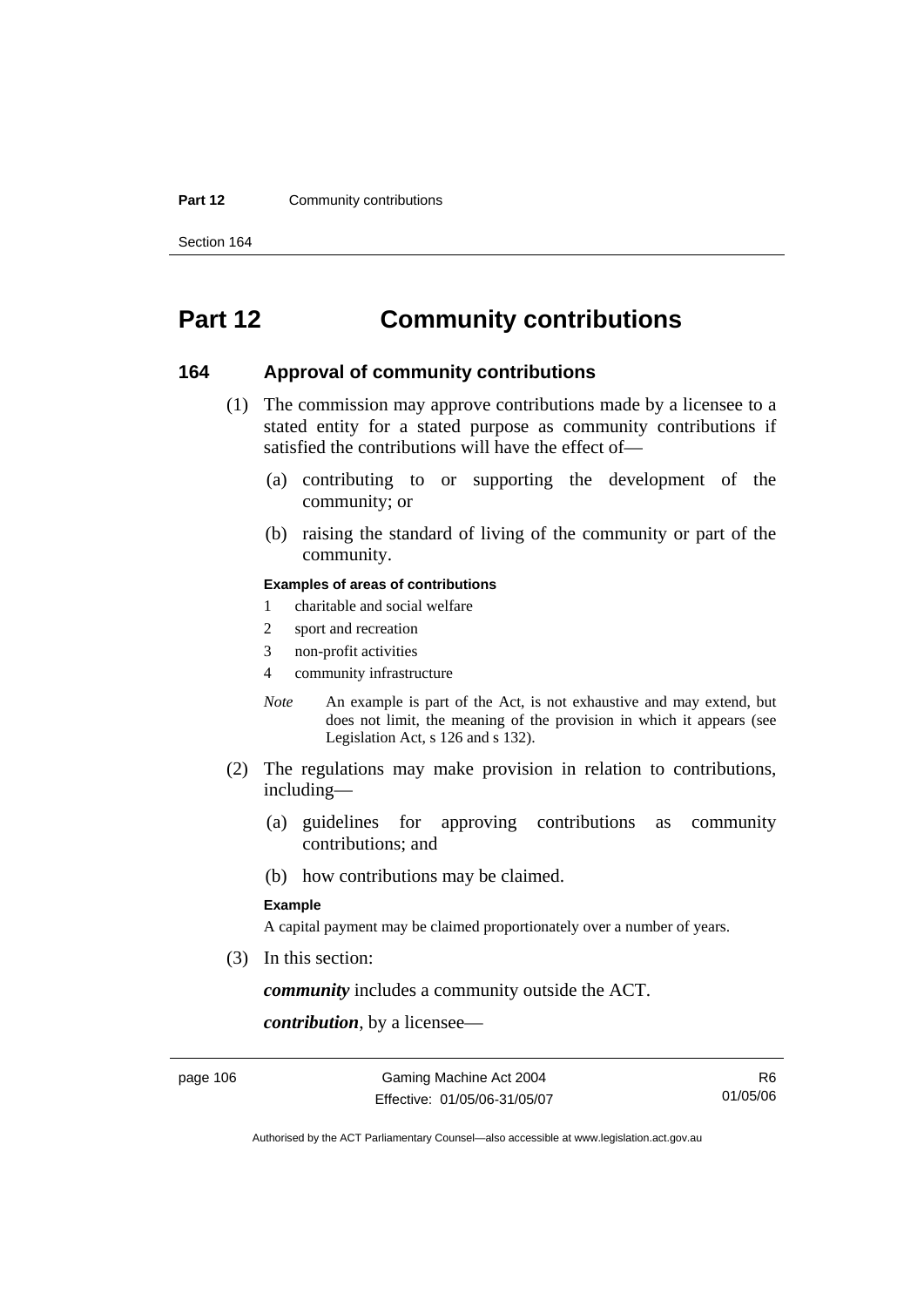- (a) includes the value of a contribution made in kind by the licensee; but
- (b) does not include the following:
	- (i) expenditure on commercial activities, or, if the licensee is a club, on the social or entertainment activities of the club for its members;
	- (ii) expenditure intended to promote the licensee's activities;
	- (iii) expenditure in relation to gambling (for example, the purchase of gaming machines);
	- (iv) capital payments for assets owned, controlled or being acquired by the licensee or an associated entity that are not available to be used by the public;
	- (v) capital payments or other expenditure on assets owned, controlled or being acquired by the licensee, if the assets are not in the ACT;
	- (vi) notional provisions (for example, long service and annual leave), other than depreciation;
	- (vii) depreciation in relation to a capital payment mentioned in paragraph (iv) or (v);
	- (viii) depreciation in relation to a capital payment that is an approved contribution;
		- (ix) a capital payment if depreciation in relation to the payment is an approved contribution;
		- (x) a contribution made out of donations collected by the licensee, or out of the proceeds of any special fundraising activity conducted by the licensee;
		- (xi) a contribution to a business association, registered party, associated entity or trade union;

page 107

Authorised by the ACT Parliamentary Counsel—also accessible at www.legislation.act.gov.au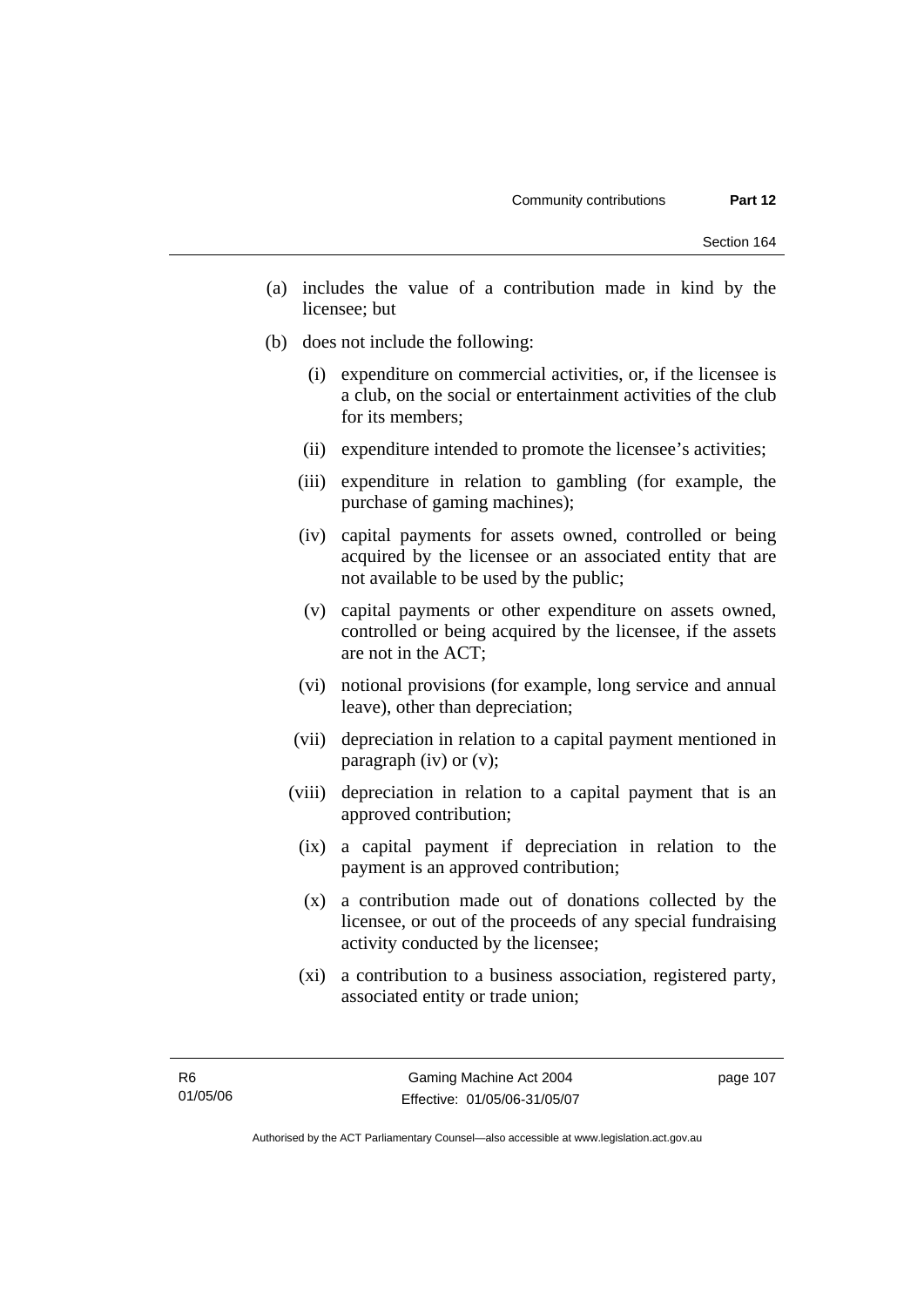#### **Part 12 Community contributions**

Section 165

- (xii) if a contribution is made on a condition—the value to the licensee of that condition being fulfilled;
- (xiii) if an asset is otherwise a contribution—the value of any income earned from the asset (for example, entry or hiring fees);
- (xiv) a contribution made to another licensee under a reciprocal arrangement or agreement;
- (xv) the cost of borrowing funds to acquire an asset.

### **165 Records of contributions**

- (1) A licensee must record each community contribution made by the licensee, stating—
	- (a) the entity to which, and the purpose for which, each contribution was made; and
	- (b) the amount or value of the contribution and the date when, or period over which, it was made.

Maximum penalty: 20 penalty units.

- (2) To remove any doubt, a record must relate to single licensed premises.
- (3) An offence against this section is a strict liability offence.

### **166 Report about records and finances**

 (1) Within 1 month after the end of a financial year, a licensee must give the commission a copy of the records kept under section 165 that relate to the financial year, together with a financial report for the financial year.

Maximum penalty: 20 penalty units.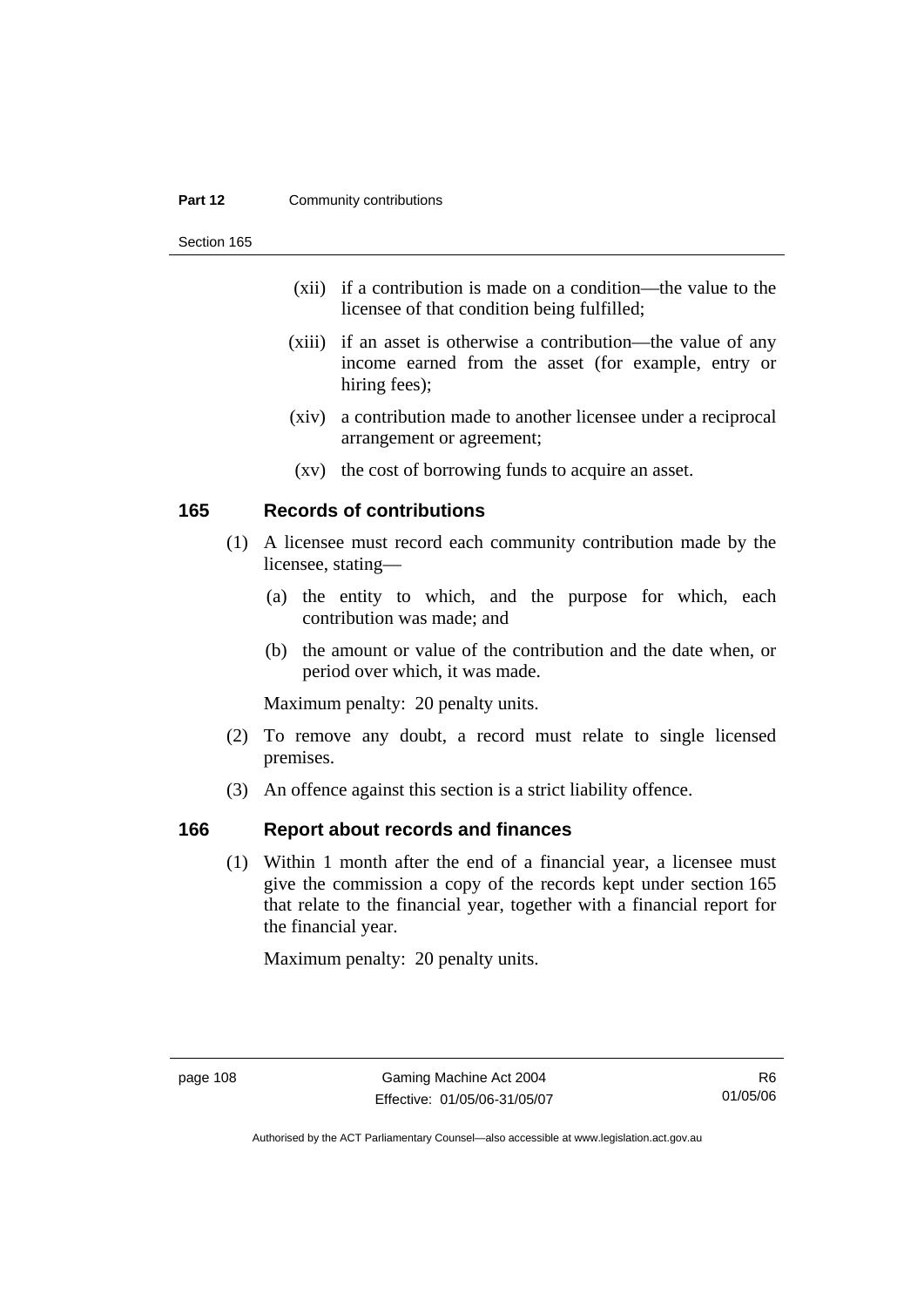(2) In this section:

*financial report* means a report about the following:

- (a) the gross revenue of the licensee;
- (b) if the licensee is a club—the net revenue of the licensee;
- (c) the total value of community contributions;
- (d) the total value of contributions to registered parties and associated entities.
- *Note* If a form is approved under the Control Act, s 53D for a financial report, the form must be used.

### **167 Commission must report to Minister**

Within 4 months after the end of the financial year, the commission must give the Minister a report—

- (a) summarising the extent of compliance by licensees with section 165 and section 166 for the financial year; and
- (b) analysing the extent to which revenue received by licensees was being used to make community contributions during the financial year.

### **168 Minister must present commission's report**

The Minister must present a report given to the Minister under section 167 to the Legislative Assembly within 6 sitting days after the day the Minister receives the report.

### **169 Required community contributions**

 (1) For a licensee that is a club, the *required community contribution* for a financial year is the required percentage of the club's net revenue for the financial year.

page 109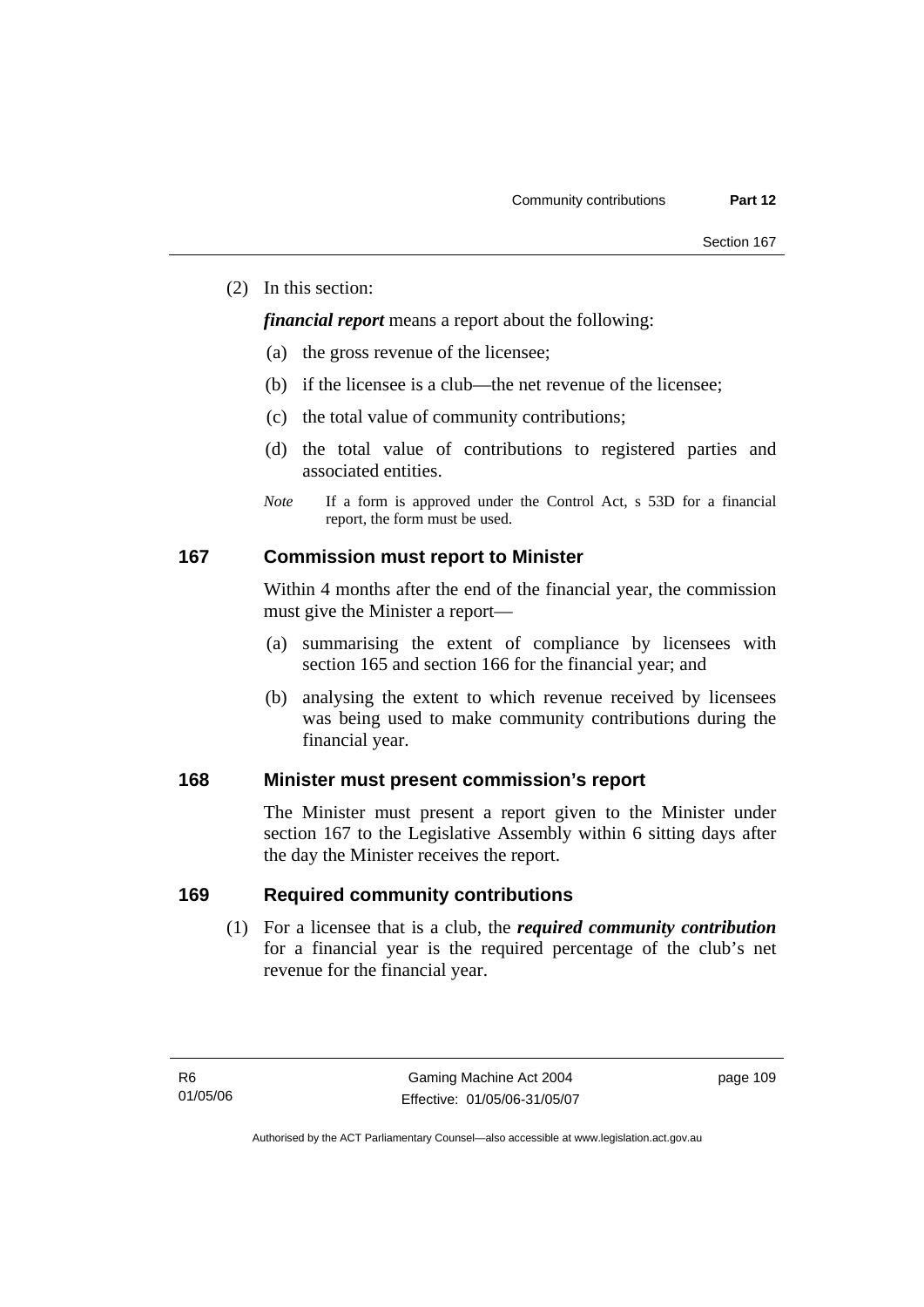Section 170

(2) In subsection (1):

*required percentage*, for a club, means—

- (a) 7%; or
- (b) if the Minister determines a different percentage under subsection (3) for the club—that percentage.
- (3) The Minister may, in writing, determine a lower required percentage for a club if satisfied, on application by the club, that—
	- (a) the gross revenue of the club for a financial year is, or is likely to be, less than \$200 000; and
	- (b) if the required percentage for the club were 7%, the application of subsection (1) to the club would so seriously affect the club's viability that it would not be just and equitable in the circumstances for that subsection to apply to the club.
- (4) A determination under subsection (3) is a disallowable instrument.
	- *Note* A disallowable instrument must be notified, and presented to the Legislative Assembly, under the Legislation Act.

### **170 Corporations with several licences**

- (1) This section applies to a club that is a licensee if a corporation owns the club and at least 1 other club that is a licensee.
- (2) In working out the community contributions for the club, common expenditure on behalf of the different clubs must be allocated between the clubs in proportion to the number of gaming machines operated by each club.

### **171 Women's sport community contributions**

 (1) For every \$3 of women's sport community contributions that a licensee contributes to an entity under section 164 (1), the licensee's required community contributions must be worked out as if the licensee had contributed \$4.

R6 01/05/06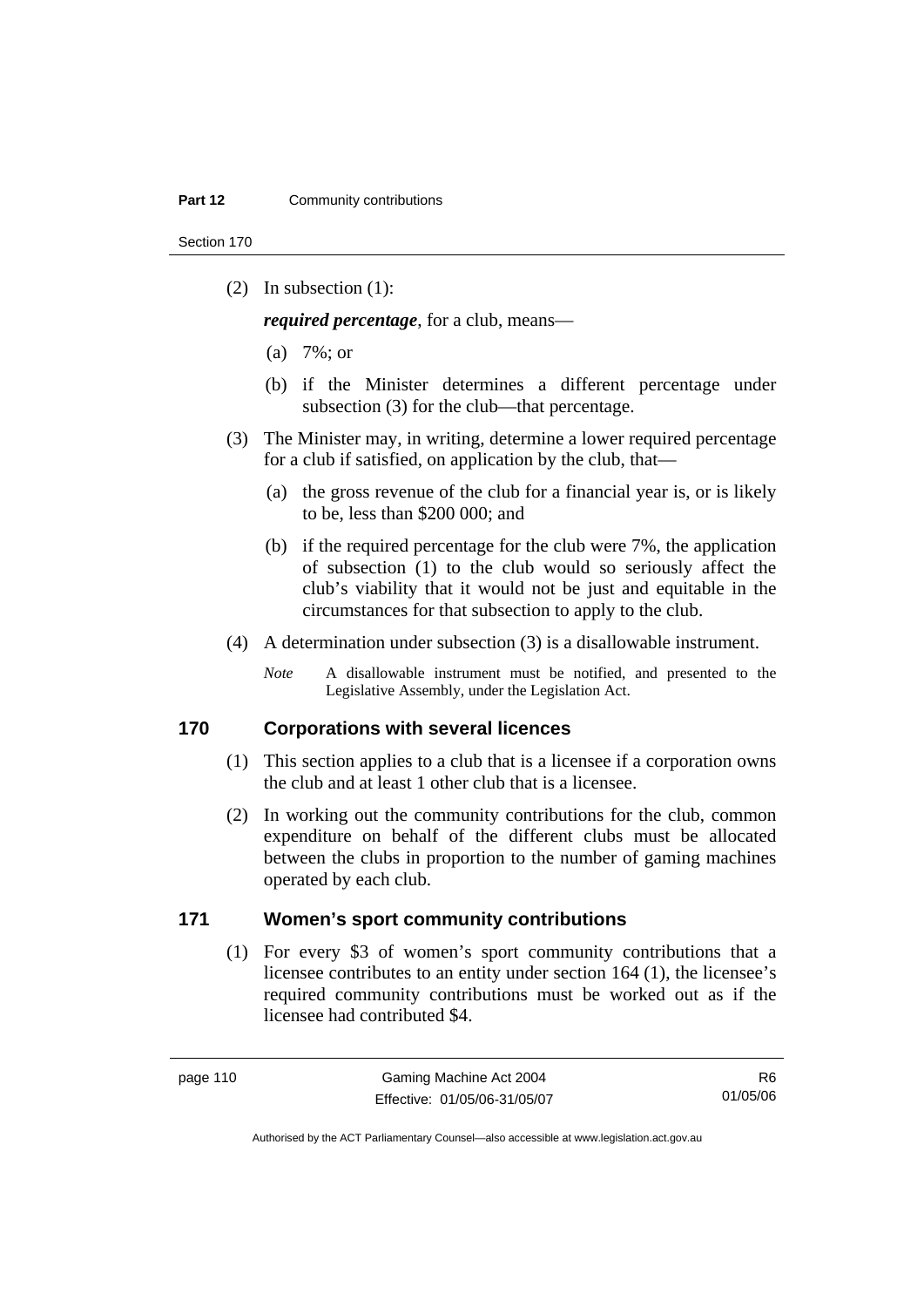(2) In this section:

*women's sport community contributions* means community contributions that the commission is satisfied will benefit or enhance women's sport conducted in the ACT, or with participants mainly based in the ACT.

### **172 Community contribution shortfall tax**

- (1) Tax (the *community contribution shortfall tax*) is imposed on a community contribution shortfall of a licensee that is a club at the rate of 100%.
- (2) The licensee must pay the community contribution shortfall tax.
- (3) Community contribution shortfall tax is payable 30 days after the day the licensee receives an assessment under the Control Act, part 6.
- (4) If an amount of community contribution shortfall tax is paid, the commission must transfer the amount to the grants program fund or, if another fund is prescribed under the regulations, that fund.
- (5) In this section:

*community contribution shortfall*, for a licensee that is a club in relation to a financial year, means the amount (if any) by which the club's community contributions fall short of its required community contribution.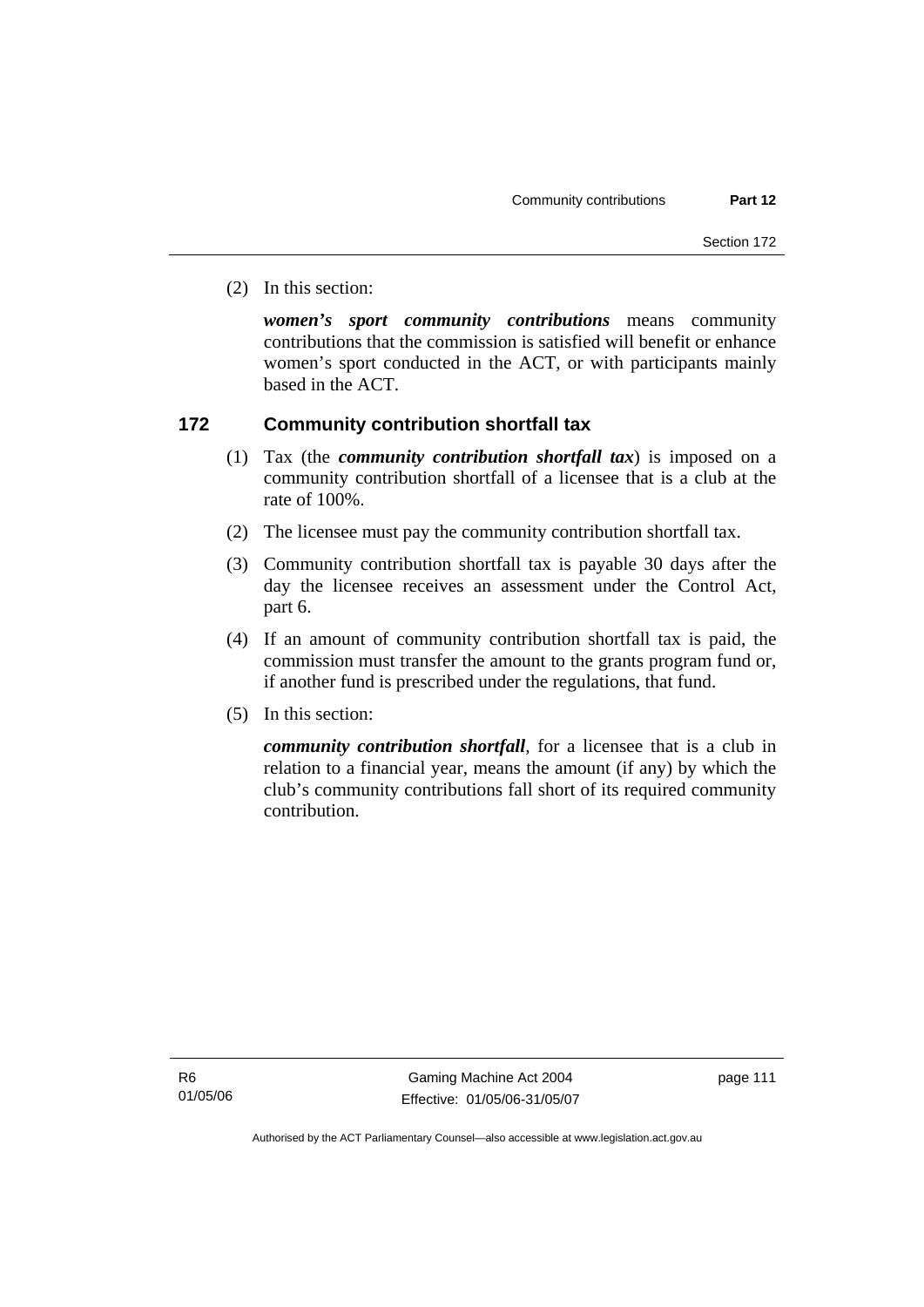#### **Part 13** Miscellaneous

Section 173

## **Part 13 Miscellaneous**

#### **173 Review of decisions**

- (1) Application may be made to the AAT for review of a reviewable decision.
- (2) If the commission makes a reviewable decision, the commission must give a written notice of the decision to each person affected by the decision.
- (3) The notice must be in accordance with the requirements of the code of practice in force under the *Administrative Appeals Tribunal Act 1989*, section 25B (1).
- (4) In this section:

*reviewable decision* means a decision by the commission mentioned in schedule 1.

#### **174 Acts and omissions of representatives**

(1) In this section:

*person* means an individual.

*Note* See the Criminal Code, pt 2.5 for provisions about corporate criminal responsibility.

*representative*, of a person, means an employee or agent of the person.

*state of mind*, of a person, includes—

- (a) the person's knowledge, intention, opinion, belief or purpose; and
- (b) the person's reasons for the intention, opinion, belief or purpose.

R6 01/05/06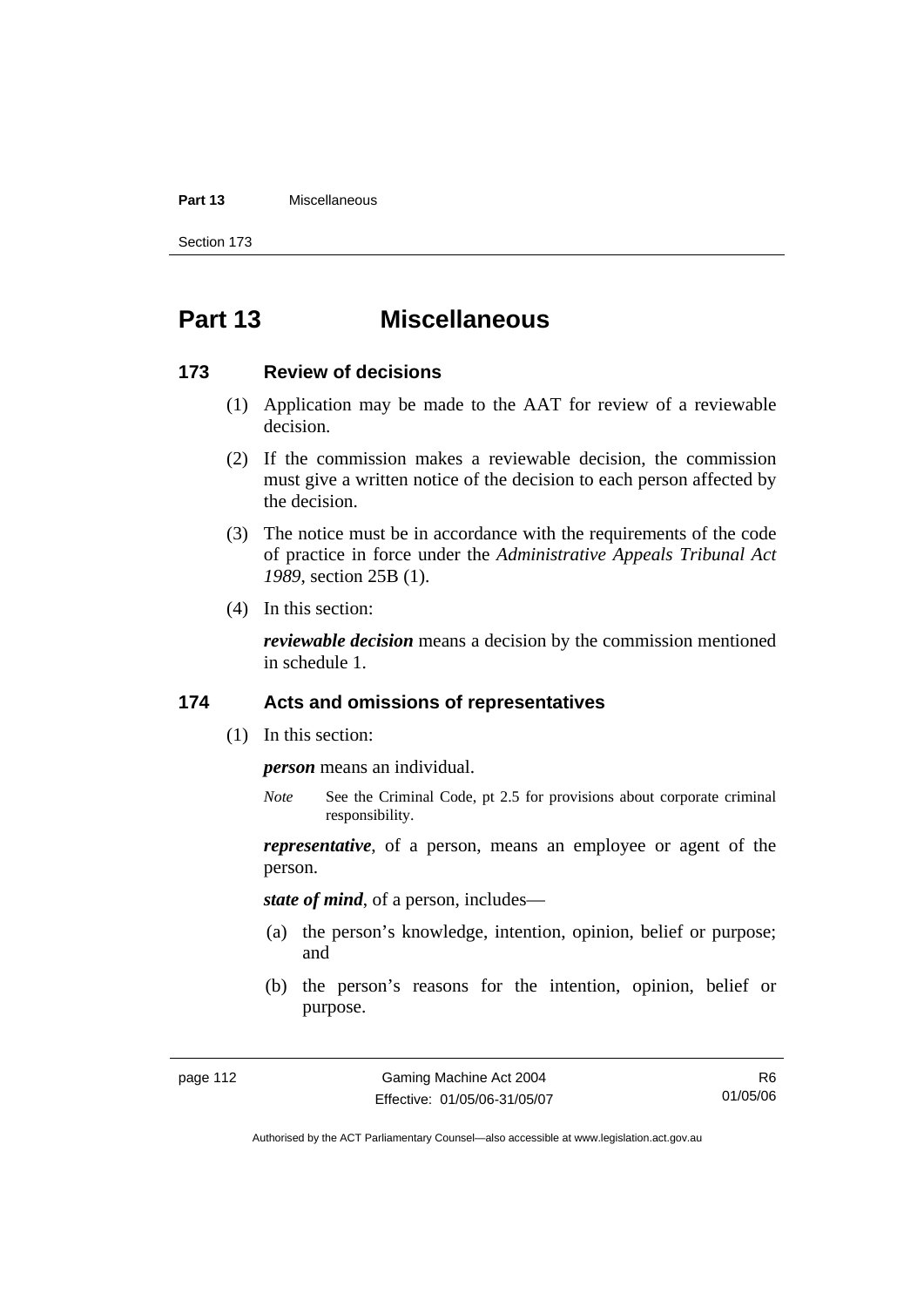- (2) This section applies to a prosecution for any offence against this Act.
- (3) If it is relevant to prove a person's state of mind about an act or omission, it is enough to show—
	- (a) the act was done or omission made by a representative of the person within the scope of the representative's actual or apparent authority; and
	- (b) the representative had the state of mind.
- (4) An act done or omitted to be done on behalf of a person by a representative of the person within the scope of the representative's actual or apparent authority is also taken to have been done or omitted to be done by the person.
- (5) However, subsection (4) does not apply if the person establishes that reasonable precautions were taken and appropriate diligence was exercised to avoid the act or omission.
- (6) A person who is convicted of an offence cannot be punished by imprisonment for the offence if the person would not have been convicted of the offence without subsection (3) or (4).

### **175 Canberra Airport**

- (1) A licence must not be issued in relation to premises at Canberra Airport.
- (2) An approval must not be given under section 100 for the acquisition of a gaming machine to be operated at Canberra Airport.
- (3) In this section:

*Canberra Airport* means block 3, sections 17 and 28, division of Pialligo in the district of Majura, and blocks 587, 594, 595, 614 and 660 in that district.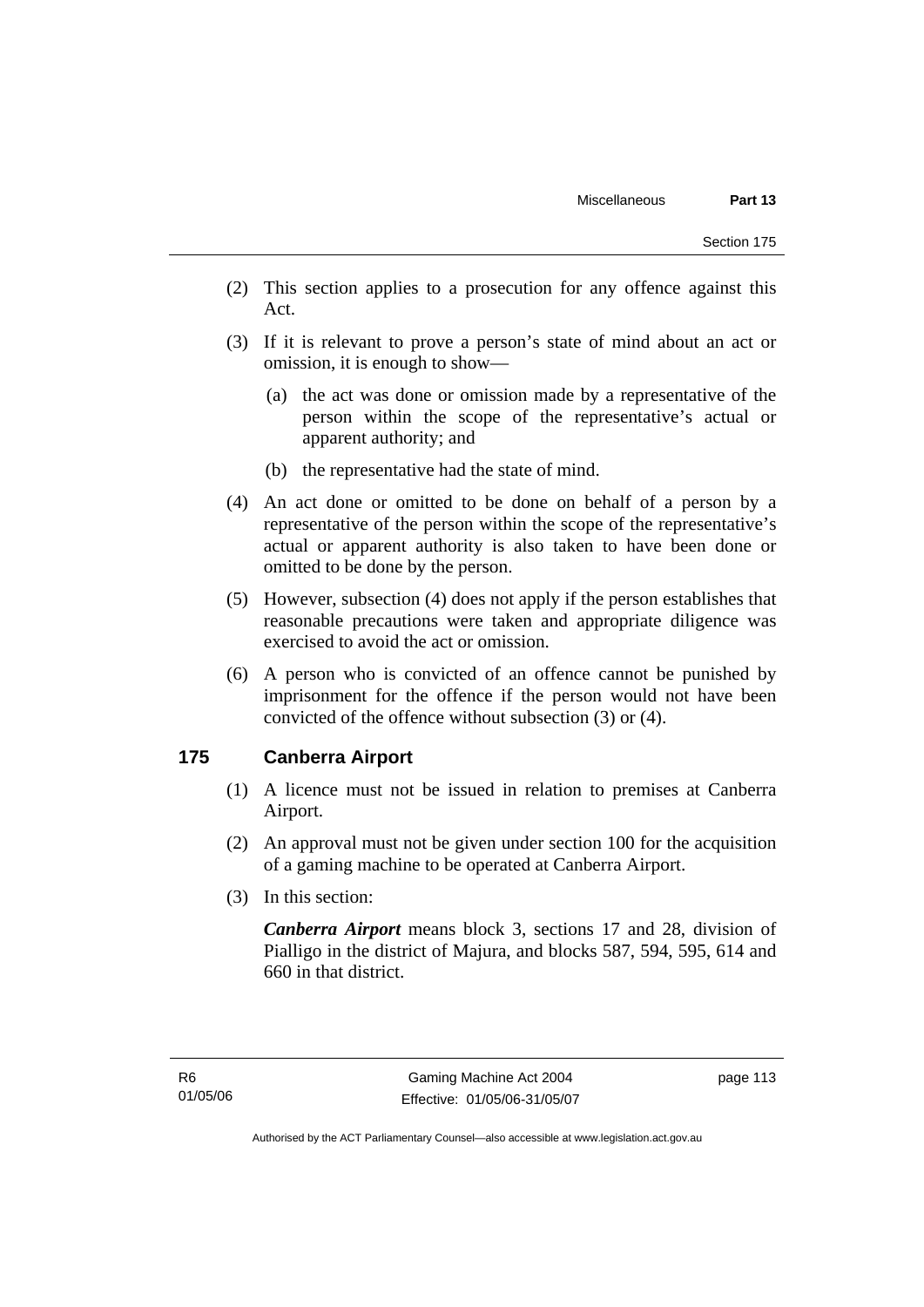#### **Part 13** Miscellaneous

Section 176

### **176 Evidentiary certificates**

In a prosecution for an offence against this Act, a certificate issued by the commission stating that the person named in the certificate was or was not the holder of a licence on the date, or during the period, stated in the certificate is evidence of the matters so stated.

#### **177 Determination of fees**

- (1) The Minister may, in writing, determine fees for this Act.
	- *Note* The Legislation Act contains provisions about the making of determinations and regulations relating to fees (see pt 6.3).
- (2) A determination is a disallowable instrument.
	- *Note* A disallowable instrument must be notified, and presented to the Legislative Assembly, under the Legislation Act.

### **178 Regulation-making power**

- (1) The Executive may make regulations for this Act.
	- *Note* Regulations must be notified, and presented to the Legislative Assembly, under the Legislation Act.
- (2) The regulations may make provision in relation to the following:
	- (a) the operation (including the restriction of the operation) of peripheral equipment for gaming machines;
	- (b) the minimum payout for gaming machines.
- (3) The regulations may create offences for contraventions of the regulations and fix maximum penalties of not more than 10 penalty units for offences against the regulations.

R6 01/05/06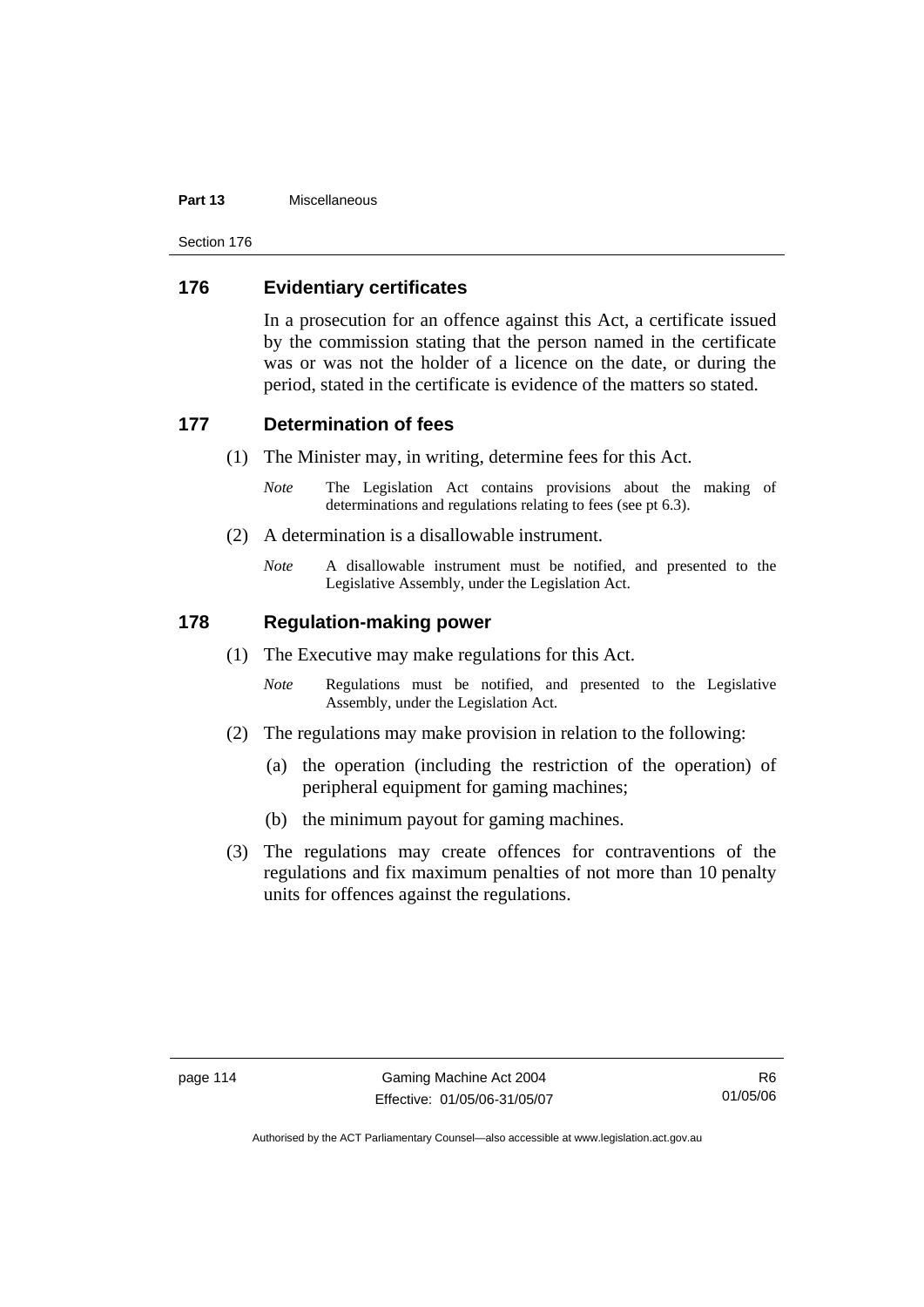# **Schedule 1 Reviewable decisions**

| (see s 173)<br>column 1<br>item | column <sub>2</sub><br>decision of commission                                                                                                                          |  |  |  |
|---------------------------------|------------------------------------------------------------------------------------------------------------------------------------------------------------------------|--|--|--|
| 1                               | refusing an application for a licence under section 12                                                                                                                 |  |  |  |
| $\overline{2}$                  | issuing a licence under section 12 if the number or kind of gaming<br>machines stated in the licence differs from the number or kind of<br>gaming machines applied for |  |  |  |
| 3                               | refusing to amend a licence under section 24, section 25 or<br>section 26                                                                                              |  |  |  |
| 4                               | revoking an uncommenced licence amendment under section 29                                                                                                             |  |  |  |
| 5                               | refusing to approve the transfer of a licence under section 32                                                                                                         |  |  |  |
| 6                               | refusing to give a replacement licence under section 38                                                                                                                |  |  |  |
| 7                               | giving a licensee a direction for section 40                                                                                                                           |  |  |  |
| 8                               | taking disciplinary action under section 62                                                                                                                            |  |  |  |
| 9                               | refusing to approve a supplier under section 72                                                                                                                        |  |  |  |
| 10                              | refusing to approve a technician under section 75                                                                                                                      |  |  |  |
| 11                              | refusing to approve the transfer of a technician's approval under<br>section 78                                                                                        |  |  |  |
| 12                              | cancelling or suspending a technician's approval under section 79                                                                                                      |  |  |  |
| 13                              | reprimanding a technician under section 79                                                                                                                             |  |  |  |
| 14                              | refusing to renew an approved technician's approval under<br>section 84                                                                                                |  |  |  |
| 15                              | refusing to approve an attendant under section 86                                                                                                                      |  |  |  |
| 16                              | refusing to approve the transfer of an attendant's approval under<br>section 89                                                                                        |  |  |  |
| R <sub>6</sub>                  | Gaming Machine Act 2004<br>page 115                                                                                                                                    |  |  |  |

Authorised by the ACT Parliamentary Counsel—also accessible at www.legislation.act.gov.au

Effective: 01/05/06-31/05/07

01/05/06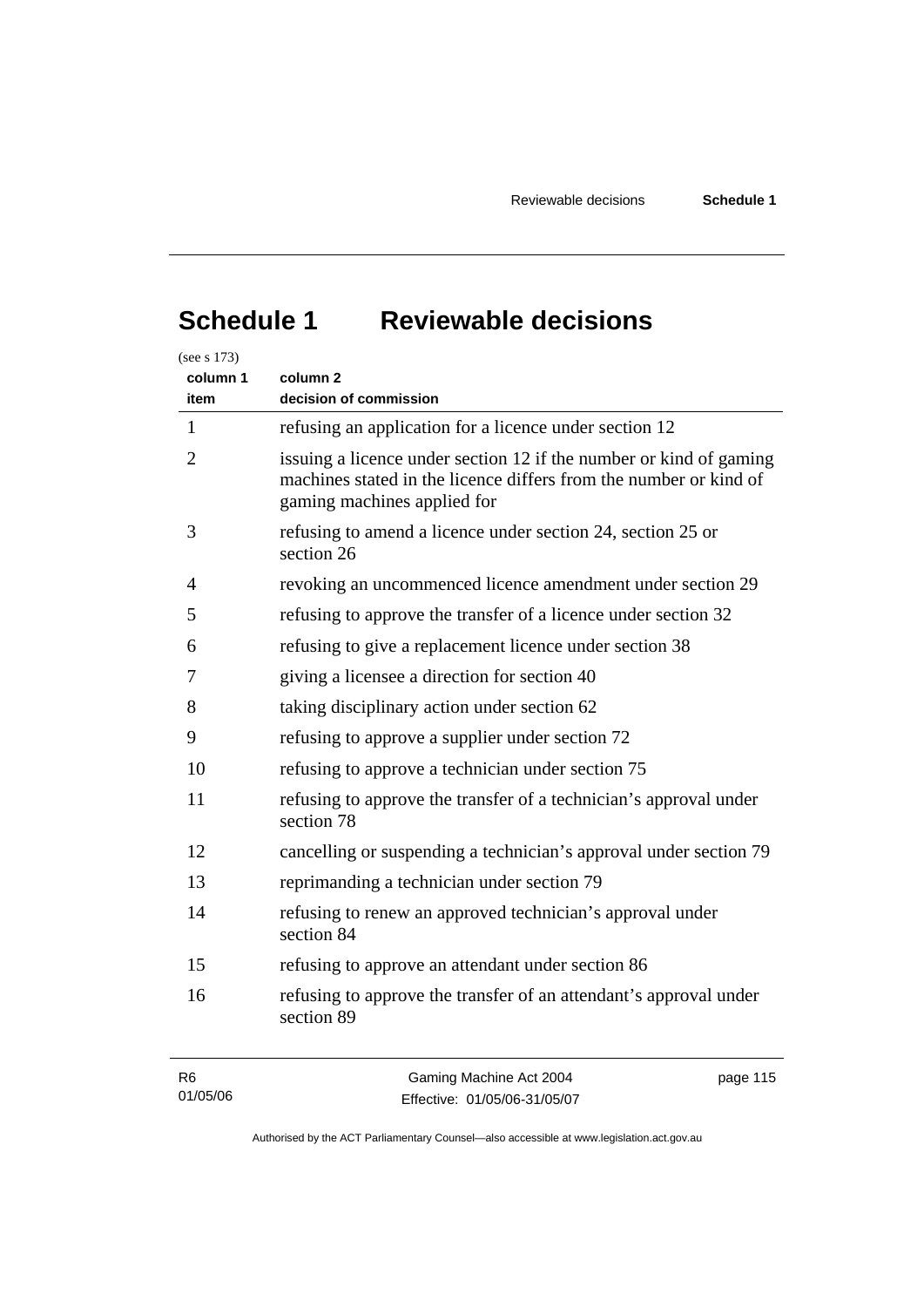### **Schedule 1** Reviewable decisions

| column 1<br>item | column <sub>2</sub><br>decision of commission                                                                                      |
|------------------|------------------------------------------------------------------------------------------------------------------------------------|
| 17               | cancelling or suspending an attendant's approval under section 91                                                                  |
| 18               | reprimanding an attendant under section 91                                                                                         |
| 19               | refusing to renew an approved attendant's approval under<br>section 96                                                             |
| 20               | refusing to approve the acquisition of a gaming machine under<br>section 100                                                       |
| 21               | refusing to approve a financial arrangement under section 102, or<br>an amendment of an arrangement                                |
| 22               | refusing to approve the repossession of a gaming machine under<br>section 108                                                      |
| 23               | approving the repossession of a gaming machine subject to a<br>condition under section 109 (2)                                     |
| 24               | refusing to approve the disposal of a gaming machine under<br>section 113                                                          |
| 25               | refusing to authorise a linked-jackpot arrangement under<br>section 134                                                            |
| 26               | refusing to issue a multi-user permit under section 135                                                                            |
| 27               | issuing a multi-user permit under section 135 subject to a<br>condition, other than a condition imposed by this Act                |
| 28               | amending a multi-user permit under section 138                                                                                     |
| 29               | refusing to amend a multi-user permit under section 139                                                                            |
| 30               | refusing to approve the amendment of the financial and<br>operational aspects of a linked-jackpot arrangement under<br>section 140 |
| 31               | refusing to transfer a multi-user permit under section 141                                                                         |
| 32               | refusing to approve an entity under section 147                                                                                    |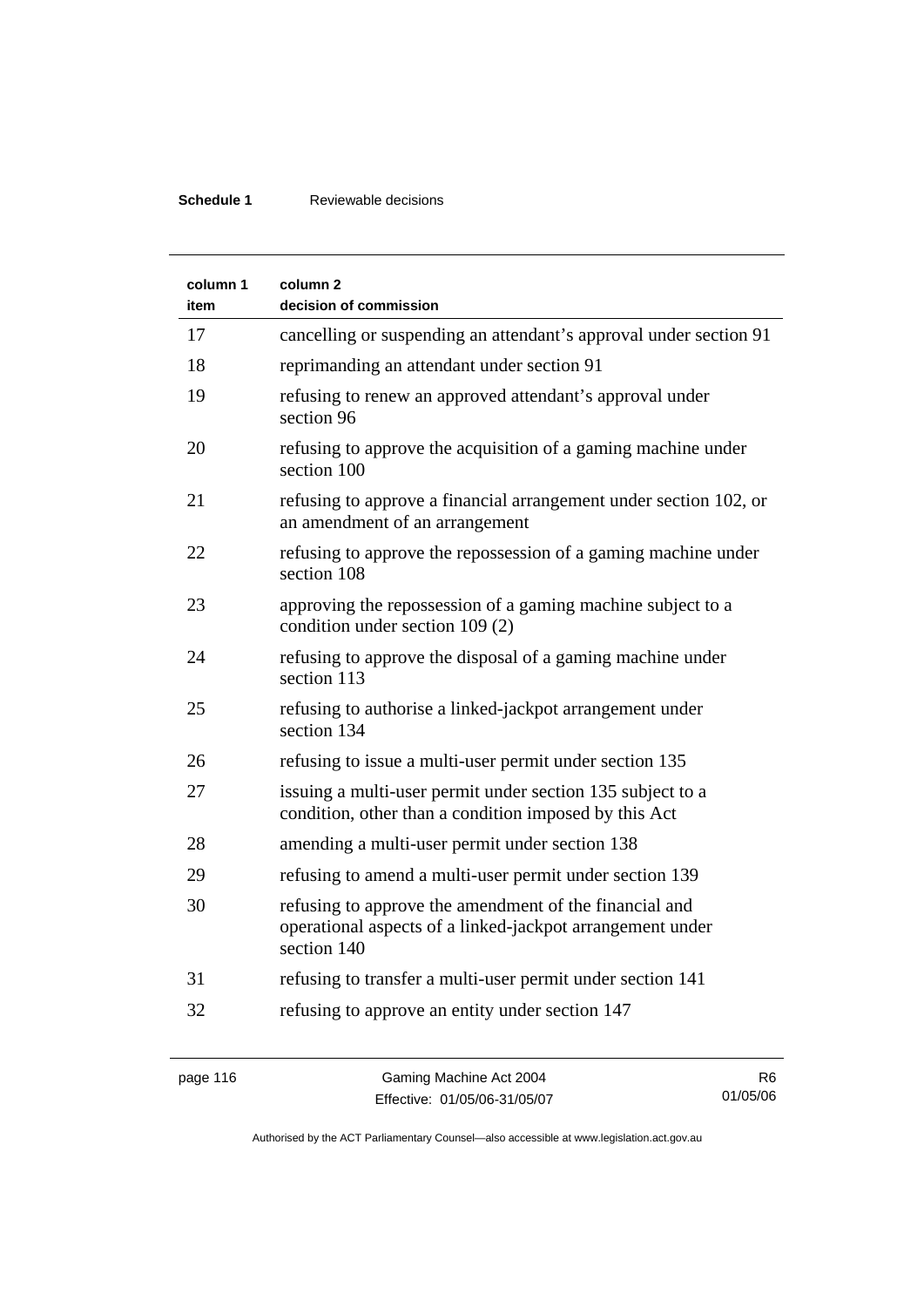### Reviewable decisions **Schedule 1**

| column 1<br>item | column 2<br>decision of commission                                                        |
|------------------|-------------------------------------------------------------------------------------------|
| 33               | giving a direction under section 153 (2) about the separate parts of<br>licensed premises |
| 34               | refusing to approve contributions as community contributions<br>under section 164         |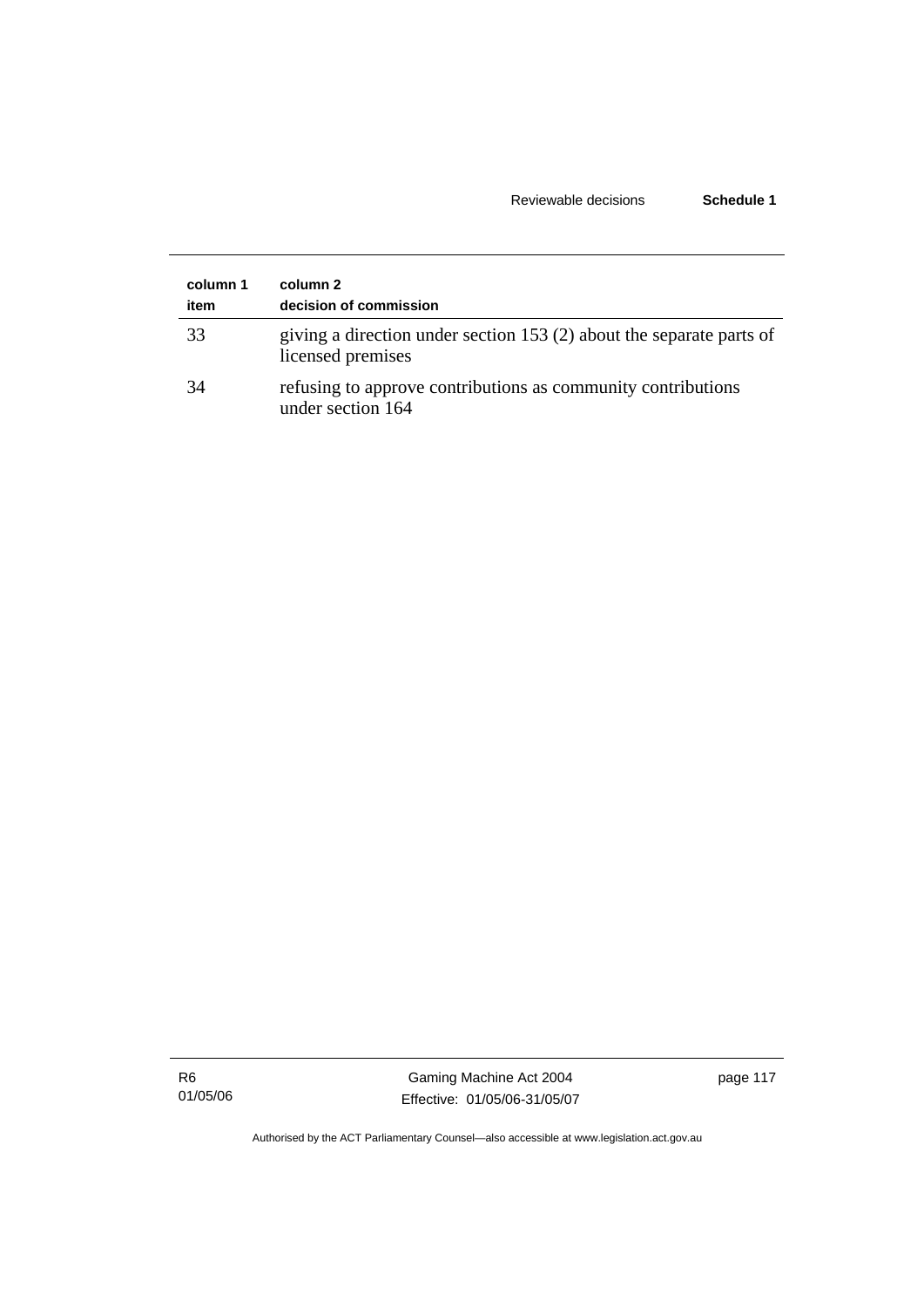## **Dictionary**

(see s 3)

*Note 1* The Legislation Act contains definitions and other provisions relevant to this Act.

*Note 2* In particular, the Legislation Act, dict, pt 1, defines the following terms:

- AAT
- ACT
- adult
- appoint
- child
- Commonwealth
- contravene
- Corporations Act
- Criminal Code
- disallowable instrument
- **Executive**
- fail
- found guilty
- gambling and racing commission
- *individual*
- law, of the Territory
- Legislation Act
- may (see s 146)
- must (see s  $146$ )
- penalty unit (see s 135)
- prescribed
- regulations
- the Territory
- under.

page 118 Gaming Machine Act 2004 Effective: 01/05/06-31/05/07

R6 01/05/06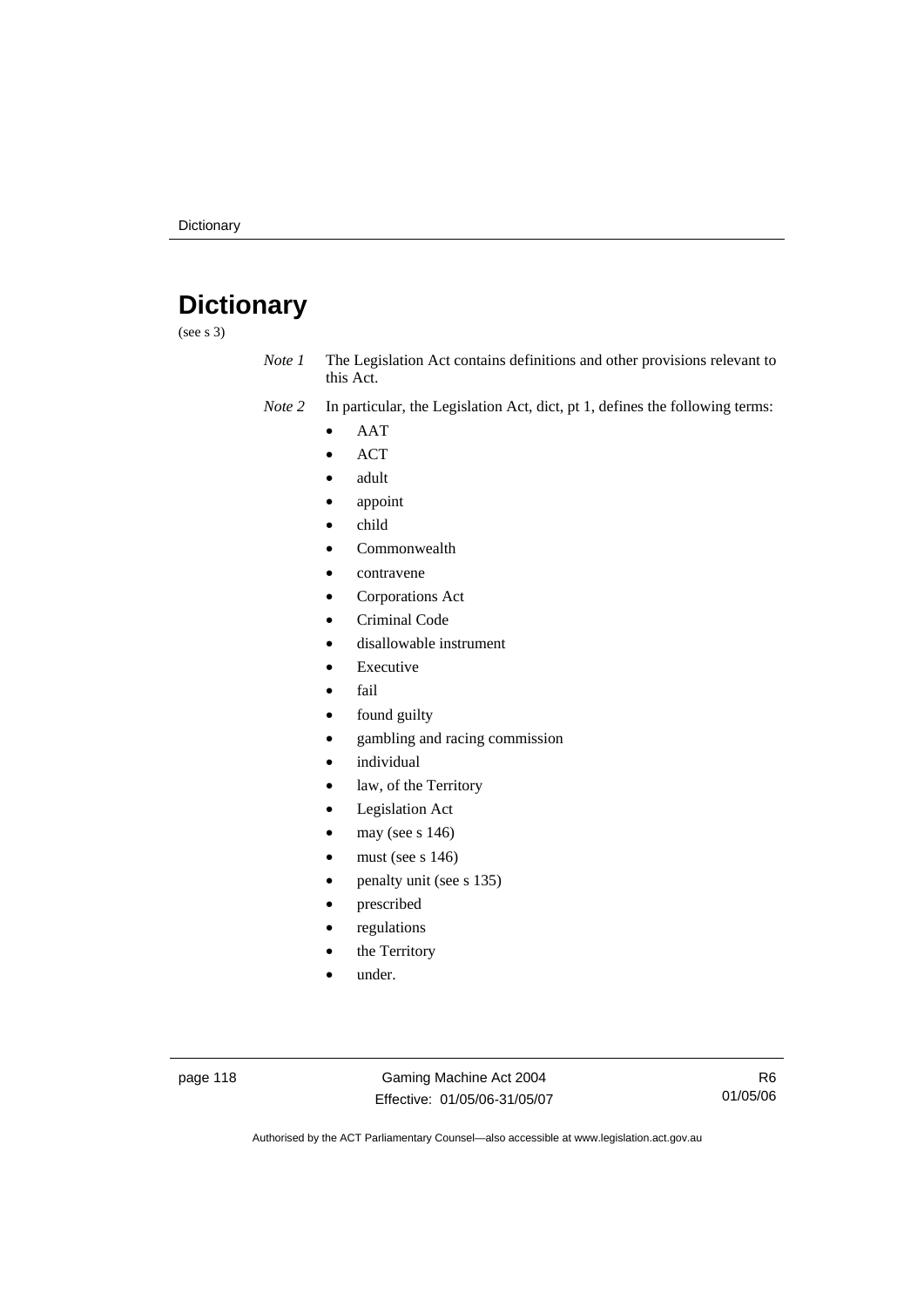*acquire* a gaming machine, means take possession of the machine for the purpose of using it for gaming.

*acquisition approval application*—see section 99.

*approval certificate*—

- (a) for an approved technician—see section 80 (2) (a) (Certificates and identity cards for approved technicians);
- (b) for an attendant—see section 92 (2) (a) (Certificates for approved attendants).

*approved attendant* means an attendant approved under section 86 (Approval of attendants) or section 87 (Short-term approval of attendants).

*approved gaming machine* means a gaming machine approved under section 69.

*approved supplier* means a supplier approved under section 72.

*approved technician* means a technician approved under section 75 (Approval of technicians) or section 76 (Short-term approval of technicians).

*associated entity*—see the *Electoral Act 1992*, section 198.

*associated organisation*, for a club, means an entity declared to be an associated organisation under section 147.

*authorised officer* means an authorised officer under the Control Act, section 20.

*centralised monitoring system (*or *CMS)*—see section 66.

*certificate of suitability*—see section 17 (2) (b).

*charitable organisation* means a body, whether or not incorporated, formed or carried on mainly for charitable, benevolent, philanthropic or religious purposes, but does not include a body formed or carried on for the purpose of trading or gaining a financial profit for its members.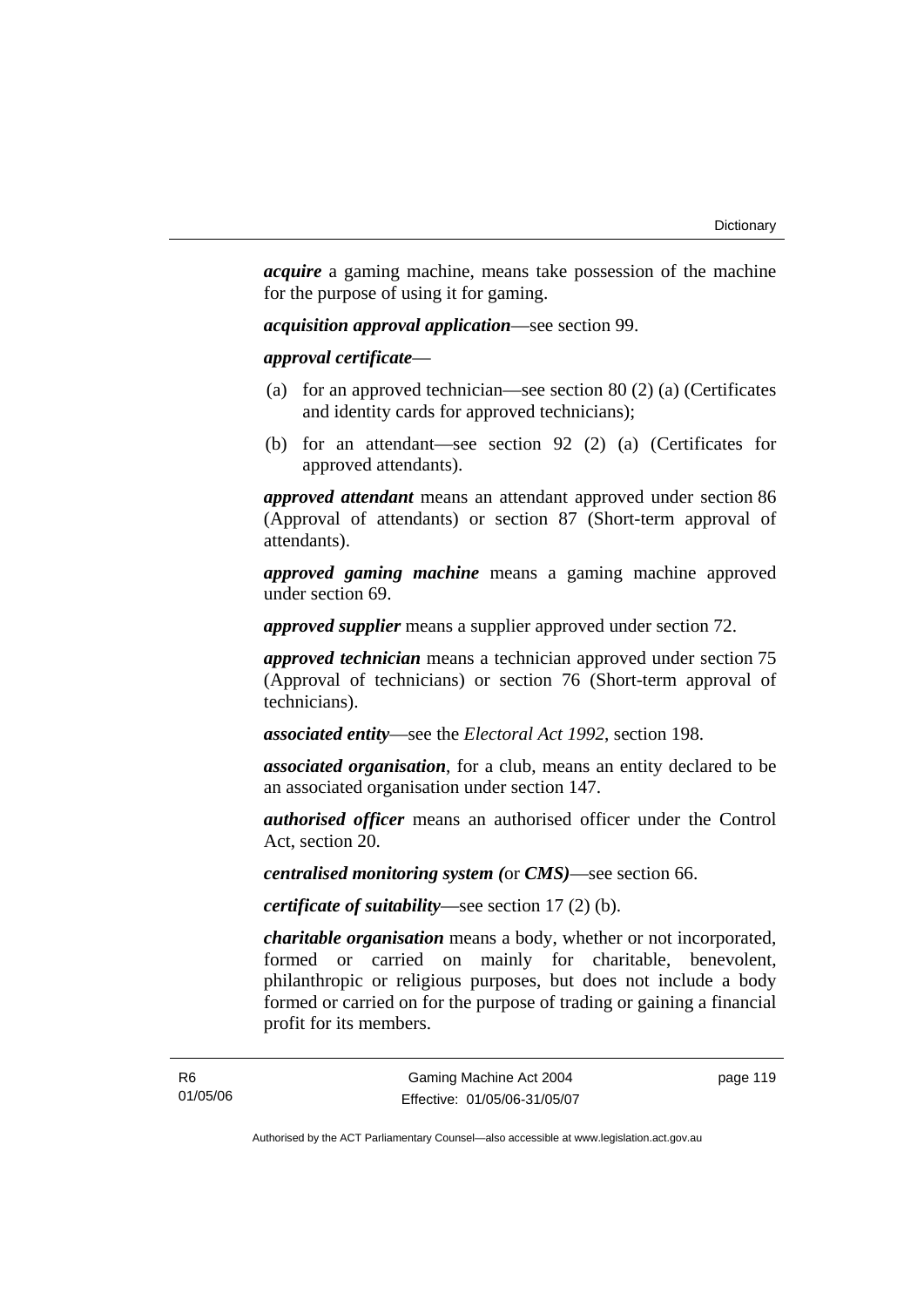*class B gaming machine* means a gaming machine consisting of the game of draw poker, or a game derived from draw poker, that requires player interaction or intervention as part of the fundamental game operation.

*class C gaming machine* means a gaming machine that consists of a game other than the following games or games derived from them:

- (a) roulette;
- (b) blackjack;
- (c) sic bo;
- (d) craps;
- (e) pai gow;
- (f) baccarat;
- (g) two-up;
- (h) money wheel;
- (i) draw poker.

*club* means a corporation established for the benefit of members to achieve eligible objects.

*CMS*—see definition of *centralised monitoring system*.

*commission* means the gambling and racing commission.

*community contribution* means a contribution made by a licensee that is approved as a community contribution under section 164.

*community contribution shortfall tax*—see section 172 (1).

*computer cabinet* means the sealable part of a gaming machine that contains the game storage medium and the random access memory.

R6 01/05/06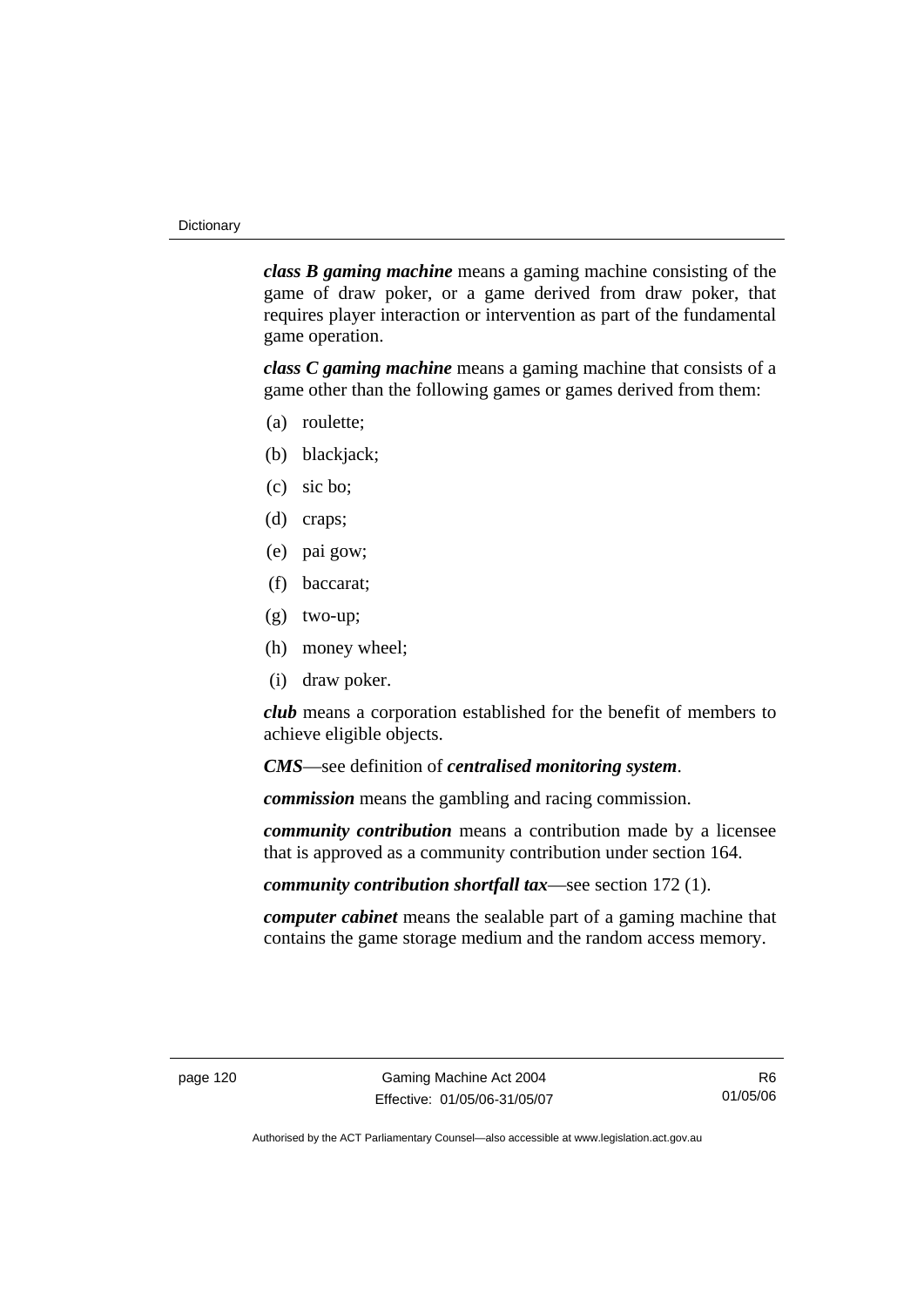*constitution* means—

- (a) for a club that is a company—the memorandum, and any articles of association, of the company; or
- (b) for a club that is an incorporated association—the statement of objects and the rules of the association.

*contribution* means any money, benefit, valuable consideration or security.

*Control Act* means the *Gambling and Racing Control Act 1999*.

*control procedures*, for an entity, means the procedures under section 97.

*corporation* includes a club.

*current licensee*, for division 2.6 (Transfer and surrender of licences)—see section 31 (1).

*disciplinary action*—see section 58.

*disciplinary notice*—see section 61.

*dispose of* a gaming machine includes the following:

- (a) lease or hire the machine to a person;
- (b) destroy the machine;
- (c) make the machine inoperable.

*eligible club*—see section 146.

*eligible object*—see section 145.

#### *eligible person*—

- (a) for an individual—see section 20;
- (b) for a corporation—see section 21.

*employ* includes engage.

page 121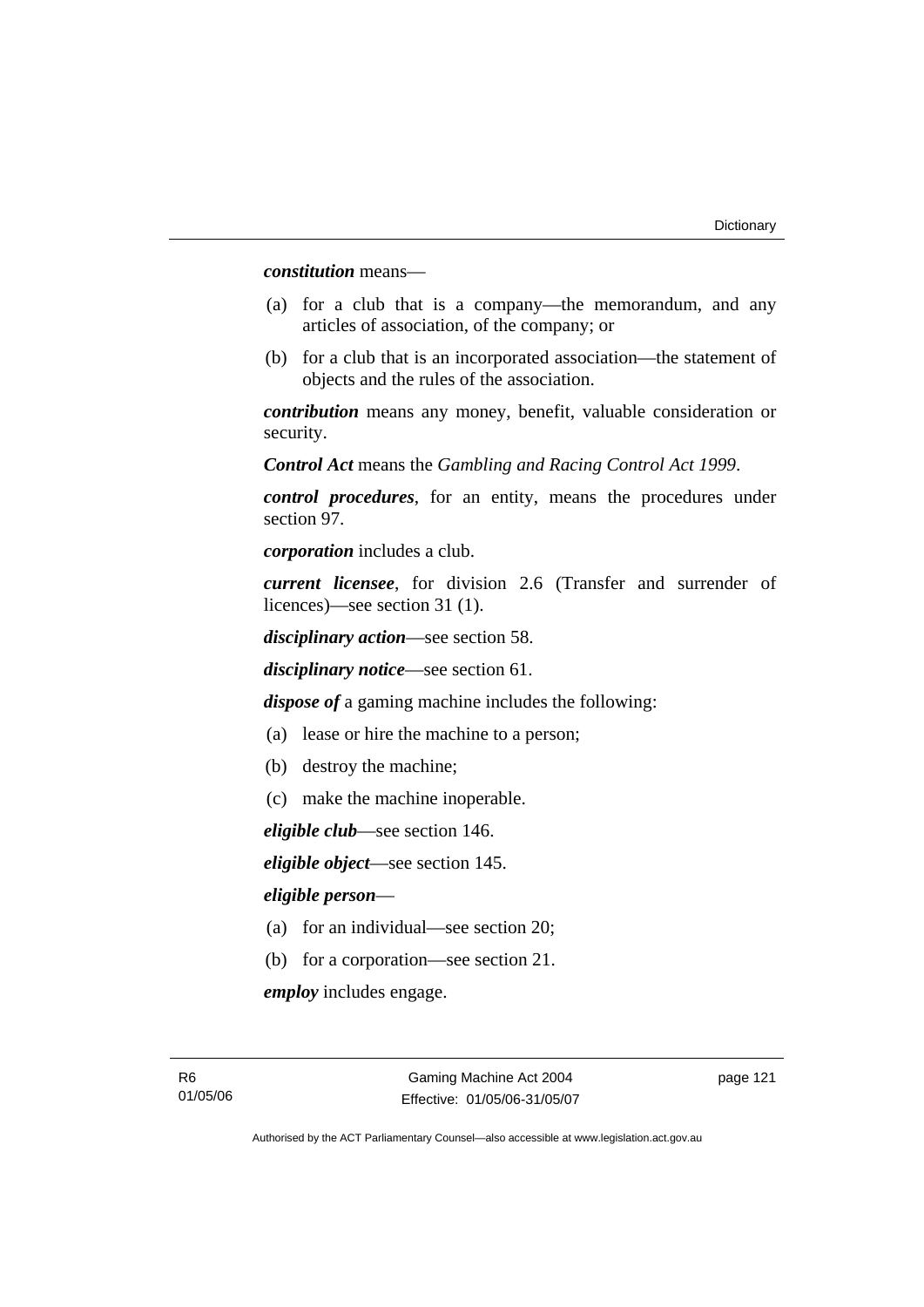*executive officer*, of a corporation, means a person, by whatever name called and whether or not the person is a director of the corporation, who is concerned with, or takes part in, the corporation's management.

*financial arrangement*—see section 101.

*game*, in relation to a gaming machine, means a play, or a series of plays, initiated by the application of a single stake registered on the machine.

*gaming area* means a room or other area within licensed premises approved under section 120 for the installation of gaming machines.

#### *gaming machine*—

- (a) means a machine—
	- (i) designed for playing a game of chance, or of mixed chance and skill; and
	- (ii) designed to be played completely or partly by—
	- (iii) the insertion of 1 or more coins, notes or tokens; or
	- (iv) by the application of a monetary credit registered on the machine or elsewhere; and
	- (v) that offers, or that appears to offer, people a chance to win monetary or other valuable consideration by playing the machine; but
- (b) does not include a device prescribed under the regulations.

*gaming machine tax* means the tax imposed by section 159.

*general licence* means a general licence under the *Liquor Act 1975*.

*Note* For the classes of liquor licences see the *Liquor Act 1975*, s 44.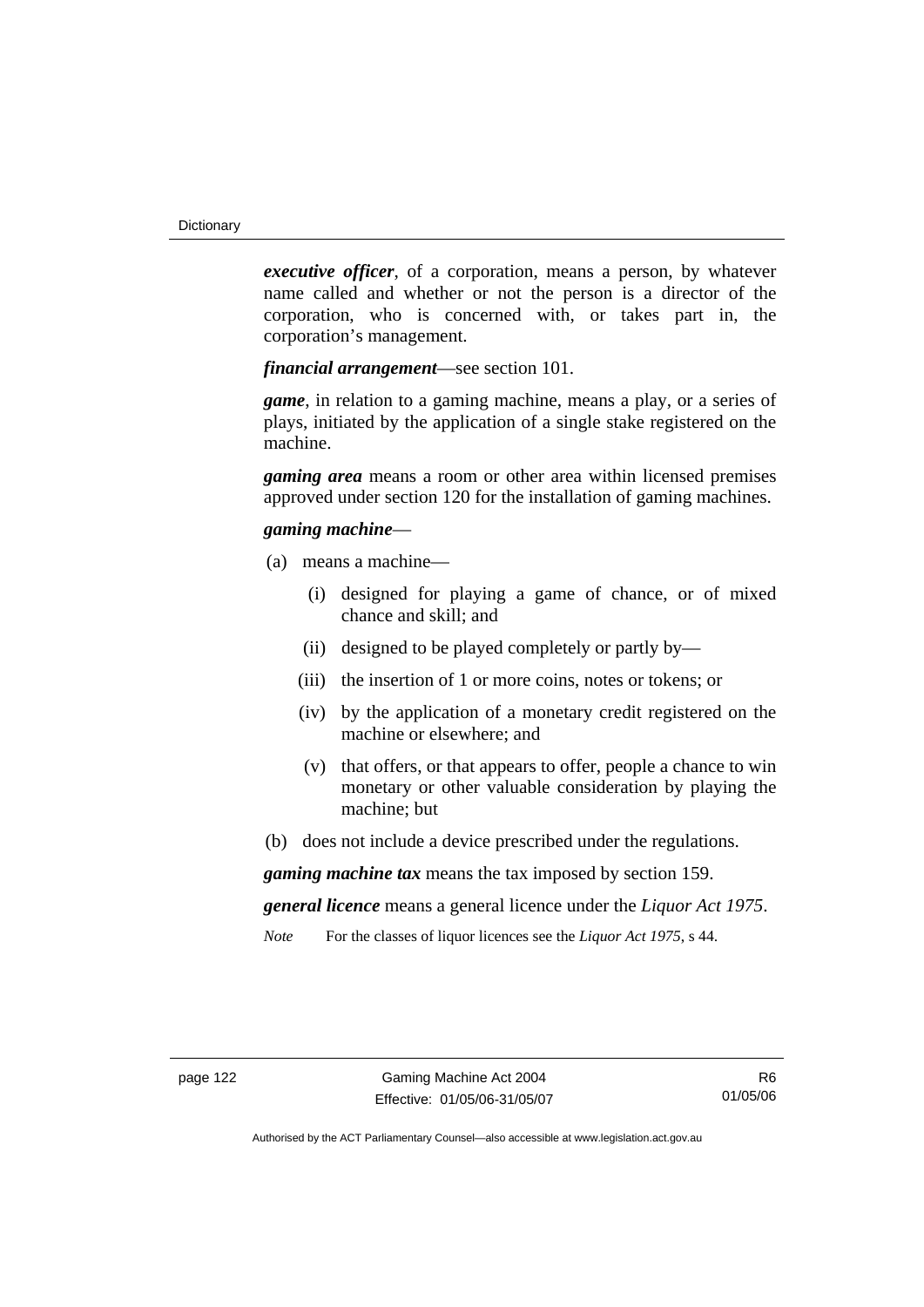*gross revenue*, of a licensee or person, means all revenue derived by the licensee or person from the operation of gaming machines, other than—

- (a) the amount of winnings for playing the machines paid or payable in accordance with the machines' indicated prize scales (excluding linked jackpots); and
- (b) any amount set aside under a linked-jackpot arrangement for the payment of linked jackpots.

*ground for disciplinary action* against a licensee—see section 57.

*incorporated association* means an association incorporated under the *Associations Incorporation Act 1991*.

*influential person*, for a corporation—see section 7.

*initial licence application*—see section 9.

*inquiry* means an inquiry held by the commission under the Control Act.

*jackpot*, in relation to a gaming machine, means the combination of letters, numbers, symbols or representations as part of a game on the machine that pays the maximum winnings payable on the machine for any 1 combination.

*licence* means—

- (a) a gaming machine licence issued under this Act; and
- (b) in relation to a person authorised under section 134—the authorisation; and
- (c) in relation to a permit-holder under part 8 (Linked-jackpot arrangements)—a multi-user permit.

*licence amendment application*—see section 9.

*licensed premises* means premises for which a licence is in force.

R6 01/05/06 page 123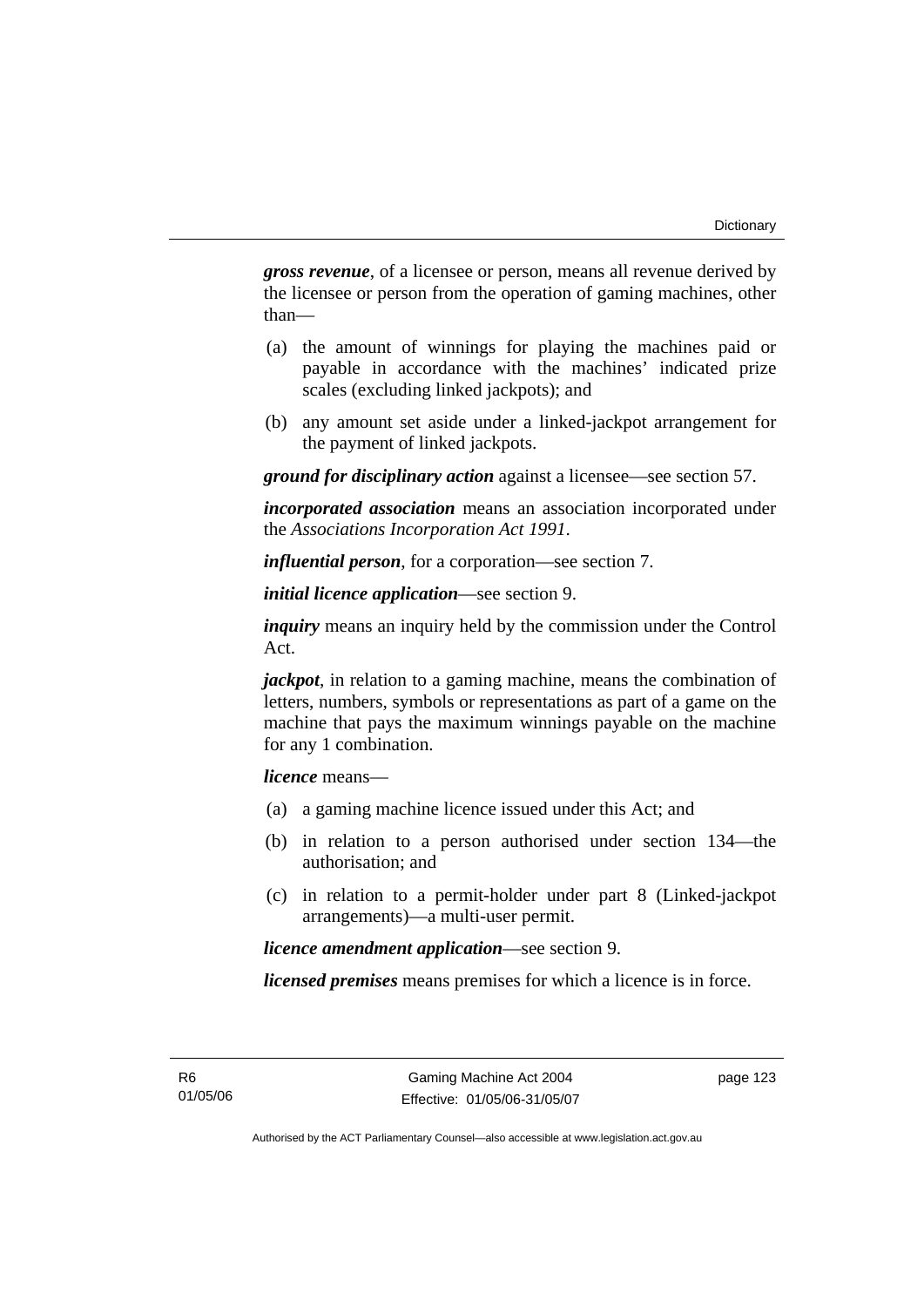*licensee* means—

- (a) in relation to a licence—the holder of the licence; and
- (b) in relation to licensed premises—the holder of the licence in force for the premises; and
- (c) for part 4 (Disciplinary action)—see section 56.

*life member*, of a club, means a person who is elected to membership of the club for life under the rules of the club.

*linked jackpot* means winnings under a linked-jackpot arrangement operated in accordance with an authorisation or permit under part 8.

*linked-jackpot arrangement* means an arrangement under which 2 or more gaming machines are linked to a device—

- (a) that, from time to time, records the amount payable as winnings under the arrangement; and
- (b) that, for the purpose of recording the amount mentioned in paragraph (a), receives messages from each machine to which it is linked; and
- (c) that cannot affect the percentage payout of, or transmit a message to, a machine to which it is linked.

*local jurisdiction* means a State or New Zealand.

*machine access register*—see section 71.

*maintain* a gaming machine includes repair, adjust or alter the machine.

*member*, of a club, means—

- (a) a member who, under the rules of the club, is required to pay fees; or
- (b) a life member.

*multi-user permit*—see section 135.

page 124 Gaming Machine Act 2004 Effective: 01/05/06-31/05/07

R6 01/05/06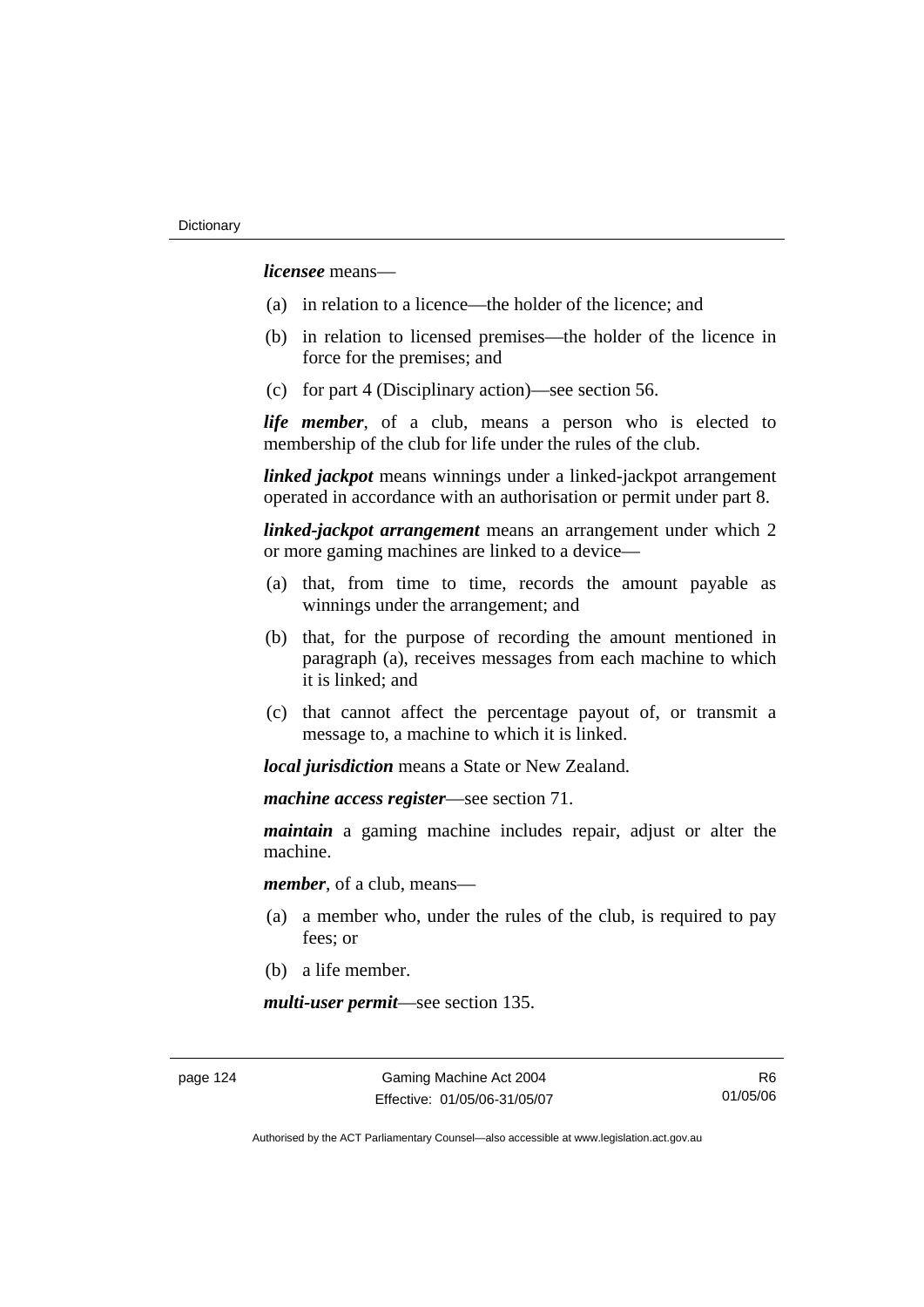*net revenue*, of a licensee that is a club, means gross revenue derived by the licensee, less—

- (a) any amount of gaming machine tax payable on that revenue; and
- (b) 24% of the gross revenue.

*officer* of a club—

- (a) means—
	- (i) any office-holder of the club (however described), including the secretary, treasurer, executive officer or public officer; or
	- (ii) anyone else concerned in or who takes part in the management of the club's affairs; but
- (b) does not include a patron or the holder of another honorary office of the club if the office does not give its holder a right to take part in the management of the club's affairs.

*on licence* means a general licence under the *Liquor Act 1975*.

*Note* For the classes of liquor licences see the *Liquor Act 1975*, s 44.

*operator*, of relevant premises, means the person who manages the premises.

*percentage payout*, for a gaming machine, means the percentage payout authorised for the machine under the licence.

*peripheral equipment*, for a gaming machine—see section 68.

*permit-holder* means the holder of a multi-user permit.

*proposed gaming area*, in relation to an application—see section 11 (2) (b).

*prospective licensee*, for division 2.6 (Transfer and surrender of licences)—see section 31 (1).

page 125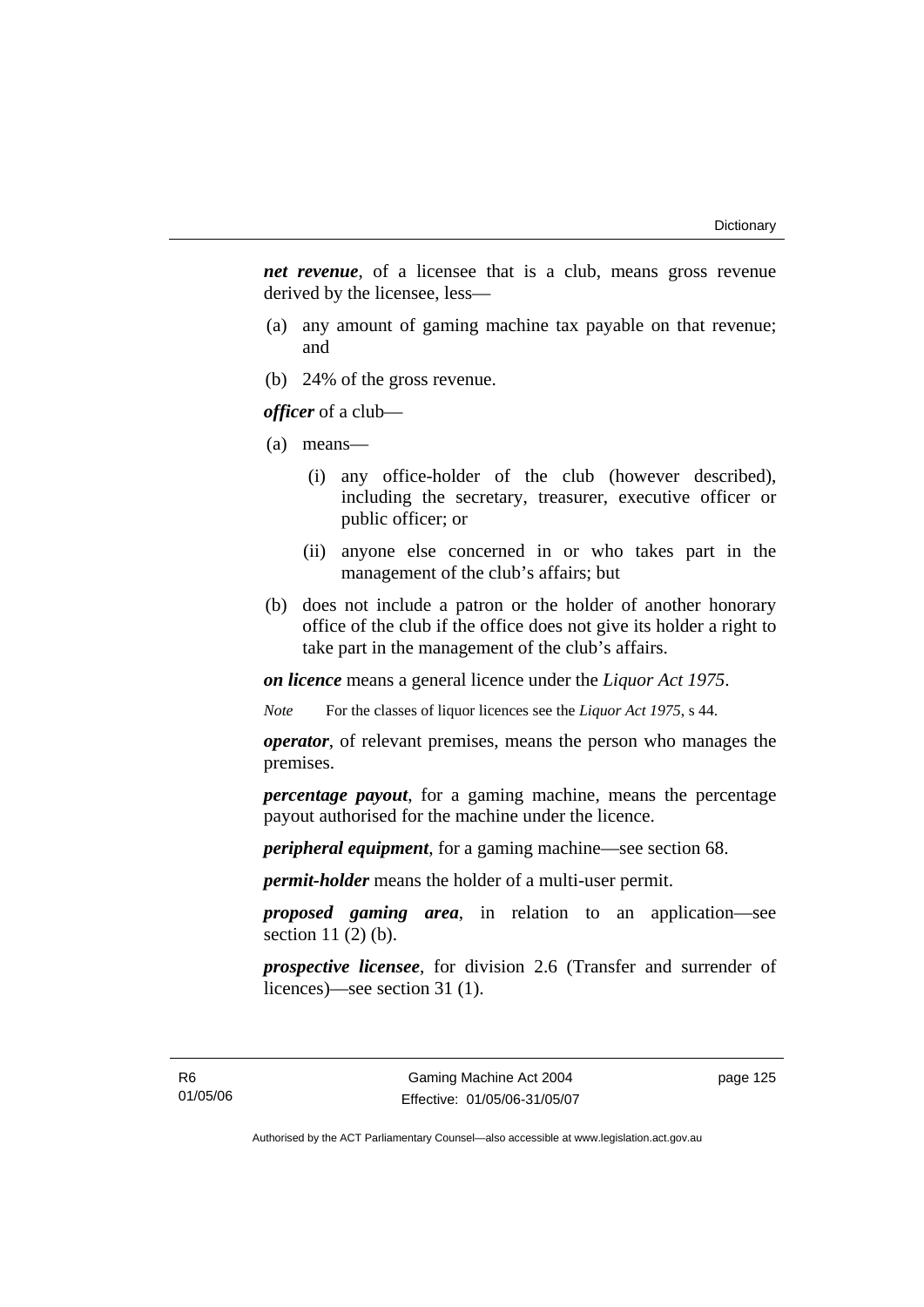#### *qualified accountant* means—

- (a) a member of the Institute of Chartered Accountants in Australia, the National Institute of Accountants or the Australian Society of Certified Practising Accountants; or
- (b) a person registered as a registered company auditor under the Corporations Act.

*registered party*—see the *Electoral Act 1992*, dictionary.

*relevant premises* means the premises for which a person has applied for a licence.

*repossession* of a gaming machine includes taking possession of the machine under a default provision in a financial agreement.

*required community contribution*, for a licensee that is a club—see section 169 (1).

*rules*, for an entity, means the rules mentioned in section 11 (2) (c).

*secretary*, in relation to a club, includes a person concerned in the management of the club.

*short-term approval*—

- (a) for an attendant—see section 87 (3); and
- (b) for a technician—see section 76 (3).

*statement of objects* of a club, means—

- (a) for a company—the memorandum of the company; or
- (b) for an incorporated association—the statement of objects of the association.

*social impact assessment*, for an initial licence application or an amendment licence application, means a social impact assessment for the application under division 2.3.

*technical evaluation* means a technical evaluation under section 69.

R6 01/05/06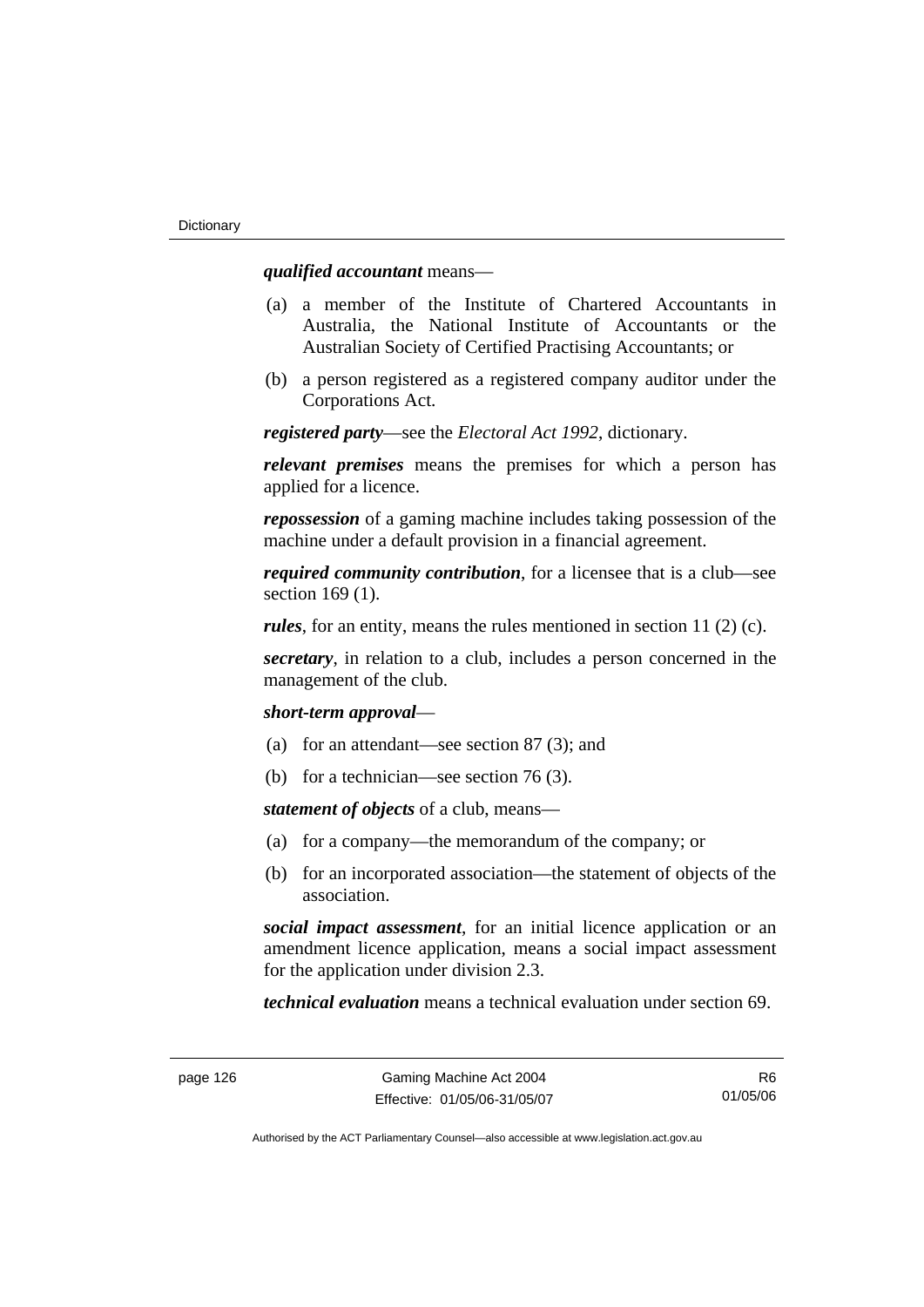### **Endnotes**

### **1 About the endnotes**

Amending and modifying laws are annotated in the legislation history and the amendment history. Current modifications are not included in the republished law but are set out in the endnotes.

Not all editorial amendments made under the *Legislation Act 2001*, part 11.3 are annotated in the amendment history. Full details of any amendments can be obtained from the Parliamentary Counsel's Office.

Uncommenced amending laws and expiries are listed in the legislation history and the amendment history. These details are underlined. Uncommenced provisions and amendments are not included in the republished law but are set out in the last endnote.

If all the provisions of the law have been renumbered, a table of renumbered provisions gives details of previous and current numbering.

The endnotes also include a table of earlier republications.

| $am = amended$                               | $ord = ordinance$                         |  |
|----------------------------------------------|-------------------------------------------|--|
| $amdt = amendment$                           | $orig = original$                         |  |
| $ch = chapter$                               | $par = paragraph/subparagraph$            |  |
| $def = definition$                           | $pres = present$                          |  |
| $dict = dictionary$                          | $prev = previous$                         |  |
| $disallowed = disallowed by the Legislative$ | $(\text{prev}) = \text{previously}$       |  |
| Assembly                                     | $pt = part$                               |  |
| $div = division$                             | $r = rule/subrule$                        |  |
| $exp = expires/expired$                      | $renum = renumbered$                      |  |
| $Gaz = gazette$                              | $reloc = relocated$                       |  |
| $hdg =$ heading                              | $R[X]$ = Republication No                 |  |
| $IA = Interpretation Act 1967$               | $RI = reissue$                            |  |
| $ins = inserted/added$                       | $s = section/subsection$                  |  |
| $LA =$ Legislation Act 2001                  | $sch = schedule$                          |  |
| $LR =$ legislation register                  | $sdiv = subdivision$                      |  |
| $LRA =$ Legislation (Republication) Act 1996 | $sub =$ substituted                       |  |
| $mod = modified/modification$                | SL = Subordinate Law                      |  |
| $o = order$                                  | underlining = whole or part not commenced |  |
| $om = omitted/report$                        | or to be expired                          |  |
|                                              |                                           |  |

#### **2 Abbreviation key**

R6 01/05/06

Gaming Machine Act 2004 Effective: 01/05/06-31/05/07 page 127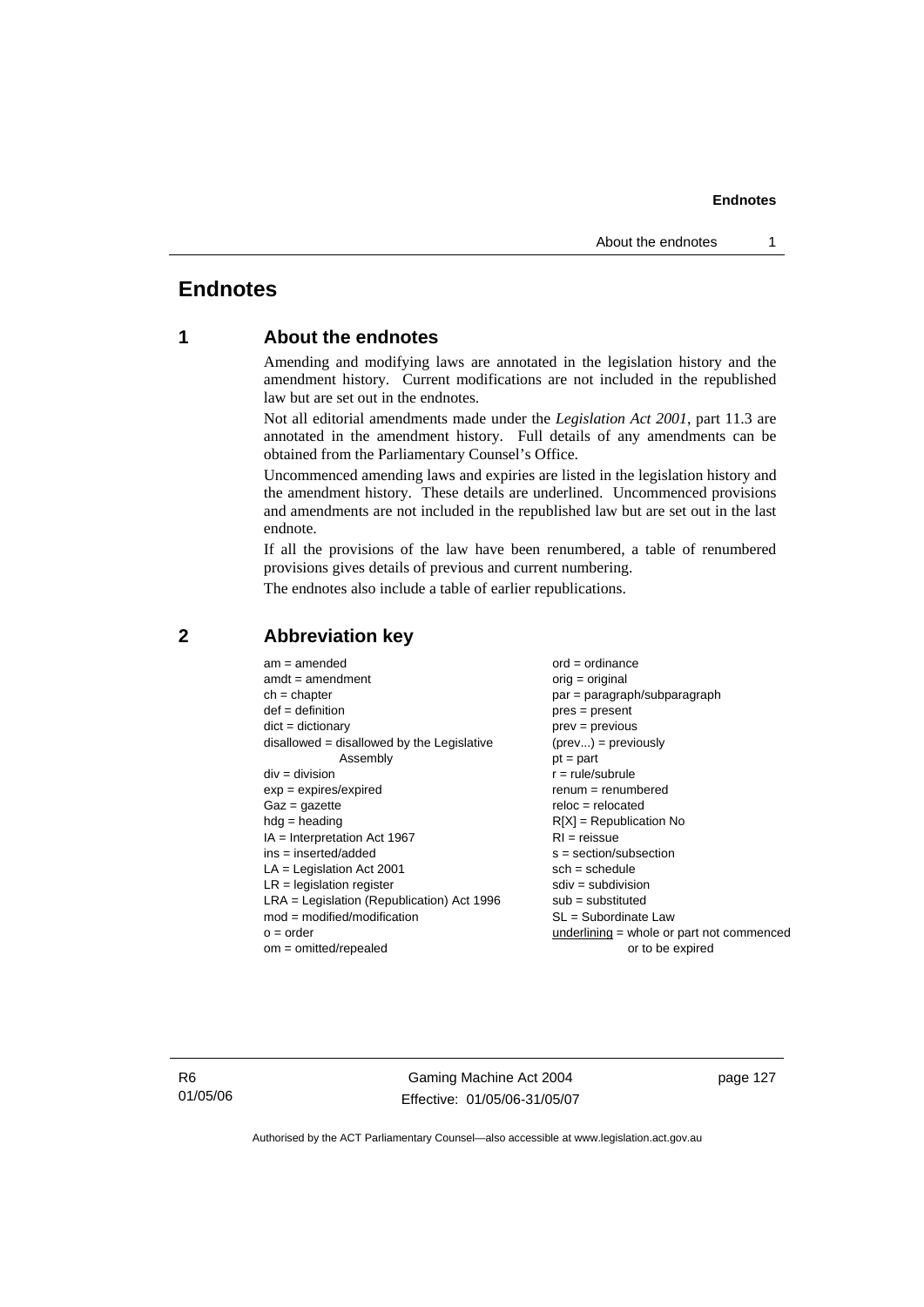3 Legislation history

### **3 Legislation history**

#### **Gaming Machine Act 2004 A2004-34**

notified LR 9 July 2004 s 1, s 2 commenced 9 July 2004 (LA s 75 (1)) remainder commenced 1 November 2004 (s 2 and CN2004-14)

as amended by

#### **Gaming Machine Amendment Act 2005 A2005-17**

notified LR 13 April 2005 s 1, s 2 commenced 13 April 2005 (LA s 75 (1)) remainder commenced 14 April 2005 (s 2)

#### **Gaming Machine Amendment Act 2005 (No 2) A2005-26**

notified LR 28 June 2005 s 1, s 2 commenced 28 June 2005 (LA s 75 (1)) s 8 commences 1 July 2007 (s 2 (2)) remainder commenced 1 July 2005 (s 2 (1))

#### **Casino Control Act 2006 A2006-2 sch 1 pt 1.3**

notified LR 22 February 2006 s 1, s 2 commenced 22 February 2006 (LA s 75 (1)) sch 1 pt 1.3 commenced 1 May 2006 (s 2 and CN2006-6)

#### **4 Amendment history**

**Commencement**  s 2 om LA s 89 (4) **Grounds for refusing initial licence application by club**  s 14 am A2005-17 s 4, s 5 **Form of licence**  s 15 am A2005-17 s 6 **Licence amendment applications**  s 22 am A2005-17 s 7 **Transfer of licence**  s 32 am A2005-17 ss 8-10; ss renum A2005-17 s 11 **Compliance with requirements for issue of licence**  s 39A ins A2005-26 s 4

page 128 Gaming Machine Act 2004 Effective: 01/05/06-31/05/07

R6 01/05/06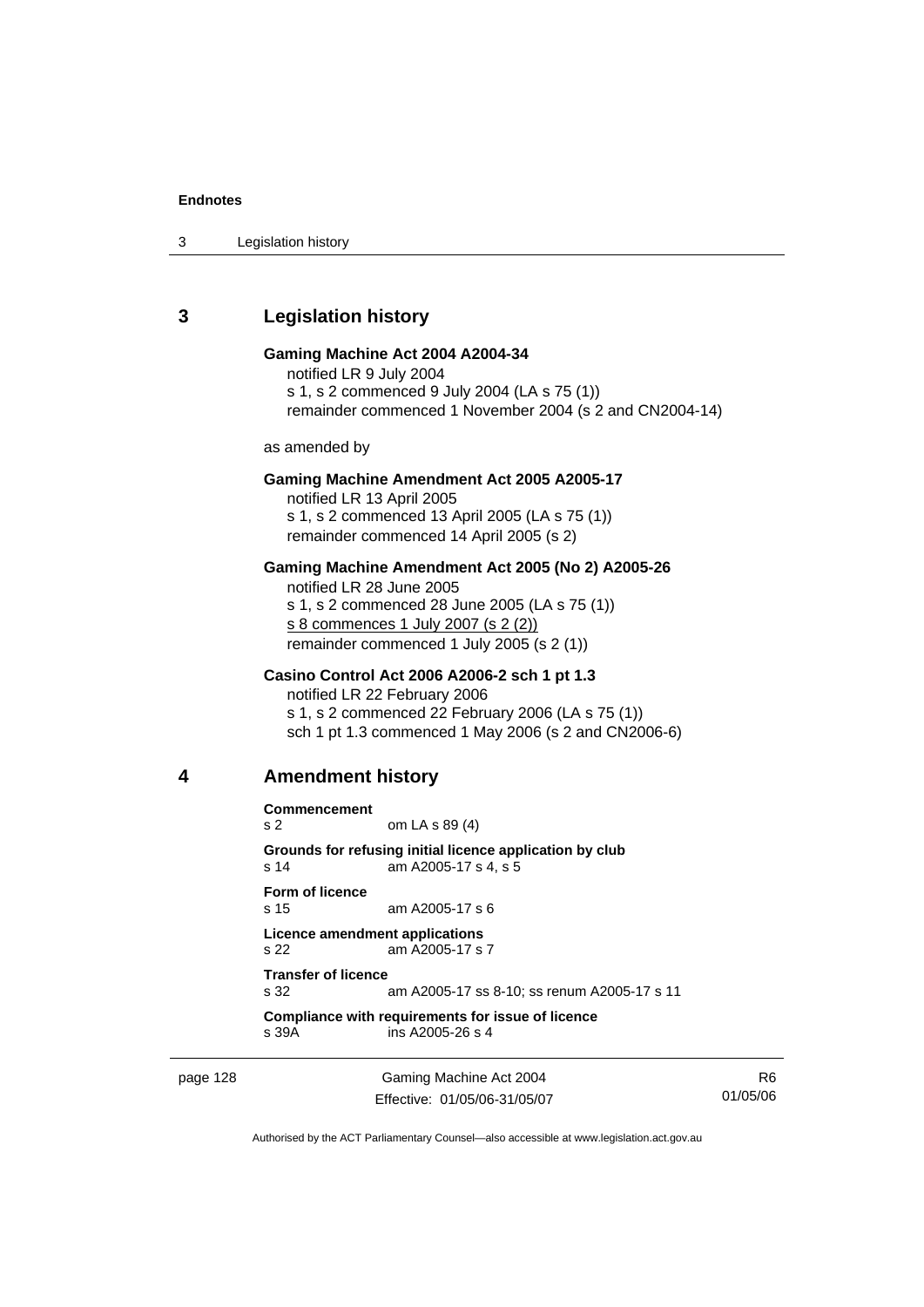Amendment history 4

```
Other conditions of club licences 
s 55 am A2005-26 s 5 
Grounds for disciplinary action 
s 57 am A2005-17 s 12; ss renum A2005-17 s 13; A2006-2 
                 amdts 1.13-1.15; pars renum A2006-2 amdt 1.16 
Cancellation etc of technician's approval 
s 79 am A2005-17 s 14; ss renum A2005-17 s 15 
Cancellation etc of attendant's approval 
s 91 am A2005-17 s 16; ss renum A2005-17 s 17 
Eligible clubs 
s 146 am A2005-26 s 6 
Associated organisations 
s 147 am A2005-17 s 18, s 19 
Gaming machine tax 
s 159 am A2005-26 s 7; A2005-26 s 8
Tax adjustment in relation to GST for clubs 
s 160 am A2005-26 s 9 
                 exp 1 February 2006 (s 160 (6)) 
Legislation amended or repealed 
s 179 om LA s 89 (3) 
Transitional 
                exp 1 November 2005 (s 189)
Definitions for pt 14 
s 180 exp 1 November 2005 (s 189) 
Licences 
                exp 1 November 2005 (s 189)
Clubs 
s 182 exp 1 November 2005 (s 189) 
Rules and control procedures 
s 183 exp 1 November 2005 (s 189) 
Disciplinary proceedings under former gaming Act 
s 184 exp 1 November 2005 (s 189) 
Approvals under former gaming Act 
s 185 exp 1 November 2005 (s 189) 
Linked-jackpot arrangements 
s 186 exp 1 November 2005 (s 189)
```
Gaming Machine Act 2004 Effective: 01/05/06-31/05/07 page 129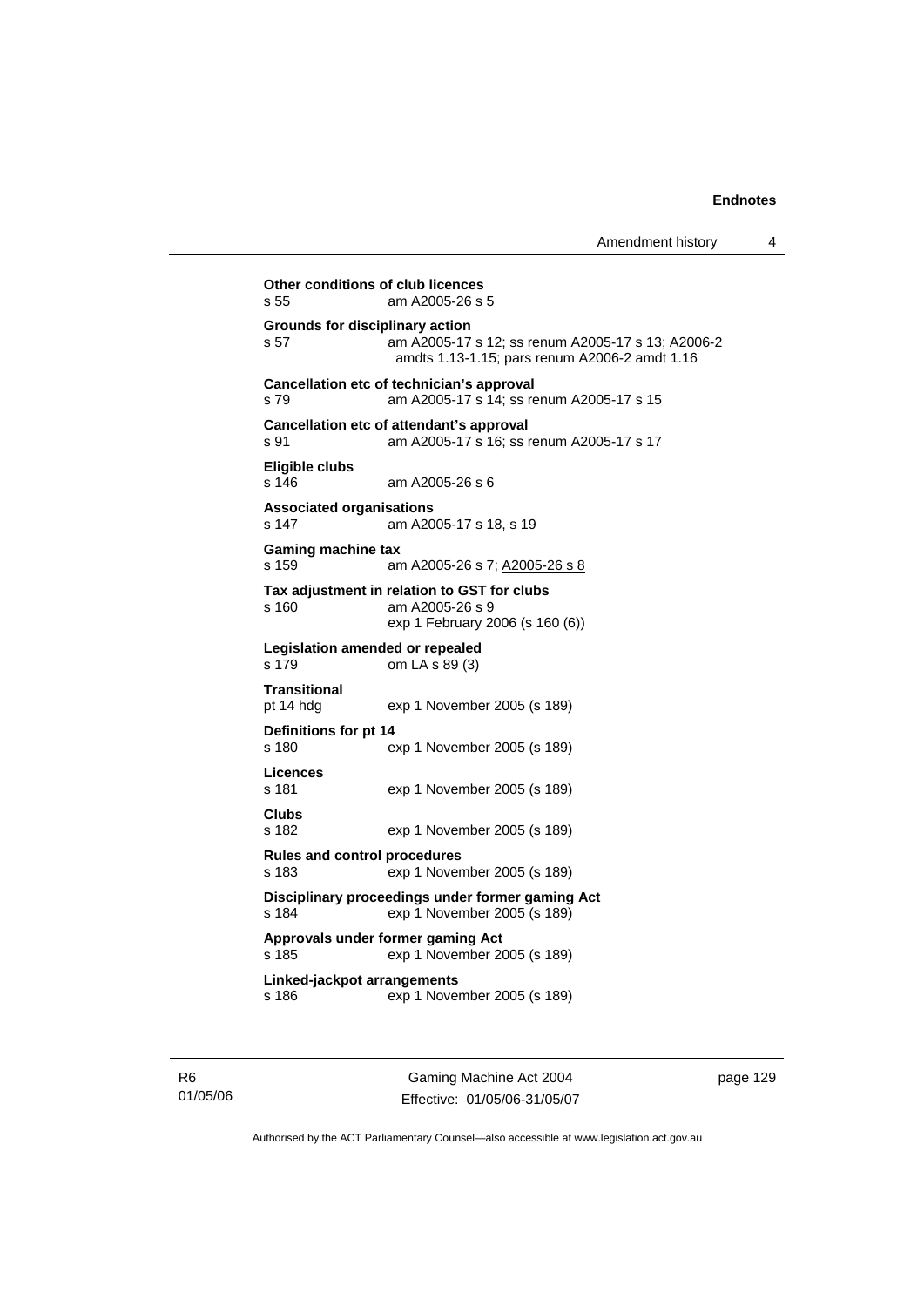5 Earlier republications

**Clubs not required to be corporations for s 146**  s 187 exp 1 November 2005 (s 189) **Clubs with too many life members for s 146**  exp 1 November 2005 (s 189) **Expiry of pt 14**  exp 1 November 2005 (s 189) **Gambling and Racing Control Act 1999**  sch 2 om LA s 89 (3) **Dictionary**  def *commission* sub A2005-26 s 10 def *net revenue* am A2005-26 s 11

#### **5 Earlier republications**

Some earlier republications were not numbered. The number in column 1 refers to the publication order.

Since 12 September 2001 every authorised republication has been published in electronic pdf format on the ACT legislation register. A selection of authorised republications have also been published in printed format. These republications are marked with an asterisk (\*) in column 1. Electronic and printed versions of an authorised republication are identical.

| <b>Republication</b><br>No and date | <b>Effective</b>           | Last<br>amendment<br>made by | <b>Republication</b><br>for |
|-------------------------------------|----------------------------|------------------------------|-----------------------------|
| R <sub>1</sub><br>1 Nov 2004        | 1 Nov 2004-<br>13 Apr 2005 | not amended                  | new Act                     |
| R <sub>2</sub>                      | 14 Apr 2005-               | A2005-17                     | amendments by               |
| 14 Apr 2005                         | 30 June 2005               |                              | A2005-17                    |
| R <sub>3</sub>                      | 1 July 2005-               | A2005-26                     | amendments by               |
| 1 July 2005                         | 1 Nov 2005                 |                              | A2005-26                    |
| R <sub>4</sub>                      | 2 Nov 2005-                | A2005-26                     | commenced                   |
| 2 Nov 2005                          | 1 Feb 2006                 |                              | expiry                      |
| R <sub>5</sub>                      | 2 Feb 2006-                | A2005-26                     | commenced                   |
| 2 Feb 2006                          | 30 Apr 2006                |                              | expiry                      |

page 130 Gaming Machine Act 2004 Effective: 01/05/06-31/05/07

R6 01/05/06